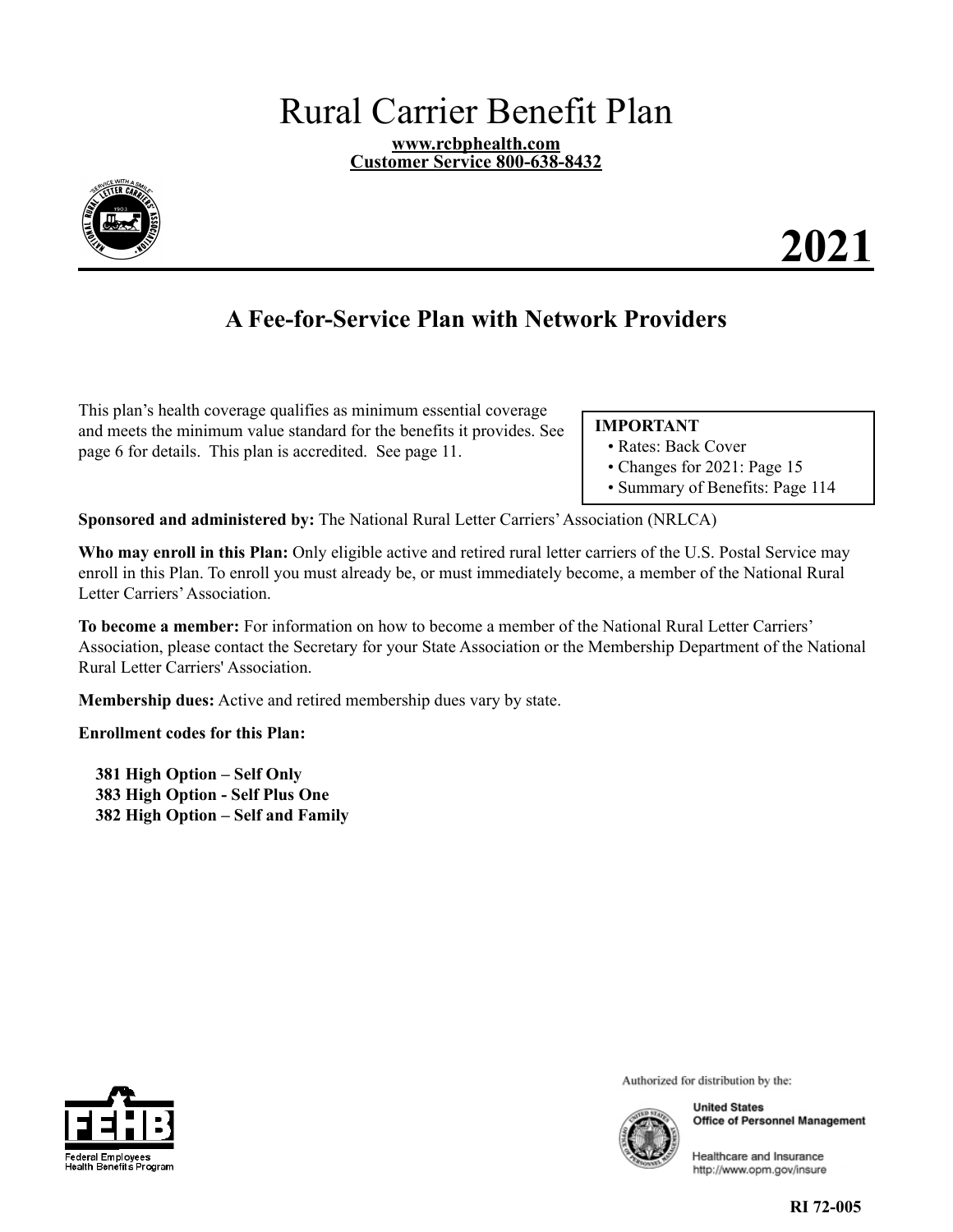#### **Important Notice from the Rural Carrier Benefit Plan About Our Prescription Drug Coverage and Medicare**

<span id="page-1-0"></span>The Office of Personnel Management (OPM) has determined that the Rural Carrier Benefit Plan's prescription drug coverage is, on average, expected to pay out as much as the standard Medicare prescription drug coverage will pay for all Plan participants and is considered Creditable Coverage. This means you do not need to enroll in Medicare Part D and pay extra for prescription drug coverage. If you decide to enroll in Medicare Part D later, you will not have to pay a penalty for late enrollment as long as you keep your FEHB coverage.

However, if you choose to enroll in Medicare Part D, you can keep your FEHB coverage and the Rural Carrier Benefit Plan will coordinate benefits with Medicare.

Remember: If you are an annuitant and you cancel your FEHB coverage, you may not re-enroll in the FEHB Program.

#### **Please be advised**

If you lose or drop your FEHB coverage and go 63 days or longer without prescription drug coverage that is at least as good as Medicare's prescription drug coverage, your monthly Medicare Part D premium will go up at least 1% per month for every month that you did not have the coverage. For example, if you go 19 months without Medicare Part D prescription drug coverage, your premium will always be at least 19 percent higher than what many other people pay. You will have to pay this higher premium as long as you have Medicare prescription drug coverage. In addition, you may have to wait until the next Annual Coordinated Election Period (October 15 through December 7) to enroll in Medicare Part D.

#### **Medicare's Low Income Benefits**

For people with limited income and resources, extra help paying for a Medicare prescription drug plan is available. Information regarding this program is available through the Social Security Administration (SSA) online at [www.](http://www.socialsecurity.gov) [socialsecurity.gov, o](http://www.socialsecurity.gov)r call the SSA at 800-772-1213 (TTY 800-325-0778).

You can get more information about Medicare prescription drug plans and the coverage offered in your area from these places:

- Visit [www.medicare.gov f](http://www.medicare.gov)or personalized help,
- Call 800-MEDICARE (800-633-4227), (TTY: 877-486-2048).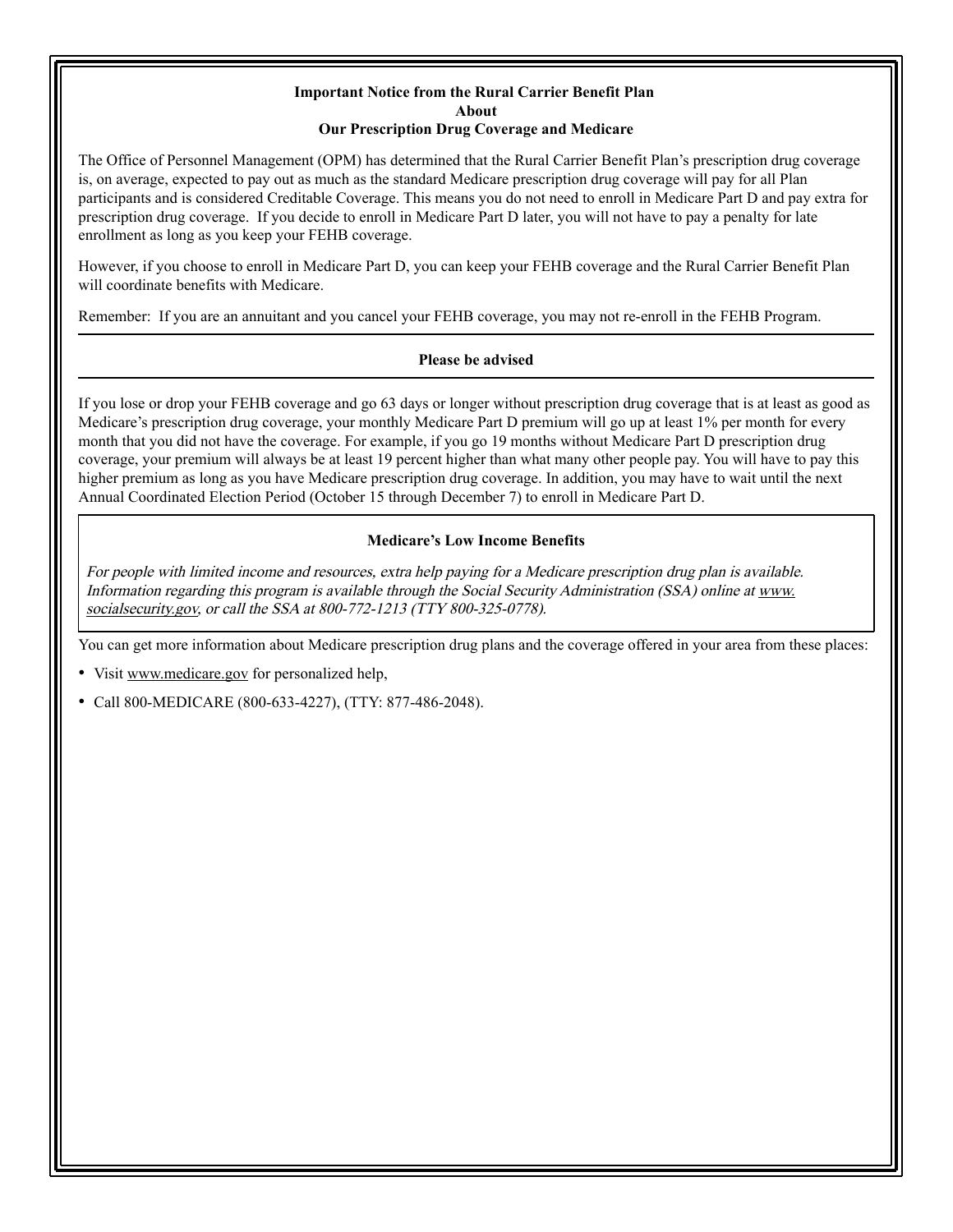# **Table of Contents**

<span id="page-2-0"></span>

| $\dots 18$ |
|------------|
|            |
|            |
|            |
|            |
|            |
|            |
|            |
|            |
|            |
|            |
|            |
|            |
|            |
|            |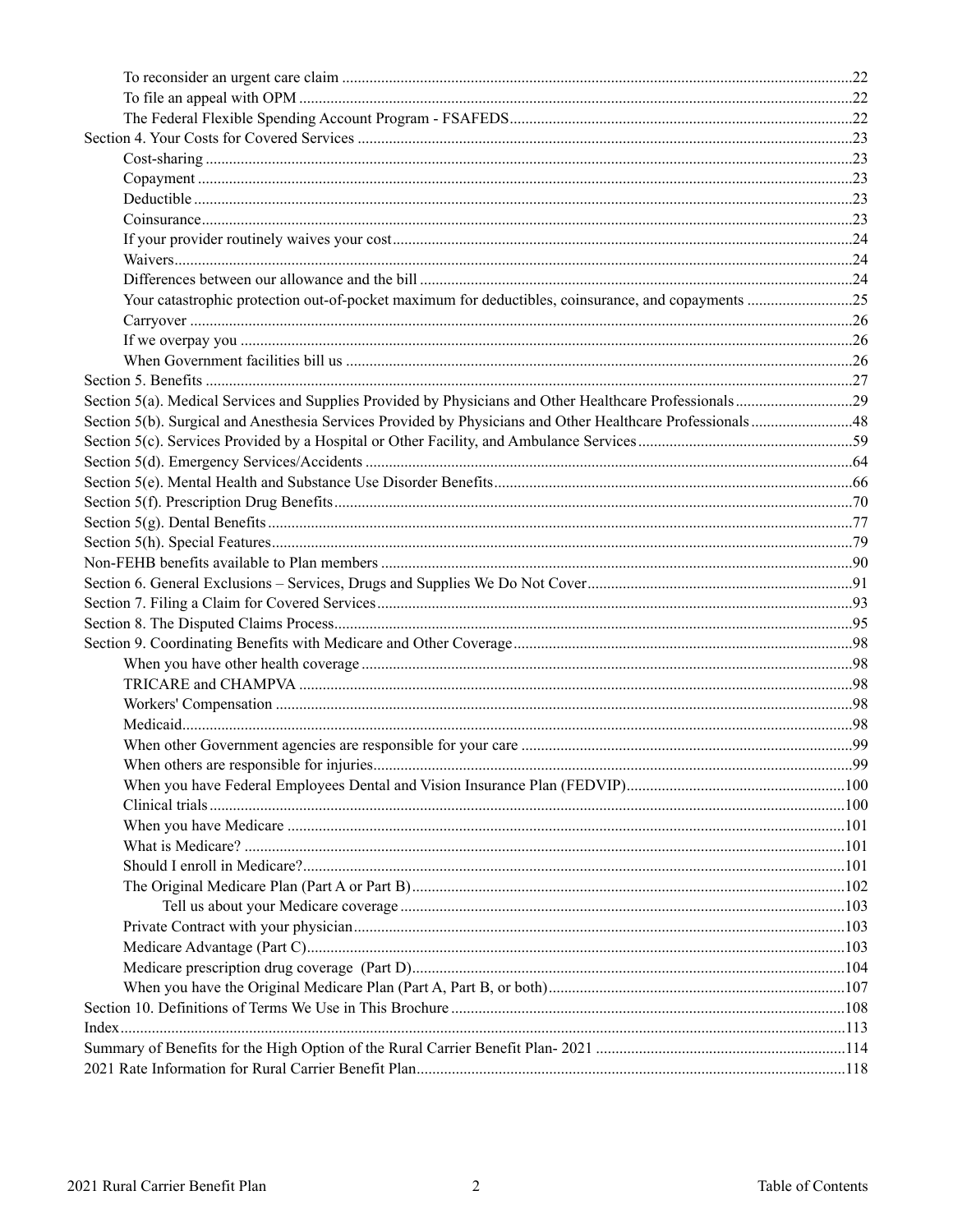### **Introduction**

<span id="page-4-0"></span>This brochure describes the benefits of the Rural Carrier Benefit Plan under our contract (CS 1073) with the United States Office of Personnel Management (OPM), as authorized by the Federal Employees Health Benefits law. This Plan is administered by Claims Administration Corporation, an Aetna company. Customer service may be reached at 800-638-8432 or through our website: [www.rcbphealth.com.](http://www.rcbphealth.com) The address for the Rural Carrier Benefit Plan administrative office is:

Rural Carrier Benefit Plan 1630 Duke Street, 2nd Floor Alexandria, VA 22314-3466

This brochure is the official statement of benefits. No verbal statement can modify or otherwise affect the benefits, limitations, and exclusions of this brochure. It is your responsibility to be informed about your health benefits.

If you are enrolled in this Plan, you are entitled to the benefits described in this brochure. If you are enrolled in Self Plus One or Self and Family coverage, each eligible family member is also entitled to these benefits. You do not have a right to benefits that were available before January 1, 2021 unless those benefits are also shown in this brochure.

OPM negotiates benefits and rates with each Plan annually. Benefit changes are effective January 1, 2021 and changes are summarized on page [15.](#page-16-0) Rates are shown at the end of this brochure.

### **Plain Language**

All FEHB brochures are written in plain language to make them easy to understand. Here are some examples:

- Except for necessary technical terms, we use common words. For instance, "you" means the enrollee and each covered family member, "we" means the Rural Carrier Benefit Plan.
- We limit acronyms to ones you know. FEHB is the Federal Employees Health Benefits Program. OPM is the United States Office of Personnel Management. If we use others, we tell you what they mean.
- Our brochure and other FEHB Plans' brochures have the same format and similar descriptions to help you compare plans.

### **Stop Health Care Fraud!**

Fraud increases the cost of health care for everyone and increases your Federal Employees Health Benefits Program premium.

OPM's Office of the Inspector General investigates all allegations of fraud, waste, and abuse in the FEHB Program regardless of the agency that employs you or from which you retired.

**Protect Yourself From Fraud** – Here are some things that you can do to prevent fraud:

- Do not give your plan identification (ID) number over the phone or to people you do not know, except for your health care provider, authorized health benefits plan, or OPM representative.
- Let only the appropriate medical professionals review your medical record or recommend services.
- Avoid using health care providers who say that an item or service is not usually covered, but they know how to bill us to get it paid.
- Carefully review explanations of benefits (EOBs) statements that you receive from us.
- Periodically review your claim history for accuracy to ensure we have not been billed for services you did not receive.
- Do not ask your doctor to make false entries on certificates, bills, or records in order to get us to pay for an item or service.
- If you suspect that a provider has charged you for services you did not receive, billed you twice for the same service, or misrepresented any information, do the following:
	- Call the provider and ask for an explanation. There may be an error
	- If the provider does not resolve the matter, call us at 800-638-8432 and explain the situation.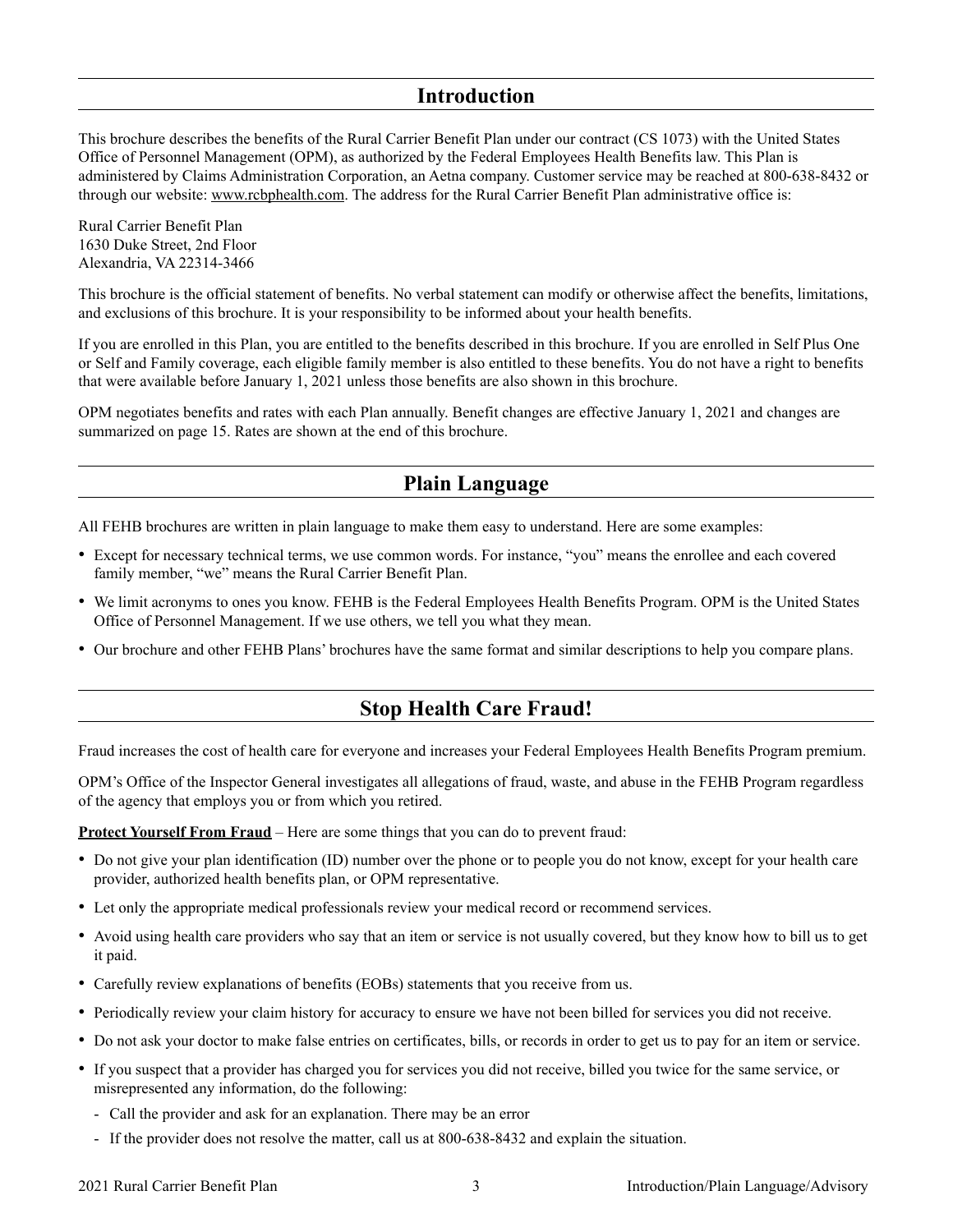<span id="page-5-0"></span>- If we do not resolve the issue:

#### **CALL - THE HEALTH CARE FRAUD HOTLINE 877-499-7295**

**OR go to: [www.opm.gov/our-inspector-general/hotline-to-report-fraud-waste-or-abuse/complaint-form/](http://www.opm.gov/our-inspector-general/hotline-to-report-fraud-waste-or-abuse/complaint-form/)**

**The online reporting form is the desired method of reporting fraud to ensure accuracy, and a quicker response time.** 

**You can also write to:** 

#### **United States Office of Personnel Management Office of the Inspector General Fraud Hotline 1900 E Street NW Room 6400 Washington, DC 20415-1100**

- Do not maintain as a family member on your policy:
	- Your former spouse after a divorce decree or annulment is final (even if a court order stipulates otherwise); or
	- Your child age 26 or over (unless he/she was disabled and incapable of self support prior to age 26).
- A carrier may request that an enrollee verify the eligibility of any or all family members listed as covered under the enrollee's FEHB enrollment.
- If you have any questions about the eligibility of a dependent, check with your personnel office if you are employed, with your retirement office (such as OPM) if you are retired, or with the National Finance Center if you are enrolled under Temporary Continuation of Coverage (TCC).
- Fraud or intentional misrepresentation of material facts is prohibited under the Plan. You can be prosecuted for fraud and your agency may take action against you. Examples of fraud include, falsifying a claim to obtain FEHB benefits, trying to or obtaining services or coverage for yourself or for someone else who is not eligible for coverage, or enrolling in the Plan when you are no longer eligible.
- If your enrollment continues after you are no longer eligible for coverage (i.e., you have separated from Federal service) and premiums are not paid, you will be responsible for all benefits paid during the period in which premiums were not paid. You may be billed by your provider for services received. You may be prosecuted for fraud for knowingly using health insurance benefits for which you have not paid premiums. It is your responsibility to know when you or a family member is no longer eligible to use your health insurance coverage.

### **Discrimination is Against the Law**

The Rural Carrier Benefit Plan complies with all applicable Federal civil rights laws, including Title VII of the Civil Rights Act of 1964.

You can also file a civil rights compliant with the Office of Personnel Management by mail at: Office of Personnel Management Healthcare and Insurance Federal Employee Insurance Operations, Attention: Assistant Director FEIO, 1900 E Street NW, Suite 3400 S, Washington, DC 20415-3610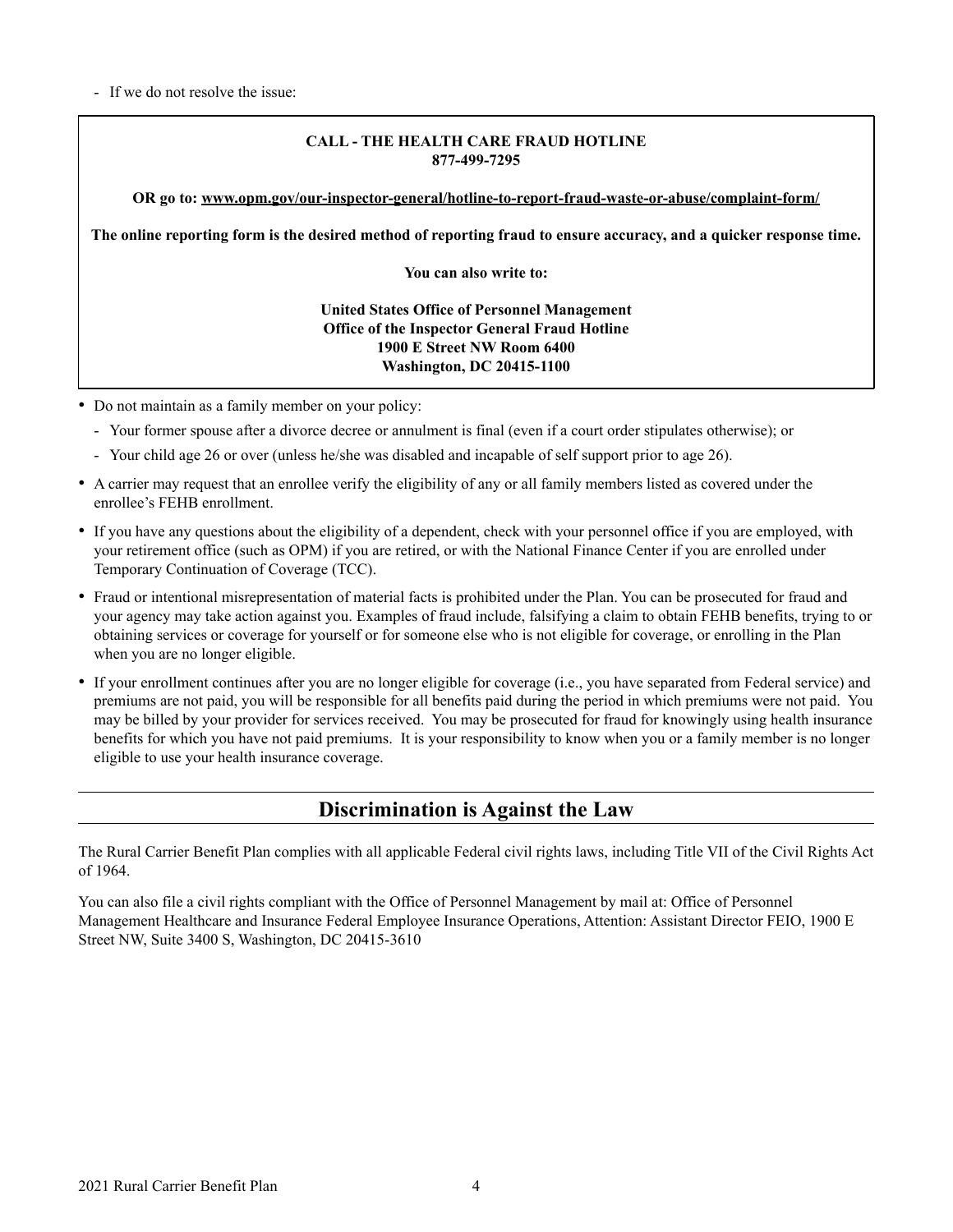### **Preventing Medical Mistakes**

<span id="page-6-0"></span>Medical mistakes continue to be a significant cause of preventable deaths within the United States. While death is the most tragic outcome, medical mistakes cause other problems such as permanent disabilities, extended hospital stays, longer recoveries, and even additional treatments. Medical mistakes and their consequences also add significantly to the overall cost of healthcare. Hospitals and healthcare providers are being held accountable for the quality of care and reduction in medical mistakes by their accrediting bodies. You can also improve the quality and safety of your own health care and that of your family members by learning more about and understanding your risks. Take these simple steps:

#### **1. Ask questions if you have doubts or concerns.**

- Ask questions and make sure you understand the answers.
- Choose a doctor with whom you feel comfortable talking.
- Take a relative or friend with you to help you take notes, ask questions and understand answers.

#### **2. Keep and bring a list of all the medications you take.**

- Bring the actual medications or give your doctor and pharmacist a list of all the medications and dosage that you take, including non-prescription (over-the-counter) medications and nutritional supplements.
- Tell your doctor and pharmacist about any drug, food, and other allergies you have, such as latex.
- Ask about any risks or side effects of the medication and what to avoid while taking it. Be sure to write down what your doctor or pharmacist says.
- Make sure your medication is what the doctor ordered. Ask the pharmacist about your medicine if it looks different than you expected.
- Read the label and patient package insert when you get your medication, including all warnings and instructions.
- Know how to use your medication. Especially note the times and conditions when your medication should and should not be taken.
- Contact your doctor or pharmacist if you have any questions.
- Understanding both the generic and brand names of your medication. This helps ensure you do not receive double dosing from taking both a generic and a brand. It also helps prevent you from taking a medication to which you are allergic.

#### **3. Get the results of any test or procedure.**

- Ask when and how you will get the results of tests or procedures. Will it be in person, by phone, mail through the Plan or Provider's portal?
- Don't assume the results are fine if you do not get them when expected. Contact your healthcare provider and ask for your results.
- Ask what the results mean for your care.

#### **4. Talk to your doctor about which hospital or clinic is best for your health needs.**

- Ask your doctor about which hospital or clinic has the best care and results for your condition if you have more than one hospital or clinic to choose from to get the health care you need.
- Be sure you understand the instructions you get about follow-up care when you leave the hospital or clinic.

#### **5. Make sure you understand what will happen if you need surgery.**

- Make sure you, your doctor, and your surgeon all agree on exactly what will be done during the operation.
- Ask your doctor, "Who will manage my care when I am in the hospital?"
- Ask your surgeon:
	- Exactly what will you be doing?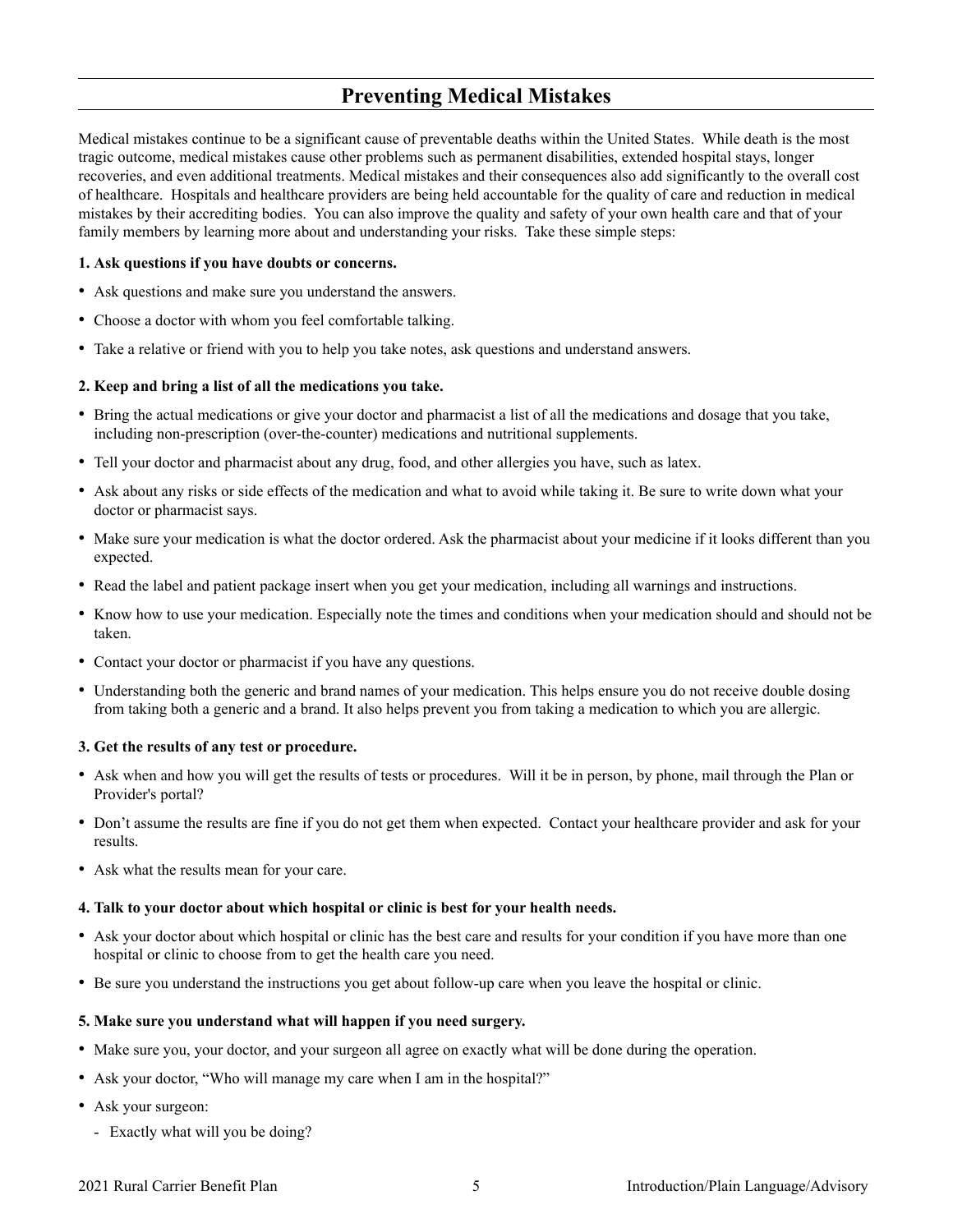- <span id="page-7-0"></span>- About how long will it take?
- What will happen after surgery?
- How can I expect to feel during recovery?
- Tell the surgeon, anesthesiologist, and nurses about any allergies, bad reaction to anesthesia, and any medications or nutritional supplements you are taking.

#### **Patient Safety Links**

For more information on patient safety, please visit:

- [www.jointcommission.org/speakup.aspx.](http://www.jointcommission.org/speakup.aspx) The Joint Commission's Speak Up™ patient safety program.
- •[www.jointcommission.org/topics/patient\\_safety.aspx](http://www.jointcommission.org/topics/patient_safety.aspx) The Joint Commission helps health care organizations to improve the quality and safety of the care they deliver.
- [www.ahrq.gov/patients-consumers/](http://www.ahrq.gov/patients-consumers/)**.** The Agency for Healthcare Research and Quality makes available a wide-ranging list of topics not only to inform consumers about patient safety but to help choose quality health care providers and improve the quality of care you receive.
- [www.bemedwise.org. T](http://www.bemedwise.org)he National Council on Patient Information and Education is dedicated to improving communication about the safe, appropriate use of medications.
- [www.leapfroggroup.org.](http://www.leapfroggroup.org) The Leapfrog Group is active in promoting safe practices in hospital care.
- • [www.ahqa.org.](http://www.ahqa.org) The American Health Quality Association represents organizations and health care professionals working to improve patient safety.

#### **Preventable Healthcare Acquired Conditions ("Never Events")**

When you enter the hospital for treatment of one medical problem, you do not expect to leave with additional injuries, infections, or other serious conditions that occur during the course of your stay. Although some of these complications may not be avoidable, patients do suffer from injuries or illnesses that could have been prevented if doctors or the hospital had taken proper precautions. Errors in medical care that are clearly identifiable, preventable and serious in their consequences for patients, can indicate a significant problem in the safety and credibility of a health care facility. These conditions and errors are sometimes called "Never Events" or "Serious Reportable Events."

We have a benefit payment policy that encourages hospitals to reduce the likelihood of hospital-acquired conditions such as certain infections, severe bedsores, and fractures, and to reduce medical errors that should never happen. When such an event occurs, neither you nor your FEHB plan will incur costs to correct the medical error.

You will not be billed for inpatient services related to treatment of specific hospital-acquired conditions or for inpatient services needed to correct never events, if you use Aetna Choice POS II (Open Access) preferred providers. This policy helps to protect you from preventable medical errors and improve the quality of care you receive.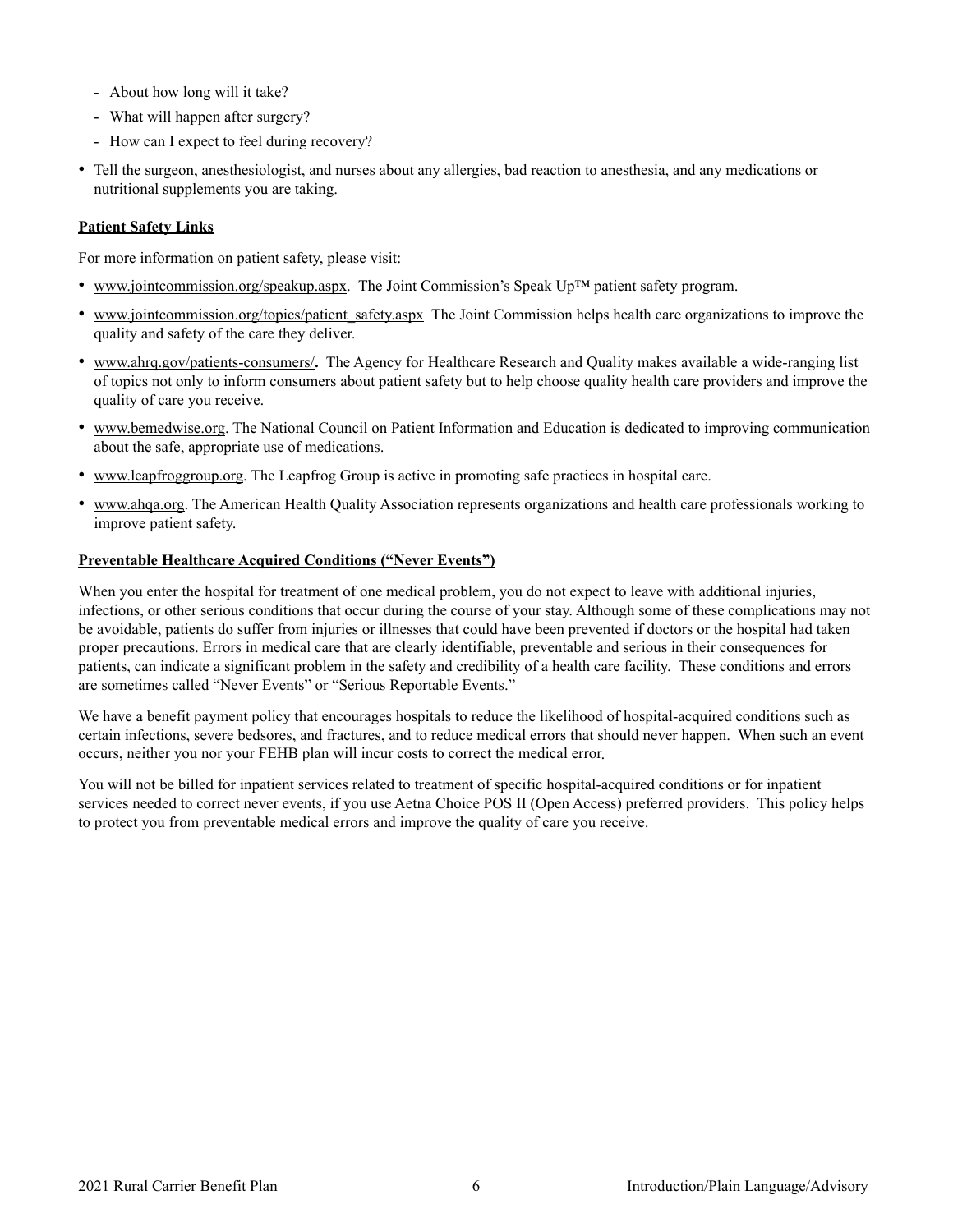### **FEHB Facts**

#### <span id="page-8-0"></span>**Coverage information**

• **Minimum essential coverage (MEC)**

• **Minimum value standard**

- **No pre-existing condition limitation** We will not refuse to cover the treatment of a condition you had before you enrolled in this Plan solely because you had the condition before you enrolled.
	- Please visit the Internal Revenue Service (IRS) website a[t www.irs.gov/uac/Questions-and-](http://www.irs.gov/uac/Questions-and-Answers-on-the-Individual-Shared-Responsibility-Provision)[Answers-on-the-Individual-Shared-Responsibility-Provision f](http://www.irs.gov/uac/Questions-and-Answers-on-the-Individual-Shared-Responsibility-Provision)or more information on the individual requirement for MEC.
	- Our health coverage meets the minimum value standard of 60% established by the ACA. This means that we provide benefits to cover at least 60% of the total allowed costs of essential health benefits. The 60% standard is an actuarial value; your specific out-ofpocket costs are determined as explained in this brochure.

See [www.opm.gov/healthcare-insurance/healthcare](http://www.opm.gov/healthcare-insurance/healthcare) for enrollment information as well as:

- Information on the FEHB Program and plans available to you
- A health plan comparison tool
- A list of agencies that participate in Employee Express
- A link to Employee Express
- Information on and links to other electronic enrollment systems

Also, your employing or retirement office can answer your questions, and give you brochures for other plans and other materials you need to make an informed decision about your FEHB coverage. These materials tell you:

- When you may change your enrollment;
- How you can cover your family members;
- What happens when you transfer to another Federal agency, go on leave without pay, enter military service, or retire;
- What happens when your enrollment ends; and
- When the next Open Season for enrollment begins.

We don't determine who is eligible for coverage and, in most cases, cannot change your enrollment status without information from your employing or retirement office. For information on your premium deductions, you must also contact your employing or retirement office.

• **Types of coverage available for you and your family** Self Only coverage is for you alone. Self Plus One coverage is for you and one eligible family member. Self and Family coverage is for you and one eligible family member, or your spouse, and your dependent children under age 26, including any foster children authorized for coverage by your employing agency or retirement office. Under certain circumstances, you may also continue coverage for a disabled child 26 years of age or older who is incapable of self-support.

> If you have a Self Only enrollment, you may change to a Self Plus one or a Self and Family enrollment if you marry, give birth, or add a child to your family. You may change your enrollment 31 days before to 60 days after that event. The Self Plus One or Self and Family enrollment begins on the first day of the pay period in which the child is born or becomes an eligible family member. When you change to Self Plus One or Self and Family because you marry, the change is effective on the first day of the pay period that begins after your employing office receives your enrollment form. Benefits will not be available to your spouse until you are married. A carrier may request that an enrollee verify the eligibility of any or all family members listed as covered under the enrollee's FEHB enrollment.

• **Where you can get information about enrolling in the FEHB Program**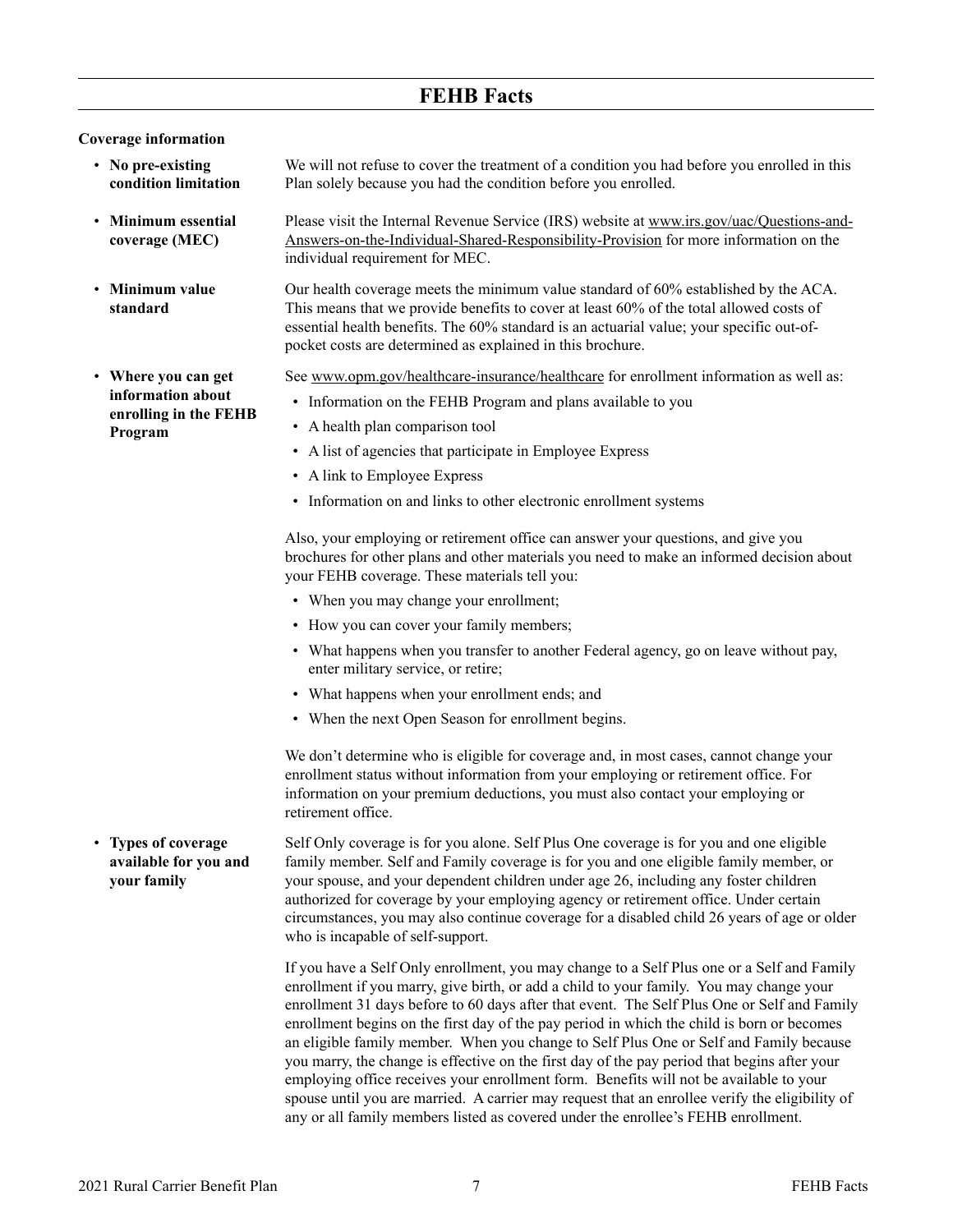<span id="page-9-0"></span>Your employing or retirement office will **not** notify you when a family member is no longer eligible to receive benefits, nor will we. Please tell us immediately of changes in family member status including your marriage, divorce, annulment, or when your child reaches age 26.

**If you or one of your family members is enrolled in one FEHB plan, you or they cannot be enrolled in or covered as a family member by another enrollee in another FEHB plan.**

If you have a qualifying life event (QLE) - such as marriage, divorce, or the birth of a child - outside of the Federal Benefits Open Season, you may be eligible to enroll in the FEHB Program, change your enrollment, or cancel coverage. For a complete list of QLEs, visit the FEHB website a[t www.opm.gov/healthcare-insurance/life-event.](http://www.opm.gov/healthcare-insurance/life-event) If you need assistance, please contact your employing agency, personnel/payroll office, or retirement office.

• **Family Member Coverage** Family members covered under your Self and Family enrollment are your spouse (including a valid common law marriage and same sex domestic partners) and children as described in the chart below. A Self Plus One enrollment covers you and your spouse, or one other eligible family member as described in the chart below.

| Children                                                             | Coverage                                                                                                                                                                                                                                                                                                                                               |
|----------------------------------------------------------------------|--------------------------------------------------------------------------------------------------------------------------------------------------------------------------------------------------------------------------------------------------------------------------------------------------------------------------------------------------------|
| Natural children, adopted children, and<br>stepchildren              | Natural, adopted children and stepchildren<br>are covered until their 26th birthday.                                                                                                                                                                                                                                                                   |
| Foster children                                                      | Foster children are eligible for coverage until<br>their 26th birthday if you provide<br>documentation of your regular and<br>substantial support of the child and sign a<br>certification stating that your foster child<br>meets all of the requirements. Contact your<br>human resources office or retirement system<br>for additional information. |
| Children incapable of self-support                                   | Children who are incapable of self-support<br>because of a mental or physical disability<br>that began before age 26 are eligible to<br>continue coverage. Contact your human<br>resources office or retirement system for<br>additional information.                                                                                                  |
| Married children                                                     | Married children (but <b>NOT</b> their spouse or<br>their own children) are covered until their<br>26th birthday.                                                                                                                                                                                                                                      |
| Children with or eligible for employer-<br>provided health insurance | Children who are eligible for or have their<br>own employer-provided health insurance are<br>covered until their 26th birthday.                                                                                                                                                                                                                        |

Newborns of covered children are insured only for routine nursery care during the covered portion of the mother's maternity stay.

You can find additional information at [www.opm.gov/healthcare-insurance.](http://www.opm.gov/healthcare-insurance)

• **Children's Equity Act** OPM has implemented the Federal Employees Health Benefits Children's Equity Act of 2000. This law mandates that you be enrolled for Self Plus One or Self and Family coverage in the FEHB Program, if you are an employee subject to a court or administrative order requiring you to provide health benefits for your child(ren).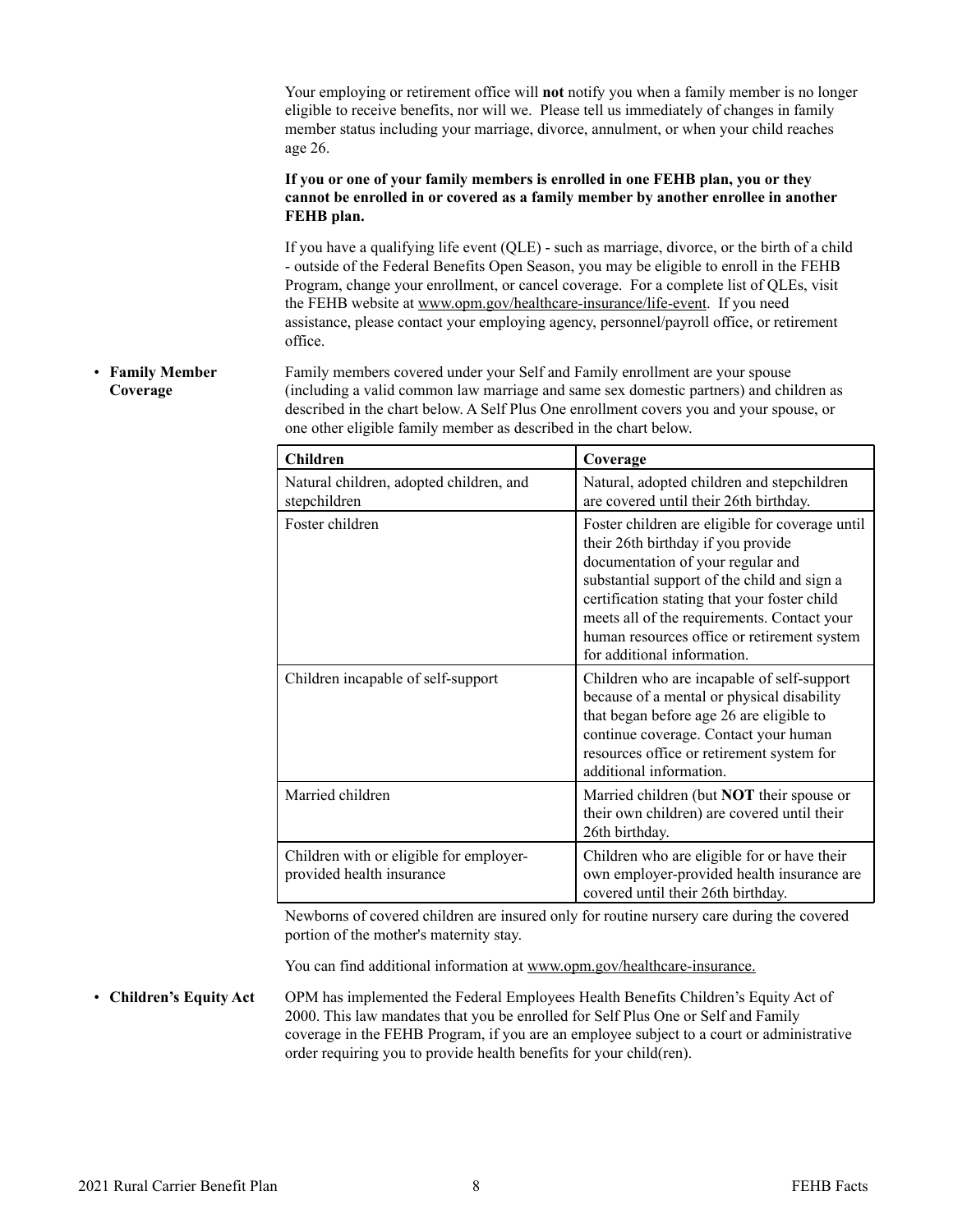<span id="page-10-0"></span>If this law applies to you, you must enroll in Self Plus One or Self and Family coverage in a health plan that provides full benefits in the area where your children live or provide documentation to your employing office that you have obtained other health benefits coverage for your children. If you do not do so, your employing office will enroll you involuntarily as follows:

- If you have no FEHB coverage, your employing office will enroll you for Self Plus One or Self and Family coverage, as appropriate, in the lowest-cost nationwide plan option as determined by OPM;
- If you have a Self Only enrollment in a Fee-for-Service plan or in an HMO that serves the area where your children live, your employing office will change your enrollment to Self Plus One or Self and Family, as appropriate, in the same option of the same plan; or
- If you are enrolled in an HMO that does not serve the area where the children live, your employing office will change your enrollment to Self Plus One or Self and Family, as appropriate, in the lowest-cost nationwide plan option as determined by OPM.

As long as the court/administrative order is in effect, and you have at least one child identified in the order who is still eligible under the FEHB Program, you cannot cancel your enrollment, change to Self Only, or change to a plan that does not serve the area in which your children live, unless you provide documentation that you have other coverage for the children.

If the court/administrative order is still in effect when you retire, and you have at least one child still eligible for FEHB coverage, you must continue your FEHB coverage into retirement (if eligible) and cannot cancel your coverage, change to Self Only, or change to a plan that does not serve the area in which your children live as long as the court/ administrative order is in effect. Similarly, you cannot change to Self Plus One if the court/ administrative order identifies more than one child. Contact your employing office for further information.

• **When benefits and premiums start** The benefits in this brochure are effective January 1. If you joined this Plan during Open Season, your coverage begins on the first day of your first pay period that starts on or after January 1. **If you changed plans or plan options during Open Season and you receive care between January 1 and the effective date of coverage under your new plan or option, your claims will be processed according to the 2021 benefits of your prior plan or option.** If you have met (or pay cost-sharing that results in your meeting) the out-ofpocket maximum under the prior plan or option, you will not pay cost-sharing for services covered between January 1 and the effective date of coverage under your new plan or option. However, if your prior plan left the FEHB Program at the end of the year, you are covered under that plan's 2020 benefits until the effective date of your coverage with your new plan. Annuitants' coverage and premiums begin on January 1. If you joined at any other time during the year, your employing office will tell you the effective date of coverage.

> If your enrollment continues after you are no longer eligible for coverage (i.e. you have separated from Federal service) and premiums are not paid, you will be responsible for all benefits paid during the period in which premiums were not paid. You may be billed for services received directly from your provider. You may be prosecuted for fraud for knowingly using health insurance benefits for which you have not paid premiums. It is your responsibility to know when you or a family member are no longer eligible to use your health insurance coverage.

• **When you retire** When you retire, you can usually stay in the FEHB Program. Generally, you must have been enrolled in the FEHB Program for the last five years of your Federal service. If you do not meet this requirement, you may be eligible for other forms of coverage, such as Temporary Continuation of Coverage (TCC).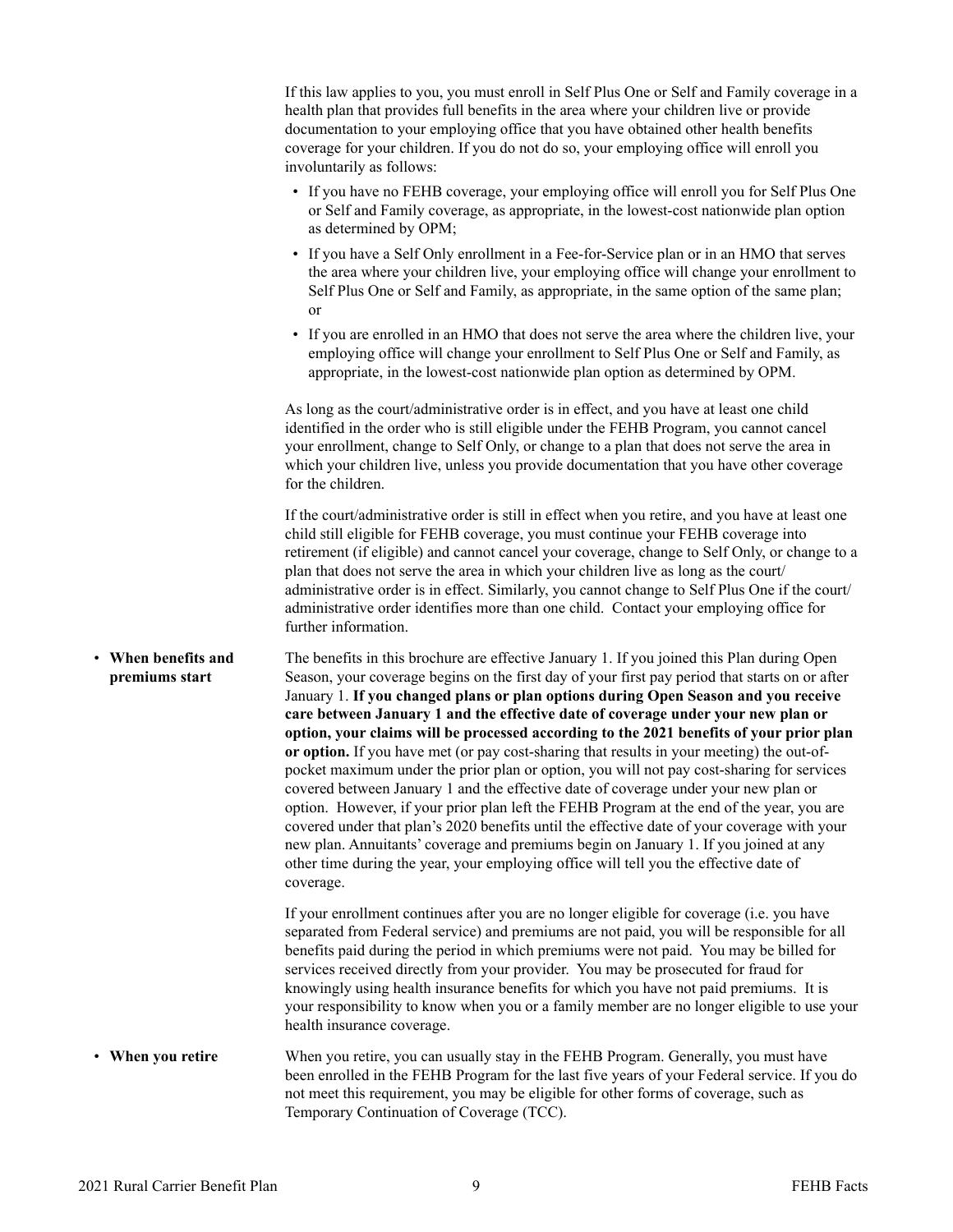<span id="page-11-0"></span>

| When you lose benefits                             |                                                                                                                                                                                                                                                                                                                                                                                                                                                                                                                                                                                                                                                                                                                                                                                                                                                           |
|----------------------------------------------------|-----------------------------------------------------------------------------------------------------------------------------------------------------------------------------------------------------------------------------------------------------------------------------------------------------------------------------------------------------------------------------------------------------------------------------------------------------------------------------------------------------------------------------------------------------------------------------------------------------------------------------------------------------------------------------------------------------------------------------------------------------------------------------------------------------------------------------------------------------------|
| When FEHB coverage                                 | You will receive an additional 31 days of coverage, for no additional premium, when:                                                                                                                                                                                                                                                                                                                                                                                                                                                                                                                                                                                                                                                                                                                                                                      |
| ends                                               | • Your enrollment ends, unless you cancel your enrollment, or                                                                                                                                                                                                                                                                                                                                                                                                                                                                                                                                                                                                                                                                                                                                                                                             |
|                                                    | • You are a family member no longer eligible for coverage.                                                                                                                                                                                                                                                                                                                                                                                                                                                                                                                                                                                                                                                                                                                                                                                                |
|                                                    | Any person covered under the 31 day extension of coverage who is confined in a hospital<br>or other institution for care or treatment on the 31st day of the temporary extension is<br>entitled to continuation of benefits of the Plan during the continuance of the confinement<br>but not beyond the 60th day after the end of the 31 day temporary extension.                                                                                                                                                                                                                                                                                                                                                                                                                                                                                         |
|                                                    | You may be eligible for spouse equity coverage or Temporary Continuation of Coverage<br>$(TCC)$ .                                                                                                                                                                                                                                                                                                                                                                                                                                                                                                                                                                                                                                                                                                                                                         |
| <b>Upon divorce</b>                                | If you are divorced from a Federal employee or annuitant, you may not continue to get<br>benefits under your former spouse's enrollment. This is the case even when the court has<br>ordered your former spouse to provide health coverage for you. However, you may be<br>eligible for your own FEHB coverage under either the spouse equity law or Temporary<br>Continuation of Coverage (TCC). If you are recently divorced or are anticipating a divorce,<br>contact your ex-spouse's employing or retirement office to get additional information about<br>your coverage choices. You can also visit OPM's website, www.opm.gov/healthcare-<br>insurance/healthcare/plan-information/guides. A carrier may request that an enrollee verify<br>the eligibility of any or all family members listed as covered under the enrollees FEHB<br>enrollment. |
| <b>Temporary Continuation</b><br>of Coverage (TCC) | If you leave Federal service, or if you lose coverage because you no longer qualify as a<br>family member, you may be eligible for Temporary Continuation of Coverage (TCC). The<br>Patient Protection and Affordable Care Act (ACA) did not eliminate TCC or change the<br>TCC rules. For example, you can receive TCC if you are not able to continue your FEHB<br>enrollment after you retire, if you lose your Federal job, if you are a covered dependent<br>child and you turn 26, regardless of marital status, etc. Under TCC, you no longer receive a<br>government contribution, but instead pay the entirety of your premium plus an<br>administration service charge.                                                                                                                                                                         |
|                                                    | You may not elect TCC if you are fired from your Federal job due to gross misconduct.                                                                                                                                                                                                                                                                                                                                                                                                                                                                                                                                                                                                                                                                                                                                                                     |
|                                                    | <b>Enrolling in TCC.</b> Get the RI 79-27, which describes TCC, from your employing or<br>retirement office or from www.opm.gov/healthcare-insurance/healthcare/plan-information/<br>guides. It explains what you have to do to enroll.                                                                                                                                                                                                                                                                                                                                                                                                                                                                                                                                                                                                                   |
|                                                    | Alternatively, you can buy coverage through the Health Insurance Marketplace where,<br>depending on your income, you could be eligible for a new kind of tax credit that lowers<br>your monthly premiums. Visit www.HealthCare.gov to compare plans and see what your<br>premium, deductible, and out-of-pocket costs would be before you make a decision to<br>enroll. Finally, if you qualify for coverage under another group health plan (such as your<br>spouse's plan), you may be able to enroll in that plan, as long as you apply within 30 days<br>of losing FEHBP coverage.                                                                                                                                                                                                                                                                    |
| <b>Finding replacement</b><br>coverage             | This Plan no longer offers its own non-FEHB plan for conversion purposes. If you would<br>like to purchase health insurance through the Affordable Care Act's Health Insurance<br>Marketplace, please visit www.HealthCare.gov. This is a website provided by the U.S.<br>Department of Health and Human Services that provides up-to-date information on the<br>Marketplace.                                                                                                                                                                                                                                                                                                                                                                                                                                                                             |
|                                                    | We will provide you with assistance in finding a non-group contract available inside or<br>outside the Marketplace if:                                                                                                                                                                                                                                                                                                                                                                                                                                                                                                                                                                                                                                                                                                                                    |
|                                                    | • Your coverage under TCC or the spouse equity law ends (If you canceled your coverage<br>or did not pay your premium, you cannot convert);                                                                                                                                                                                                                                                                                                                                                                                                                                                                                                                                                                                                                                                                                                               |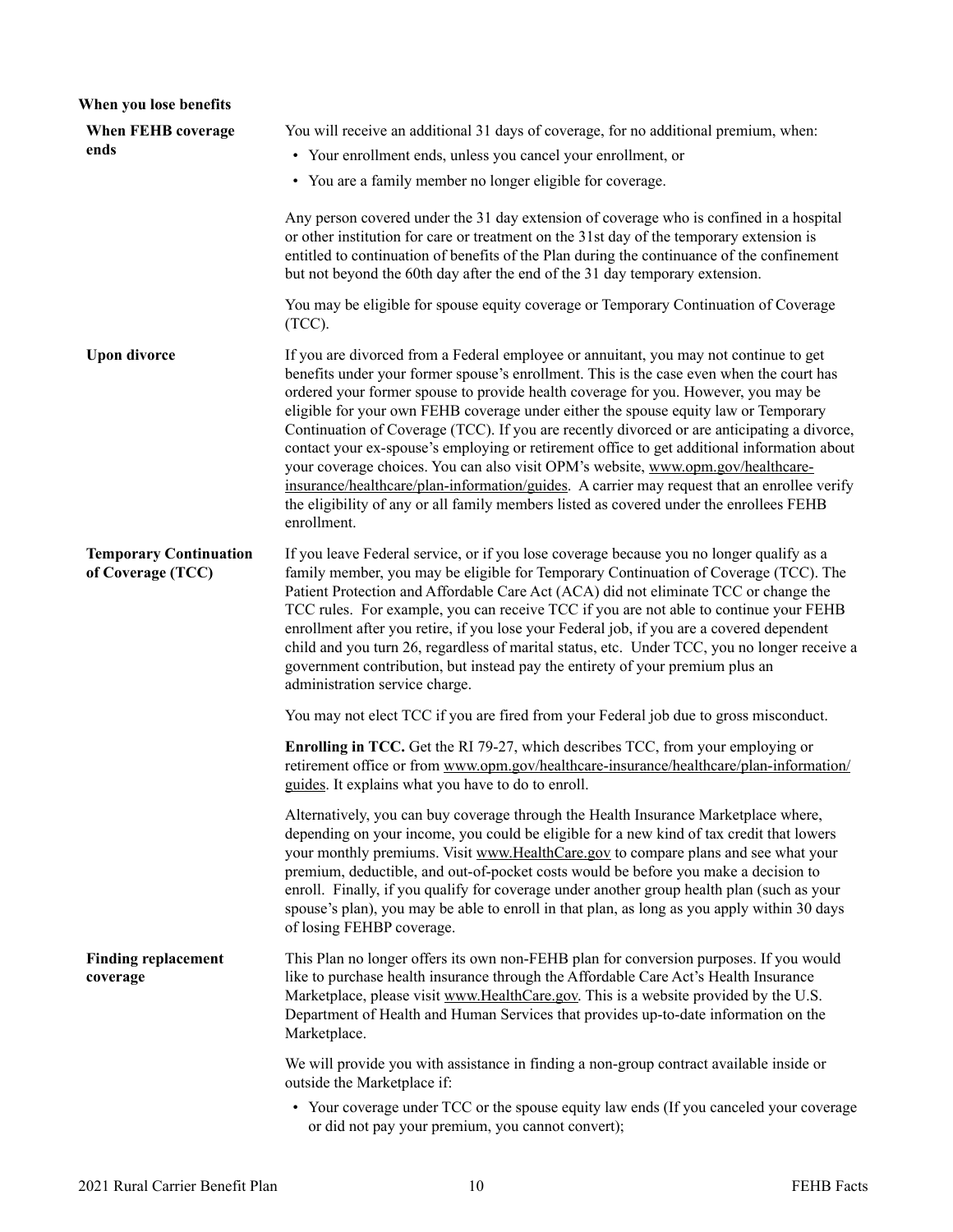- You decide not to receive coverage under TCC or the spouse equity law; or
- You are not eligible for coverage under TCC or the spouse equity law.

You must contact us in writing within 31 days after you are no longer eligible for coverage. For assistance in finding coverage, please contact us at 800-638-8432.

Benefits and rates under the replacement coverage will differ from benefits and rates under the FEHB Program. However, you will not have to answer questions about your health and we will not impose a waiting period or limit your coverage due to pre-existing conditions.

<span id="page-12-0"></span>**Health Insurance Marketplace** If you would like to purchase health insurance through the ACA's Health Insurance Marketplace, please visit [www.HealthCare.gov.](http://www.HealthCare.gov) This is a website provided by the U.S. Department of Health and Human Services that provides up-to-date information on the Marketplace.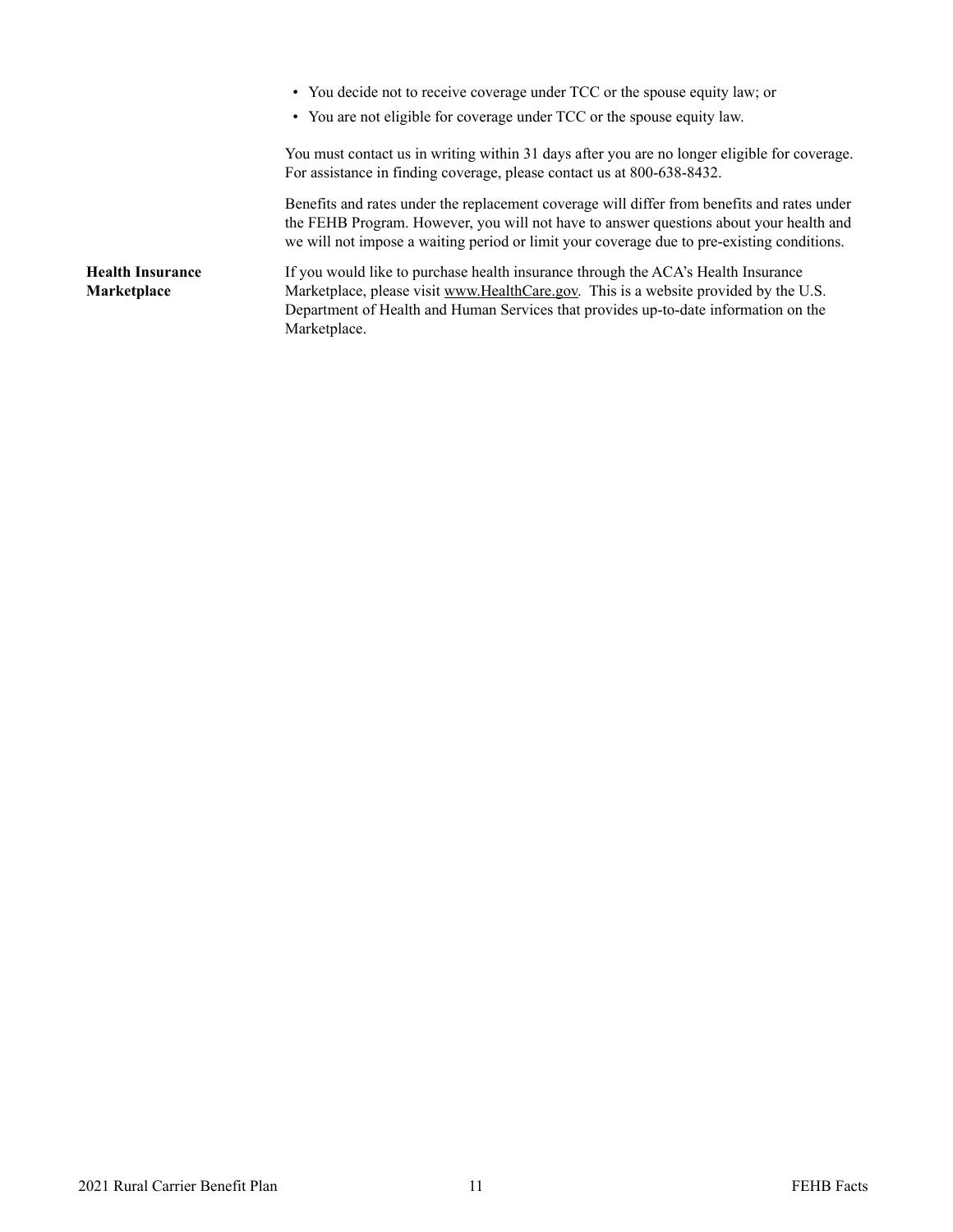### **Section 1. How This Plan works**

<span id="page-13-0"></span>This Plan is a fee-for-service (FFS) Plan. You can choose your own physicians, hospitals, and other health care providers. OPM requires that FEHB plans be accredited to validate that plan operations and/or care management meet nationally recognized standards. RCBP holds the following accreditation: Comprehensive Plan Management Accreditation from the Accreditation Association for Ambulatory Health Care (AAAHC). To learn more about this plan's accreditation(s), please visit the following websites: [www.aaahc.org](http://www.aaahc.org).

We reimburse you or your provider for your covered services, usually based on a percentage of the amount we allow. The type and extent of covered services, and the amount we allow, may be different from other plans. Read brochures carefully.

#### **General features of our High Option**

#### **We have Network Providers:**

Our fee-for-service Plan offers services through our network providers. This means that certain hospitals and other health care providers are "In-network providers". When you live in a network area and use the Plan's network providers, you will receive covered services at reduced cost. Aetna is solely responsible for the selection of network providers in your area. The Plan uses the Aetna Choice POS II (Open Access) network. We encourage you to choose a primary care provider to assist in coordinating your medical care in the safest and most cost effective manner. Contact us at 800-638-8432 or go to our website, [www.](http://www.rcbphealth.com) [rcbphealth.com](http://www.rcbphealth.com) for the names of network providers and to verify their continued participation. You can also reach our web page through the FEHB website, [www.opm.gov/insure.](http://www.opm.gov/insure) Contact Aetna at 800-638-8432 to request a network directory for your area.

Aetna Choice POS II (Open Access) identifies high performing in-network physicians and physician groups in twelve medical specialty areas with an Aexcel designation. See Section 5(h). Aexcel Designated Providers for additional information.

The Out-of-network benefits are the standard benefits of this Plan. Network benefits apply only when you use an in-network provider. Provider networks may be more extensive in some areas than others. We cannot guarantee the availability of every specialty in all areas. Participating physicians, hospitals and other health care providers are independent contractors and are neither agents nor employees of Aetna. The availability of any particular provider cannot be guaranteed, and provider network participation is subject to change. If no network provider is available, or you do not use a network provider, the standard Outof-network benefits apply. When you use a network facility, keep in mind that the health care professionals who provide services to you in the facility may not be in-network providers in our network. However, if the services are received at a network facility, we will pay up to the Plan allowance at the In-network provider level of benefits for services you receive from an out-of-network anesthesiologist (including Certified Registered Nurse Anesthetist (CRNA)), radiologist, pathologist, emergency room physician, hospitalists, intensivists, surgeon and neonatologist when immediate or emergency treatment is required. You will still be responsible for the difference between our benefit payment and the billed amount. Follow these procedures when you use an in-network provider in order to receive in-network benefits:

- Verify that the provider is in the network when you make your appointment. Confirm that the address for your appointment is the same location as on our website. Providers may choose to be an in-network provider at one location but not at another. This information is subject to change at any time. Therefore please check with the provider before scheduling your appointment or receiving services to confirm he or she is participating in the Aetna Choice POS II network.
- Present your Rural Carrier Benefit Plan Identification (ID) Card at the time you visit your health care provider, confirming network participation in order to receive in-network benefits and the provider's continued participation in our network. If you do not present your ID Card, the provider may not give you the in-network discount; and
- Generally, you do not pay an in-network provider at the time of service. In-network providers must bill us directly. We must reimburse the provider directly. In-network providers will bill you for any balance after our payment to them.

This Plan offers you access to certain out-of-network health care providers that have agreed to discount their charges. Covered services provided by these participating providers are considered at the negotiated rate subject to applicable deductibles, copayments and coinsurance. Since these participating providers are not considered in-network providers, out-of-network benefit levels will apply. Contact us at 800-638-8432 for more information about participating providers.

The Plan has networks in all states. The Plan uses the Aetna Choice POS II network. Please check the Plan website at: [www.](http://www.rcbphealth.com) [rcbphealth.com](http://www.rcbphealth.com) or call Aetna at 800-638-8432 for network providers.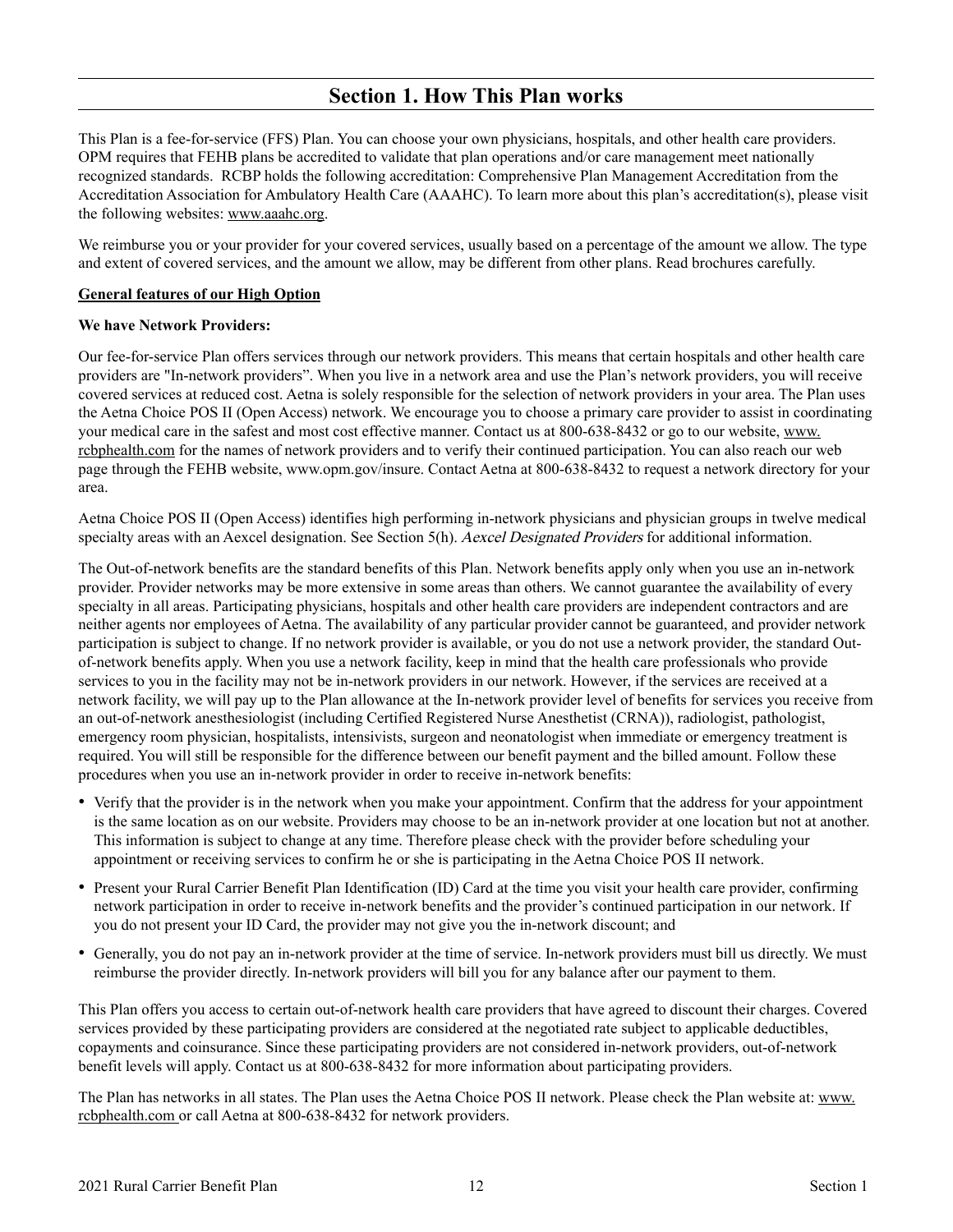#### **How we pay providers**

We generally reimburse participating providers according to an agreed-upon fee schedule and we do not offer additional financial incentives based on care provided or not provided to you. Our standard provider agreements do not contain any incentives to restrict a provider's ability to communicate with or advise you of any appropriate treatment options. In addition, we have no compensation agreement, ownership, or other influential interests that are likely to affect provider advice or treatment decisions.

We use National Standardized Criteria Sets and other nationally recognized guidelines and resources in making determinations regarding inpatient hospital, acute rehabilitation, residential treatment precertification, and therapies that require prior approval (see Section 3, You need prior Plan approval for certain services). These determinations can affect how we provide benefits.

We apply the American Medical Association's (AMA) and /or Centers for Medicare and Medicaid Services (CMS) correct coding guidelines in reviewing billed services and making Plan benefit payments for them. There are exceptions based on benefits, published Medical Policies and when a provider's contract with our network or other participating provider contract stipulates otherwise.

#### **Your rights and responsibilities**

OPM requires that all FEHB Plans provide certain information to their FEHB members. You may get information about us, our networks, and our providers, and facilities. OPM's FEHB website ([www.opm.gov/insure\)](http://www.opm.gov/insure) lists the specific types of information that we must make available to you. Some of the required information is listed below.

- Years in existence
- Profit status

You are also entitled to a wide range of consumer protections and have specific responsibilities as a member of this Plan. You can view the complete list of these rights and responsibilities by visiting our website at [www.rcbphealth.com.](http://www.rcbphealth.com) You can also contact us to request that we mail a copy to you.

If you want more information about us, call 800-638-8432 or write to Rural Carrier Benefit Plan, 1630 Duke Street, 2nd Floor, Alexandria, VA 22314-3466. You may also visit our website at [www.rcbphealth.com.](http://www.rcbphealth.com)

By law, you have the right to access your protected health information (PHI). For more information regarding access to PHI, visit our website at [www.rcbphealth.com](http://www.rcbphealth.com) To obtain our Notice of Privacy Practices. You can also contact us to request that we mail a copy of that Notice.

Your provider has the responsibility to provide you with complete information about your diagnosis, evaluation, treatment and prognosis. Providers should allow your participation in decisions about your health care. You can understand your rights and responsibilities for your own health care and that of your family members by asking your providers questions. You should:

- Ask questions if you have doubts or concerns and make sure that you understand the answers
- Choose a doctor that you feel comfortable talking to
- Take a family member, relative or friend to your appointments to help you ask questions and understand the answers
- Provide complete and accurate information about your health to your health care provider
- Tell your health care provider about any living will, durable medical power of attorney or other health care directive that could affect your care
- Treat your health care provider with respect
- Follow the treatment plan prescribed by your health care provider.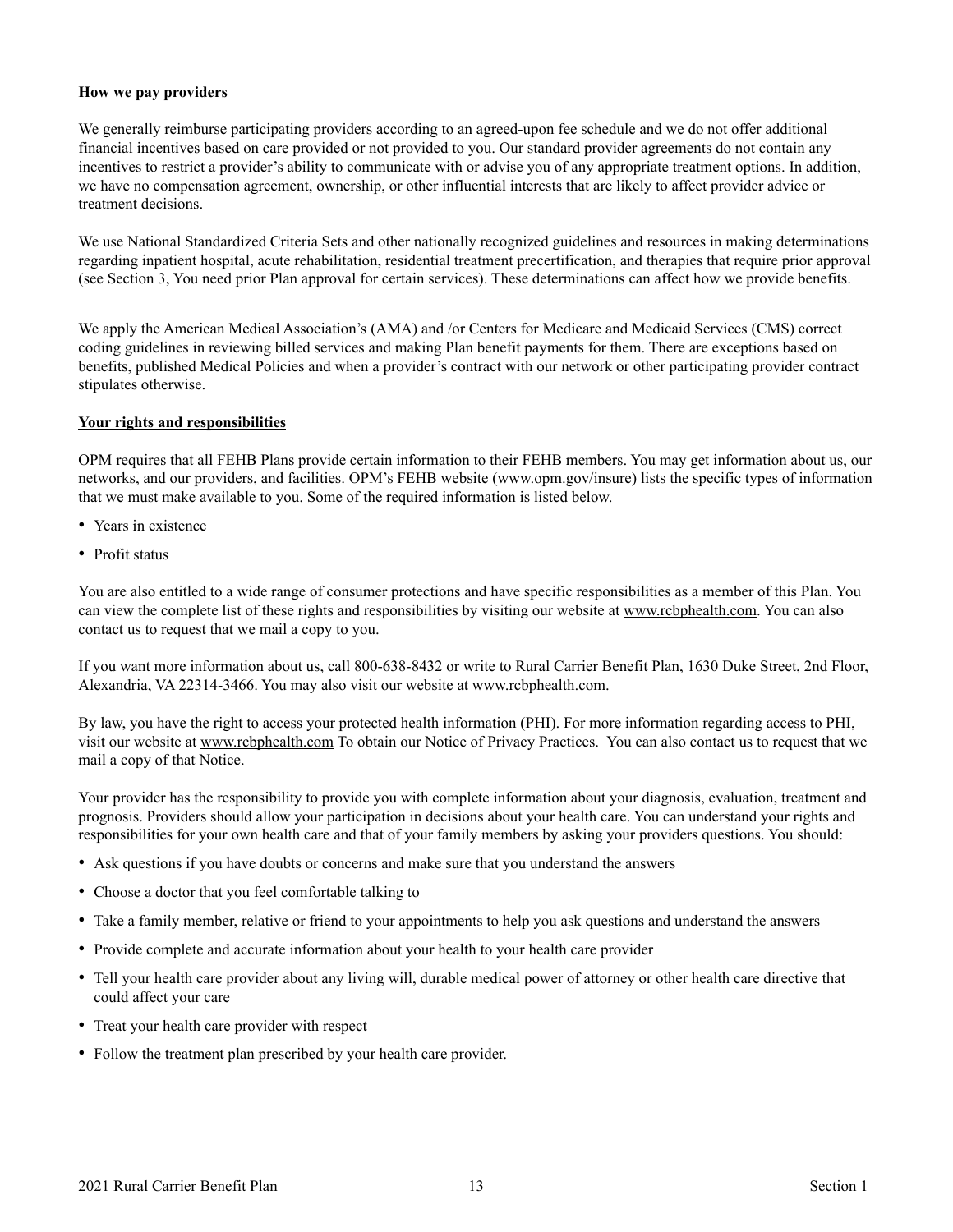#### **Your medical and claims records are confidential**

We will keep your medical and claim records confidential. Please note that we may disclose your medical and claims information (including your prescription drug utilization) to any of your treating physicians or dispensing pharmacies.

You may view our Notice of Privacy Practice for more information about how we may use and disclose member information by visiting our website at: [www.rcbphealth.com.](http://www.rcbphealth.com)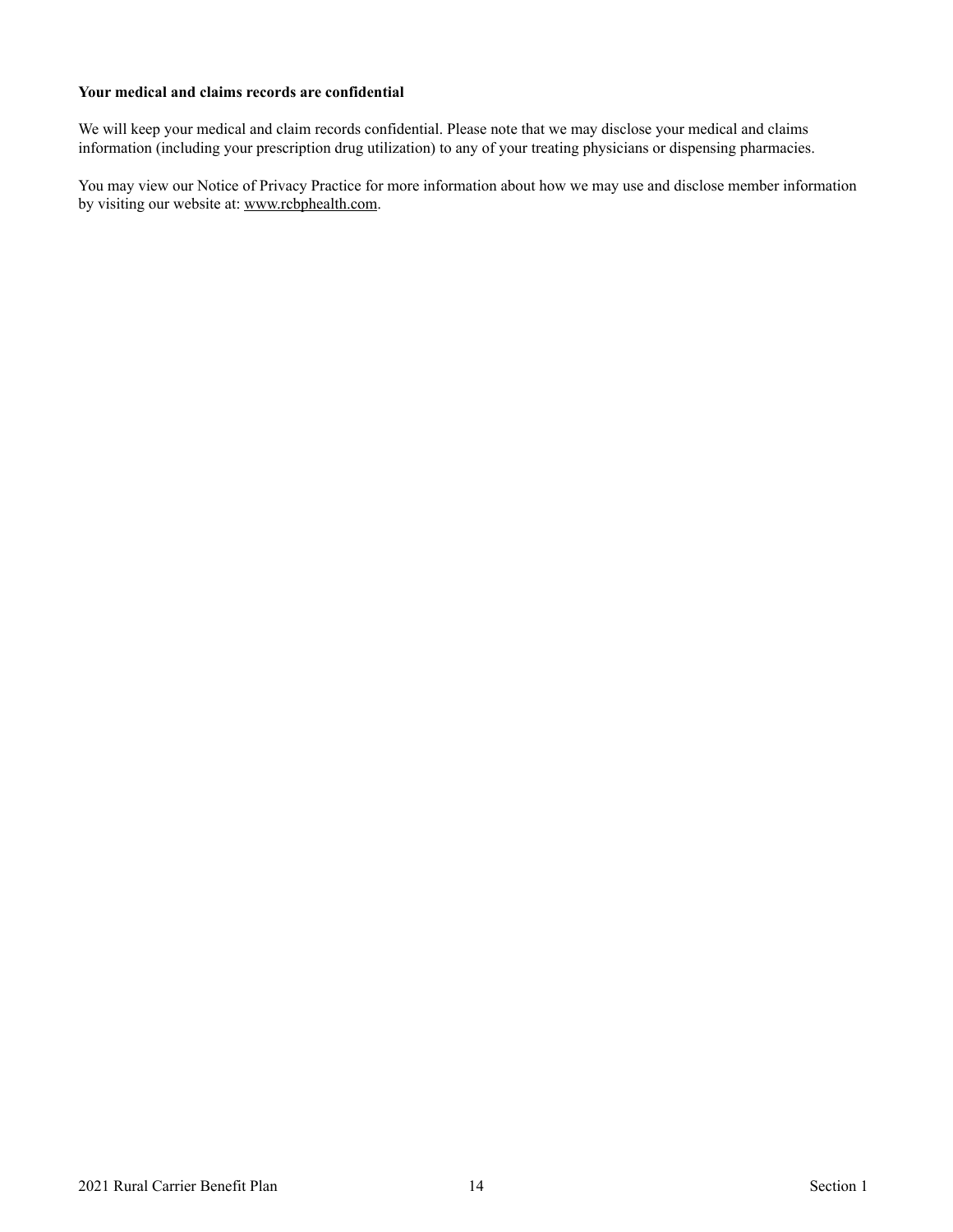### **Section 2. Changes for 2021**

<span id="page-16-0"></span>Do not rely only on these change descriptions; this Section is not an official statement of benefits. For that, go to Section 5, Benefits. Also, we edited and clarified language throughout the brochure; any language change not shown here is a clarification that does not change benefits. Some sections of the brochure have moved and/or been combined. Please read the entire brochure for a complete description of the benefits provided by the Plan.

#### **Changes to this Plan**

- Your share of the premium will increase for Self Only, Self Plus One and Self and Family coverage. See back cover. 2021 Rates Information.
- The Plan now covers lab testing through LabCorp in addition to Quest Diagnostics at no member cost share, see Section 5 (a). under Lab, X-ray and other diagnostic tests.
- The Plan now covers telemedicine visits for medical, mental and substance use disorders in addition to our telehealth vendor, see Section 5(a), *Diagnostic and treatment services and 5(e)*, *under Professional services.*
- The Plan has changed the cost share for hearing treatment related to non-auditory illness or injury, see Section 5(a). Diagnostic and treatment services.
- The Plan now covers physical, occupational and speech therapy for autism and developmental delays with no visit limit, see Section 5(e). under *Outpatient hospital and other outpatient services*.
- The Plan changed the year limit for hearing aids, see Section 5(a), *Orthopedic and prosthetic devices.*
- The Plan has changed the requirements for bariatric surgery. See Section 5(b). under *Surgical procedures*.
- The Plan now pays for observation care over 24 hours at the same benefit level as inpatient benefits, see Section 5(c). under Outpatient hospital or ambulatory surgical center and 5(e). under Outpatient hospital and other outpatient services.
- The Plan changed your cost-share for medical emergency services, see Section 5(d). *Medical emergency.*
- The Plan has changed your retail prescription cost-share, see Section 5(f), *Prescription Drug Benefits*.
- The Plan now covers prenatal vitamins under the normal prescription benefit. See Section 5(f). Covered medications and supplies.
- The Plan increased the incentive reward for completion of the Health Risk Assessment, see Section 5(h). Wellness and Other Special Features.
- The Plan added Sleepio, an online sleep improvement program, see Section 5(h), Special Features.
- The Plan has removed the exclusion for conjoint therapy.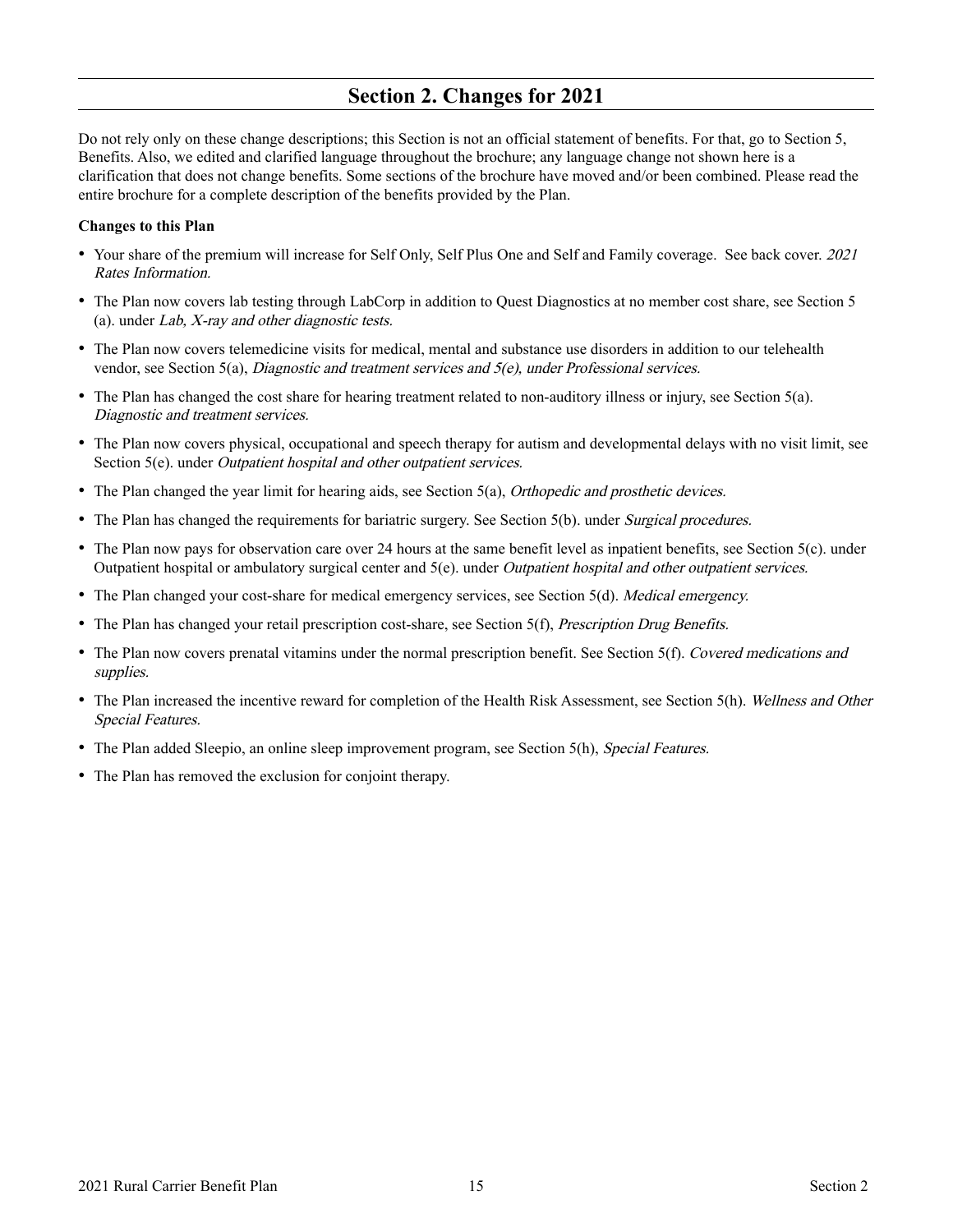# **Section 3. How You Get Care**

<span id="page-17-0"></span>

| <b>Identification cards</b>   | We will send you and each covered family member an identification (ID) card when you<br>enroll. You should carry your ID card with you at all times. You must show it whenever you<br>receive services from a Plan provider, or fill a prescription at a Plan pharmacy. Until you<br>receive your ID card, use your copy of the Health Benefits Election Form, SF-2809, your<br>health benefits enrollment confirmation (for annuitants), or your electronic enrollment<br>system (such as Employee Express) confirmation letter. |
|-------------------------------|-----------------------------------------------------------------------------------------------------------------------------------------------------------------------------------------------------------------------------------------------------------------------------------------------------------------------------------------------------------------------------------------------------------------------------------------------------------------------------------------------------------------------------------|
|                               | If you do not receive your ID card within 30 days after the effective date of your<br>enrollment, or if you need replacement cards, call us at 800-638-8432 or write to us at<br>Rural Carrier Benefit Plan, 1630 Duke Street, 2nd Floor, Alexandria, VA 22314-3466. You<br>may also request replacement cards through our website: www.rcbphealth.com.                                                                                                                                                                           |
| Where you get covered<br>care | You can get care from any "covered provider" or "covered facility". How much we pay -<br>and you pay – depends on the type of covered provider or facility you use. If you use our<br>preferred providers, you will pay less.                                                                                                                                                                                                                                                                                                     |
| • Covered providers           | We provide benefits for the services of covered professional providers, as required by<br>Section 2706(a) of the Public Health Service Act. Coverage of practitioners is not<br>determined by your state's designation as a medically underserved area.                                                                                                                                                                                                                                                                           |
|                               | Covered professional providers are medical practitioners who perform covered services<br>when acting within the scope of their license or certification under applicable state law and<br>who furnish, bill, or are paid for their health care services in the normal course of business.<br>Covered services must be provided in the state in which the practitioner is licensed or<br>certified.                                                                                                                                |
| • Covered facilities          | Covered facilities include:                                                                                                                                                                                                                                                                                                                                                                                                                                                                                                       |
|                               | Hospital:                                                                                                                                                                                                                                                                                                                                                                                                                                                                                                                         |
|                               | 1) An institution that is accredited as a hospital under the hospital accreditation program of<br>the Joint Commission on the Accreditation of Healthcare Organizations (JCAHO); or                                                                                                                                                                                                                                                                                                                                               |
|                               | 2) Any other institution that is operated pursuant to law, under the supervision of a staff of<br>doctors and with 24-hour-a-day nursing service, and that is primarily engaged in providing:                                                                                                                                                                                                                                                                                                                                     |
|                               | • General inpatient care and treatment of sick and injured persons through medical,<br>diagnostic, and major surgical facilities, all of which facilities must be provided on its<br>premises or under its control; or                                                                                                                                                                                                                                                                                                            |
|                               | • Specialized inpatient medical care and treatment of sick or injured persons through<br>medical and diagnostic facilities (including X-ray and laboratory) on its premises, under<br>its control, or through a written agreement with a hospital (as defined above) or with a<br>specialized provider of those facilities.                                                                                                                                                                                                       |
|                               | In no event shall the term hospital include a convalescent nursing home or institution or<br>part thereof that:                                                                                                                                                                                                                                                                                                                                                                                                                   |
|                               | 1) Is used principally as a convalescent facility, rest facility, nursing facility, or facility for<br>the aged;                                                                                                                                                                                                                                                                                                                                                                                                                  |
|                               | 2) Furnishes primarily domiciliary or custodial care, including training in the routines of<br>daily living; or                                                                                                                                                                                                                                                                                                                                                                                                                   |
|                               | 3) Is operated as a school.                                                                                                                                                                                                                                                                                                                                                                                                                                                                                                       |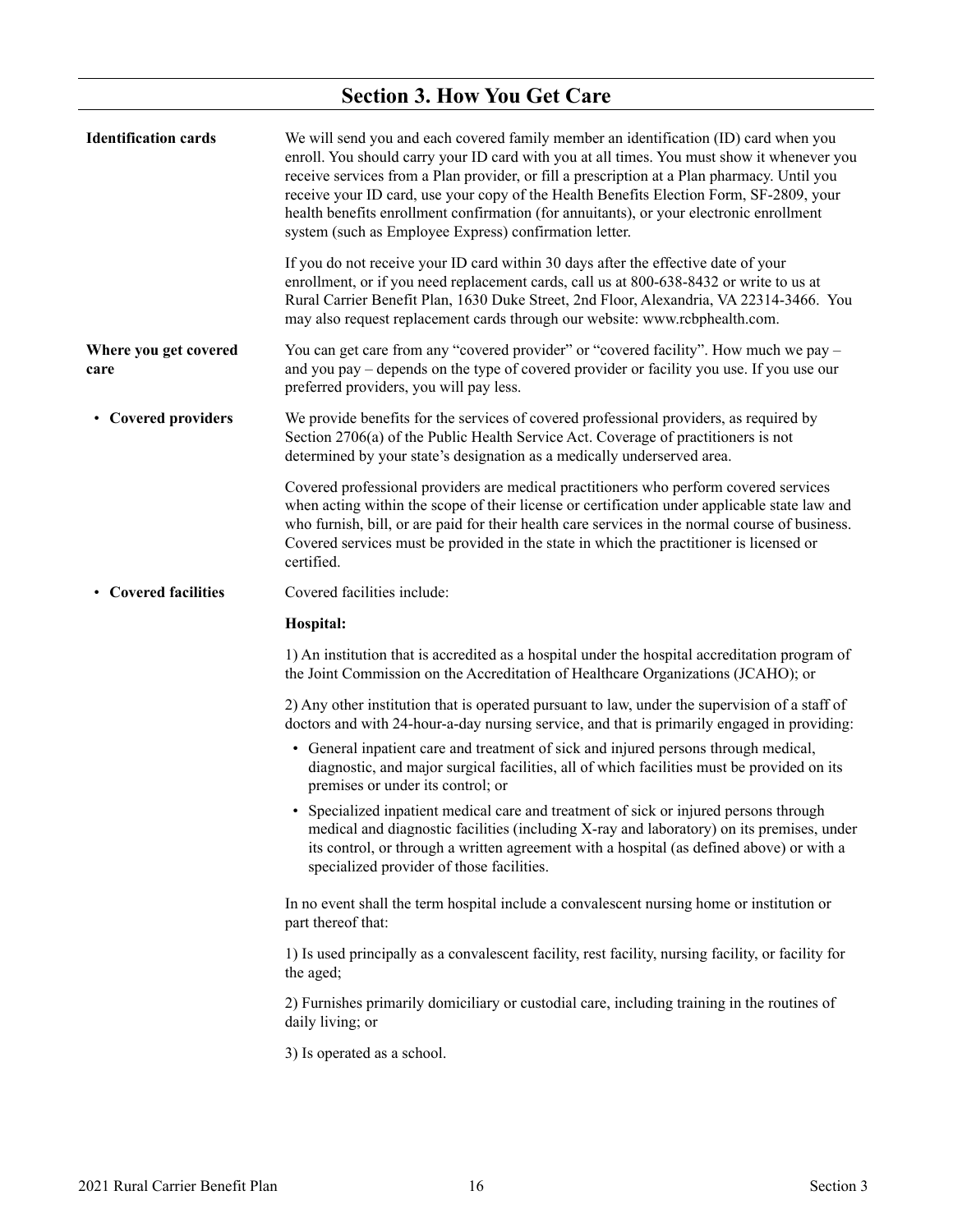<span id="page-18-0"></span>

|                                                             | Residential Treatment Center – Residential treatment centers (RTCs) are accredited by a<br>nationally recognized organization and licensed by the state, district, or territory to provide<br>residential treatment for medical conditions, mental health conditions, and/or substance<br>abuse. RTCs provide 24-hour residential evaluation, treatment and comprehensive<br>specialized services relating to the individual's medical, physical, mental health, and/or<br>substance abuse therapy needs all under the active participation and direction of a licensed<br>physician who is practicing within the scope of the physician's license. RTCs offer<br>programs for persons who need short-term transitional services designed to achieve<br>predicted outcomes focused on fostering improvement or stability in functional, physical<br>and/or mental health, recognizing the individuality, strengths, and needs of the persons<br>served. |
|-------------------------------------------------------------|---------------------------------------------------------------------------------------------------------------------------------------------------------------------------------------------------------------------------------------------------------------------------------------------------------------------------------------------------------------------------------------------------------------------------------------------------------------------------------------------------------------------------------------------------------------------------------------------------------------------------------------------------------------------------------------------------------------------------------------------------------------------------------------------------------------------------------------------------------------------------------------------------------------------------------------------------------|
|                                                             | Skilled Nursing Facility: An institution or that part of an institution that provides<br>convalescent skilled nursing care 24 hours a day and is certified (or is qualified and could<br>be certified) as a skilled nursing facility under Medicare.                                                                                                                                                                                                                                                                                                                                                                                                                                                                                                                                                                                                                                                                                                    |
|                                                             | Birthing Center: A licensed facility that is equipped and operated solely to provide<br>prenatal care, to perform uncomplicated spontaneous deliveries, and to provide immediate<br>post-partum care.                                                                                                                                                                                                                                                                                                                                                                                                                                                                                                                                                                                                                                                                                                                                                   |
|                                                             | Hospice: A public or private agency or organization that:                                                                                                                                                                                                                                                                                                                                                                                                                                                                                                                                                                                                                                                                                                                                                                                                                                                                                               |
|                                                             | 1) Administers and provides hospice care; and                                                                                                                                                                                                                                                                                                                                                                                                                                                                                                                                                                                                                                                                                                                                                                                                                                                                                                           |
|                                                             | 2) Meets one of the following requirements:                                                                                                                                                                                                                                                                                                                                                                                                                                                                                                                                                                                                                                                                                                                                                                                                                                                                                                             |
|                                                             | • Is licensed or certified as a hospice by the State in which it is located;                                                                                                                                                                                                                                                                                                                                                                                                                                                                                                                                                                                                                                                                                                                                                                                                                                                                            |
|                                                             | • Is certified (or is qualified and could be certified) to participate as a hospice under<br>Medicare;                                                                                                                                                                                                                                                                                                                                                                                                                                                                                                                                                                                                                                                                                                                                                                                                                                                  |
|                                                             | • Is accredited as a hospice by the JCAHO; or                                                                                                                                                                                                                                                                                                                                                                                                                                                                                                                                                                                                                                                                                                                                                                                                                                                                                                           |
|                                                             | • Meets the standards established by the National Hospice Organization.                                                                                                                                                                                                                                                                                                                                                                                                                                                                                                                                                                                                                                                                                                                                                                                                                                                                                 |
| What you must do to get<br>covered care                     | It depends on the kind of care you want to receive. You can go to any provider you want,<br>but we must approve some care in advance.                                                                                                                                                                                                                                                                                                                                                                                                                                                                                                                                                                                                                                                                                                                                                                                                                   |
| • Transitional care                                         | Specialty care: If you have a chronic or disabling condition and                                                                                                                                                                                                                                                                                                                                                                                                                                                                                                                                                                                                                                                                                                                                                                                                                                                                                        |
|                                                             | • lose access to your specialist because we drop out of the Federal Employees Health<br>Benefits (FEHB) Program and you enroll in another FEHB Plan, or                                                                                                                                                                                                                                                                                                                                                                                                                                                                                                                                                                                                                                                                                                                                                                                                 |
|                                                             | • lose access to your network specialist because we terminate our contract with your<br>specialist for reasons other than for cause,                                                                                                                                                                                                                                                                                                                                                                                                                                                                                                                                                                                                                                                                                                                                                                                                                    |
|                                                             | you may be able to continue seeing your specialist and receiving any In-network benefits<br>for up to 90 days after you receive notice of the change. Contact us or, if we drop out of the<br>Program, contact your new plan.                                                                                                                                                                                                                                                                                                                                                                                                                                                                                                                                                                                                                                                                                                                           |
|                                                             | If you are in the second or third trimester of pregnancy and you lose access to your<br>specialist based on the above circumstances, you can continue to see your specialist and<br>your In-network benefits continue until the end of your postpartum care, even if it is<br>beyond the 90 days.                                                                                                                                                                                                                                                                                                                                                                                                                                                                                                                                                                                                                                                       |
| • If you are hospitalized<br>when your enrollment<br>begins | We pay for covered services from the effective date of your enrollment. However, if you are<br>in the hospital when your enrollment in our Plan begins, call our customer service<br>department immediately at 800-638-8432. If you are new to the FEHB Program, we will<br>reimburse you for your covered services while you are in the hospital beginning on the<br>effective date of your coverage.                                                                                                                                                                                                                                                                                                                                                                                                                                                                                                                                                  |
|                                                             | If you changed from another FEHB plan to us, your former Plan will pay for the hospital<br>stay until:                                                                                                                                                                                                                                                                                                                                                                                                                                                                                                                                                                                                                                                                                                                                                                                                                                                  |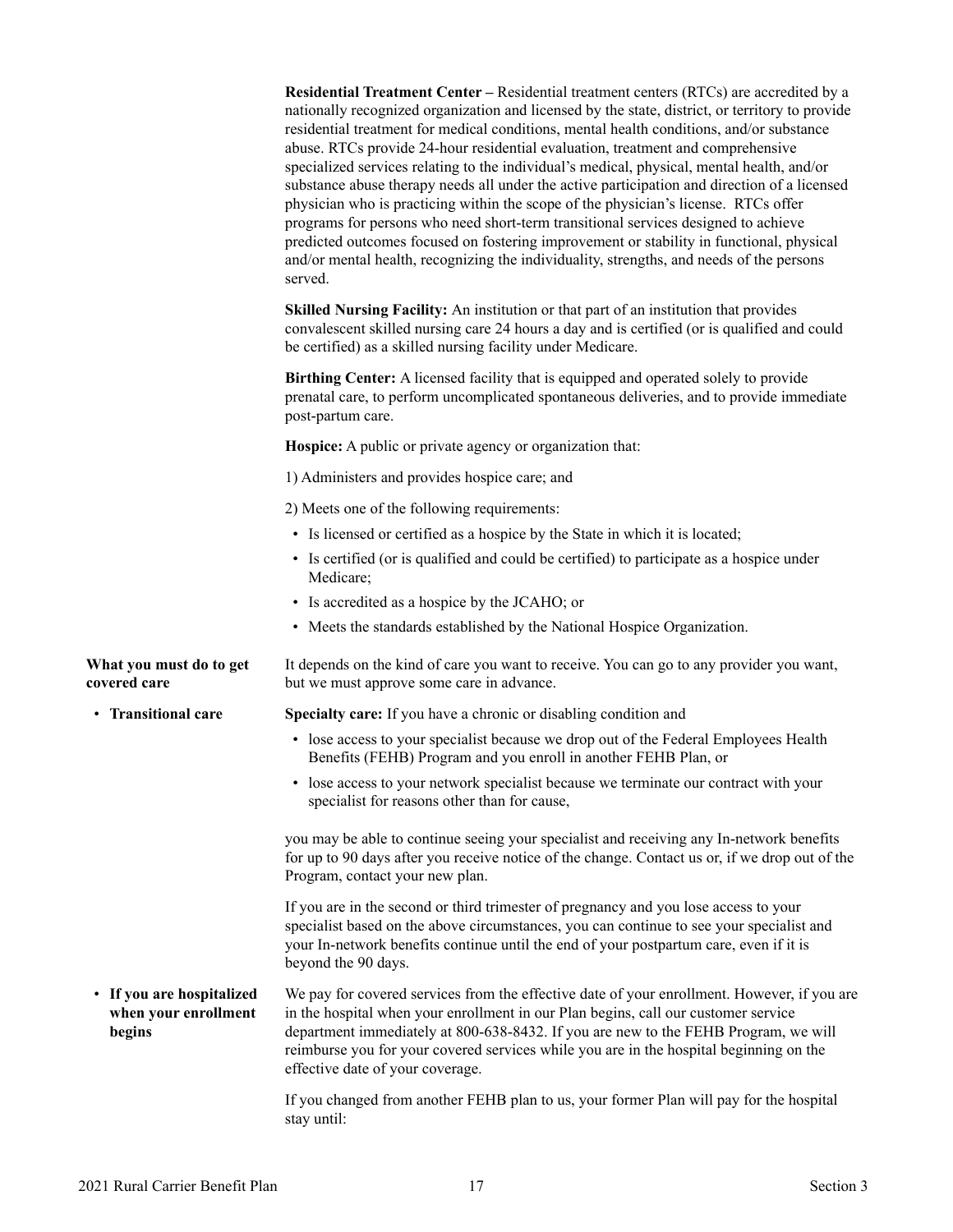<span id="page-19-0"></span>

|                                                         | • You are discharged, not merely moved to an alternative care center;                                                                                                                                                                                                                                                                                                                                                                                                                                                                                                                                                                       |
|---------------------------------------------------------|---------------------------------------------------------------------------------------------------------------------------------------------------------------------------------------------------------------------------------------------------------------------------------------------------------------------------------------------------------------------------------------------------------------------------------------------------------------------------------------------------------------------------------------------------------------------------------------------------------------------------------------------|
|                                                         | The day your benefits from your former Plan run out; or                                                                                                                                                                                                                                                                                                                                                                                                                                                                                                                                                                                     |
|                                                         | • The 92nd day after you become a member of this Plan, whichever happens first.                                                                                                                                                                                                                                                                                                                                                                                                                                                                                                                                                             |
|                                                         | These provisions apply only to the benefits of the hospitalized person. If your Plan<br>terminates participation in the FEHB in whole or in part, or if OPM orders an enrollment<br>change, this continuation of coverage provision does not apply. In such cases, the<br>hospitalized family member's benefits under the new Plan begin on the effective date of<br>enrollment.                                                                                                                                                                                                                                                            |
| You need prior Plan<br>approval for certain<br>services | The pre-service claim approval processes for inpatient hospital admissions (called<br>precertification) and for other services, are detailed in this Section. A pre-service claim is<br>any claim, in whole or in part, that requires approval from us in advance of obtaining<br>medical care or services. In other words, a pre-service claim for benefits (1) requires<br>precertification, prior approval or a referral and (2) will result in a reduction of benefits if<br>you do not obtain precertification, prior approval or a referral.                                                                                          |
|                                                         | You must get prior approval or precertification for certain services. Failure to do so may<br>result in a minimum \$500 penalty to be taken from any inpatient or Skilled Nursing facility<br>benefits provided by the Plan. Please see warning under this Section. In addition, we may<br>deny benefits for services listed in this Section under Other services.                                                                                                                                                                                                                                                                          |
| • Inpatient hospital ad-<br>mission                     | <b>Precertification</b> is the process by which we evaluate the medical necessity of your<br>proposed stay and the number of days required to treat your condition prior to your<br>inpatient hospital admission or residential treatment care. Unless we are misled by the<br>information given to us, we will not change our decision on medical necessity.                                                                                                                                                                                                                                                                               |
| Warning:                                                | Your in-network physician or hospital will take care of requesting precertification. You<br>should always ask your physician or hospital whether or not they have contacted us for<br>precertification. For out-of-network hospitals and Skilled Nursing Facility admissions, we<br>will reduce our benefits for the out-of-network inpatient hospital, Skilled Nursing Facility<br>stay or residential treatment care by \$500 if no one contacts us for precertification. If the<br>stay is not medically necessary, we will only pay for any covered medical services and<br>supplies that are otherwise payable on an outpatient basis. |
| <b>Exceptions</b>                                       | You do not need precertification in these cases:                                                                                                                                                                                                                                                                                                                                                                                                                                                                                                                                                                                            |
|                                                         | • You are admitted to a hospital outside the United States.                                                                                                                                                                                                                                                                                                                                                                                                                                                                                                                                                                                 |
|                                                         | • You have another group health insurance policy that is the primary payor for the<br>hospital stay.                                                                                                                                                                                                                                                                                                                                                                                                                                                                                                                                        |
|                                                         | • Medicare Part A is the primary payor for the hospital stay. Note: If you exhaust your<br>Medicare hospital benefits and do not want to use your Medicare lifetime reserve days,<br>then we will become the primary payor and you do need precertification.                                                                                                                                                                                                                                                                                                                                                                                |
| • Other services                                        | Some services require a referral, precertification, or prior approval. For a complete list refer<br>to www.aetna.com/health-care-professionals/precertification/precertification-lists.html.                                                                                                                                                                                                                                                                                                                                                                                                                                                |
|                                                         | Please call 800-638-8432 for approval for:                                                                                                                                                                                                                                                                                                                                                                                                                                                                                                                                                                                                  |
|                                                         | • Inpatient confinements (except hospice) For example, surgical and non-surgical stays;<br>stays in a skilled nursing or rehabilitation facility; and maternity and newborn stays that<br>exceed the standard length of stay(LOS)                                                                                                                                                                                                                                                                                                                                                                                                           |
|                                                         | • Observation stays more than 24 hours                                                                                                                                                                                                                                                                                                                                                                                                                                                                                                                                                                                                      |
|                                                         | • Ambulance – prior approval required for transportation by fixed-wing aircraft (plane)                                                                                                                                                                                                                                                                                                                                                                                                                                                                                                                                                     |
|                                                         | • Autologous chondrocyte implantation, Carticel                                                                                                                                                                                                                                                                                                                                                                                                                                                                                                                                                                                             |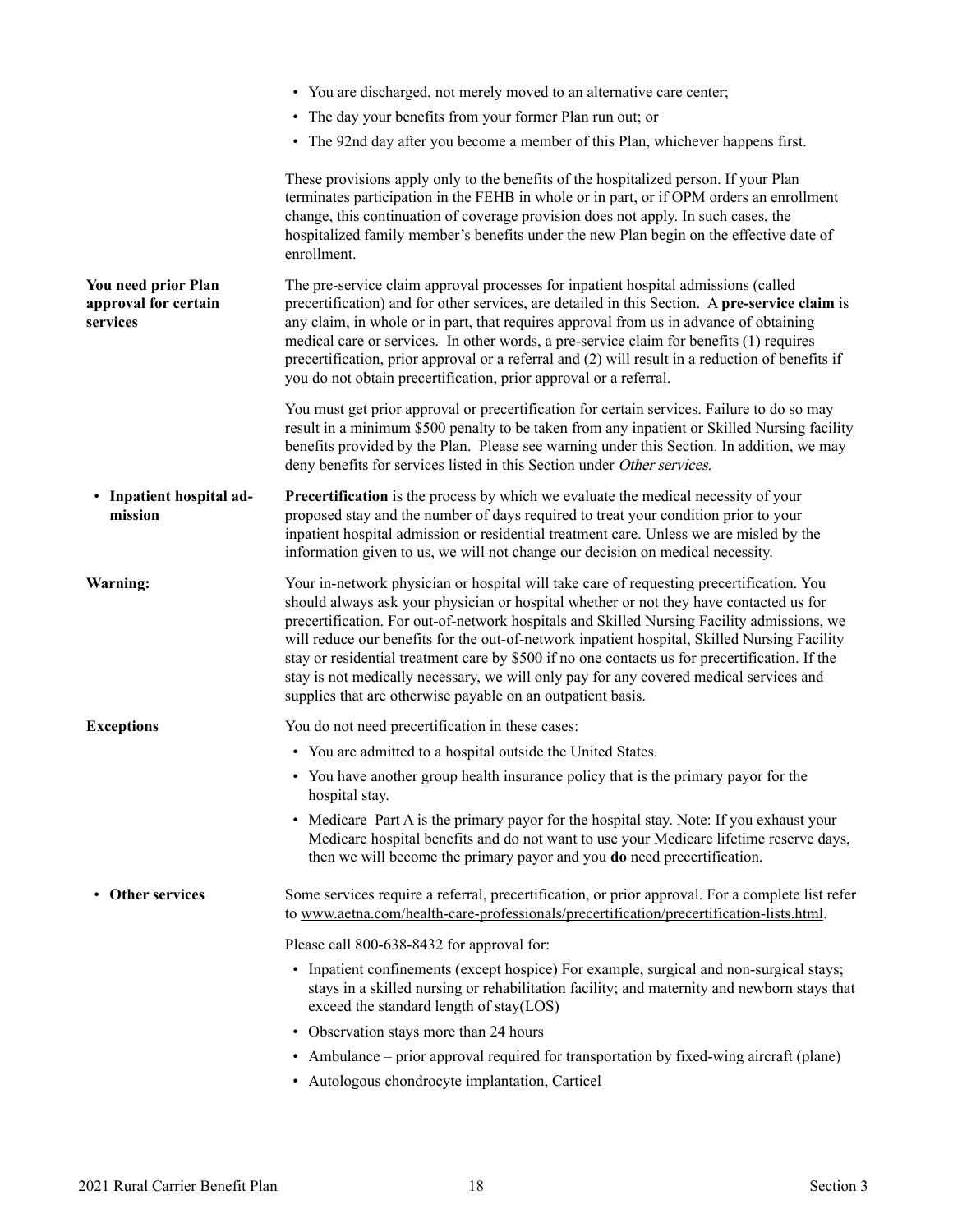- Certain mental health services, inpatient admissions, Residential treatment center (RTC) admissions, Transcranial magnetic stimulation (TMS) and Applied Behavior Analysis (ABA)
- Chiari malformation decompression surgery
- Cochlear device and/or implantation
- Covered transplant surgeries
- Dialysis visits when request is initiated by an in-network provider, and dialysis to be performed at an out-of-network facility
- Dorsal column (lumbar) neurostimulators; trial orimplanation
- Electric or motorized wheelchairs and scooters
- Endoscopic nasal balloon dilation procedures
- Gender reassignment surgery, even if outside of the 50 United States
- Gene therapy, gene editing and gene silencing
- Hip surgery to repair impingement syndrome
- Hyperbaric oxygen therapy
- Lower limb prosthetics
- Out-of-network freestanding ambulatory surgical facility services, when referred by an in-network provider
- Orthognathic surgery procedures, bone grafts, osteotomies and surgical management of the temporomandibular joint (TMJ)
- Osseointegrated implant
- Osteochondral allograft/knee
- Power morcellation with uterine myomectomy, with hysterectomy or for removal of uterine fibroids
- Proton beam radiotherapy
- Reconstructive or other procedures that maybe considered cosmetic, such as:
	- Blepharoplasty/canthoplasty
	- Breast reconstruction/breast enlargement
	- Breast reduction/mammoplasty
	- Cervicoplasty
	- Excision of excessive skin due to weight loss
	- Gastroplasty/gastric bypass
	- Lipectomy or excess fat removal
	- Surgery for varicose veins, except stab phlebectomy
- Referral or use of out-of-network physician or provider for non-emergent services, unless the member understands and consents to the use of an out-of-network provider under their out-of-network benefits
- Shoulder arthroplasty
- Spinal procedures, such as:
	- Artificial intervertebral disc surgery
	- Cervical, lumbar and thoracic laminectomy/laminotomy procedures
	- Spinal fusion surgery
- Uvulopalatopharyngoplasty, including laser-assisted procedures
- Ventricular assist devices
- Video Electroencephalographic (EEG)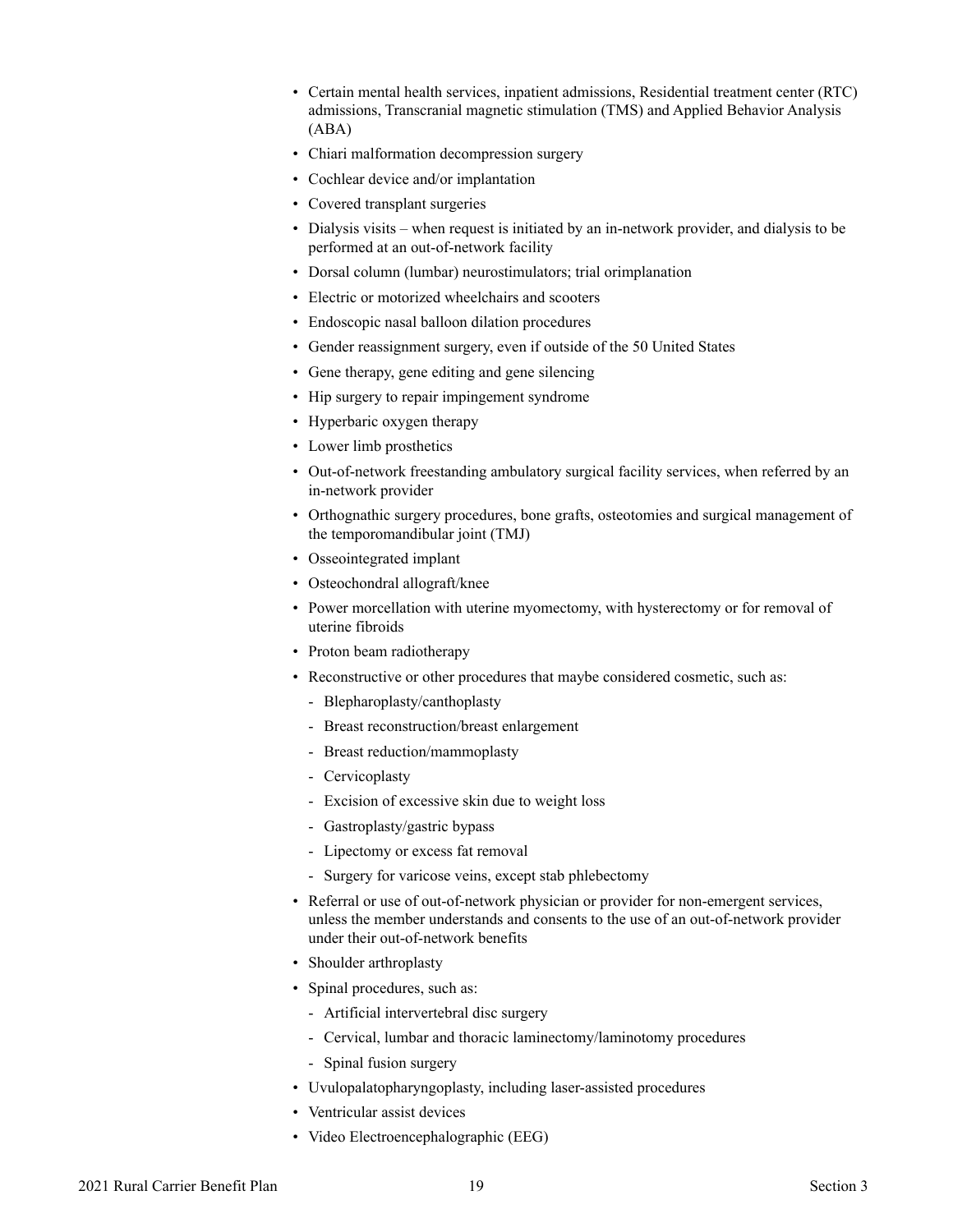<span id="page-21-0"></span>

| ٠ |  | BRCA genetic testing |  |
|---|--|----------------------|--|
|---|--|----------------------|--|

- Cardiac rhythm implantable devices
- Hip and knee arthroplasties
- Pain Management
- Pediatric Congenital Heart Surgery
- Polysomnography (attended sleep studies)
- Radiation oncology
- Radiology imaging such as CT scans, MRIs, MRAs, and nuclear

Note: We only cover medically necessary procedures and services. We encourage you to contact the Plan to confirm coverage for proposed treatment prior to incurring services.

Some prescription drugs require prior authorization. Please call 800-237-2767 for approval for:

- Specialty prescription medications and weight management drugs (see Section 5(f))
- Certain compound medications (see Section5(f))

First, you, your representative, your physician, or your hospital must call us at 800-638-8432 before admission or services requiring prior approval are rendered.

Next, provide the following information:

- Enrollee's name and Plan identification number:
- Patient's name, birth date, identification number and phone number;
- Reason for hospitalization, proposed treatment, or surgery;
- Name and phone number of admitting physician;
- Name of hospital or facility; and
- Number of days requested for hospital stay.
- **Non-urgent care claims** For non-urgent care claims, we will tell the physician and/or hospital the number of approved inpatient days, or the care that we approve for other services that must have prior authorization. We will make our decision within 15 days of receipt of the pre-service claim.

If matters beyond our control require an extension of time, we may take up to an additional 15 days for review and we will notify you of the need for an extension of time before the end of the original 15-day period. Our notice will include the circumstances underlying the request for the extension and the date when a decision is expected.

If we need an extension because we have not received necessary information from you, our notice will describe the specific information required and we will allow you up to 60 days from the receipt of the notice to provide the information.

• Urgent care claims **Urgent care claims** If you have an **urgent care claim** (i.e., when waiting for the regular time limit for your medical care or treatment could seriously jeopardize your life, health, or ability to regain maximum function, or in the opinion of a physician with knowledge of your medical condition, would subject you to severe pain that cannot be adequately managed without this care or treatment), we will expedite our review and notify you of our decision within 72 hours. If you request that we review your claim as an urgent care claim, we will review the documentation you provide and decide whether or not it is an urgent care claim by applying the judgment of a prudent layperson that possesses an average knowledge of health and medicine.

**How to request precertification for an admission or get prior authorization for Other services**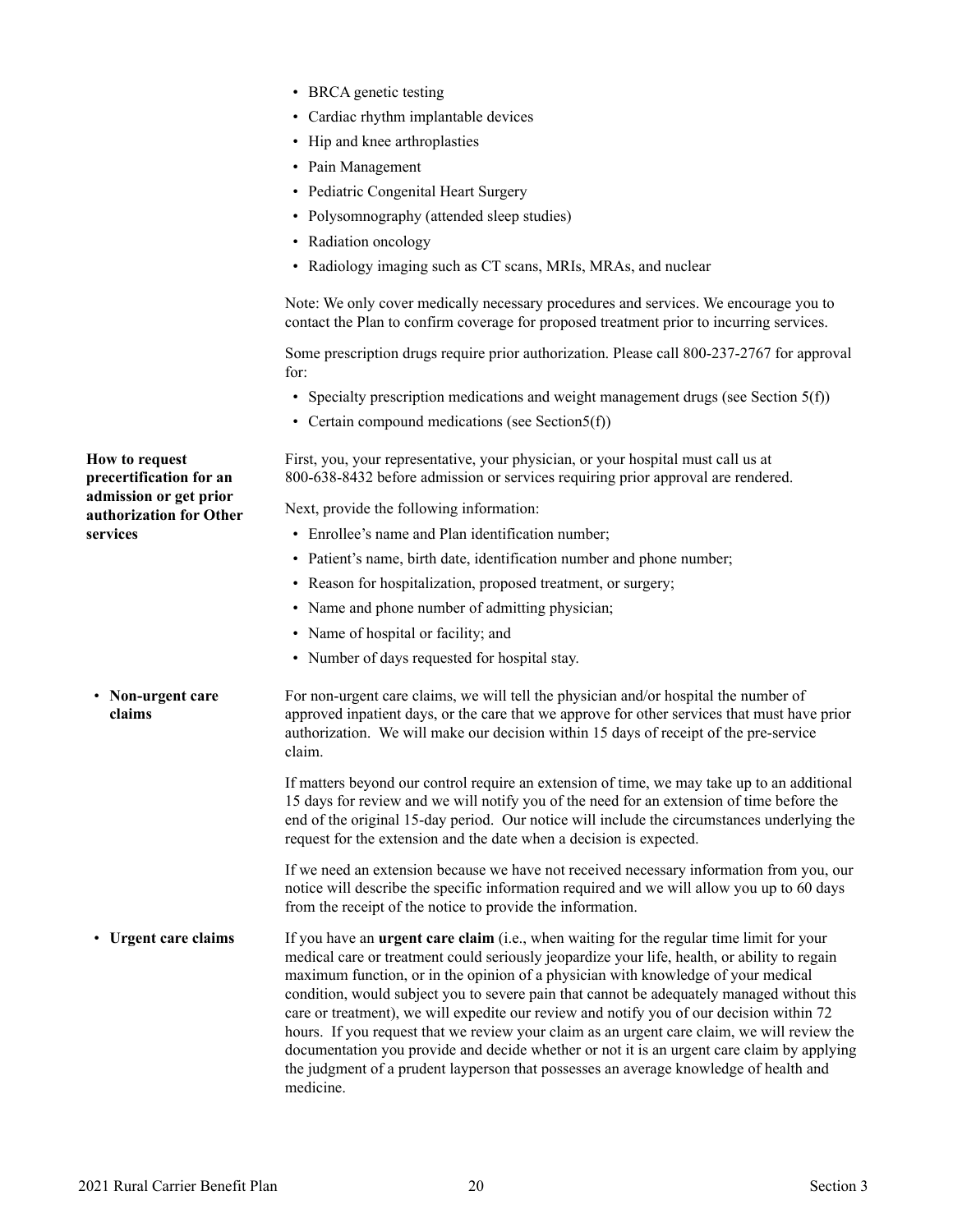<span id="page-22-0"></span>

|                                                 | If you fail to provide sufficient information, we will contact you within 24 hours after we<br>receive the claim to let you know what information we need to complete our review of the<br>claim. You will have up to 48 hours to provide the required information. We will make our<br>decision on the claim within 48 hours of $(1)$ the time we received the additional information<br>or $(2)$ the end of the time frame, whichever is earlier.                                                                                                                                                                                                                                                                                                                        |
|-------------------------------------------------|----------------------------------------------------------------------------------------------------------------------------------------------------------------------------------------------------------------------------------------------------------------------------------------------------------------------------------------------------------------------------------------------------------------------------------------------------------------------------------------------------------------------------------------------------------------------------------------------------------------------------------------------------------------------------------------------------------------------------------------------------------------------------|
|                                                 | We may provide our decision orally within these time frames, but we will follow up with<br>written or electronic notification within three days of oral notification.                                                                                                                                                                                                                                                                                                                                                                                                                                                                                                                                                                                                      |
|                                                 | You may request that your urgent care claim on appeal be reviewed simultaneously by us<br>and OPM. Please let us know that you would like a simultaneous review of your urgent<br>care claim by OPM either in writing at the time you appeal our initial decision, or by<br>calling us at 800-638-8432. You may also call OPM's FEHB 2 at 202-606-3818 between 8<br>AM and 5 PM Eastern Time to ask for the simultaneous review. We will cooperate with<br>OPM so they can quickly review your claim on appeal. In addition, if you did not indicate<br>that your claim was a claim for urgent care, call us at 800-638-8432. If it is determined that<br>your claim is an urgent care claim, we will expedite our review (if we have not yet<br>responded to your claim). |
| Concurrent care<br>$\bullet$<br>claims          | A concurrent care claim involves care provided over a period of time or over a number of<br>treatments. We will treat any reduction or termination of our pre-approved course of<br>treatment before the end of the approved period of time or number of treatments as an<br>appealable decision. This does not include reduction or termination due to benefit changes<br>or if your enrollment ends. If we believe a reduction or termination is warranted, we will<br>allow you sufficient time to appeal and obtain a decision from us before the reduction or<br>termination takes effect.                                                                                                                                                                            |
|                                                 | If you request an extension of an ongoing course of treatment at least 24 hours prior to the<br>expiration of the approved time period and this is also an urgent care claim, we will make a<br>decision within 24 hours after we receive the claim.                                                                                                                                                                                                                                                                                                                                                                                                                                                                                                                       |
| • Emergency inpatient<br>admission              | If you have an emergency admission due to a condition that you reasonably believe puts<br>your life in danger or could cause serious damage to bodily function, you, your<br>representative, the physician, or the hospital must phone us within two business days<br>following the day of the emergency admission, even if you have been discharged from the<br>hospital. If you do not phone the Plan within two business days, penalties may apply - see<br>Warning under Inpatient hospital admission earlier in this Section and If your hospital stay<br>needs to be extended below.                                                                                                                                                                                 |
| $\bullet$<br><b>Maternity care</b>              | You do not need precertification of a maternity admission for a routine delivery. However,<br>if your medical condition requires you to stay more than 3 days after admission for a<br>vaginal delivery or 5 days after admission for a cesarean section, then your doctor or the<br>hospital must contact us for precertification of additional days. Further, if your baby stays<br>after you are discharged, your doctor or the hospital must contact us for precertification of<br>additional days for your baby.                                                                                                                                                                                                                                                      |
|                                                 | Note: When a newborn requires definitive treatment during or after the mother's<br>confinement, the newborn is considered a patient in his or her own right. If the newborn is<br>eligible for coverage, regular medical or surgical benefits apply rather than maternity<br>benefits.                                                                                                                                                                                                                                                                                                                                                                                                                                                                                     |
| • If your hospital stay<br>needs to be extended | If your hospital stay $-$ including for maternity care or residential treatment care $-$ needs to<br>be extended, you, your representative, your doctor or the hospital must ask us to approve<br>the additional days. If you remain in the hospital beyond the number of days we approved<br>and did not get the additional days precertified, then                                                                                                                                                                                                                                                                                                                                                                                                                       |
|                                                 | • For the part of the admission that was medically necessary, we will pay inpatient<br>benefits, but                                                                                                                                                                                                                                                                                                                                                                                                                                                                                                                                                                                                                                                                       |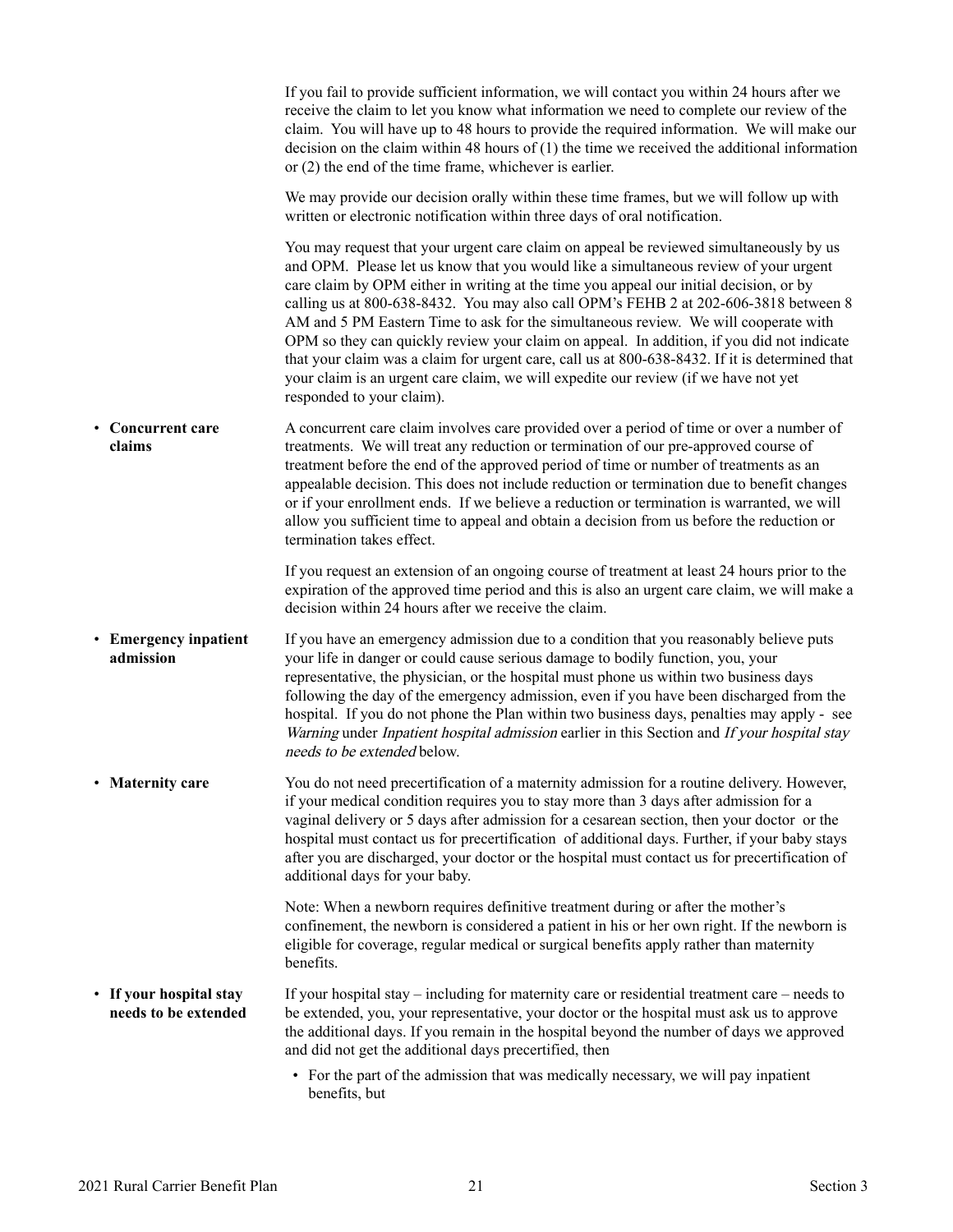<span id="page-23-0"></span>

|                                                                             | • For the part of the admission that was not medically necessary, we will pay only<br>medical services and supplies otherwise payable on an outpatient basis and will not pay<br>inpatient benefits.                                                                                                                                                                     |
|-----------------------------------------------------------------------------|--------------------------------------------------------------------------------------------------------------------------------------------------------------------------------------------------------------------------------------------------------------------------------------------------------------------------------------------------------------------------|
| • If your treatment<br>needs to be extended                                 | If you request an extension of an ongoing course of treatment at least 24 hours prior to the<br>expiration of the approved time period and this is also an urgent care claim, we will make a<br>decision within 24 hours after we receive the claim.                                                                                                                     |
| If you disagree with our<br>pre-service claim decision                      | If you have a pre-service claim and you do not agree with our decision regarding<br>precertification of an inpatient admission or prior approval of other services, you may<br>request a review in accord with the procedures detailed below.                                                                                                                            |
|                                                                             | If you have already received the service, supply, or treatment, then you have a post-service<br>claim and must follow the entire disputed claims process detailed in Section 8.                                                                                                                                                                                          |
| • To reconsider a non-<br>urgent care claim                                 | Within 6 months of our initial decision, you may ask us in writing to reconsider our initial<br>decision. Follow Step 1 of the disputed claims process detailed in Section 8 of this<br>brochure.                                                                                                                                                                        |
|                                                                             | In the case of a pre-service claim and subject to a request for additional information, we<br>have 30 days from the date we receive your written request for reconsideration to                                                                                                                                                                                          |
|                                                                             | 1. Precertify your hospital stay or, if applicable, arrange for the health care provider to<br>give you the care or grant your request for prior approval for a service, drug, or supply;<br>or                                                                                                                                                                          |
|                                                                             | 2. Ask you or your provider for more information.                                                                                                                                                                                                                                                                                                                        |
|                                                                             | You or your provider must send the information so that we receive it within 60 days of<br>our request. We will then decide within 30 more days.                                                                                                                                                                                                                          |
|                                                                             | If we do not receive the information within 60 days we will decide within 30 days of<br>the date the information was due. We will base our decision on the information we<br>already have. We will write to you with our decision.                                                                                                                                       |
|                                                                             | 3. Write to you and maintain our denial.                                                                                                                                                                                                                                                                                                                                 |
| • To reconsider an<br>urgent care claim                                     | In the case of an appeal of a pre-service urgent care claim, within 6 months of our initial<br>decision, you may ask us in writing to reconsider our initial decision. Follow Step 1 of the<br>disputed claims process detailed in Section 8 of this brochure.                                                                                                           |
|                                                                             | Unless we request additional information, we will notify you of our decision within 72<br>hours after receipt of your reconsideration request. We will expedite the review process,<br>which allows oral or written requests for appeals and the exchange of information by<br>phone, electronic mail, facsimile, or other expeditious methods.                          |
| • To file an appeal with<br><b>OPM</b>                                      | After we reconsider your pre-service claim, if you do not agree with our decision, you may<br>ask OPM to review it by following Step 3 of the disputed claims process detailed in Section<br>8 of this brochure.                                                                                                                                                         |
| <b>The Federal Flexible</b><br><b>Spending Account</b><br>Program - FSAFEDS | • Health Care FSA (HCFSA) – Reimburses you for eligible out-of-pocket health care<br>expenses (such as copayments, deductibles, physician prescribed over-the-counter<br>drugs and medications, vision and dental expenses, and much more) for you and your<br>tax dependents, including adult children (through the end of the calendar year in which<br>they turn 26). |
|                                                                             | • FSAFEDS offers paperless reimbursement for your HCFSA through a number of FEHB<br>and FEDVIP plans. This means that when you or your provider files claims with your<br>FEHB or FEDVIP plan, FSAFEDS will automatically reimburse your eligible out-of-<br>pocket expenses based on the claim information it receives from your plan.                                  |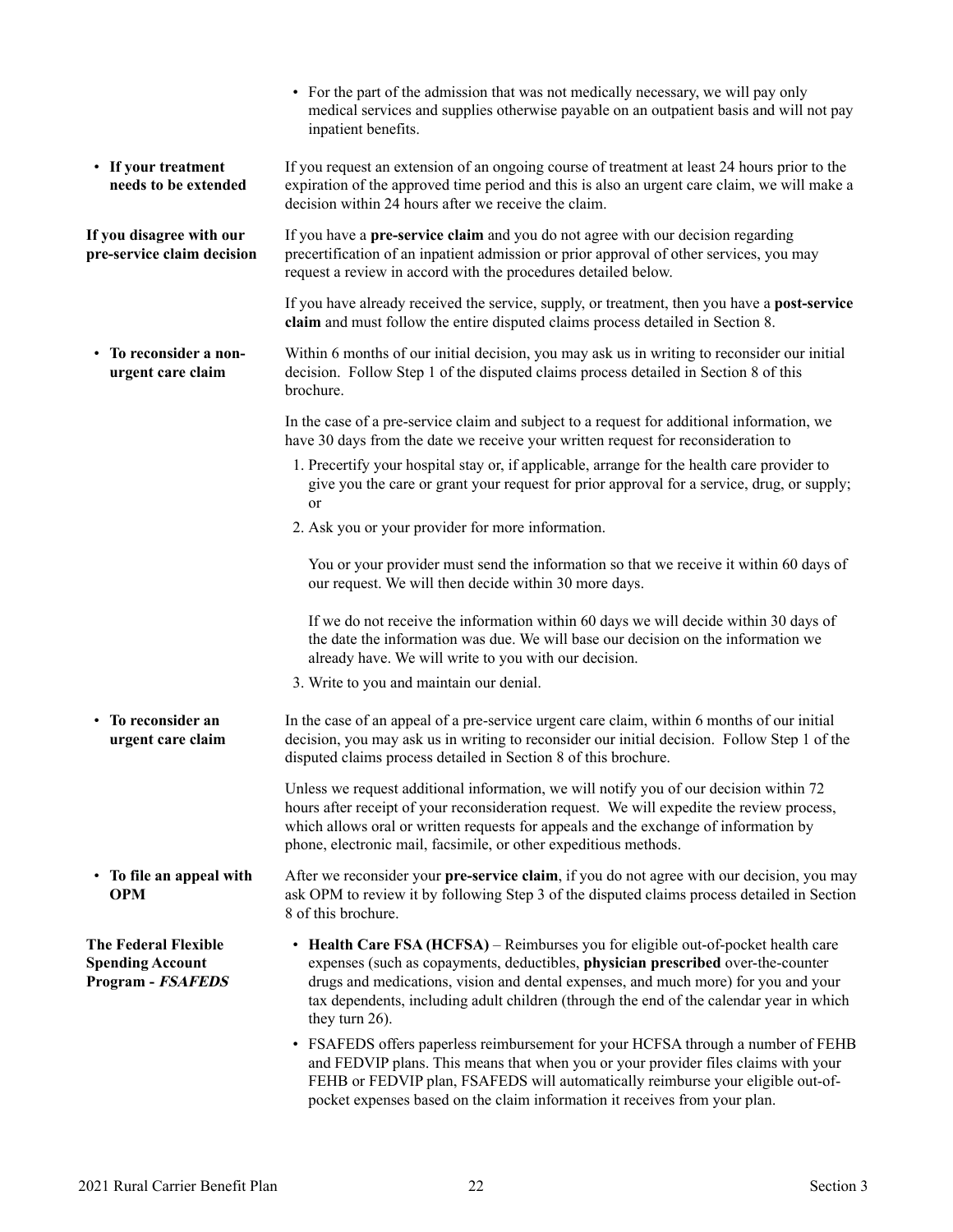# **Section 4. Your Costs for Covered Services**

<span id="page-24-0"></span>This is what you will pay out-of-pocket for covered care:

| <b>Cost-sharing</b> | Cost-sharing is the general term used to refer to your out-of-pocket costs (e.g., deductible,<br>coinsurance, and copayments) for the covered care you receive.                                                                                                                                                                                                                                                                                                                                                                                                                                                                                                                                                                                                                                                                                                                                                                                                                                                                                                                                                                                                                                                                |
|---------------------|--------------------------------------------------------------------------------------------------------------------------------------------------------------------------------------------------------------------------------------------------------------------------------------------------------------------------------------------------------------------------------------------------------------------------------------------------------------------------------------------------------------------------------------------------------------------------------------------------------------------------------------------------------------------------------------------------------------------------------------------------------------------------------------------------------------------------------------------------------------------------------------------------------------------------------------------------------------------------------------------------------------------------------------------------------------------------------------------------------------------------------------------------------------------------------------------------------------------------------|
| Copayment           | A copayment is a fixed amount of money you pay to the provider, facility, pharmacy, etc.,<br>when you receive certain services.                                                                                                                                                                                                                                                                                                                                                                                                                                                                                                                                                                                                                                                                                                                                                                                                                                                                                                                                                                                                                                                                                                |
|                     | Example: When you see your In-network physician you pay a copayment of \$20 per day for<br>a primary care provider and \$35 per day for a specialist provider. If you see more than<br>one In-network physician on the same day, you pay one copayment for each different<br>physician seen on that day. When you have a stay in an In-network hospital, you pay \$200<br>for the first day of your hospital stay and for an Out-of-network hospital; you pay \$400 for<br>the first day of your hospital stay.                                                                                                                                                                                                                                                                                                                                                                                                                                                                                                                                                                                                                                                                                                                |
|                     | Note: If the billed amount (or the Plan allowance that providers we contract with have<br>agreed to accept as payment in full) is less than your copayment, you pay the lower amount.                                                                                                                                                                                                                                                                                                                                                                                                                                                                                                                                                                                                                                                                                                                                                                                                                                                                                                                                                                                                                                          |
| Deductible          | A deductible is a fixed amount of covered expenses you must incur for certain covered<br>services and supplies before we start paying benefits for them. Copayments and<br>coinsurance amounts do not count toward any deductible. When a covered service or<br>supply is subject to a deductible, only the Plan allowance for the service or supply counts<br>toward the deductible.                                                                                                                                                                                                                                                                                                                                                                                                                                                                                                                                                                                                                                                                                                                                                                                                                                          |
|                     | • The calendar year deductible for In-network services is \$350 per person and for Out-of-<br>network services it is \$800 per person. Under a Self Only enrollment, the deductible is<br>considered satisfied and benefits are payable for you when your covered expenses<br>applied to the calendar year deductible for your enrollment reach \$350 for In-network<br>services or \$800 for Out-of-network services under High Option. Under a Self Plus One<br>enrollment, the deductible is considered satisfied and benefits are payable for you and<br>one other eligible family member when the combined covered expenses applied to the<br>calendar year deductible for your enrollment reach \$700 for In-network services or<br>\$1,600 for Out-of-network services under High Option. Under a Self and Family<br>enrollment, the deductible is satisfied for all family members when the combined<br>covered expenses applied to the calendar year deductible for family members reach<br>\$700 for In-network services and \$1,600 for Out-of-network services. Any expenses<br>incurred that apply toward deductibles for in-network or out-of-network apply toward<br>both in-network and out-of-network limits. |
|                     | • We have a separate prescription drug deductible of \$200 per person each calendar year<br>that applies to all covered prescription drugs that you purchase at a retail drugstore or<br>pharmacy. The prescription drug deductible of \$200 does not apply to members who<br>have Medicare A and B as primary coverage.                                                                                                                                                                                                                                                                                                                                                                                                                                                                                                                                                                                                                                                                                                                                                                                                                                                                                                       |
|                     | • We also have a separate deductible for dental care of \$50 per person each calendar year.                                                                                                                                                                                                                                                                                                                                                                                                                                                                                                                                                                                                                                                                                                                                                                                                                                                                                                                                                                                                                                                                                                                                    |
|                     | Note: If you change Plans during Open Season and the effective date of your new Plan is<br>after January 1 of the next year, you do not have to start a new deductible under your prior<br>Plan between January 1 and the effective date of your new Plan. If you change Plans at<br>another time during the year, you must begin a new deductible under your new Plan.                                                                                                                                                                                                                                                                                                                                                                                                                                                                                                                                                                                                                                                                                                                                                                                                                                                        |
| Coinsurance         | Coinsurance is the percentage of our allowance that you must pay for your care.<br>Coinsurance does not begin until you have met your calendar year deductible.                                                                                                                                                                                                                                                                                                                                                                                                                                                                                                                                                                                                                                                                                                                                                                                                                                                                                                                                                                                                                                                                |
|                     | Example: You pay 30% of our allowance for office visits under our Out-of-network benefit.                                                                                                                                                                                                                                                                                                                                                                                                                                                                                                                                                                                                                                                                                                                                                                                                                                                                                                                                                                                                                                                                                                                                      |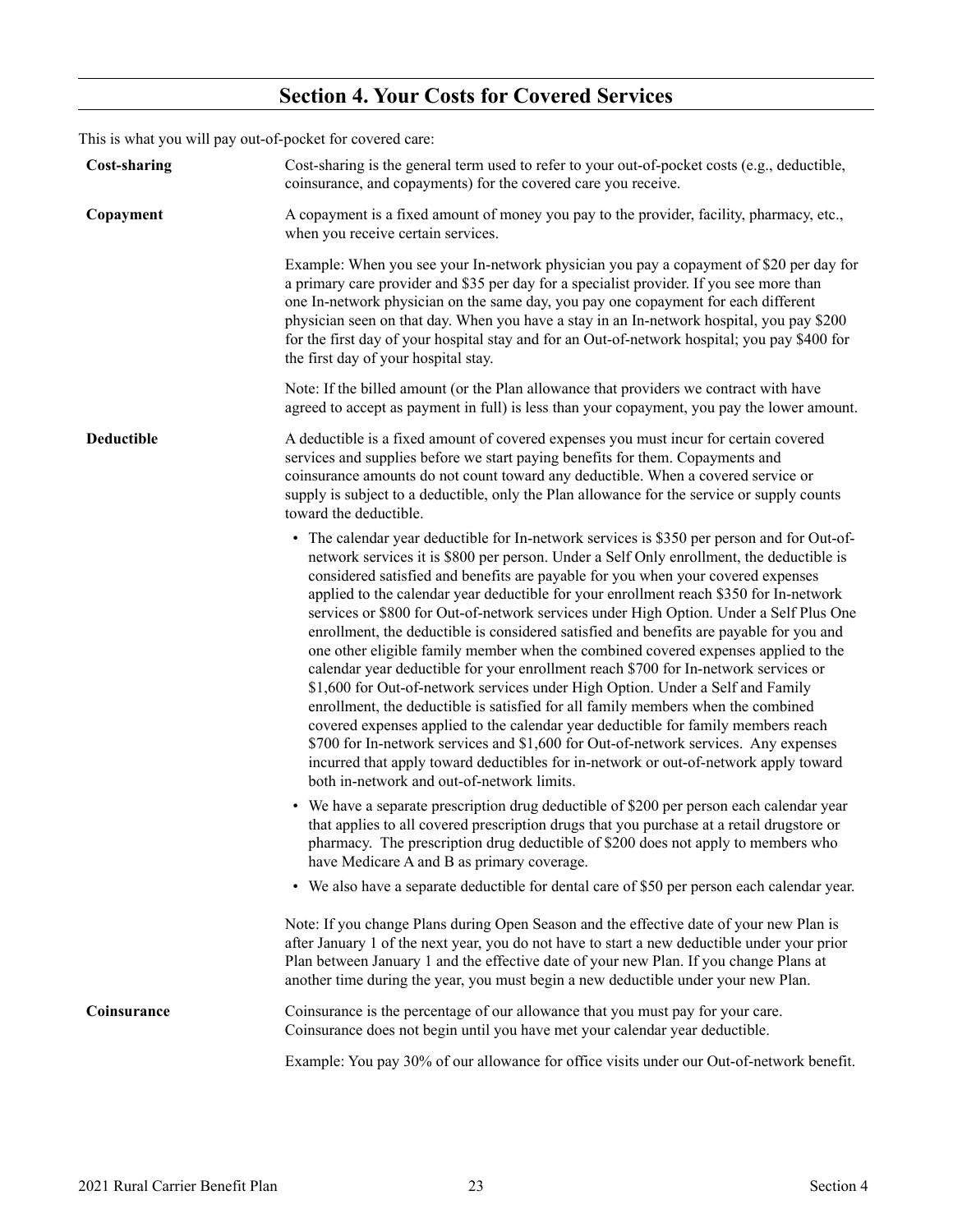<span id="page-25-0"></span>

| If your provider routinely<br>waives your cost    | If your provider routinely waives (does not require you to pay) your copayments,<br>deductibles, or coinsurance, the provider is misstating the fee and may be violating the law.<br>In this case, when we calculate our share, we will reduce the provider's fee by the amount<br>waived.                                                                                                                                                                                                                                                                                                                                                        |
|---------------------------------------------------|---------------------------------------------------------------------------------------------------------------------------------------------------------------------------------------------------------------------------------------------------------------------------------------------------------------------------------------------------------------------------------------------------------------------------------------------------------------------------------------------------------------------------------------------------------------------------------------------------------------------------------------------------|
|                                                   | For example, if your physician ordinarily charges \$100 for a service but routinely waives<br>your 30% coinsurance, the actual charge is \$70. We will pay \$49.00 (70% of the actual<br>charge of \$70).                                                                                                                                                                                                                                                                                                                                                                                                                                         |
| <b>Waivers</b>                                    | In some instances, a provider may ask you to sign a "waiver" prior to receiving care. This<br>waiver may state that you accept responsibility for the total charge for any care that is not<br>covered by your health Plan. If you sign such a waiver, whether or not you are responsible<br>for the total charge depends on the contracts that the Plan has with its providers. If you are<br>asked to sign this type of waiver, please be aware that, if benefits are denied for the<br>services, you could be legally liable for the related expenses. If you would like more<br>information about waivers, please contact us at 800-638-8432. |
| Differences between our<br>allowance and the bill | Our "Plan allowance" is the amount we use to calculate our payment for covered services.<br>Fee-for-service Plans arrive at their allowances in different ways, so their allowances vary.<br>For more information about how we determine our Plan allowance, see the definition of<br>Plan allowance in Section 10.                                                                                                                                                                                                                                                                                                                               |
|                                                   | Often, the provider's bill is more than a fee-for-service Plan's allowance. Whether or not<br>you have to pay the difference between our allowance and the bill will depend on the<br>provider you use.                                                                                                                                                                                                                                                                                                                                                                                                                                           |
|                                                   | When you live in the Plan's network area, you should use an In-network provider whenever<br>possible. The following two examples explain how we will handle your bill when you go to<br>an In-network provider and when you go to an Out-of-network provider. When you use an<br>In-network provider, the amount that you pay will usually be much less.                                                                                                                                                                                                                                                                                          |
|                                                   | • In-network providers agree to limit what they will bill you. Because of that, when you<br>use a network provider, your share of covered charges consists only of your<br>deductible and coinsurance or copayment. Here is an example about coinsurance: You<br>see an In-network physician who charges \$150, but our allowance is \$100. If you have<br>met your deductible, you are only responsible for your coinsurance. That is, you pay<br>just – 15% of our \$100 allowance (\$15). Because of the agreement, your In-network<br>physician will not bill you for the \$50 difference between our allowance and his/her<br>bill.          |
|                                                   | Follow these procedures when you use an In-network provider to receive In-network<br>benefits:                                                                                                                                                                                                                                                                                                                                                                                                                                                                                                                                                    |
|                                                   | • Verify with us that your home address is correct                                                                                                                                                                                                                                                                                                                                                                                                                                                                                                                                                                                                |
|                                                   | • When you make an appointment, verify that the physician or facility is still a<br>network provider                                                                                                                                                                                                                                                                                                                                                                                                                                                                                                                                              |
|                                                   | • Present your Rural Carrier Benefit Plan ID card at the time that you receive services to<br>receive In-network benefits                                                                                                                                                                                                                                                                                                                                                                                                                                                                                                                         |
|                                                   | • Generally, you do not pay an in-network provider at the time of service, except for any<br>copayment that you owe. In-network providers must bill us directly. We must reimburse<br>the provider directly. In-network providers will then bill you for any balance due after<br>our payment to them.                                                                                                                                                                                                                                                                                                                                            |
|                                                   |                                                                                                                                                                                                                                                                                                                                                                                                                                                                                                                                                                                                                                                   |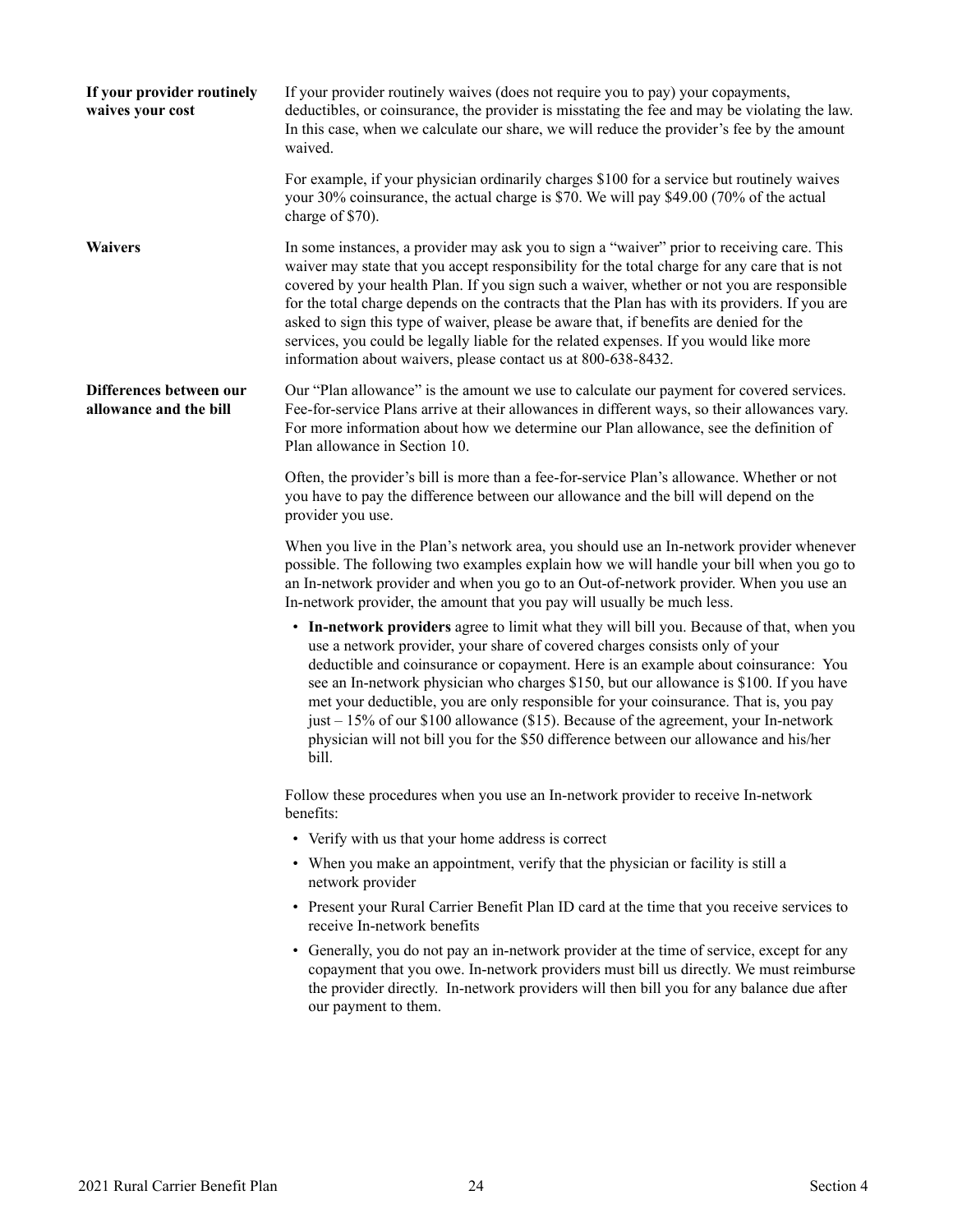<span id="page-26-0"></span>• **Out-of-network providers**, on the other hand, have no agreement to limit what they will bill you. When you use an Out-of-Network provider, you will pay your deductible and coinsurance – plus any difference between our allowance and charges on the bill. Here is an example: You see an out-of-network physician who charges \$150 and our allowance is again \$100. Because you've met your deductible, you are responsible for your coinsurance, so you pay 30% of our \$100 allowance (\$30). Plus, because there is no agreement between the out-of-network physician and us, the physician can bill you for the \$50 difference between our allowance and his/her bill.

Participating providers agree to limit what they can collect from you. You will still have to pay your deductible and coinsurance. These providers agree to write off the difference between billed charges and the discount amount.

The following table illustrates the examples of how much you have to pay out-of-pocket for services from a network physician vs. an out-of-network physician. The table uses our example of a service for which the physician charges \$150 and our allowance is \$100. The table shows the amount you pay if you have met your calendar year deductible.

| <b>EXAMPLE</b>            | Network physician          | Out-of-network physician   |
|---------------------------|----------------------------|----------------------------|
| Physician's charge        | \$150                      | \$150                      |
| Our allowance             | We set it at: \$100        | We set it at: $$100$       |
| We pay                    | 85% of our allowance: \$85 | 70% of our allowance: \$70 |
| You owe: Coinsurance      | 15% of our allowance: \$15 | 30% of our allowance: \$30 |
| +Difference up to charge? | No: \$0                    | Yes: $$50$                 |
| <b>TOTAL YOU PAY</b>      | \$15                       | \$80                       |

For those benefits where copayments, coinsurance or deductibles apply, we pay 100% of the Plan allowance for the rest of the calendar year after your expenses total to:

- \$5,000 for Self Only enrollment or \$10,000 for Self Plus One or Self and Family enrollment when you use In-network providers/facilities and CVS Health In-network retail and/or mail service pharmacy, or
- \$7,000 for Self Only enrollment or \$14,000 for Self Plus One or Self and Family enrollment when you use Out-of-network providers/facilities and CVS Health Out-ofnetwork retail and/or mail service pharmacy combined. Any expenses incurred that apply toward the catastrophic out-of-pocket maximum for in-network or out-of-network apply toward both in-network and out-of-network limits.
- For Self Plus One and Self and Family enrollments, once any individual family member reaches the Self Only catastrophic protection out-of-pocket maximum during the calendar year, that member's claims will no longer be subject to cost-sharing amounts for eligible medical expenses for the rest of the year. All other family members will be required to meet the balance of the catastrophic protection out-of-pocket maximum.

Your out-of-pocket maximum does not include the following:

- Expenses for dental care
- Expenses in excess of our allowances or maximum benefit limits
- Any penalty you pay for failing to get approval for a hospital stay or residential treatment care
- Any amount you pay for failing to get approval for additional days in the hospital after the initial length of a hospital stay is approved
- Expenses you pay for services, supplies and drugs not covered by us

**Your catastrophic protection out-of-pocket maximum for deductibles, coinsurance, and copayments**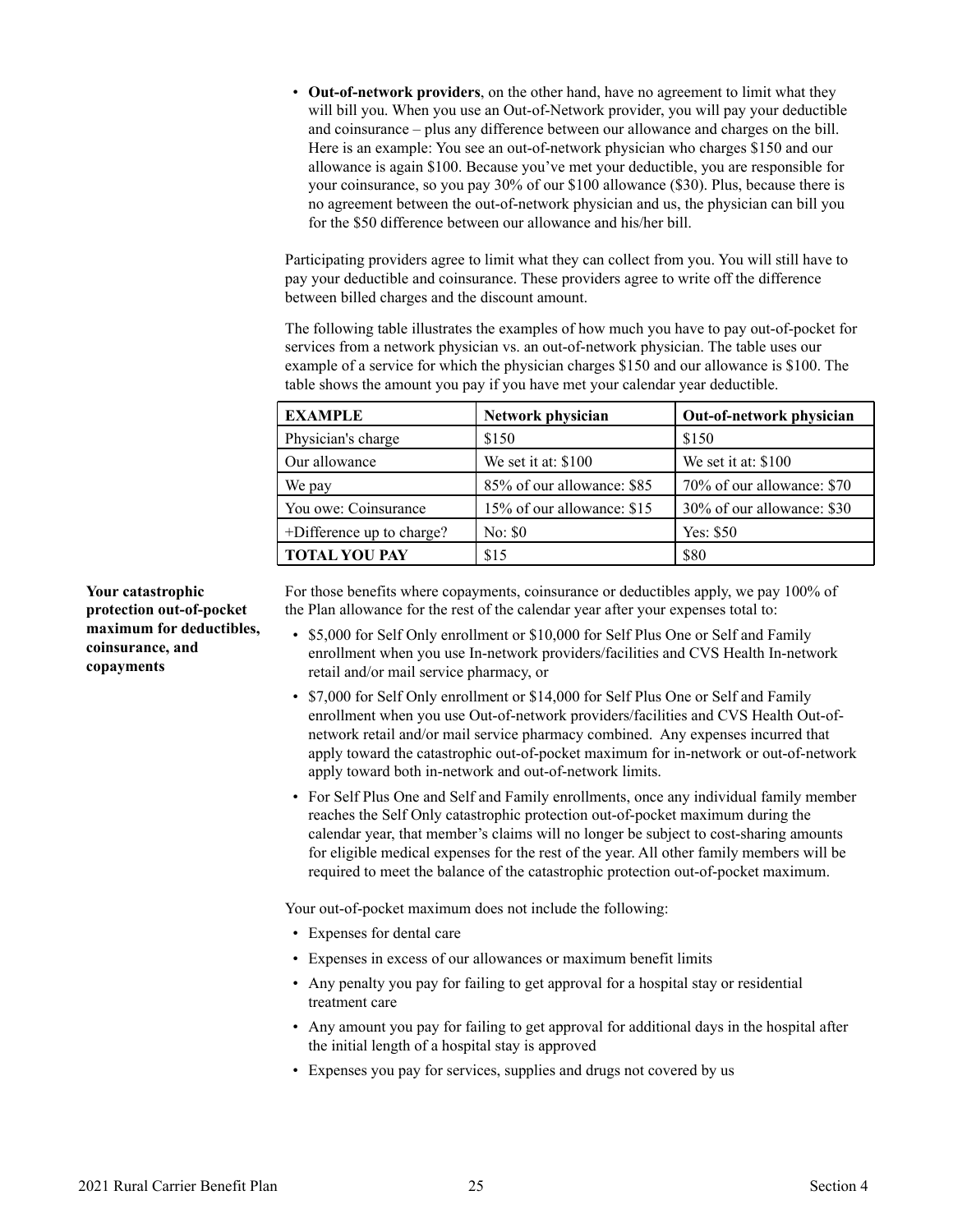<span id="page-27-0"></span>

|                                              | • Expenses covered by specialty drug copay assistance cards for Self Plus One and Self<br>and Family enrollments, once any individual family member reaches the Self Only<br>catastrophic protection out-of-pocket maximum during the calendar year, that member's<br>claims will no longer be subject to cost-sharing amounts for eligible medical expenses<br>for the rest of the year. All other family members will be required to meet the balance of<br>the catastrophic protection out-of-pocket maximumFor Self Plus One and Self and<br>Family enrollments, once any individual family member reaches the Self Only<br>catastrophic protection out-of-pocket maximum during the calendar year, that member's<br>claims will no longer be subject to cost-sharing amounts for eligible medical expenses<br>for the rest of the year. All other family members will be required to meet the balance of<br>the catastrophic protection out-of-pocket maximum                                                                                                                                 |
|----------------------------------------------|----------------------------------------------------------------------------------------------------------------------------------------------------------------------------------------------------------------------------------------------------------------------------------------------------------------------------------------------------------------------------------------------------------------------------------------------------------------------------------------------------------------------------------------------------------------------------------------------------------------------------------------------------------------------------------------------------------------------------------------------------------------------------------------------------------------------------------------------------------------------------------------------------------------------------------------------------------------------------------------------------------------------------------------------------------------------------------------------------|
| Carryover                                    | If you changed to this Plan during Open Season from a Plan with a catastrophic protection<br>benefit and the effective date of the change was after January 1, any expenses that would<br>have applied to that Plan's catastrophic protection benefit during the prior year will be<br>covered by your prior Plan if they are for care you received in January before your effective<br>date of coverage in this Plan. If you have already met your prior Plan's catastrophic<br>protection benefit level in full, it will continue to apply until the effective date of your<br>coverage in this Plan. If you have not met this expense level in full, your prior Plan will<br>first apply your covered out-of-pocket expenses until the prior year's catastrophic level is<br>reached and then apply the catastrophic protection benefit to covered out-of-pocket<br>expenses incurred from that point until the effective date of your coverage in this Plan.<br>Your prior Plan will pay these covered expenses according to this year's benefits; benefit<br>changes are effective January 1. |
| If we overpay you                            | We will make diligent efforts to recover benefit payments we made in error but in good<br>faith. We may reduce subsequent benefit payments to offset overpayments.                                                                                                                                                                                                                                                                                                                                                                                                                                                                                                                                                                                                                                                                                                                                                                                                                                                                                                                                 |
| <b>When Government</b><br>facilities bill us | Facilities of the Department of Veteran Affairs, the Department of Defense, and the Indian<br>Health Service are entitled to seek reimbursement from us for certain services and supplies<br>they provide to you or a family member. They may not seek more than their governing laws<br>allow. You may be responsible to pay for certain services and charges. Contact the<br>government facility directly for more information.                                                                                                                                                                                                                                                                                                                                                                                                                                                                                                                                                                                                                                                                  |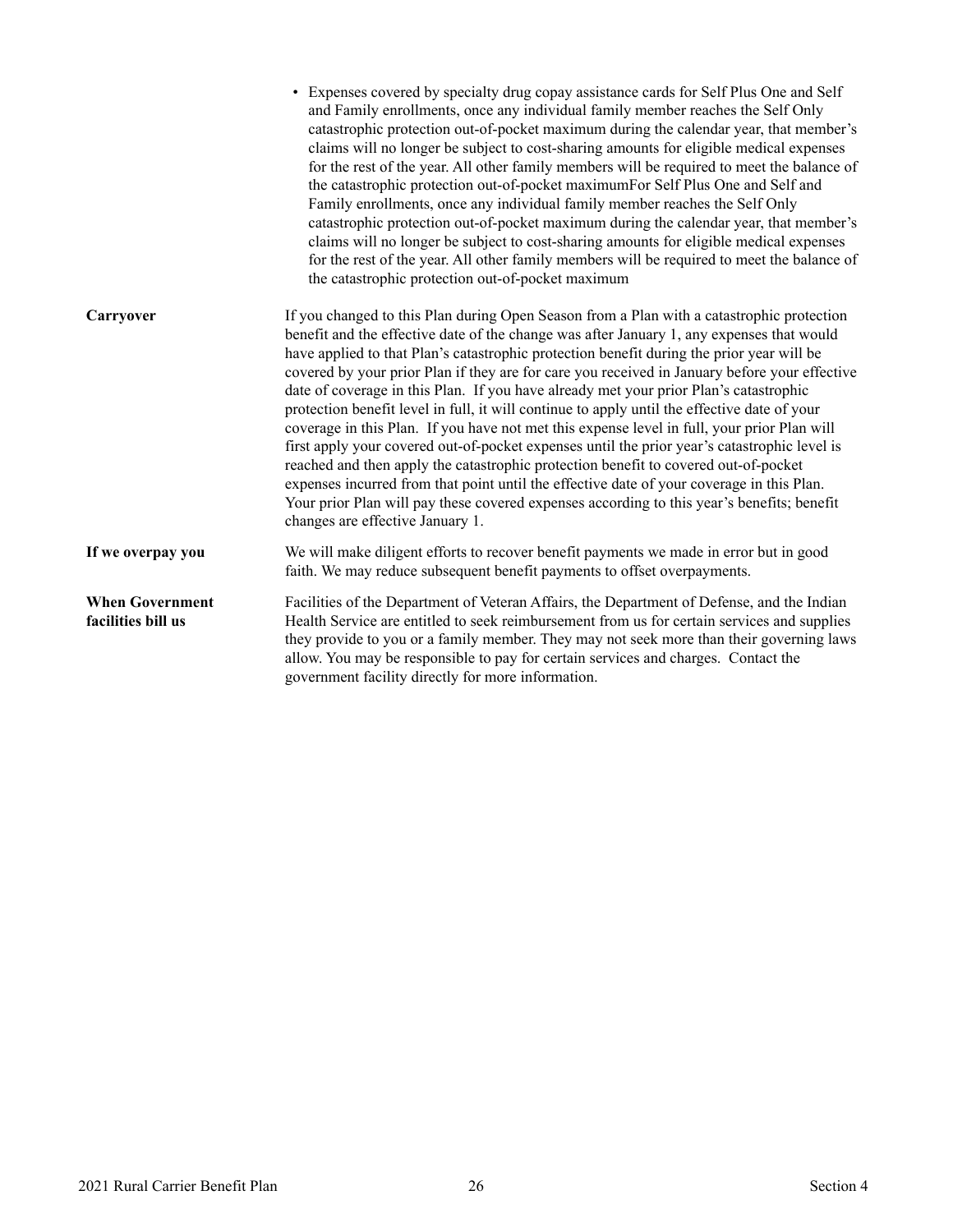|  |  | <b>Section 5. Benefits</b> |
|--|--|----------------------------|
|--|--|----------------------------|

<span id="page-28-0"></span>

| See page 15 for how our benefits changed this year. Pages 109-110 are a benefits summary of the high option. |  |
|--------------------------------------------------------------------------------------------------------------|--|
|                                                                                                              |  |
|                                                                                                              |  |
|                                                                                                              |  |
|                                                                                                              |  |
|                                                                                                              |  |
|                                                                                                              |  |
|                                                                                                              |  |
|                                                                                                              |  |
|                                                                                                              |  |
|                                                                                                              |  |
|                                                                                                              |  |
|                                                                                                              |  |
|                                                                                                              |  |
|                                                                                                              |  |
|                                                                                                              |  |
|                                                                                                              |  |
|                                                                                                              |  |
|                                                                                                              |  |
|                                                                                                              |  |
|                                                                                                              |  |
|                                                                                                              |  |
|                                                                                                              |  |
|                                                                                                              |  |
| Section 5(b). Surgical and Anesthesia Services Provided by Physicians and Other Healthcare Professionals48   |  |
|                                                                                                              |  |
|                                                                                                              |  |
|                                                                                                              |  |
|                                                                                                              |  |
|                                                                                                              |  |
|                                                                                                              |  |
|                                                                                                              |  |
|                                                                                                              |  |
|                                                                                                              |  |
|                                                                                                              |  |
|                                                                                                              |  |
|                                                                                                              |  |
|                                                                                                              |  |
|                                                                                                              |  |
|                                                                                                              |  |
|                                                                                                              |  |
|                                                                                                              |  |
|                                                                                                              |  |
|                                                                                                              |  |
|                                                                                                              |  |
|                                                                                                              |  |
|                                                                                                              |  |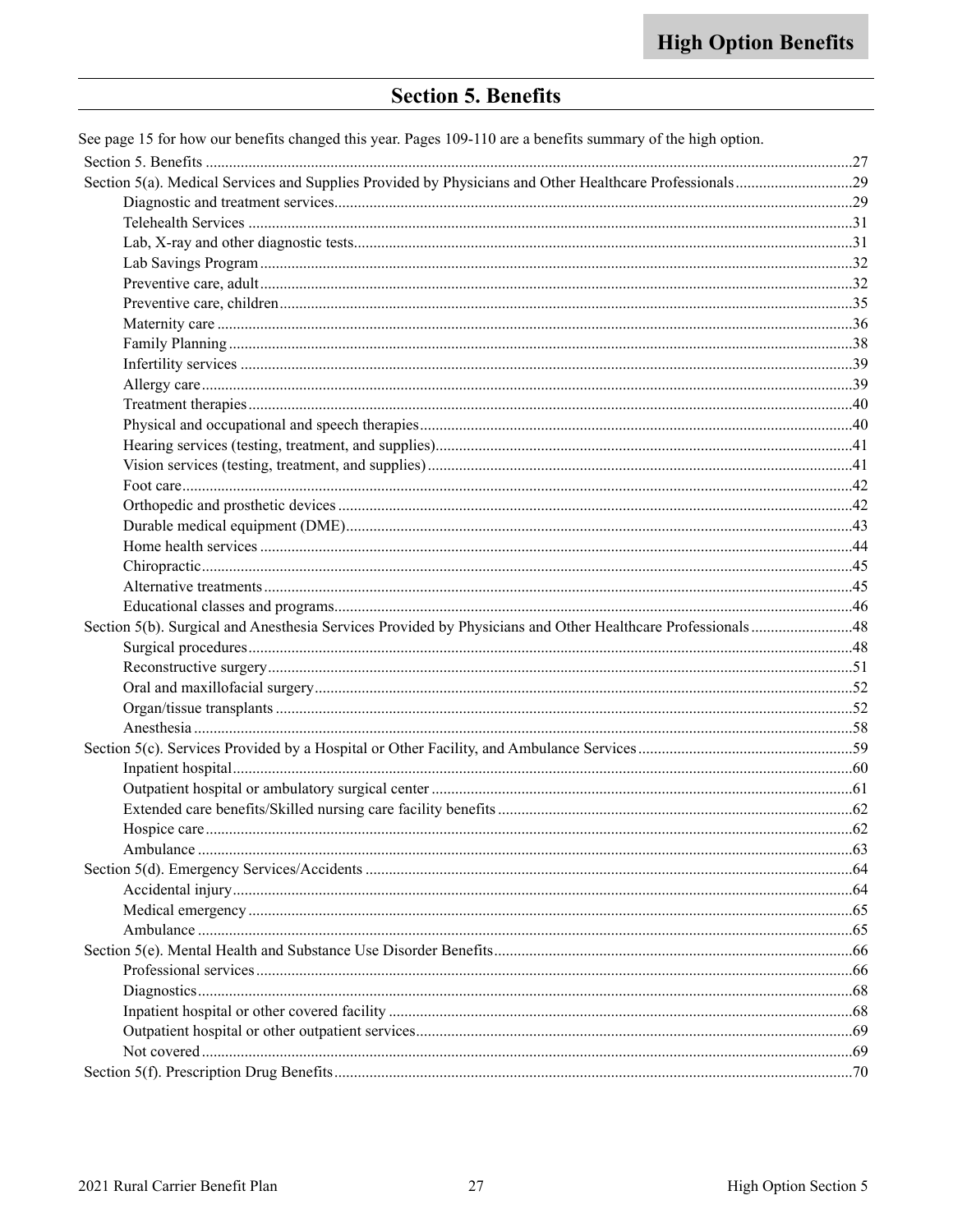# **High Option Benefits**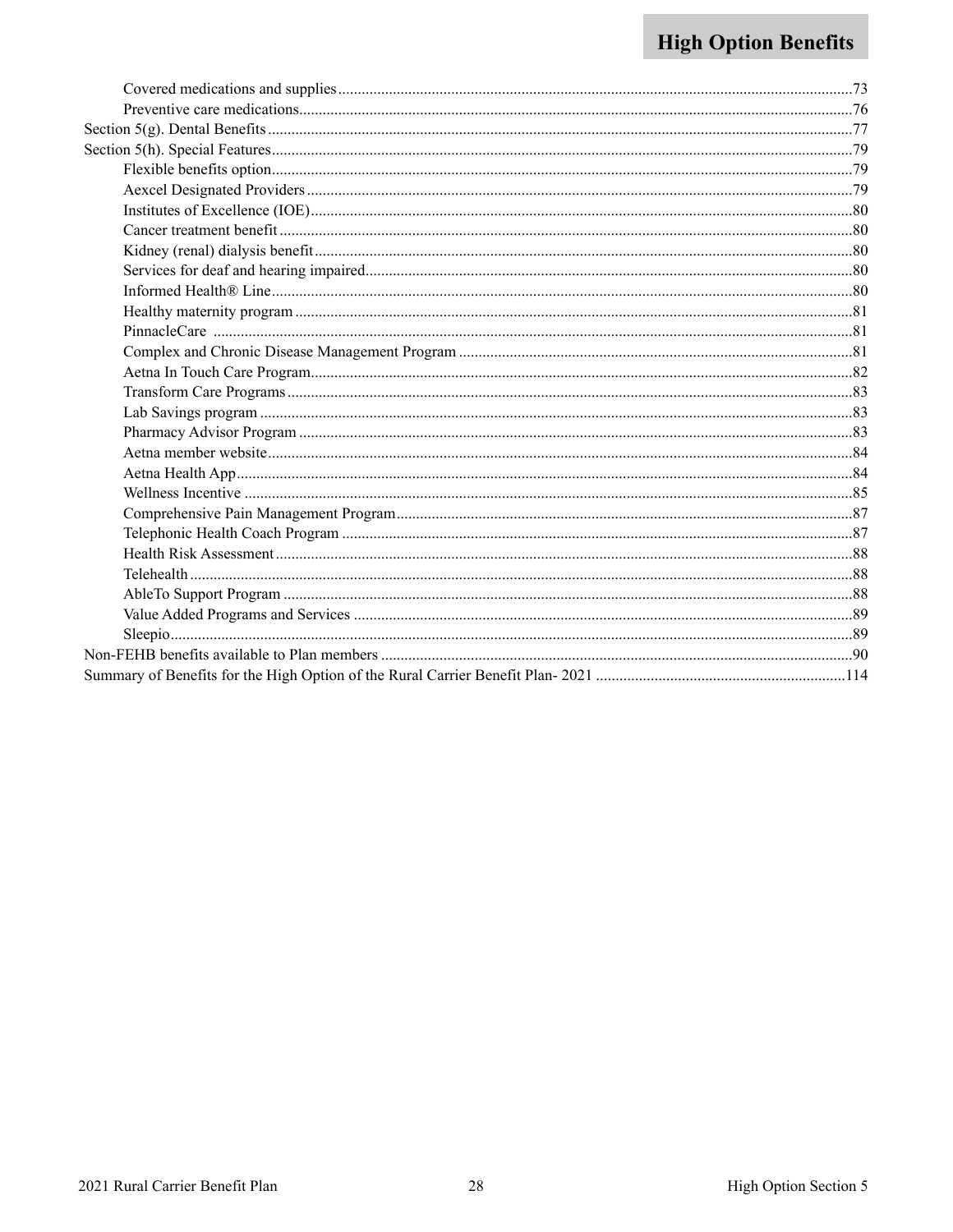### **Section 5(a). Medical Services and Supplies Provided by Physicians and Other Healthcare Professionals**

<span id="page-30-0"></span>

|                                                                                                                                                                                                                                                                                                                                                                                     |                | Important things you should keep in mind about these benefits:                                              |                                                                                                                                                                                                                                                                                                                                                                                                                     |  |
|-------------------------------------------------------------------------------------------------------------------------------------------------------------------------------------------------------------------------------------------------------------------------------------------------------------------------------------------------------------------------------------|----------------|-------------------------------------------------------------------------------------------------------------|---------------------------------------------------------------------------------------------------------------------------------------------------------------------------------------------------------------------------------------------------------------------------------------------------------------------------------------------------------------------------------------------------------------------|--|
| Please remember that all benefits are subject to the definitions, limitations, and exclusions in this<br>brochure and are payable only when we determine they are medically necessary.                                                                                                                                                                                              |                |                                                                                                             |                                                                                                                                                                                                                                                                                                                                                                                                                     |  |
| The calendar year deductible is: In-network: \$350 for Self Only; \$700 for Self Plus One and Self and<br>I۰<br>Family. Out-of-network: \$800 for Self Only; \$1,600 for Self Plus One and Self and Family. The<br>calendar year deductible applies to almost all benefits in this Section. We added "(No deductible)" to<br>show when the calendar year deductible does not apply. |                |                                                                                                             |                                                                                                                                                                                                                                                                                                                                                                                                                     |  |
| The Out-of-network benefits are the standard benefits of this Plan. In-network benefits apply only<br>when you use a network provider. When no network provider is available, Out-of-network benefits<br>apply.                                                                                                                                                                     |                |                                                                                                             |                                                                                                                                                                                                                                                                                                                                                                                                                     |  |
| Be sure to read Section 4, Your costs for covered services, for valuable information about how cost-<br>∣∙<br>sharing works. Also, read Section 9 for information about how we pay if you have other coverage, or<br>if you are age 65 or over.                                                                                                                                     |                |                                                                                                             |                                                                                                                                                                                                                                                                                                                                                                                                                     |  |
|                                                                                                                                                                                                                                                                                                                                                                                     |                | I۰                                                                                                          | You must get precertification or prior approval for certain services in this Section, such as, but<br>not limited to: electric or motorized wheelchairs, cochlear devices and/or implantation, BRCA<br>genetic testing, radiation oncology, CT scans, MRIs, MRAs and nuclear stress tests. Please refer<br>to the precertification information shown in Section 3 for additional services requiring prior approval. |  |
|                                                                                                                                                                                                                                                                                                                                                                                     |                |                                                                                                             |                                                                                                                                                                                                                                                                                                                                                                                                                     |  |
|                                                                                                                                                                                                                                                                                                                                                                                     |                | <b>Benefit Description</b>                                                                                  | <b>You Pay</b>                                                                                                                                                                                                                                                                                                                                                                                                      |  |
|                                                                                                                                                                                                                                                                                                                                                                                     |                |                                                                                                             | Note: The calendar year deductible applies to almost all benefits in this Section.                                                                                                                                                                                                                                                                                                                                  |  |
|                                                                                                                                                                                                                                                                                                                                                                                     |                | <b>Diagnostic and treatment services</b>                                                                    | We say "(No deductible)" when it does not apply.                                                                                                                                                                                                                                                                                                                                                                    |  |
|                                                                                                                                                                                                                                                                                                                                                                                     |                | Professional services of physicians, telemedicine<br>consultations (except surgery)                         | In-network primary care provider: \$20 copayment (No deductible)                                                                                                                                                                                                                                                                                                                                                    |  |
|                                                                                                                                                                                                                                                                                                                                                                                     |                | • In physician's office                                                                                     | In-network specialist provider: \$35 copayment (no deductible)                                                                                                                                                                                                                                                                                                                                                      |  |
|                                                                                                                                                                                                                                                                                                                                                                                     |                | • Medical consultations                                                                                     | Out-of-network: 30% of the Plan allowance and any difference                                                                                                                                                                                                                                                                                                                                                        |  |
|                                                                                                                                                                                                                                                                                                                                                                                     |                | • In dentist's office in relation to covered oral and<br>maxillofacial surgical procedures                  | between our allowance and the billed amount                                                                                                                                                                                                                                                                                                                                                                         |  |
|                                                                                                                                                                                                                                                                                                                                                                                     | disease        | • Hearing treatment related to non- auditory illness or                                                     |                                                                                                                                                                                                                                                                                                                                                                                                                     |  |
|                                                                                                                                                                                                                                                                                                                                                                                     | pediatricians. | Note: Primary care physicians are limited to general<br>practitioners, family practitioners, internists and |                                                                                                                                                                                                                                                                                                                                                                                                                     |  |

Note: Prior authorization is required for certain specialty self-administered drugs. Call CVS Health at 800-237-2767 prior to scheduling treatment. The drugs are covered under Section 5(f), Prescription drug benefits.

Note: We pay for surgery services by a physician under Section 5(b), Surgical services.

Note: Telemedicine consultations are covered when your provider uses a Health Insurance Portability and Accountability Act (HIPAA) compliant tool for facilitating telehealth consultations.

Diagnostic and treatment services - continued on next page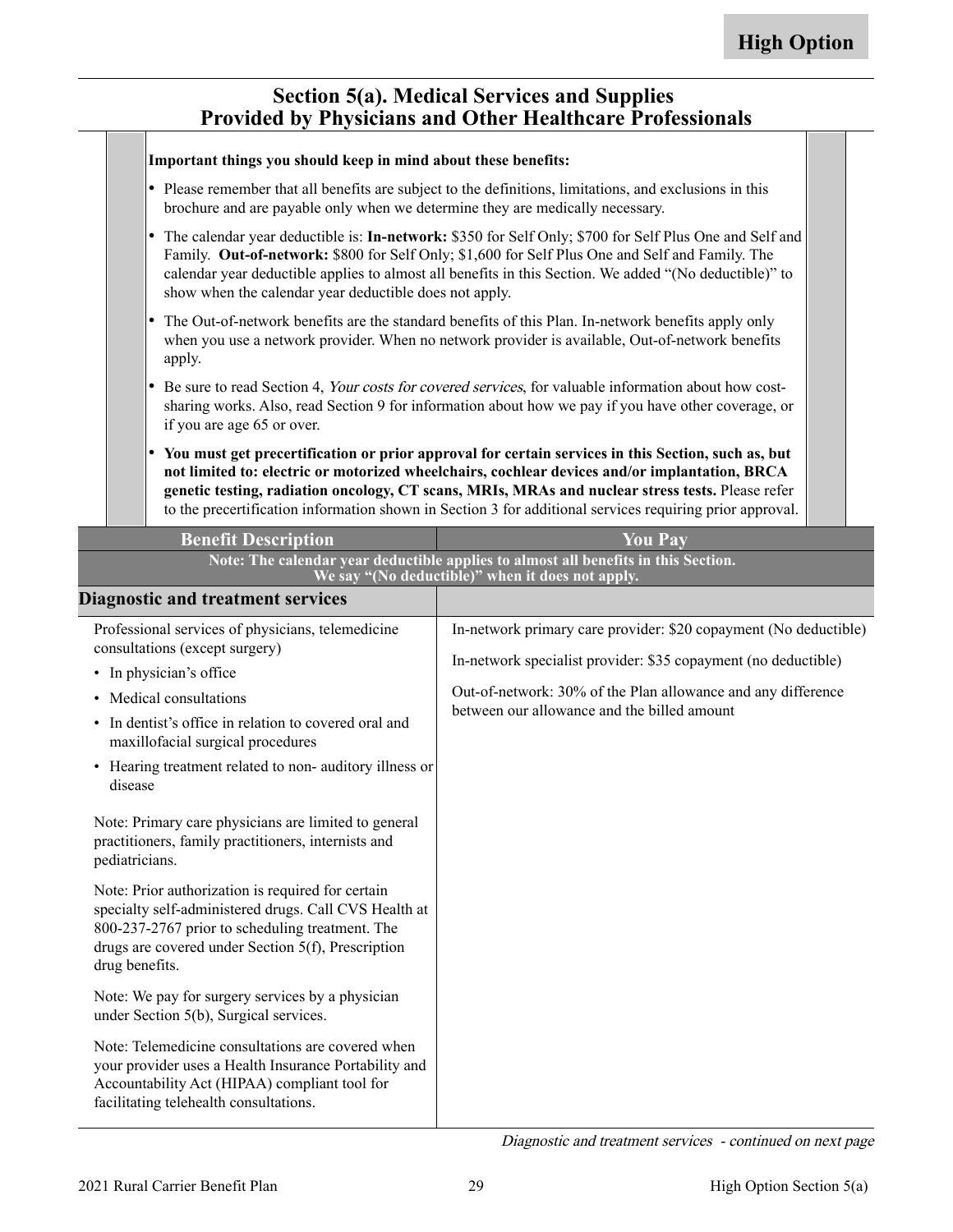| <b>Benefit Description</b>                                                                                                                                      | <b>You Pay</b>                                                                                               |
|-----------------------------------------------------------------------------------------------------------------------------------------------------------------|--------------------------------------------------------------------------------------------------------------|
| Diagnostic and treatment services (cont.)                                                                                                                       |                                                                                                              |
| Supplies, other than diabetic supplies, provided by a                                                                                                           | In-network primary care provider: \$20 copayment (No deductible)                                             |
| physician during an office visit are covered under<br>Section 5(a) of the brochure. See Section 5(a), under                                                     | In-network specialist provider: \$35 copayment (no deductible)                                               |
| durable medical equipment for coverage of diabetic<br>supplies.                                                                                                 | Out-of-network: 30% of the Plan allowance and any difference<br>between our allowance and the billed amount  |
| Outpatient physical therapy, occupational therapy, and<br>speech therapy are covered under Section 5(a).                                                        |                                                                                                              |
| Treatment for Mental and Behavioral Health Disorders<br>and Substance Use Disorder is covered under Section<br>$5(e)$ .                                         |                                                                                                              |
| • Injections                                                                                                                                                    | In-network: 15% of the Plan allowance                                                                        |
|                                                                                                                                                                 | Out-of-network: 30% of the Plan allowance and any difference<br>between our allowance and the billed amount  |
| • Outpatient care in an urgent care facility because of                                                                                                         | In-network: \$35 copayment (No deductible)                                                                   |
| a medical emergency                                                                                                                                             | Out-of-network: 30% of the Plan allowance and any difference                                                 |
| Note: we pay medical supplies, medical equipment,<br>prosthetic and orthopedic devices for use at home<br>under Section $5(a)$ , Medical services and supplies. | between our allowance and the billed amount                                                                  |
| Professional services of physicians (except in an                                                                                                               | In-network: 15% of the Plan allowance                                                                        |
| urgent care center)<br>• During a hospital stay                                                                                                                 | Out-of-network: 30% of the Plan allowance and any difference                                                 |
| • In a skilled nursing facility                                                                                                                                 | between our allowance and the billed amount                                                                  |
| Initial examination of a newborn child covered<br>under a family enrollment                                                                                     |                                                                                                              |
| • In your home                                                                                                                                                  |                                                                                                              |
| Note: We cover contraceptive drugs under<br>Prescription Drug Benefits, Section 5(f).                                                                           |                                                                                                              |
| Professional non-emergency services provided in a                                                                                                               | In-network: \$10 copayment per visit (No deductible).                                                        |
| convenient care clinic (except in a MinuteClinic® at<br>CVS) (see Definitions, Section 10)                                                                      | Out-of-network: 30% of the Plan allowance and any difference<br>between our allowance and the billed amount. |
| Note: For services related to an accidental injury or<br>medical emergency, see Section 5(d)                                                                    |                                                                                                              |
| Professional non-emergency services provided in                                                                                                                 | In-network: Nothing (No deductible).                                                                         |
| a MinuteClinic® at CVS                                                                                                                                          | Out-of-network: No Benefit                                                                                   |
| If you are provided drugs (including diabetic drugs)                                                                                                            | In-network: 15% of the Plan allowance                                                                        |
| directly by a physician, infusion care provider or<br>durable medical equipment (DME) provider.                                                                 | Out-of-network: 30% of the Plan allowance and any difference<br>between our allowance and the billed amount. |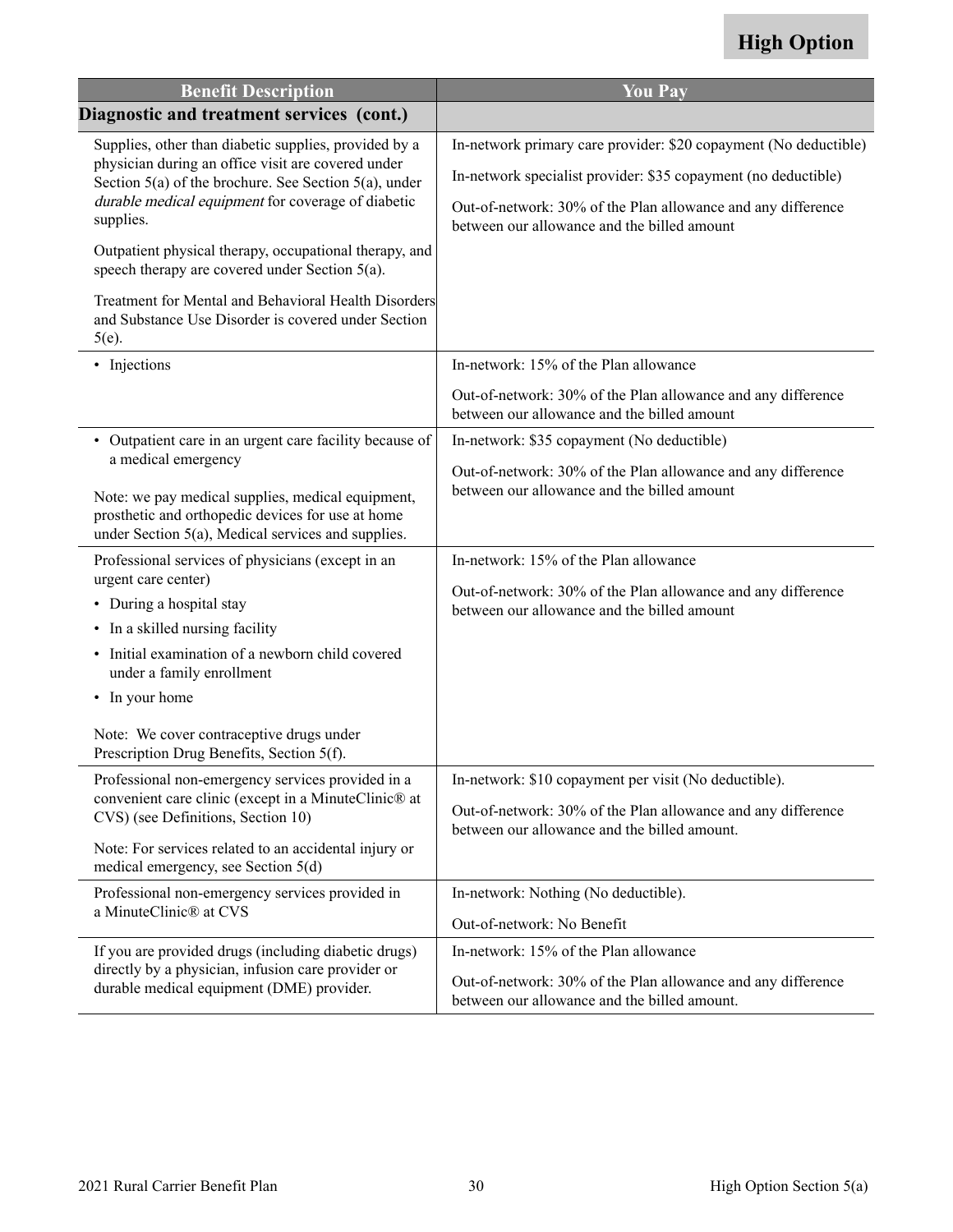<span id="page-32-0"></span>

| <b>Benefit Description</b>                                                                                                                                                                                                                                                                                                                                                | <b>You Pay</b>                                                               |
|---------------------------------------------------------------------------------------------------------------------------------------------------------------------------------------------------------------------------------------------------------------------------------------------------------------------------------------------------------------------------|------------------------------------------------------------------------------|
| <b>Telehealth Services</b>                                                                                                                                                                                                                                                                                                                                                |                                                                              |
| Telehealth consultations are available for the<br>following specialties:                                                                                                                                                                                                                                                                                                  | In-network: Nothing (No deductible) if you contact DialCare for<br>services. |
| • Doctors of Medicine (MD)                                                                                                                                                                                                                                                                                                                                                | Out-of-network: No benefit                                                   |
| • Registered Dietician (RD)                                                                                                                                                                                                                                                                                                                                               |                                                                              |
| Licensed Clinical Social Worker (LCSW)<br>٠                                                                                                                                                                                                                                                                                                                               |                                                                              |
| • Licensed Mental Health Professionals                                                                                                                                                                                                                                                                                                                                    |                                                                              |
| Please visit www.dialcare.com/verify to register or call<br>833-795-7783 for information regarding telehealth<br>consults.                                                                                                                                                                                                                                                |                                                                              |
| See Section 5(h). Special features for additional<br>information on telehealth and DialCare.                                                                                                                                                                                                                                                                              |                                                                              |
| Note: Telehealth is available in all states.                                                                                                                                                                                                                                                                                                                              |                                                                              |
| Not covered: Phone consultations, mailing, faxes,<br>emails or any other communication to or from a<br>physician, hospital or other medical provider except as<br>provided under Diagnostic and treatment services and<br>Telehealth services.                                                                                                                            | All Charges                                                                  |
| Lab, X-ray and other diagnostic tests                                                                                                                                                                                                                                                                                                                                     |                                                                              |
| Tests, such as:                                                                                                                                                                                                                                                                                                                                                           | In-network: 15% of Plan allowance                                            |
| • Blood tests                                                                                                                                                                                                                                                                                                                                                             | Out-of-network: 30% of the Plan allowance and any difference                 |
| Lab tests                                                                                                                                                                                                                                                                                                                                                                 | between our allowance and the billed amount.                                 |
| • Urinalysis                                                                                                                                                                                                                                                                                                                                                              | Note: If your network provider uses an out-of-network lab or                 |
| • Non-routine Pap tests                                                                                                                                                                                                                                                                                                                                                   | radiologist, we will pay out-of-network benefits for any lab and X-          |
| • Pathology                                                                                                                                                                                                                                                                                                                                                               | ray charges.                                                                 |
| • $X-rays$                                                                                                                                                                                                                                                                                                                                                                | Note: For genetic testing for prescription drugs see Section 5(h),           |
| • Non-routine mammograms                                                                                                                                                                                                                                                                                                                                                  | Special features.                                                            |
| Ultrasound<br>٠                                                                                                                                                                                                                                                                                                                                                           |                                                                              |
| Electrocardiogram and EEG<br>$\bullet$                                                                                                                                                                                                                                                                                                                                    |                                                                              |
| Sonograms<br>٠                                                                                                                                                                                                                                                                                                                                                            |                                                                              |
| • Hearing test for non-auditory illness or disease                                                                                                                                                                                                                                                                                                                        |                                                                              |
| • Medically appropriate genetic counseling and<br>testing                                                                                                                                                                                                                                                                                                                 |                                                                              |
| Note: Urine drug testing/screening is covered only as<br>described in "FEHBP Urine Drug Testing Coverage",<br>available on our website, www.RCBPhealth.com, or<br>by calling us at 800-638-8432.                                                                                                                                                                          |                                                                              |
| Note: The Plan offers confidential phone and web-<br>based genetic counseling services. These services are<br>offered through Informed DNA, a national genetic<br>counseling company staffed with independent board-<br>certified genetic counselors. For more information or<br>to schedule an appointment for genetic counseling,<br>call Informed DNA at 800-975-4819. |                                                                              |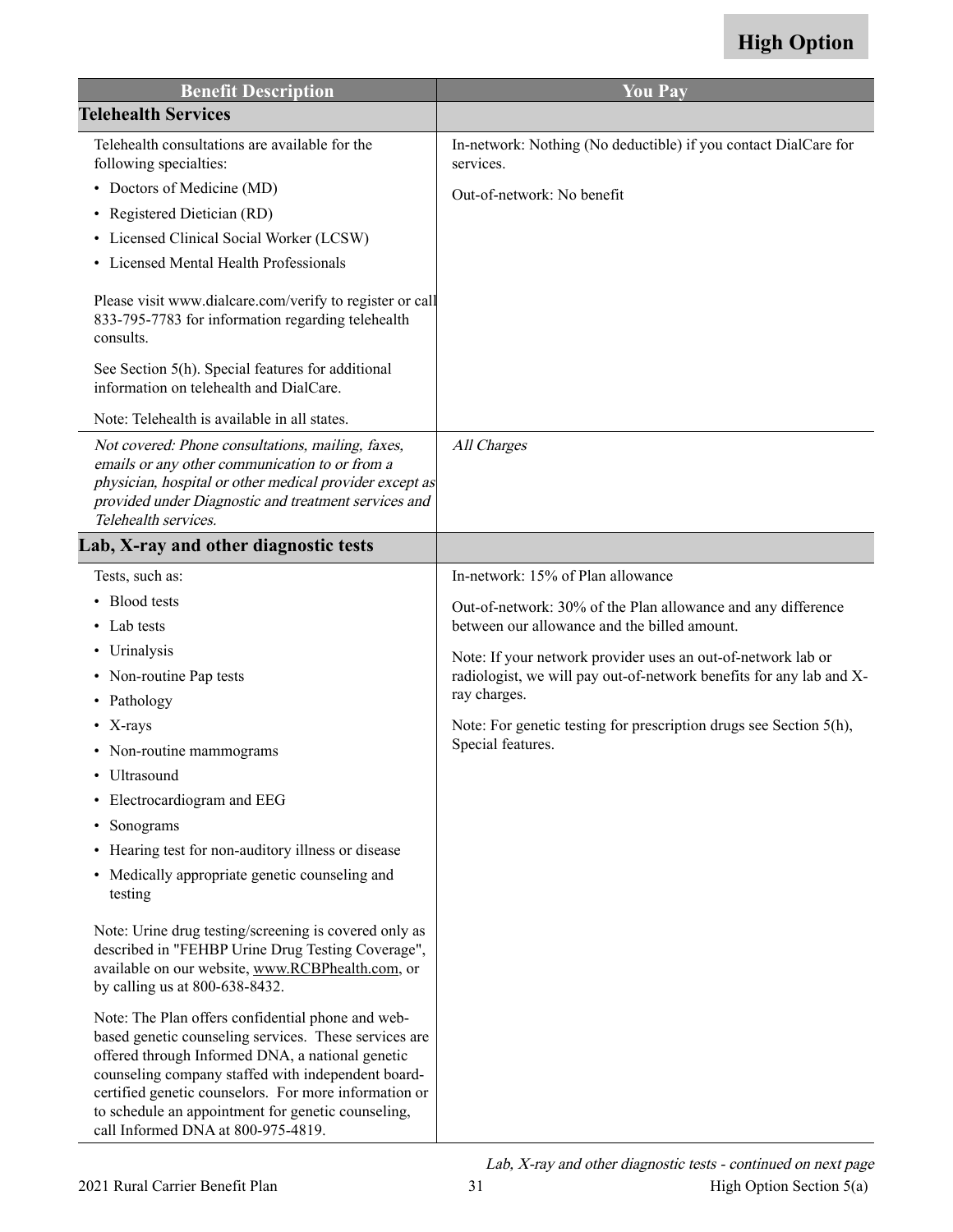<span id="page-33-0"></span>

| <b>Benefit Description</b>                                                                                                                                                                                                                                                                                                                                                                                                                                                                                                                                                                                                                                                                                                                                                                                                                                                         | <b>You Pay</b>                                                                                                                                                                                                                                                                                                                                 |
|------------------------------------------------------------------------------------------------------------------------------------------------------------------------------------------------------------------------------------------------------------------------------------------------------------------------------------------------------------------------------------------------------------------------------------------------------------------------------------------------------------------------------------------------------------------------------------------------------------------------------------------------------------------------------------------------------------------------------------------------------------------------------------------------------------------------------------------------------------------------------------|------------------------------------------------------------------------------------------------------------------------------------------------------------------------------------------------------------------------------------------------------------------------------------------------------------------------------------------------|
| Lab, X-ray and other diagnostic tests (cont.)                                                                                                                                                                                                                                                                                                                                                                                                                                                                                                                                                                                                                                                                                                                                                                                                                                      |                                                                                                                                                                                                                                                                                                                                                |
| · CT/CAT scans, CTA, MRA, MRI, NC, PET,<br>SPECT, provided at a stand-alone imaging center or                                                                                                                                                                                                                                                                                                                                                                                                                                                                                                                                                                                                                                                                                                                                                                                      | In-network: 5% of Plan allowance                                                                                                                                                                                                                                                                                                               |
| clinic<br>Note: Prior approval for these procedures is required<br>except in the case of an accident or medical<br>emergency. Call us at 800-638-8432 prior to<br>scheduling. See Radiology Imaging under You need<br>prior Plan approval for certain services, Section 3,<br>Other services.                                                                                                                                                                                                                                                                                                                                                                                                                                                                                                                                                                                      | Out-of-network: 30% of the Plan allowance and any difference<br>between our allowance and the billed amount.<br>Note: Expenses for related professional services are covered under<br>this benefit                                                                                                                                             |
| Note: If a stand-alone in-network imaging center or<br>clinic is not used, the regular Lab, X-Ray and<br>diagnostic tests benefits above apply. Call us at<br>800-638-8432 for more details and information about<br>stand-alone imaging centers.                                                                                                                                                                                                                                                                                                                                                                                                                                                                                                                                                                                                                                  |                                                                                                                                                                                                                                                                                                                                                |
| <b>Lab Savings Program</b>                                                                                                                                                                                                                                                                                                                                                                                                                                                                                                                                                                                                                                                                                                                                                                                                                                                         |                                                                                                                                                                                                                                                                                                                                                |
| You may use this voluntary program for covered<br>outpatient lab tests if Quest Diagnostics or LabCorp<br>performs the testing. Show your RCBP identification<br>card each time you obtain lab work and tell your<br>physician you would like to use Quest Diagnostics or<br>LabCorp. If the physician draws the specimen, he/she<br>can call Quest Diagnostics at 800-646-7788 or<br>LabCorp at 888-522-2677 for pick up or you can go to<br>an approved collection site and show your RCBP ID<br>card along with the test requisition from your<br>physician and have the specimen drawn there.<br>Please Note:. To find an approved collection site near<br>you, call Quest Diagnostics at 800-646-7788 or<br>LabCorp at 888-522-2677 or search for Quest<br>Diagnostics or LabCorp using your Zip Code in the<br>Plan's online provider search tool at www.rcbphealth.<br>com. | In-network: Nothing (No deductible)<br>Out-of-network: No benefit<br>Note: This benefit applies to expenses for lab tests only. Related<br>expenses for services by a physician (or lab tests performed by an<br>associated laboratory not participating in the Lab Savings Program)<br>are subject to applicable deductibles and coinsurance. |
| Preventive care, adult                                                                                                                                                                                                                                                                                                                                                                                                                                                                                                                                                                                                                                                                                                                                                                                                                                                             |                                                                                                                                                                                                                                                                                                                                                |
| A routine physical exam – one per person each<br>calendar year to include patient history and risk<br>assessment, basic metabolic panel and general health<br>panel, urinalysis, biometric screenings (which may<br>include certain biometric screening measures such as<br>Body Mass Index (BMI), blood pressure, cholesterol<br>tests, glucose and Hemoglobin A1c tests, colorectal<br>cancer screening performed or ordered by your doctor<br>as part of that annual preventive medical examination)<br>and routine X-rays as recommended preventive<br>services under the Patient Protection and Affordable<br>Care Act.                                                                                                                                                                                                                                                       | In-network: Nothing (No deductible)<br>Out-of-network: 30% of the Plan allowance and any difference<br>between our allowance and the billed amount                                                                                                                                                                                             |
| Note: This includes a separate gynecological exam<br>once per calendar year for women.                                                                                                                                                                                                                                                                                                                                                                                                                                                                                                                                                                                                                                                                                                                                                                                             |                                                                                                                                                                                                                                                                                                                                                |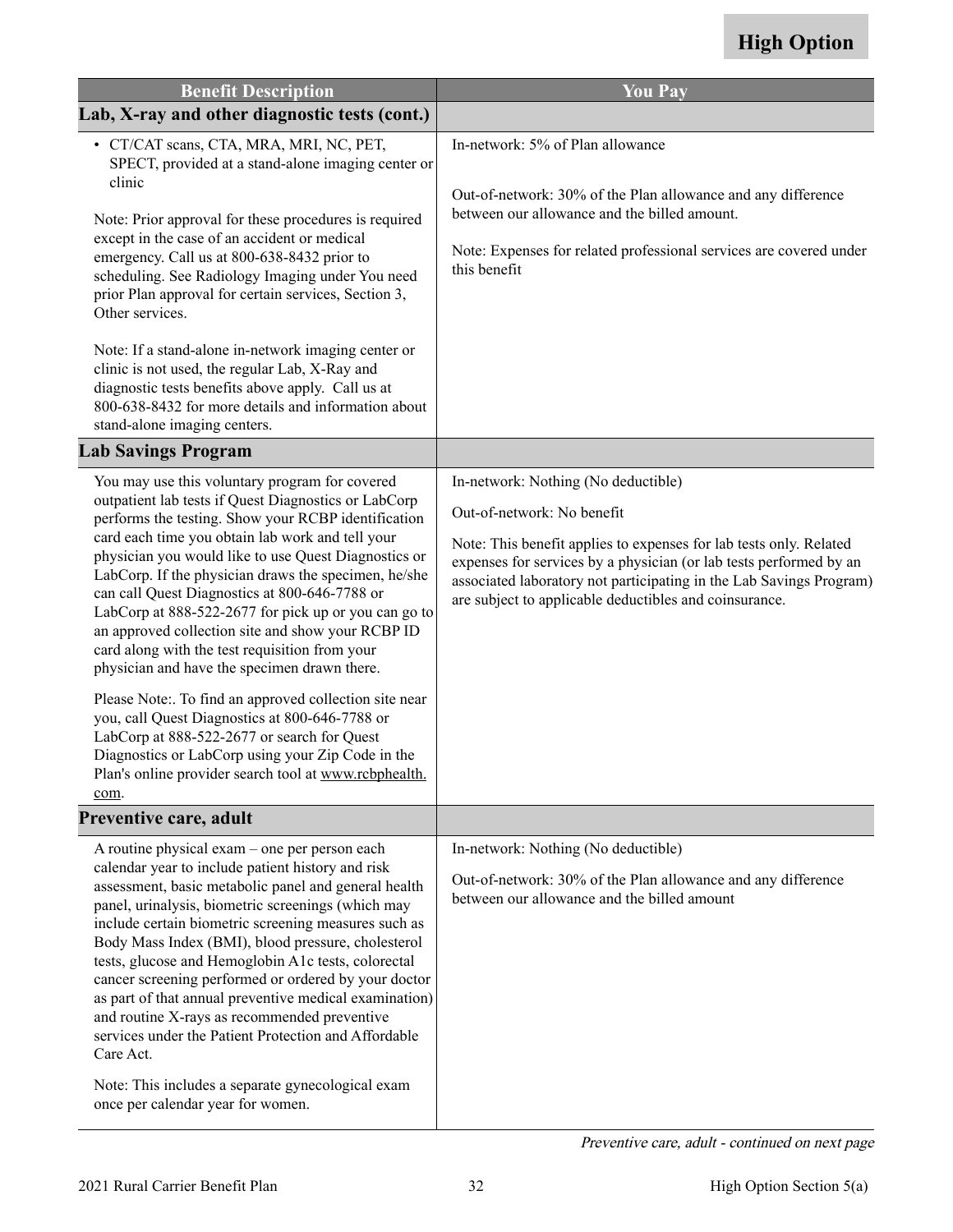| <b>Benefit Description</b>                                                                                                                                                                                                                                                                                                | <b>You Pay</b>                                                                                              |
|---------------------------------------------------------------------------------------------------------------------------------------------------------------------------------------------------------------------------------------------------------------------------------------------------------------------------|-------------------------------------------------------------------------------------------------------------|
| Preventive care, adult (cont.)                                                                                                                                                                                                                                                                                            |                                                                                                             |
| Note: Lab tests and X-rays are covered under Lab, X-<br>ray and other diagnostic tests, Section 5(a), unless<br>coded as routine.                                                                                                                                                                                         | In-network: Nothing (No deductible)<br>Out-of-network: 30% of the Plan allowance and any difference         |
| Note: Any additional medical discussion, procedure,<br>injection, diagnostic service, laboratory, or x-ray<br>service done in conjunction with a routine<br>examination and is not included in the preventive<br>listing of services will be subject to the applicable<br>member copayments, coinsurance, and deductible. | between our allowance and the billed amount                                                                 |
| Screenings such as cancer, depression, diabetes, high                                                                                                                                                                                                                                                                     | In-network: Nothing (No deductible)                                                                         |
| blood pressure, HIV, osteoporosis, and total blood<br>cholesterol screening. For a complete list of screenings<br>go to the U.S. Preventive Services Task Force<br>(USPSTF) website at www.<br>uspreventiveservicestaskforce.org/Page/Name/uspstf-<br>a-and-b-recommendations/.                                           | Out-of-network: 30% of the Plan allowance and any difference<br>between our allowance and the billed amount |
| • Individual counseling on prevention and reducing<br>health risks                                                                                                                                                                                                                                                        |                                                                                                             |
| • Prostate cancer Screening (PSA) - once per calendar<br>year for members age 40 and older                                                                                                                                                                                                                                |                                                                                                             |
| • Colorectal cancer screening, including:                                                                                                                                                                                                                                                                                 |                                                                                                             |
| Fecal occult blood test                                                                                                                                                                                                                                                                                                   |                                                                                                             |
| Sigmoidoscopy screening - every five years<br>$\blacksquare$<br>starting at age 50                                                                                                                                                                                                                                        |                                                                                                             |
| - Colonoscopy screening - every ten years starting<br>at age 50                                                                                                                                                                                                                                                           |                                                                                                             |
| Note: Age and frequency limitations do not apply to<br>colorectal cancer screenings if there is a family history<br>or high risk factor that indicates the need for<br>screenings.                                                                                                                                        |                                                                                                             |
| • BRCA risk assessment and genetic counseling and/<br>or testing when recommended by a physician for<br>women who have a family history of breast,<br>ovarian, tubal or peritoneal cancer                                                                                                                                 |                                                                                                             |
| • Dietary and nutritional counseling for obesity, up to<br>26 visits combined per calendar year                                                                                                                                                                                                                           |                                                                                                             |
| Note: Prior approval is required for BRCA testing (see<br>You need prior Plan approval for certain services,<br>Section 3 under Other services).                                                                                                                                                                          |                                                                                                             |
| Note: We cover preventive services, counseling and<br>screenings that have a recommendation of "A" or "B"<br>from the United States Preventive Services Task Force<br>(USPSTF) and also covered under the Affordable Care<br>Act (ACA). See Section 10, Definitions, Routine<br>preventive services/immunizations.        |                                                                                                             |

Preventive care, adult - continued on next page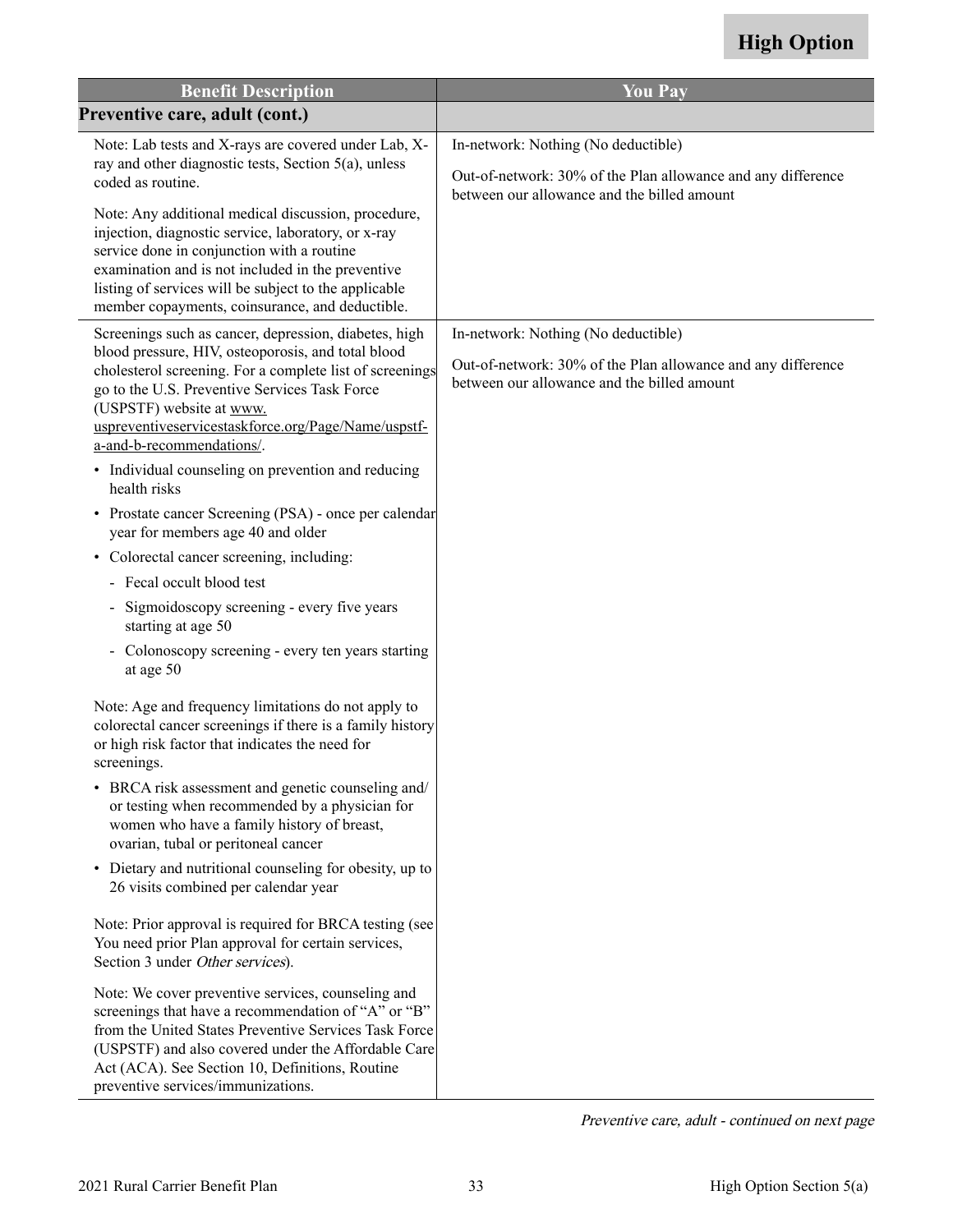| <b>Benefit Description</b>                                                                                                                                                                                                                                                                                                                                                                       | <b>You Pay</b>                                                                                                                                     |
|--------------------------------------------------------------------------------------------------------------------------------------------------------------------------------------------------------------------------------------------------------------------------------------------------------------------------------------------------------------------------------------------------|----------------------------------------------------------------------------------------------------------------------------------------------------|
| Preventive care, adult (cont.)                                                                                                                                                                                                                                                                                                                                                                   |                                                                                                                                                    |
| Well woman care such as annual counseling for<br>sexually transmitted infections, contraceptive<br>methods, Pap smears, and screening for interpersonal<br>and domestic violence. For a complete list of Well<br>Women preventive care services go to the Health and<br>Human Services (HHS) website at www.<br>uspreventiveservicestaskforce.org/Page/Name/uspstf-<br>a-and-b-recommendations/. | In-network: Nothing (No deductible)<br>Out-of-network: 30% of the Plan allowance and any difference<br>between our allowance and the billed amount |
| Note: If you see another physician for your pap smear,<br>the office visit will be covered.                                                                                                                                                                                                                                                                                                      |                                                                                                                                                    |
| Note: Age and frequency limitations do not apply to<br>cancer screenings if there is a family history or high<br>risk factor that indicates the need for screenings.                                                                                                                                                                                                                             |                                                                                                                                                    |
| Adult immunizations endorsed by the Centers for                                                                                                                                                                                                                                                                                                                                                  | In-network: Nothing (No deductible)                                                                                                                |
| Disease Control and Prevention (CDC) and based on<br>the Advisory Committee on Immunization Practices<br>(ACIP) schedule:                                                                                                                                                                                                                                                                        | Out-of-network: Nothing up to the Plan allowance then any<br>difference between our allowance and the billed amount (No<br>deductible)             |
| • Zostavax (shingles) vaccine, no age limit                                                                                                                                                                                                                                                                                                                                                      |                                                                                                                                                    |
| • Human papillomavirus (HPV) vaccine for cervical<br>cancer, no age limit                                                                                                                                                                                                                                                                                                                        |                                                                                                                                                    |
| • Adacel vaccine (adult booster for tetanus, diphtheria<br>and pertussis)                                                                                                                                                                                                                                                                                                                        |                                                                                                                                                    |
| • Influenza vaccine                                                                                                                                                                                                                                                                                                                                                                              |                                                                                                                                                    |
| • Pneumococcal vaccine                                                                                                                                                                                                                                                                                                                                                                           |                                                                                                                                                    |
| Note: Influenza and pneumococcal vaccines are<br>available at most CVS Health participating (In-<br>network) pharmacies without cost to our Plan<br>members. To find a CVS Health participating<br>pharmacy near you, call 800-292-4182.                                                                                                                                                         |                                                                                                                                                    |
| For a complete list of immunizations go to the Centers<br>for Disease Control (CDC) website at https://www.<br>cdc.gov/vaccines/schedules/                                                                                                                                                                                                                                                       |                                                                                                                                                    |
| HSS: www.healthcare.gov/preventive-care-benefits/.                                                                                                                                                                                                                                                                                                                                               |                                                                                                                                                    |
| Women's preventive services: https://www.healthcare.<br>gov/preventive-care-women/.                                                                                                                                                                                                                                                                                                              |                                                                                                                                                    |
| Not covered:                                                                                                                                                                                                                                                                                                                                                                                     | All charges                                                                                                                                        |
| • Physical exams required for obtaining or continuing<br>employment or insurance, attending schools or<br>camp, athletic exams, or travel.                                                                                                                                                                                                                                                       |                                                                                                                                                    |
| • Immunizations, boosters, and medications for travel<br>or work-related exposure.                                                                                                                                                                                                                                                                                                               |                                                                                                                                                    |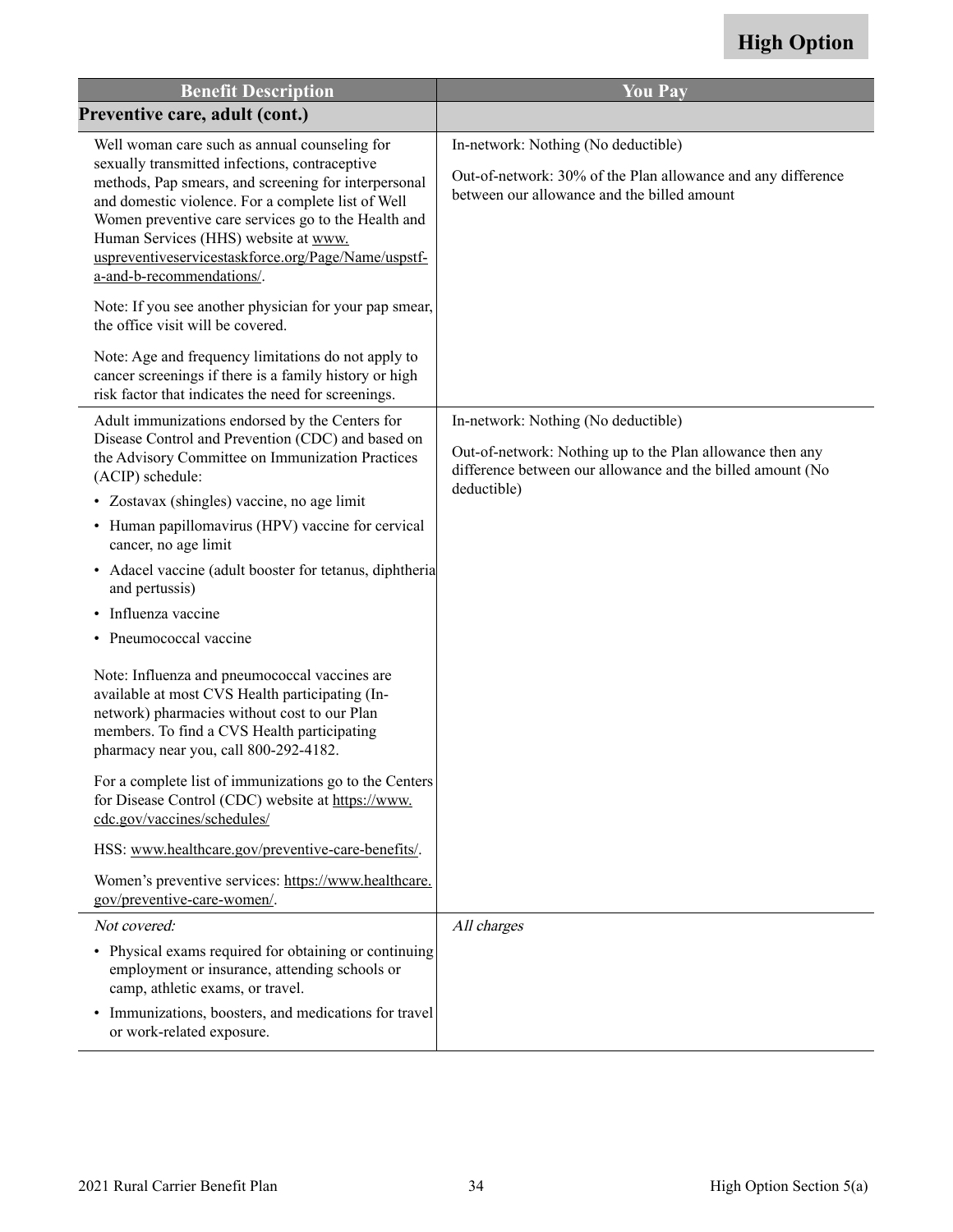| <b>Benefit Description</b>                                                                                                                                                                                                                                                                                                | <b>You Pay</b>                                                                                                                  |
|---------------------------------------------------------------------------------------------------------------------------------------------------------------------------------------------------------------------------------------------------------------------------------------------------------------------------|---------------------------------------------------------------------------------------------------------------------------------|
| Preventive care, children                                                                                                                                                                                                                                                                                                 |                                                                                                                                 |
| Well child visits, examinations, and immunizations as                                                                                                                                                                                                                                                                     | In-network: Nothing (No deductible)                                                                                             |
| described in the Bright Future Guidelines provided by<br>the American Academy of Pediatrics for dependent<br>children under age 22                                                                                                                                                                                        | Out-of-network: Nothing up to Plan allowance then the difference<br>between our allowance and the billed amount (No deductible) |
| • Childhood immunizations and well child visits<br>recommended by the American Academy of<br>Pediatrics for dependent children under age 22.<br>Visit www.AAP.org for more information.                                                                                                                                   |                                                                                                                                 |
| • Rotavirus vaccine for infants less than 1 year old                                                                                                                                                                                                                                                                      |                                                                                                                                 |
| • Retinal screening exam performed by an<br>ophthalmologist for infants with low birth weight,<br>less than 1 year of age and with an unstable clinical<br>course                                                                                                                                                         |                                                                                                                                 |
| • Hearing screening exam testing and diagnosis and<br>treatment (including hearing aids for hearing loss)                                                                                                                                                                                                                 |                                                                                                                                 |
| • Body mass index (BMI) Testing for children under<br>age 22                                                                                                                                                                                                                                                              |                                                                                                                                 |
| • Dietary and nutritional counseling for obesity,<br>unlimited                                                                                                                                                                                                                                                            |                                                                                                                                 |
| Note: Any additional medical discussion, procedure,<br>injection, diagnostic service, laboratory, or X-ray<br>service done in conjunction with a routine<br>examination and is not included in the preventive<br>listing of services will be subject to the applicable<br>member copayments, coinsurance, and deductible. |                                                                                                                                 |
| Note: We cover preventive services, counseling and<br>screenings that have a recommendation of "A" or "B"<br>from the United States Preventive Services Task Force<br>(USPSTF) and also covered under the Affordable Care<br>Act (ACA). See Section 10, Definitions, Routine<br>preventive                                |                                                                                                                                 |
| Note: A complete list of preventive care services<br>recommended under the U.S. Preventive Services Task<br>Force (USPSTF) is available online at: www.<br>uspreventiveservicestaskforce.org                                                                                                                              |                                                                                                                                 |
| HHS: www.healthcare.gov/prevention                                                                                                                                                                                                                                                                                        |                                                                                                                                 |
| CDC: www.cdc.gov/vaccines/schedules/index.html                                                                                                                                                                                                                                                                            |                                                                                                                                 |
| Women's preventive services:                                                                                                                                                                                                                                                                                              |                                                                                                                                 |
| www.healthcare.gov/preventive-care-women/                                                                                                                                                                                                                                                                                 |                                                                                                                                 |
| For additional information: healthfinder.gov/<br>myhealthfinder/default.aspx                                                                                                                                                                                                                                              |                                                                                                                                 |
| Note: For a complete list of the American Academy of<br>Pediatrics Bright Futures Guidelines go to<br>brightfutures.aap.org/Pages/default.aspx                                                                                                                                                                            |                                                                                                                                 |

Preventive care, children - continued on next page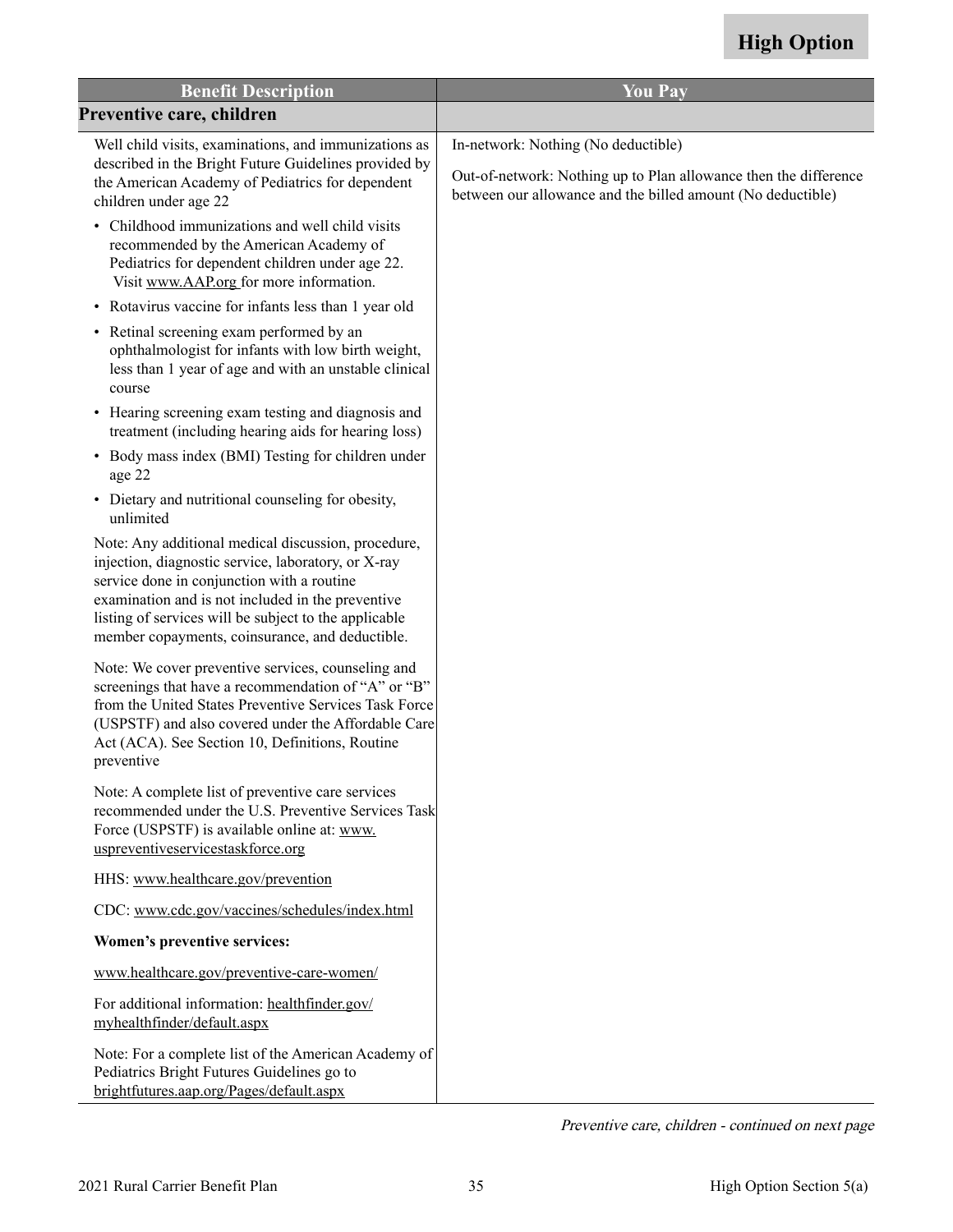| <b>Benefit Description</b>                                                                                                                                                                                                                                                                                                                                                                                                                                   | <b>You Pay</b>                                                                                                                                           |
|--------------------------------------------------------------------------------------------------------------------------------------------------------------------------------------------------------------------------------------------------------------------------------------------------------------------------------------------------------------------------------------------------------------------------------------------------------------|----------------------------------------------------------------------------------------------------------------------------------------------------------|
| Preventive care, children (cont.)                                                                                                                                                                                                                                                                                                                                                                                                                            |                                                                                                                                                          |
| Not covered:                                                                                                                                                                                                                                                                                                                                                                                                                                                 | All charges                                                                                                                                              |
| • Physical exams required for obtaining or continuing<br>employment or insurance, attending schools or<br>camp, athletic exams or travel.                                                                                                                                                                                                                                                                                                                    |                                                                                                                                                          |
| Immunizations, boosters, and medications for travel<br>or work-related exposure.                                                                                                                                                                                                                                                                                                                                                                             |                                                                                                                                                          |
| <b>Maternity care</b>                                                                                                                                                                                                                                                                                                                                                                                                                                        |                                                                                                                                                          |
| Complete maternity (obstetrical) care, such as:                                                                                                                                                                                                                                                                                                                                                                                                              | In-network: Nothing (No deductible)                                                                                                                      |
| • Screening for gestational diabetes for pregnant<br>women                                                                                                                                                                                                                                                                                                                                                                                                   | Out-of-network: 30% of the Plan allowance and any difference<br>between our allowance and the billed amount                                              |
| • Prenatal care (including laboratory tests)<br>• Delivery                                                                                                                                                                                                                                                                                                                                                                                                   | Note: If your child is not covered under a Self and Family<br>enrollment, you pay all of your child's charges after your discharge                       |
| Anesthesia<br>$\bullet$                                                                                                                                                                                                                                                                                                                                                                                                                                      | from the hospital.                                                                                                                                       |
| Postpartum care                                                                                                                                                                                                                                                                                                                                                                                                                                              |                                                                                                                                                          |
| Sonograms                                                                                                                                                                                                                                                                                                                                                                                                                                                    |                                                                                                                                                          |
| Note: For facility care related to maternity, including<br>care at birthing facilities, we pay at the inpatient<br>hospital rate in accordance with Section 5(c), Inpatient<br>hospital.                                                                                                                                                                                                                                                                     |                                                                                                                                                          |
| Medically appropriate genetic counseling and testing<br>is covered under Maternity care for maternity related<br>genetic tests.                                                                                                                                                                                                                                                                                                                              | In-network: Nothing (No deductible)<br>Out-of-network: 30% of the Plan allowance and any difference<br>between our allowance and the billed amount       |
| Note: The Plan offers confidential phone and web-<br>based genetic counseling services. These services are<br>offered through Informed DNA, a national genetic<br>counseling company staffed with independent board-<br>certified genetic counselors. For more information or<br>to schedule an appointment for genetic counseling,<br>call Informed DNA at 800-975-4819.                                                                                    | Note: If your child is not covered under a Self and Family<br>enrollment, you pay all of your child's charges after your discharge<br>from the hospital. |
| • Breastfeeding support and counseling for each birth                                                                                                                                                                                                                                                                                                                                                                                                        | In-network: Nothing (No deductible)                                                                                                                      |
| • Breastfeeding equipment rental or purchase<br>Note: Breast pump and supplies are limited to the<br>purchase or rental of standard and hospital grade<br>breastfeeding equipment to an amount no greater than<br>what we would have paid if the equipment had been<br>purchased. We will cover only the cost of standard and<br>hospital grade equipment, which includes the items<br>included in the initial supply kit provided with a new<br>pump order. | Out-of-network: 30% of the Plan allowance and any difference<br>between our allowance and the billed amount (No deductible)                              |
| Note: Breastfeeding supplies such as maternity bras,<br>nursing pads or additional bottles are not covered.                                                                                                                                                                                                                                                                                                                                                  |                                                                                                                                                          |
| Note: When breastfeeding equipment and supplies<br>are purchased at a CVS Pharmacy, you pay nothing<br>(No deductible).                                                                                                                                                                                                                                                                                                                                      |                                                                                                                                                          |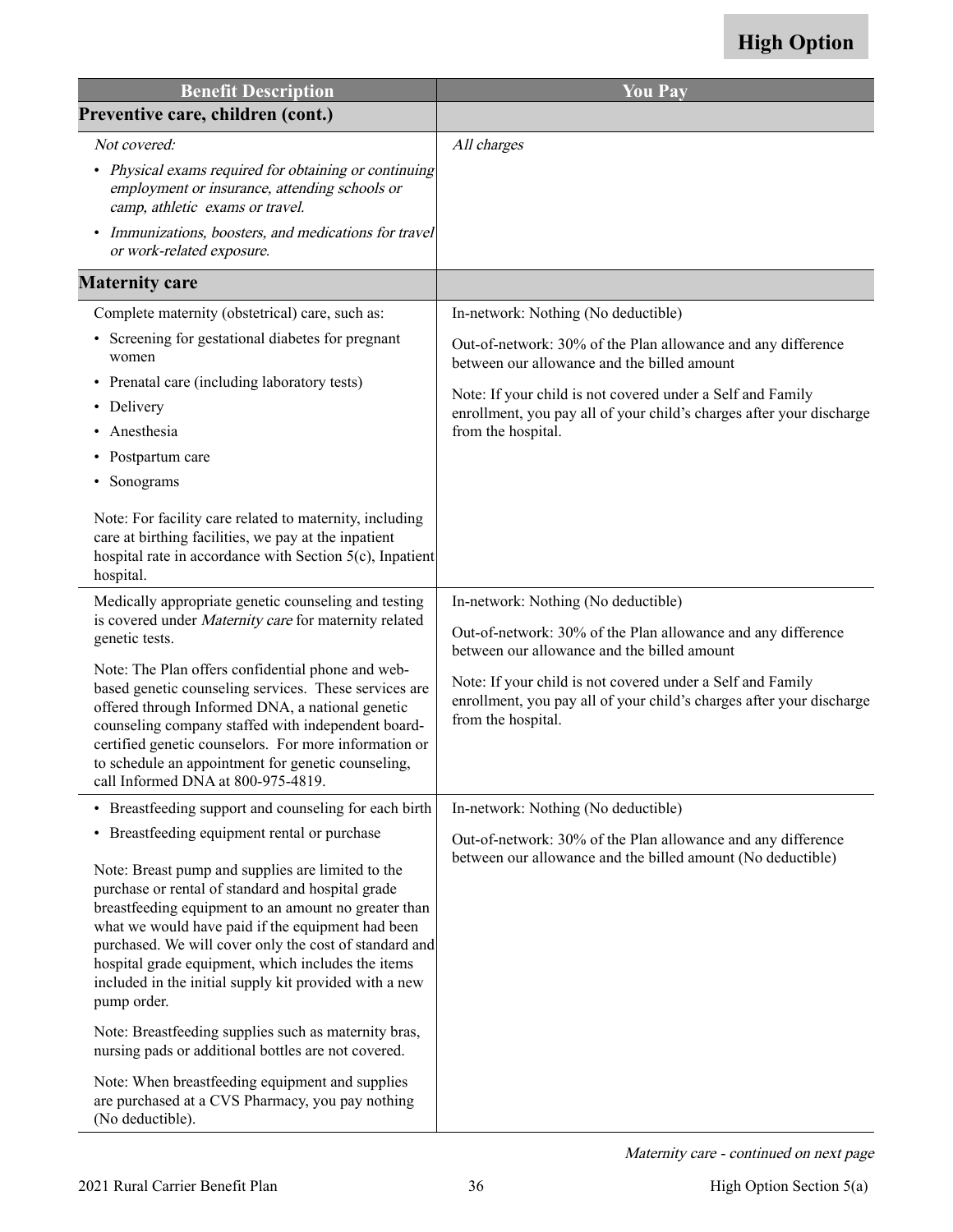| <b>Benefit Description</b>                                                                                                                                                                                                                                                                                                                                                                                                                                                                 | <b>You Pay</b> |
|--------------------------------------------------------------------------------------------------------------------------------------------------------------------------------------------------------------------------------------------------------------------------------------------------------------------------------------------------------------------------------------------------------------------------------------------------------------------------------------------|----------------|
| <b>Maternity care (cont.)</b>                                                                                                                                                                                                                                                                                                                                                                                                                                                              |                |
| Note: Here are some things to keep in mind:                                                                                                                                                                                                                                                                                                                                                                                                                                                |                |
| • You do not need to precertify your vaginal delivery;<br>see Section 3. How You Get Care for other<br>circumstances, such as extended stays for you or<br>your baby.                                                                                                                                                                                                                                                                                                                      |                |
| You may remain in the hospital up to 3 days after<br>$\bullet$<br>admission for a vaginal delivery and 5 days after<br>admission for a cesarean delivery. We will cover an<br>extended stay if medically necessary, but you, your<br>representative, your physician or your hospital must<br>precertify the extended stay.                                                                                                                                                                 |                |
| • We cover routine nursery care of the newborn child<br>during the covered portion of the mother's<br>maternity stay. We will cover other care of an infant<br>who requires non-routine treatment if we cover the<br>infant under a Self Plus One or Self and Family<br>enrollment. Surgical benefits, not maternity<br>benefits, apply to circumcision.                                                                                                                                   |                |
| • We cover the initial routine examination of your<br>newborn infant covered under your family<br>enrollment.                                                                                                                                                                                                                                                                                                                                                                              |                |
| • We pay hospitalization and surgeon services for<br>non-maternity care the same as for illness and<br>injury.                                                                                                                                                                                                                                                                                                                                                                             |                |
| • For services related to an accidental injury or<br>medical emergency, see Section 5(d).                                                                                                                                                                                                                                                                                                                                                                                                  |                |
| • Hospital services are covered under Section 5(c)<br>and Surgical benefits Section 5(b).                                                                                                                                                                                                                                                                                                                                                                                                  |                |
| Note: When a newborn requires definitive treatment<br>during or after the mother's confinement, the newborn<br>is considered a patient in his or her own right. If the<br>newborn is eligible for coverage, regular medical or<br>surgical benefits apply rather than maternity benefits.                                                                                                                                                                                                  |                |
| Note: Maternity care expenses incurred by a Plan<br>member serving as a surrogate mother are covered by<br>the Plan subject to reimbursement from the other party<br>to the surrogacy contract or agreement. The involved<br>Plan member must execute our Reimbursement<br>Agreement against any payment she may receive<br>under a surrogacy contract or agreement. Expenses of<br>the new-born child are not covered under this or any<br>other benefit in a surrogate mother situation. |                |
| Not covered:                                                                                                                                                                                                                                                                                                                                                                                                                                                                               | All charges    |
| • Procedures, services, drugs, and supplies related to<br>abortions except when the life of the mother would<br>be endangered if the fetus were carried to term or<br>when the pregnancy is the result of an act of rape or<br>incest                                                                                                                                                                                                                                                      |                |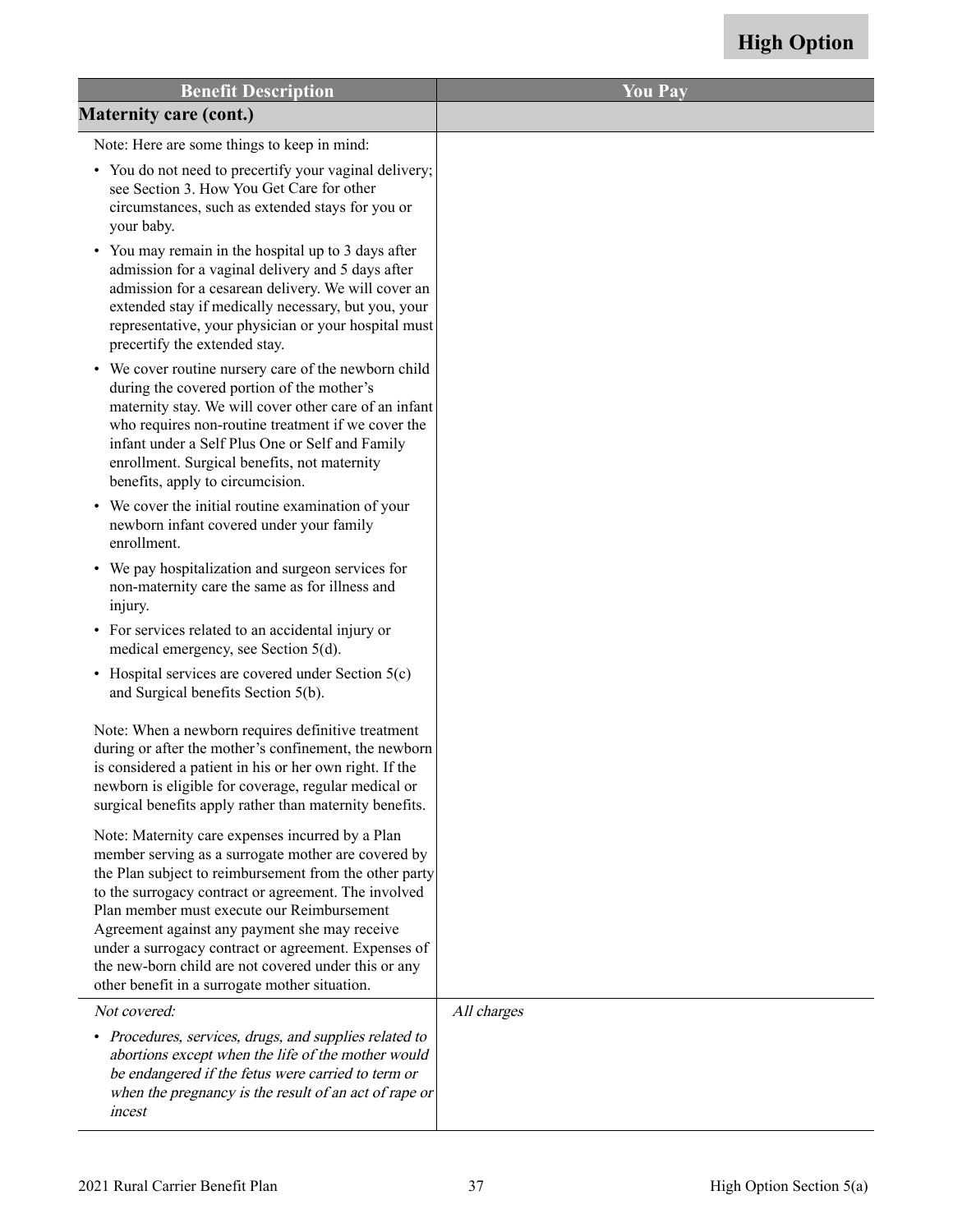| <b>Benefit Description</b>                                                                                                                                                                                                                                                                                                                                                                                                                                                                                                                                                                                                                    | <b>You Pay</b>                                                                                                                                     |
|-----------------------------------------------------------------------------------------------------------------------------------------------------------------------------------------------------------------------------------------------------------------------------------------------------------------------------------------------------------------------------------------------------------------------------------------------------------------------------------------------------------------------------------------------------------------------------------------------------------------------------------------------|----------------------------------------------------------------------------------------------------------------------------------------------------|
| <b>Family Planning</b>                                                                                                                                                                                                                                                                                                                                                                                                                                                                                                                                                                                                                        |                                                                                                                                                    |
| Contraceptive counseling on an annual basis                                                                                                                                                                                                                                                                                                                                                                                                                                                                                                                                                                                                   | In-network: Nothing                                                                                                                                |
|                                                                                                                                                                                                                                                                                                                                                                                                                                                                                                                                                                                                                                               | Out-of-network: Nothing                                                                                                                            |
| A range of voluntary family planning services,<br>including patient education and counseling, limited to:<br>• Voluntary sterilization (See Section 5(b), Surgical<br>procedures)<br>• Injection of contraceptive drugs (such as Depo-<br>Provera)<br>• FDA-approved birth control drugs and devices<br>requiring a physician's written prescription<br>Note: We cover oral contraceptive drugs, diaphragms,<br>cervical caps, vaginal rings and contraceptive<br>hormone patches. See Section 5(f), Prescription drug<br>benefits.<br>Note: Surgically implanted, fitting, insertion or<br>removal of contraceptive devices is covered under | In-network: Nothing (No deductible)<br>Out-of-network: 30% of the Plan allowance and any difference<br>between our allowance and the billed amount |
| Surgical Services, Section 5(b).<br>Note: For genetic counseling and testing, please refer<br>to Section 5(a) Lab, $X$ -ray and other diagnostic tests.                                                                                                                                                                                                                                                                                                                                                                                                                                                                                       |                                                                                                                                                    |
| Not covered:                                                                                                                                                                                                                                                                                                                                                                                                                                                                                                                                                                                                                                  | All charges                                                                                                                                        |
| • Reversal of voluntary surgical sterilization                                                                                                                                                                                                                                                                                                                                                                                                                                                                                                                                                                                                |                                                                                                                                                    |
| • Assisted reproductive technology (ART)<br>procedures, such as:                                                                                                                                                                                                                                                                                                                                                                                                                                                                                                                                                                              |                                                                                                                                                    |
| - Artificial insemination (AI)                                                                                                                                                                                                                                                                                                                                                                                                                                                                                                                                                                                                                |                                                                                                                                                    |
| - In vitro fertilization (IVF)                                                                                                                                                                                                                                                                                                                                                                                                                                                                                                                                                                                                                |                                                                                                                                                    |
| - Embryo transfer and gamete intrafallopian<br>transfer (GIFT) and zygote intra-fallopian<br>transfer(ZIFT)                                                                                                                                                                                                                                                                                                                                                                                                                                                                                                                                   |                                                                                                                                                    |
| Intracytoplasmic sperm injection (ICSI)                                                                                                                                                                                                                                                                                                                                                                                                                                                                                                                                                                                                       |                                                                                                                                                    |
| Intravaginal insemination (IVI)                                                                                                                                                                                                                                                                                                                                                                                                                                                                                                                                                                                                               |                                                                                                                                                    |
| Intracervical insemination (ICI)                                                                                                                                                                                                                                                                                                                                                                                                                                                                                                                                                                                                              |                                                                                                                                                    |
| Intrauterine insemination (IUI)                                                                                                                                                                                                                                                                                                                                                                                                                                                                                                                                                                                                               |                                                                                                                                                    |
| Services and supplies related to ART procedures<br>$\bullet$                                                                                                                                                                                                                                                                                                                                                                                                                                                                                                                                                                                  |                                                                                                                                                    |
| Infertility drugs used in conjunction with ART<br>procedures                                                                                                                                                                                                                                                                                                                                                                                                                                                                                                                                                                                  |                                                                                                                                                    |
| Cost of donor sperm or egg<br>٠                                                                                                                                                                                                                                                                                                                                                                                                                                                                                                                                                                                                               |                                                                                                                                                    |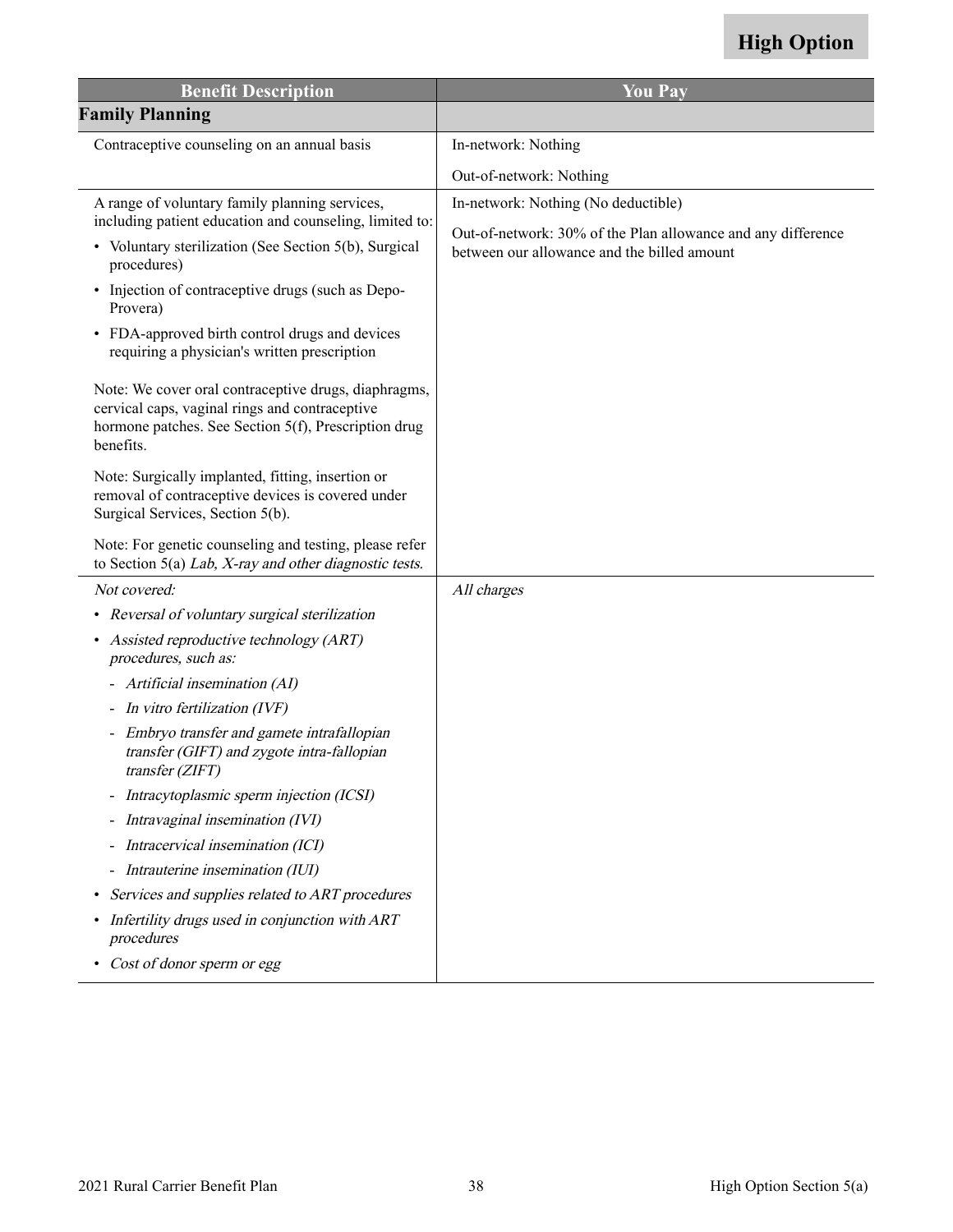| <b>Benefit Description</b>                                                                                                                                                                                              | <b>You Pay</b>                                                                                              |
|-------------------------------------------------------------------------------------------------------------------------------------------------------------------------------------------------------------------------|-------------------------------------------------------------------------------------------------------------|
| <b>Infertility services</b>                                                                                                                                                                                             |                                                                                                             |
| Diagnosis and treatment of infertility (See Definitions,                                                                                                                                                                | In-network: 15% of the Plan allowance                                                                       |
| Section 10), except as shown in Not covered.<br>• Initial diagnostic tests and procedures done only to<br>identify the cause of infertility.                                                                            | Out-of-network: 30% of the Plan allowance and any difference<br>between our allowance and the billed amount |
| Fertility drugs, hormone therapy and related<br>$\bullet$<br>services                                                                                                                                                   |                                                                                                             |
| Medical or surgical procedures done to create or<br>enhance fertility                                                                                                                                                   |                                                                                                             |
| Note: Preauthorization is required for certain specialty<br>self-administered drugs. Call us at 800-237-2767 prior<br>to scheduling treatment. The drugs are covered under<br>Section 5(f), Prescription drug benefits. |                                                                                                             |
| Not covered:                                                                                                                                                                                                            | All charges                                                                                                 |
| Infertility services after voluntary sterilization<br>$\bullet$                                                                                                                                                         |                                                                                                             |
| Assisted reproductive technology (ART)<br>procedures, such as:                                                                                                                                                          |                                                                                                             |
| - Artificial insemination (AI)                                                                                                                                                                                          |                                                                                                             |
| - In vitro fertilization (IVF)                                                                                                                                                                                          |                                                                                                             |
| - Embryo transfer and gamete intrafallopian<br>transfer (GIFT) and zygote intra-fallopian<br>transfer (ZIFT)                                                                                                            |                                                                                                             |
| - Intracytoplasmic sperm injection (ICSI)                                                                                                                                                                               |                                                                                                             |
| - Intravaginal insemination (IVI)                                                                                                                                                                                       |                                                                                                             |
| - Intracervical insemination (ICI)                                                                                                                                                                                      |                                                                                                             |
| - Intrauterine insemination (IUI)                                                                                                                                                                                       |                                                                                                             |
| Services and supplies related to ART procedures<br>$\bullet$                                                                                                                                                            |                                                                                                             |
| Infertility drugs used in conjunction with ART<br>procedures                                                                                                                                                            |                                                                                                             |
| Cost of donor sperm                                                                                                                                                                                                     |                                                                                                             |
| Cost of donor egg                                                                                                                                                                                                       |                                                                                                             |
| <b>Allergy care</b>                                                                                                                                                                                                     |                                                                                                             |
| • Testing, including the RAST test, and treatment,<br>including materials (such as allergy serum)                                                                                                                       | In-network: Services in a physician's office --\$20 copayment (No<br>deductible)                            |
| Note: If your physician uses the Quest Diagnostics or                                                                                                                                                                   | Services outside the physician's office—15% of the Plan allowance                                           |
| LabCorp to test your specimen, you will pay nothing<br>for the lab test.                                                                                                                                                | Out-of-network: 30% of the Plan allowance and any difference<br>between our allowance and the billed amount |
| Note: The allergy services are included in the office<br>visit copayment if performed during an office visit<br>with a network provider.                                                                                |                                                                                                             |
| • Allergy injections                                                                                                                                                                                                    | In-network: 15% of the Plan allowance                                                                       |
|                                                                                                                                                                                                                         | Out-of-network: 30% of the Plan allowance and any difference<br>between our allowance and the billed amount |
| Not covered:                                                                                                                                                                                                            | All charges                                                                                                 |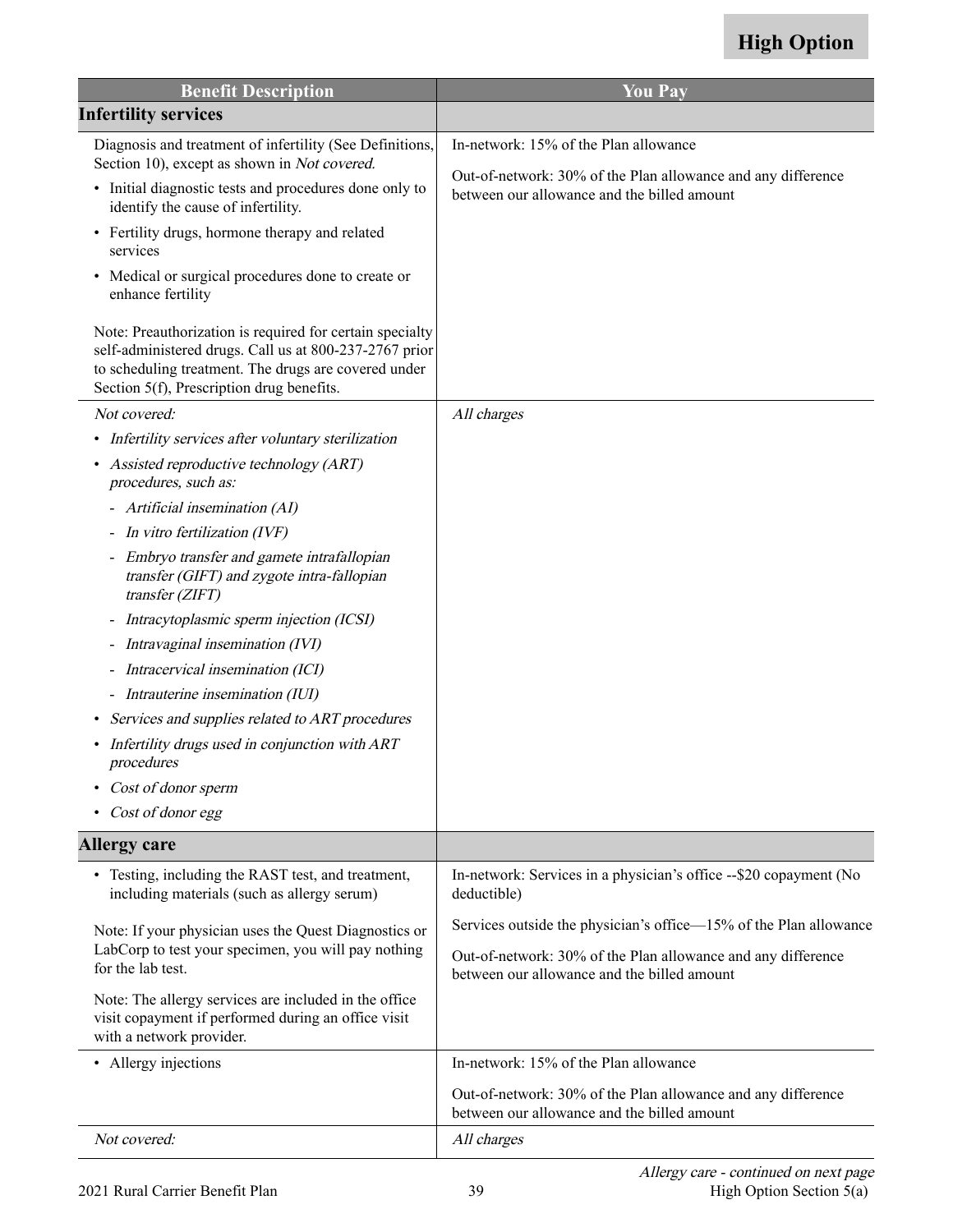| <b>Benefit Description</b>                                                                                                                                                                                                                                                                                                                                                                                                                                                                                                                                                                                                                                                                                                                                                                                                                                                                                                                                                                                                                                       | <b>You Pay</b>                                                                                                                                                                                                                                                                                                                                                                            |
|------------------------------------------------------------------------------------------------------------------------------------------------------------------------------------------------------------------------------------------------------------------------------------------------------------------------------------------------------------------------------------------------------------------------------------------------------------------------------------------------------------------------------------------------------------------------------------------------------------------------------------------------------------------------------------------------------------------------------------------------------------------------------------------------------------------------------------------------------------------------------------------------------------------------------------------------------------------------------------------------------------------------------------------------------------------|-------------------------------------------------------------------------------------------------------------------------------------------------------------------------------------------------------------------------------------------------------------------------------------------------------------------------------------------------------------------------------------------|
| Allergy care (cont.)                                                                                                                                                                                                                                                                                                                                                                                                                                                                                                                                                                                                                                                                                                                                                                                                                                                                                                                                                                                                                                             |                                                                                                                                                                                                                                                                                                                                                                                           |
| • Food tests                                                                                                                                                                                                                                                                                                                                                                                                                                                                                                                                                                                                                                                                                                                                                                                                                                                                                                                                                                                                                                                     | All charges                                                                                                                                                                                                                                                                                                                                                                               |
| End point titration techniques<br>$\bullet$                                                                                                                                                                                                                                                                                                                                                                                                                                                                                                                                                                                                                                                                                                                                                                                                                                                                                                                                                                                                                      |                                                                                                                                                                                                                                                                                                                                                                                           |
| Sublingual allergy desensitization                                                                                                                                                                                                                                                                                                                                                                                                                                                                                                                                                                                                                                                                                                                                                                                                                                                                                                                                                                                                                               |                                                                                                                                                                                                                                                                                                                                                                                           |
| • Hair analysis                                                                                                                                                                                                                                                                                                                                                                                                                                                                                                                                                                                                                                                                                                                                                                                                                                                                                                                                                                                                                                                  |                                                                                                                                                                                                                                                                                                                                                                                           |
| <b>Treatment therapies</b>                                                                                                                                                                                                                                                                                                                                                                                                                                                                                                                                                                                                                                                                                                                                                                                                                                                                                                                                                                                                                                       |                                                                                                                                                                                                                                                                                                                                                                                           |
| • Chemotherapy and radiation therapy                                                                                                                                                                                                                                                                                                                                                                                                                                                                                                                                                                                                                                                                                                                                                                                                                                                                                                                                                                                                                             | In-network: 15% of the Plan allowance                                                                                                                                                                                                                                                                                                                                                     |
| Note: High dose chemotherapy in association with<br>autologous bone marrow transplants is limited to those<br>transplants listed on pages 46-49.<br>• Intravenous $(IV)/$ infusion therapy – home IV and<br>antibiotic therapy<br>• Human growth hormone therapy (HGHT)<br>• Respiratory and inhalation therapies<br>Cardiac rehabilitation therapy<br>$\bullet$<br>Note: We cover only Phase 1 and 2 for cardiac<br>rehabilitation therapy.<br>• Biofeedback only when treating incontinence,<br>migraines, pain management, temporomandibular<br>joint (TMJ) and irritable bowel syndrome (IBS).<br>Note: Applied Behavioral Analysis (including the<br>assessment) is covered under Section 5(e). Mental<br>Health and Substance Use Disorder Benefits and<br>requires prior approval. (See Section 3. under How<br>you get care.)<br>Note: Preauthorization is required for certain specialty<br>self-administered drugs. Call us at 800-237-2767 prior<br>to scheduling treatment. The drugs are covered under<br>Section 5(f), Prescription drug benefits. | Out-of-network: 30% of the Plan allowance and any difference<br>between our allowance and the billed amount<br>Note: The Plan pays for services, supplies, and tests rendered for<br>the direct treatment of cancer under Special features, Section 5(h).<br>Note: The Plan pays for services, supplies, and testing for kidney<br>(renal) dialysis under Special features, Section 5(h). |
| Physical and occupational and speech<br>therapies                                                                                                                                                                                                                                                                                                                                                                                                                                                                                                                                                                                                                                                                                                                                                                                                                                                                                                                                                                                                                |                                                                                                                                                                                                                                                                                                                                                                                           |
| For physical therapy, speech therapy and occupational                                                                                                                                                                                                                                                                                                                                                                                                                                                                                                                                                                                                                                                                                                                                                                                                                                                                                                                                                                                                            | In-network: 15% of the Plan allowance                                                                                                                                                                                                                                                                                                                                                     |
| therapy:<br>• 90 total combined visits per calendar year                                                                                                                                                                                                                                                                                                                                                                                                                                                                                                                                                                                                                                                                                                                                                                                                                                                                                                                                                                                                         | Out-of-network: 30% of the Plan allowance and any difference<br>between our allowance and the billed amount                                                                                                                                                                                                                                                                               |
| Note: We provide physical, occupational and<br>speech therapy for those diagnosed with Autism.                                                                                                                                                                                                                                                                                                                                                                                                                                                                                                                                                                                                                                                                                                                                                                                                                                                                                                                                                                   |                                                                                                                                                                                                                                                                                                                                                                                           |
| Note: For physical, occupational and speech therapy<br>for autism and developmental delays, see Section 5(e),<br>Physical, occupational and speech therapies.                                                                                                                                                                                                                                                                                                                                                                                                                                                                                                                                                                                                                                                                                                                                                                                                                                                                                                    |                                                                                                                                                                                                                                                                                                                                                                                           |
| Note: Inpatient physical, occupational and speech<br>therapies are covered under Section $5(c)$ .                                                                                                                                                                                                                                                                                                                                                                                                                                                                                                                                                                                                                                                                                                                                                                                                                                                                                                                                                                |                                                                                                                                                                                                                                                                                                                                                                                           |
| Not covered:<br>• Long-term rehabilitative therapy                                                                                                                                                                                                                                                                                                                                                                                                                                                                                                                                                                                                                                                                                                                                                                                                                                                                                                                                                                                                               | All charges                                                                                                                                                                                                                                                                                                                                                                               |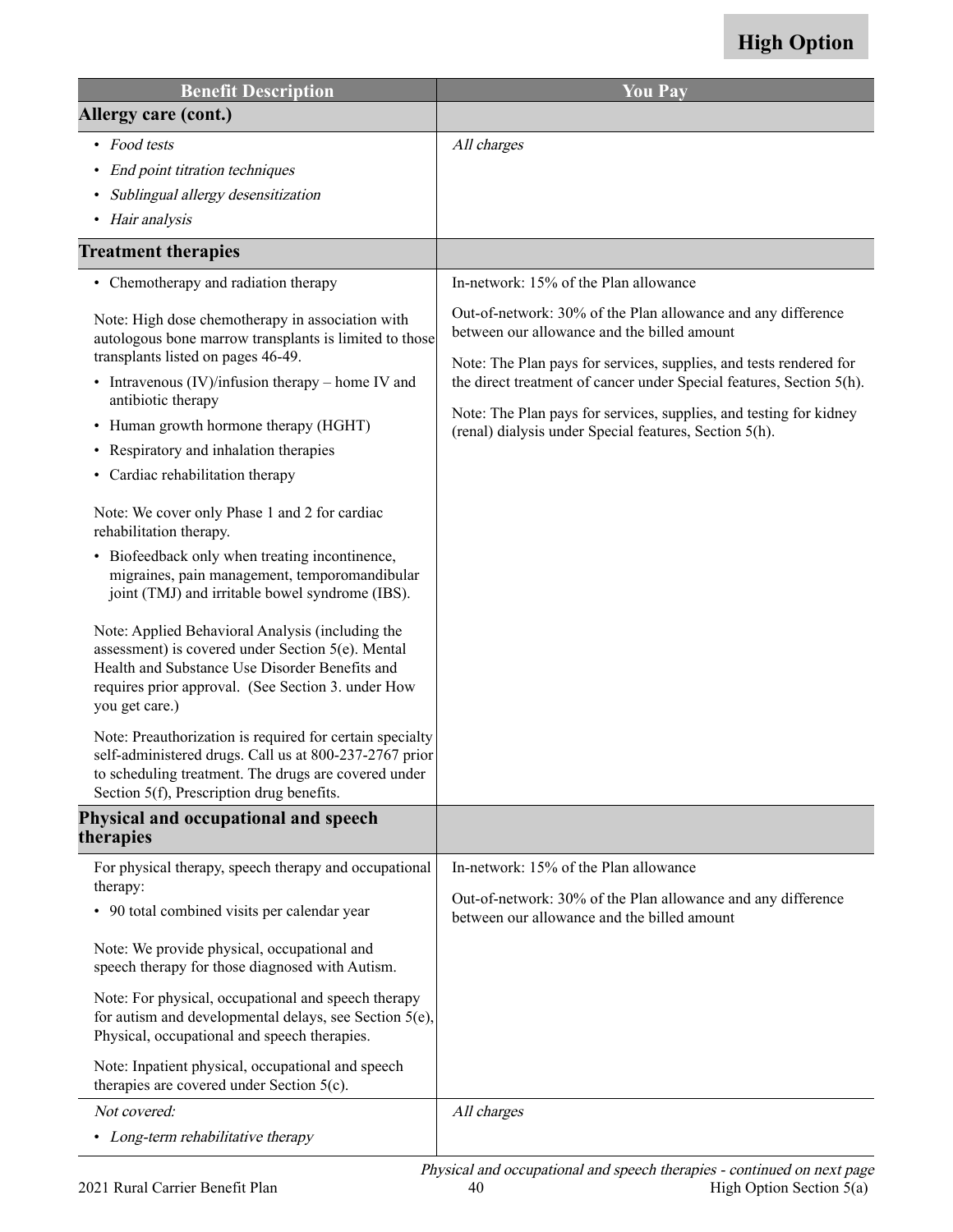| <b>Benefit Description</b>                                                                                                                                                                                                                                        | <b>You Pay</b>                                                                                                                                                     |
|-------------------------------------------------------------------------------------------------------------------------------------------------------------------------------------------------------------------------------------------------------------------|--------------------------------------------------------------------------------------------------------------------------------------------------------------------|
| Physical and occupational and speech<br>therapies (cont.)                                                                                                                                                                                                         |                                                                                                                                                                    |
| • Exercise programs                                                                                                                                                                                                                                               | All charges                                                                                                                                                        |
| Hearing services (testing, treatment, and<br>supplies)                                                                                                                                                                                                            |                                                                                                                                                                    |
| • Routine hearing exam, including evaluation and<br>diagnostic hearing tests performed by an M.D.,D.O.<br>or audiologist                                                                                                                                          | In-network: Nothing (No deductible)<br>Out-of-network: Nothing (No deductible)                                                                                     |
| Note: For routine hearing screening performed during<br>a child's preventive care visit, see Section $5(a)$<br>Preventive care, children.                                                                                                                         |                                                                                                                                                                    |
| Note: For benefits for adult hearing devices, see<br>Section 5(a) Orthopedic and prosthetic devices.                                                                                                                                                              |                                                                                                                                                                    |
| Not covered:<br>• Hearing aids and related expenses, except as noted<br>above                                                                                                                                                                                     | All charges                                                                                                                                                        |
| Vision services (testing, treatment, and<br>supplies)                                                                                                                                                                                                             |                                                                                                                                                                    |
| • One pair of eyeglasses with standard frames or<br>contact lenses (including fitting) to correct a change<br>in sight caused directly by an accidental eye injury<br>or intraocular surgery (such as for cataracts), within<br>one year of the injury or surgery | In-network: 15% of the Plan allowance<br>Out-of-network: 30% of the Plan allowance and any difference<br>between our allowance and the billed amount               |
| Note: Diabetic retinal eye exams are covered under<br>Section 5(a). Diagnostic and treatment services.                                                                                                                                                            |                                                                                                                                                                    |
| Routine eye exam, including refractions<br>Note: The itemized bill must show that you had a<br>routine eye exam to qualify for this benefit.                                                                                                                      | In-network: Nothing up to \$45 per adult, then all charges (No<br>deductible)<br>Out-of-network: Nothing up to \$45 per adult, then all charges (No<br>deductible) |
| Not covered:                                                                                                                                                                                                                                                      | All charges                                                                                                                                                        |
| Eyeglasses or contact lenses, except as shown<br>above                                                                                                                                                                                                            |                                                                                                                                                                    |
| Deluxe lens features for eyeglasses or contact lenses<br>such as special coatings, polarization, UV<br>treatment, and multifocal, accommodating, toric or<br>other premium intraocular lenses (IOLs), including<br>Crystalens, ReStorm and ReZoom                 |                                                                                                                                                                    |
| Eye exercises and orthoptics<br>٠                                                                                                                                                                                                                                 |                                                                                                                                                                    |
| • Refractive eye surgery and related expenses                                                                                                                                                                                                                     |                                                                                                                                                                    |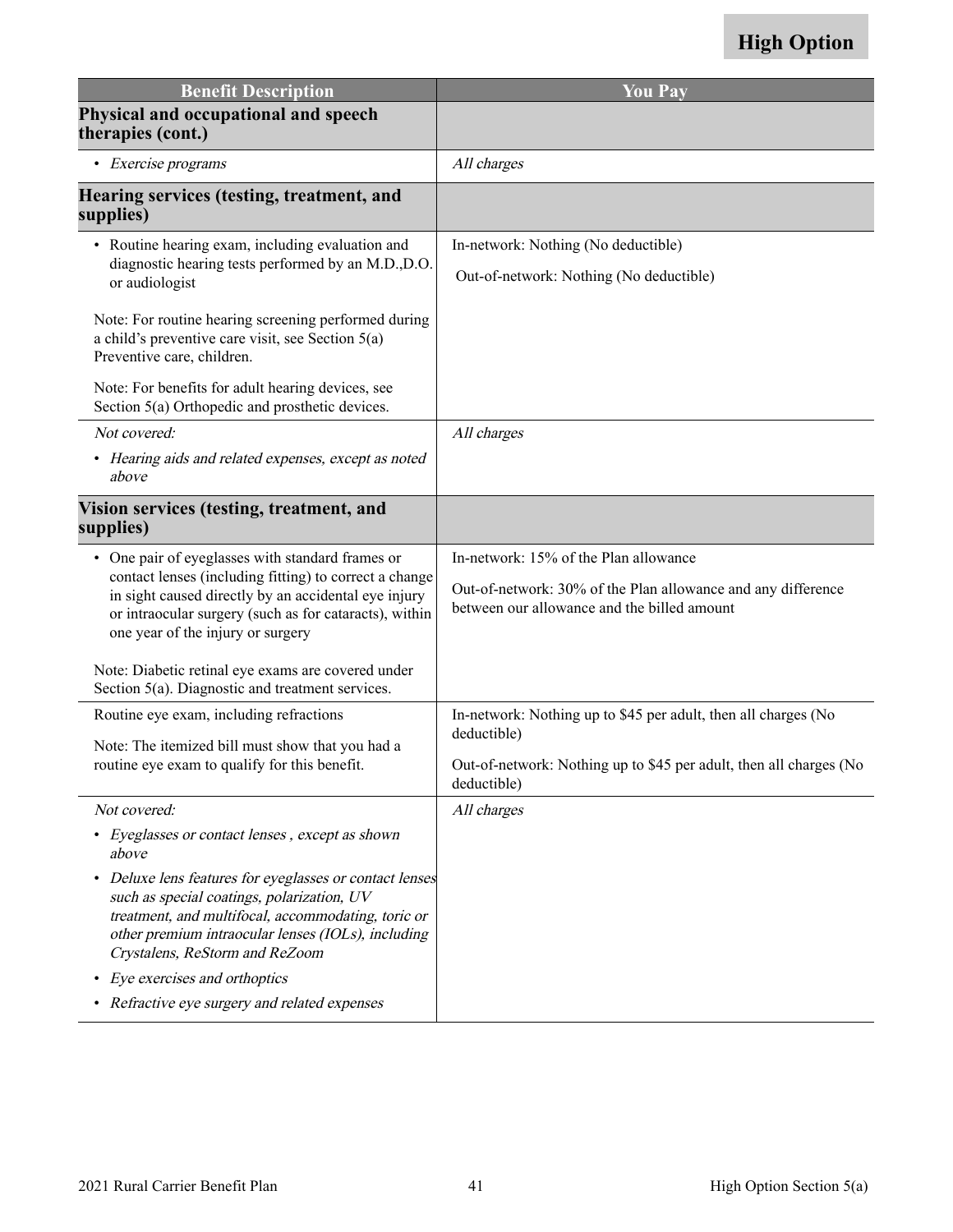| <b>Benefit Description</b>                                                                                                                                                                                  | <b>You Pay</b>                                                                                              |
|-------------------------------------------------------------------------------------------------------------------------------------------------------------------------------------------------------------|-------------------------------------------------------------------------------------------------------------|
| <b>Foot care</b>                                                                                                                                                                                            |                                                                                                             |
| Routine foot care when you are under active treatment<br>for a metabolic or peripheral vascular disease, such as<br>diabetes.                                                                               | In-network: 15% of Plan allowance                                                                           |
|                                                                                                                                                                                                             | Out-of-network: 30% of the Plan allowance and any difference<br>between our allowance and the billed amount |
| Not covered:                                                                                                                                                                                                | All charges                                                                                                 |
| Treatment or removal of corns and calluses, or<br>trimming of toenails, except as stated above                                                                                                              |                                                                                                             |
| Orthopedic shoes and other devices to support the<br>feet, except as shown in Section 5(a) Orthopedic<br>and prosthetic devices                                                                             |                                                                                                             |
| Orthopedic and prosthetic devices                                                                                                                                                                           |                                                                                                             |
| • Artificial limbs and eyes                                                                                                                                                                                 | In-network: 15% of the Plan allowance                                                                       |
| Prosthetic sleeve or sock<br>$\bullet$                                                                                                                                                                      | Out-of-network: 30% of the Plan allowance and any difference                                                |
| Externally worn breast prostheses and surgical bras,<br>including necessary replacements following a<br>mastectomy                                                                                          | between our allowance and the billed amount                                                                 |
| Internal prosthetic devices, such as cochlear<br>$\bullet$<br>implants, bone anchored hearing aids (BAHA),<br>artificial joints, pacemakers and surgically<br>implanted breast implant following mastectomy |                                                                                                             |
| Note: See Section 5(b) for coverage of the surgery to<br>insert the device and Section 5(c) for services<br>provided by a hospital.                                                                         |                                                                                                             |
| • Up to \$500 for wigs needed as a result of                                                                                                                                                                | In-network: Nothing up to \$500, then all charges (No deductible)                                           |
| chemotherapy or radiation treatment for cancer                                                                                                                                                              | Out-of-network: Nothing up to \$500, then all charges (No<br>deductible)                                    |
|                                                                                                                                                                                                             | Note: This benefit is available once per calendar year.                                                     |
| Hearing aids for adults<br>• Adult hearing aids and related services.                                                                                                                                       | In-network: Nothing up to \$3,000 per adult, then all charges (No<br>deductible)                            |
|                                                                                                                                                                                                             | Out-of-network: Nothing up to \$3,000 per adult, then all charges<br>(No deductible)                        |
|                                                                                                                                                                                                             | Note: This benefit is available once every three years.                                                     |
| Foot orthotics                                                                                                                                                                                              | In-network: 15% of the Plan allowance                                                                       |
| • Prescribed by a physician                                                                                                                                                                                 | Out-of-network: 30% of the Plan allowance and any difference                                                |
| • Custom fitted, including necessary repair and<br>adjustment                                                                                                                                               | between our allowance and the billed amount                                                                 |
| Impression casting<br>$\bullet$                                                                                                                                                                             |                                                                                                             |
| • Corrective shoes to treat malformation and<br>weakness of the foot                                                                                                                                        |                                                                                                             |
| Not covered:                                                                                                                                                                                                | All charges                                                                                                 |
| • Corsets, trusses, and other supportive devices,<br>unless we determine their medical necessity                                                                                                            |                                                                                                             |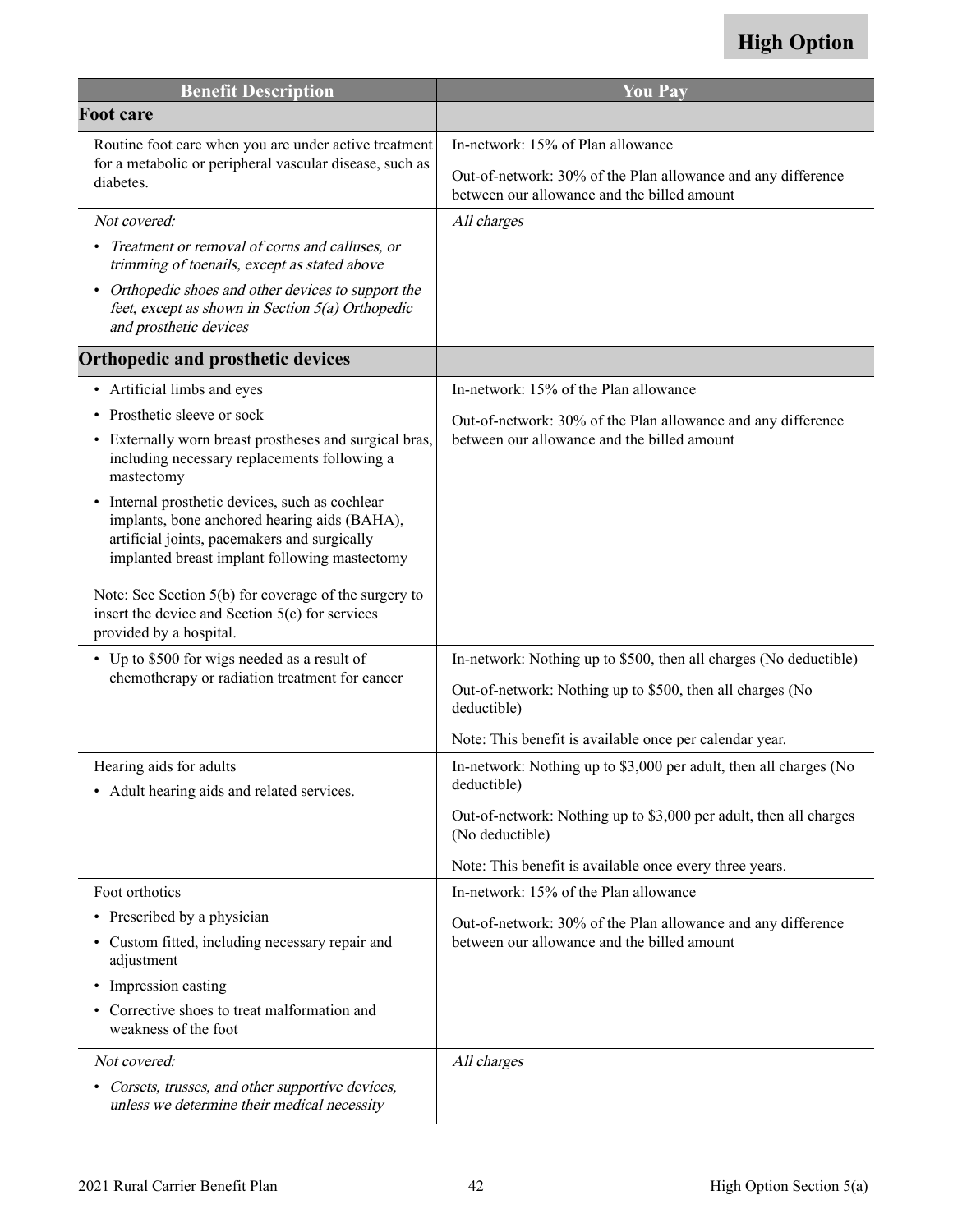| <b>Benefit Description</b>                                                                                                                                                                | <b>You Pay</b>                                                                                              |
|-------------------------------------------------------------------------------------------------------------------------------------------------------------------------------------------|-------------------------------------------------------------------------------------------------------------|
| Durable medical equipment (DME)                                                                                                                                                           |                                                                                                             |
| Durable medical equipment (DME) is equipment and<br>supplies that:                                                                                                                        | In-network: 15% of the Plan allowance                                                                       |
| • Are prescribed by your attending physician (i.e., the<br>physician who is treating your illness or injury);                                                                             | Out-of-network: 30% of the Plan allowance and any difference<br>between our allowance and the billed amount |
| • Are medically necessary;                                                                                                                                                                |                                                                                                             |
| • Are primarily and customarily used only for a<br>medical purpose;                                                                                                                       |                                                                                                             |
| • Are generally useful only to a person with an illness<br>or injury;                                                                                                                     |                                                                                                             |
| • Have a therapeutic purpose in the treatment of an<br>illness or injury                                                                                                                  |                                                                                                             |
| We cover rental, up to the purchase price, or purchase<br>(at our option), including necessary repair and<br>adjustment, of durable medical equipment, such as:                           |                                                                                                             |
| $\bullet$ Oxygen                                                                                                                                                                          |                                                                                                             |
| • Dialysis equipment                                                                                                                                                                      |                                                                                                             |
| • Hospital beds                                                                                                                                                                           |                                                                                                             |
| • Wheelchairs                                                                                                                                                                             |                                                                                                             |
| Crutches                                                                                                                                                                                  |                                                                                                             |
| • Walkers                                                                                                                                                                                 |                                                                                                             |
| • Colostomy and ostomy supplies                                                                                                                                                           |                                                                                                             |
| • Diabetic supplies                                                                                                                                                                       |                                                                                                             |
| • Elastic stockings and support hose that require a<br>physician's or other health care professional's<br>written prescription                                                            |                                                                                                             |
| • Medical foods and nutritional supplements when<br>administered by catheter or nasogastric tube                                                                                          |                                                                                                             |
| Seat lift mechanism on a lift chair provided that all<br>of the following criteria are met:                                                                                               |                                                                                                             |
| - The patient has severe arthritis of the hip or knee<br>or a severe neuromuscular disease                                                                                                |                                                                                                             |
| - The seat lift mechanism is part of a physician's<br>treatment plan and is prescribed to improve the<br>patient's condition or stop or delay deterioration<br>in the patient's condition |                                                                                                             |
| - The patient is incapable from standing up from<br>any chair in the home                                                                                                                 |                                                                                                             |
| - After standing, the patient must be able to walk                                                                                                                                        |                                                                                                             |
| Note: Coverage is limited to the seat lift mechanism<br>only, even if the mechanism is part of a chair.                                                                                   |                                                                                                             |
| Note: We will only cover the cost of standard<br>equipment. Coverage for specialty items such as all<br>terrain wheelchairs is limited to the cost of the<br>standard equipment.          |                                                                                                             |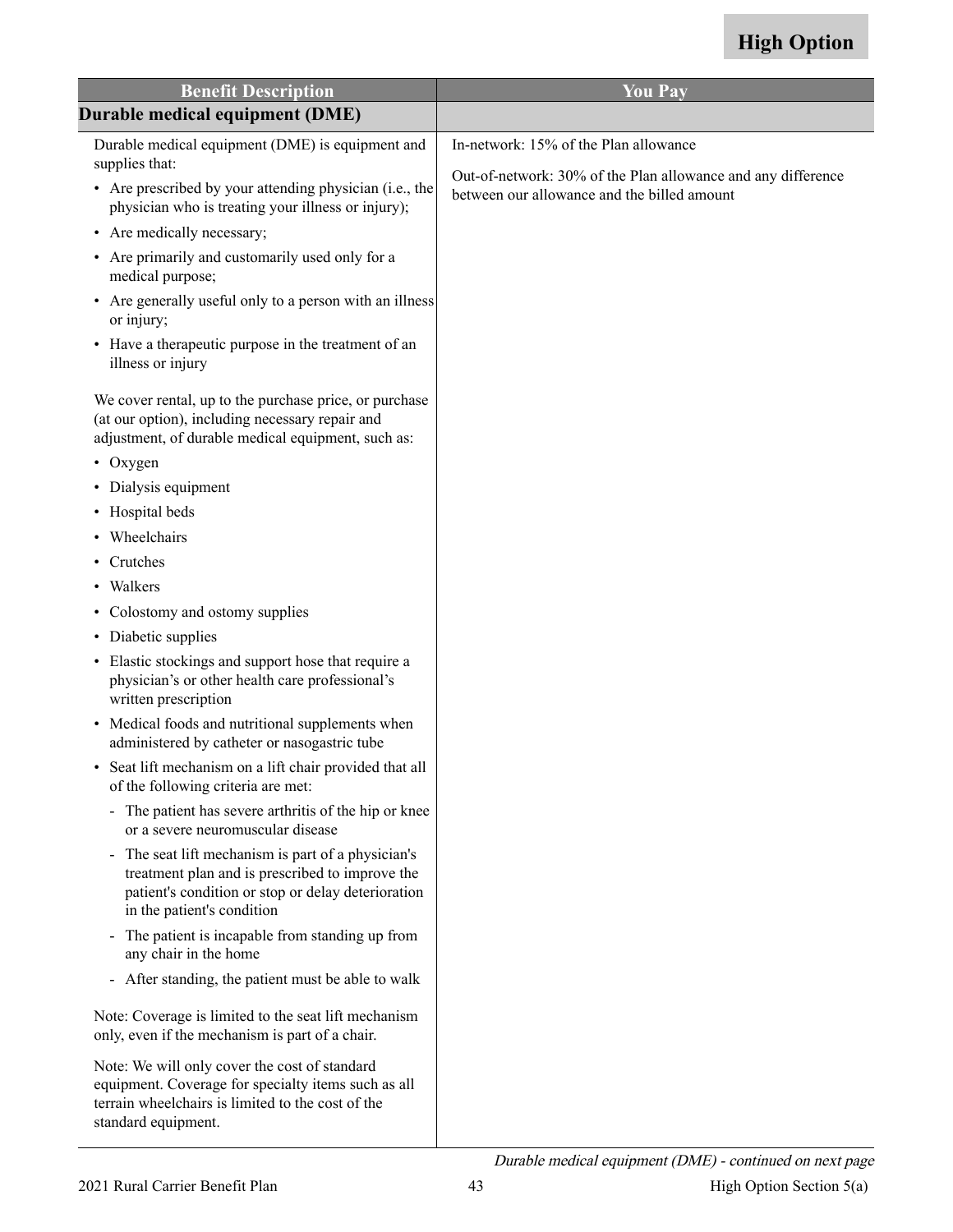| <b>Benefit Description</b>                                                                                                                                                                                                                                                                                 | <b>You Pay</b>                                                                                                                                                                                                                                       |
|------------------------------------------------------------------------------------------------------------------------------------------------------------------------------------------------------------------------------------------------------------------------------------------------------------|------------------------------------------------------------------------------------------------------------------------------------------------------------------------------------------------------------------------------------------------------|
| Durable medical equipment (DME) (cont.)                                                                                                                                                                                                                                                                    |                                                                                                                                                                                                                                                      |
| Note: We cover durable medical equipment (DME) at<br>the In-network benefit level only when you use an In-<br>network DME provider. In-network physicians,<br>facilities, and pharmacies are not necessarily In-<br>network DME providers.                                                                 | In-network: 15% of the Plan allowance<br>Out-of-network: 30% of the Plan allowance and any difference<br>between our allowance and the billed amount                                                                                                 |
| Note: We will cover charges for service contracts for<br>medically necessary durable medical equipment that is<br>purchased or rented.                                                                                                                                                                     |                                                                                                                                                                                                                                                      |
| Augmentative and alternative communications<br>(AAC) devices such as:                                                                                                                                                                                                                                      | In-network: Nothing up to a maximum of \$1,000 per device per<br>calendar year (No deductible)                                                                                                                                                       |
| • Computer story boards<br>Light talkers<br>٠                                                                                                                                                                                                                                                              | Out-of-network: Nothing up to a maximum of \$1,000 per device<br>per calendar year (No deductible)                                                                                                                                                   |
| Enhanced vision systems<br>Speech aid prosthesis for pediatrics<br>$\bullet$<br>Speech aid prosthesis for adults<br>Magnifier viewing system<br>٠<br>• Script talk reader devices                                                                                                                          | Note: Limited to one device per person per calendar year                                                                                                                                                                                             |
| Not covered:                                                                                                                                                                                                                                                                                               | All charges                                                                                                                                                                                                                                          |
| Sun or heat lamps, whirlpool bath, heating pads, air<br>٠<br>purifiers, humidifiers, air conditioners and exercise<br>devices<br>Desktop and laptop computers, pagers, personal<br>$\bullet$<br>digital assistants (PDAs), smart phones, and tablet<br>devices (e.g., iPad), or other devices that are not |                                                                                                                                                                                                                                                      |
| dedicated speech generating devices<br>Oral nutritional supplements that do not require a<br>$\bullet$<br>prescription under Federal law even if your doctor<br>prescribes them or if a prescription is required under<br>your state law                                                                   |                                                                                                                                                                                                                                                      |
| <b>Home health services</b>                                                                                                                                                                                                                                                                                |                                                                                                                                                                                                                                                      |
| We pay for up to 90 visits per person per calendar year<br>when:<br>• A registered nurse (R.N.), licensed practical nurse<br>(L.P.N.) or licensed vocational nurse (L.V.N.)<br>provides the services;                                                                                                      | In-network: 15% of the Plan allowance (No deductible). You pay<br>all charges after 90 visits per calendar year.<br>Out-of-network: 30% of the Plan allowance and any difference<br>between our allowance and the billed amount (No deductible). You |
| The attending physician orders the care;<br>$\bullet$<br>• The physician identifies the specific professional<br>skills required by the patient and the medical<br>necessity for skilled services; and                                                                                                     | pay all charges after 90 visits per calendar year.                                                                                                                                                                                                   |
| • The physician indicates the length of time the<br>services are needed.                                                                                                                                                                                                                                   |                                                                                                                                                                                                                                                      |
| Note: Services of a licensed social worker are included<br>in the 90 visit calendar year maximum.                                                                                                                                                                                                          |                                                                                                                                                                                                                                                      |

Home health services - continued on next page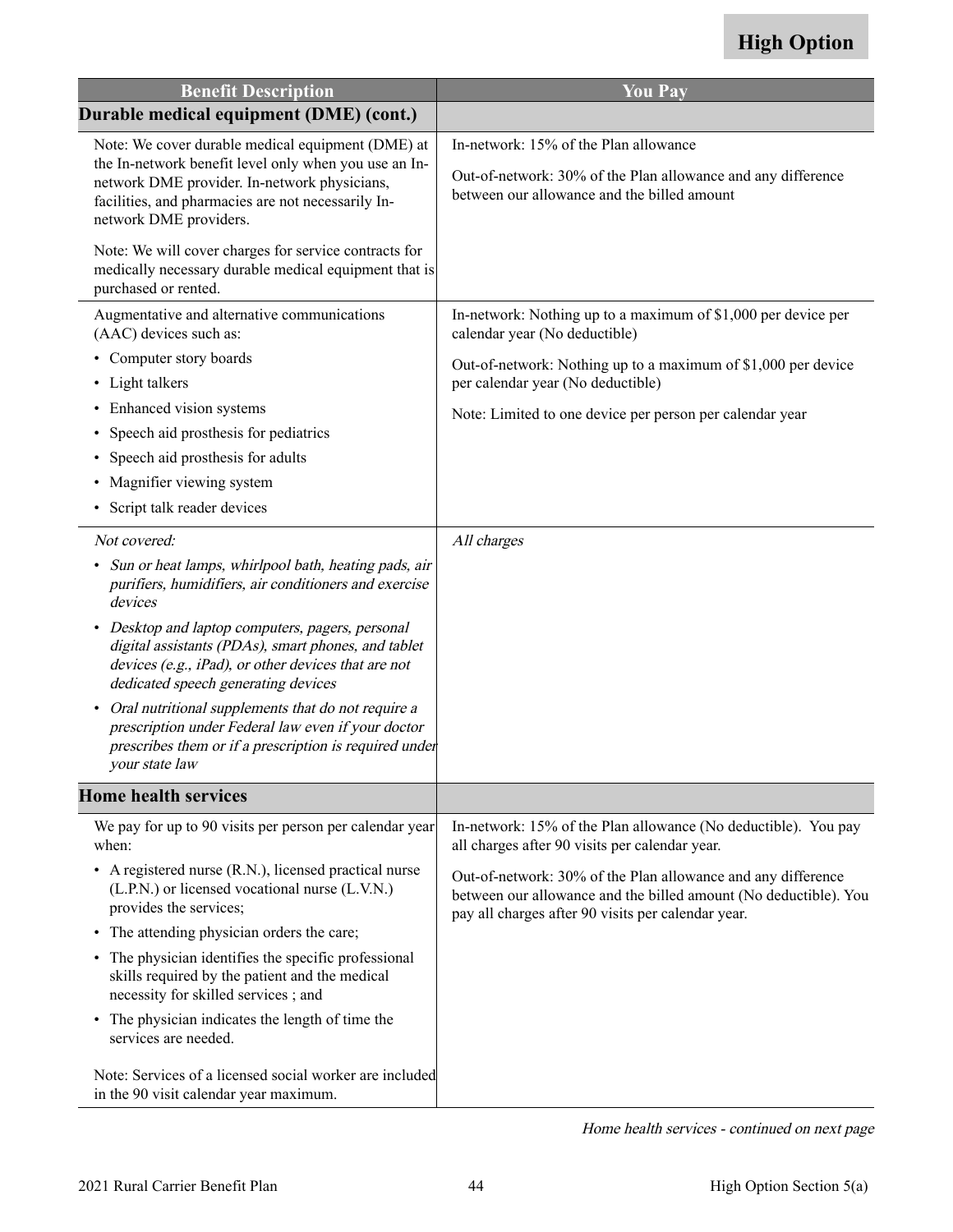| <b>Benefit Description</b>                                                                                                                                                                          | <b>You Pay</b>                                                                                                                                             |
|-----------------------------------------------------------------------------------------------------------------------------------------------------------------------------------------------------|------------------------------------------------------------------------------------------------------------------------------------------------------------|
| Home health services (cont.)                                                                                                                                                                        |                                                                                                                                                            |
| Note: For physical, occupational and/or speech<br>therapy services performed during a home health visit<br>see Section 5(a), Physical, occupational and speech<br>therapy.                          |                                                                                                                                                            |
| Not covered:                                                                                                                                                                                        | All charges                                                                                                                                                |
| • Nursing care requested by, or for the convenience<br>of, the patient or the patient's family;                                                                                                     |                                                                                                                                                            |
| Services consisting of only hygiene, feeding,<br>$\bullet$<br>exercising, moving the patient, homemaking,<br>companionship, or giving oral medication;                                              |                                                                                                                                                            |
| Custodial care as defined in Section 10                                                                                                                                                             |                                                                                                                                                            |
| Chiropractic                                                                                                                                                                                        |                                                                                                                                                            |
| • Manipulation of the spine and extremities                                                                                                                                                         | In-network: \$20 copayment per visit (No deductible)                                                                                                       |
|                                                                                                                                                                                                     | Out-of-network: 30% of the Plan allowance and any difference<br>between our allowance and the billed amount                                                |
| <b>Alternative treatments</b>                                                                                                                                                                       |                                                                                                                                                            |
| Acupuncture for:<br>Anesthesia                                                                                                                                                                      | In-network: 15% of the Plan allowance for up to 30 visits per<br>person each calendar year (No deductible). After 30 visits, you<br>pay all charges.       |
| Pain relief<br>• Therapeutic purposes                                                                                                                                                               | Out-of-network: 30% of the Plan allowance and any difference<br>between our allowance and the billed amount for up to 30 visits per                        |
| Note: Please see the definition of acupuncture in<br>Section 10.                                                                                                                                    | person each calendar year (No deductible). After 30 visits, you pay<br>all charges.                                                                        |
| Massage therapy only when performed by a covered<br>provider (see Section 3) limited to 30 visits per person,<br>per calendar year                                                                  | In-network: 15% of the Plan allowance for up to 30 visits per<br>person each calendar year (No deductible). After 30 visits, you pay<br>all charges.       |
| Note: Massage therapy is limited to one visit per day.                                                                                                                                              | Out-of-network: 30% of the Plan allowance and any difference                                                                                               |
| Note: These providers are required to submit itemized<br>bills and their Federal Tax I.D. Number (if a United<br>States provider) as outlined in Section 7, Filing a<br>claim for covered services. | between our allowance and the billed amount for up to 30 visits per<br>person each calendar year (No deductible). After 30 visits, you pay<br>all charges. |
| Not covered:                                                                                                                                                                                        | All charges                                                                                                                                                |
| • Naturopathic services                                                                                                                                                                             |                                                                                                                                                            |
| Chelation therapy, except for arsenic, gold, lead or<br>٠<br>mercury poisoning and the use of desferoxamine for<br>iron poisoning                                                                   |                                                                                                                                                            |
| Rolfing<br>٠                                                                                                                                                                                        |                                                                                                                                                            |
| Cupping                                                                                                                                                                                             |                                                                                                                                                            |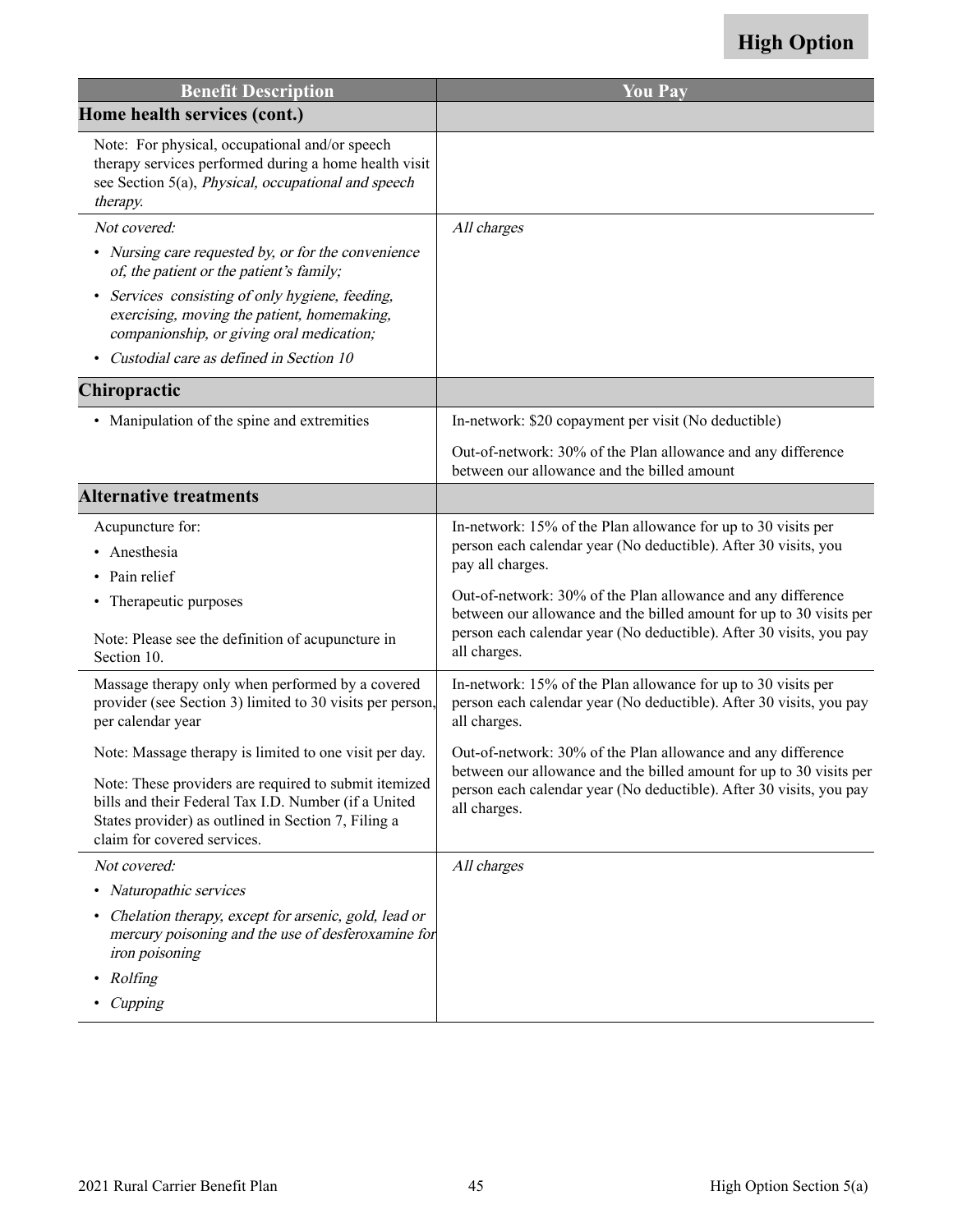<span id="page-47-0"></span>

| <b>Benefit Description</b>                                                                                                                                                                                                                                                                                                                                                                                                                                                                                                            | <b>You Pay</b>                                                                                                              |
|---------------------------------------------------------------------------------------------------------------------------------------------------------------------------------------------------------------------------------------------------------------------------------------------------------------------------------------------------------------------------------------------------------------------------------------------------------------------------------------------------------------------------------------|-----------------------------------------------------------------------------------------------------------------------------|
| <b>Educational classes and programs</b>                                                                                                                                                                                                                                                                                                                                                                                                                                                                                               |                                                                                                                             |
| <b>Tobacco Cessation Program</b>                                                                                                                                                                                                                                                                                                                                                                                                                                                                                                      | In-network: Nothing (No deductible)                                                                                         |
| • Two quit attempts per calendar year as part of the<br>Plan's tobacco and nicotine cessation Program. The<br>quit attempts include proactive phone counseling<br>and up to four tobacco cessation counseling<br>sessions of at least 30 minutes each in each quit<br>attempt.                                                                                                                                                                                                                                                        | Out-of-network: Nothing (No deductible)                                                                                     |
| Note: Over-the-counter (OTC) and prescription<br>medications approved by the FDA to quit smoking<br>(vaping) or other nicotine use can be obtained at no<br>charge (see Section 5(f), Prescription drug benefits for<br>more details).                                                                                                                                                                                                                                                                                                |                                                                                                                             |
| Note: To enroll in the program, contact a Health<br>Coach at 855-553-5109. Coaches are available<br>Monday - Thursday from $8:00$ a.m. $-10:00$ p.m. E.T.<br>and Friday from $8:00$ a.m. $-6:00$ p.m. E.T. You may<br>also enroll online at enroll.trestletree.com (passcode:<br>RCBP).                                                                                                                                                                                                                                               |                                                                                                                             |
| <b>Diabetic education</b>                                                                                                                                                                                                                                                                                                                                                                                                                                                                                                             | In-network: 15% of the Plan allowance (No deductible)                                                                       |
| • One diabetic education and training program per<br>person each calendar year.                                                                                                                                                                                                                                                                                                                                                                                                                                                       | Out-of-network: 30% of the Plan allowance and any difference<br>between our allowance and the billed amount (No deductible) |
| <b>Telephonic Health Coach Program</b>                                                                                                                                                                                                                                                                                                                                                                                                                                                                                                | In-network: Nothing (No deductible)                                                                                         |
| The Telephonic Health Coach program provides you<br>and your covered dependents the opportunity to work<br>one-on-one with a Health Coach to improve your<br>health. A Health Coach is a healthcare professional<br>who partners with you to transform your health goals<br>into action. Your Health Coach will provide guidance,<br>support, and resources to help you overcome obstacles<br>that may be keeping you from realizing optimal<br>health. You can talk to a Health Coach about the<br>following health-related matters: | Out-of-network: No benefit                                                                                                  |
| • Tobacco cessation                                                                                                                                                                                                                                                                                                                                                                                                                                                                                                                   |                                                                                                                             |
| • Weight management                                                                                                                                                                                                                                                                                                                                                                                                                                                                                                                   |                                                                                                                             |
| • Exercise                                                                                                                                                                                                                                                                                                                                                                                                                                                                                                                            |                                                                                                                             |
| • Nutrition                                                                                                                                                                                                                                                                                                                                                                                                                                                                                                                           |                                                                                                                             |
| • Stress management                                                                                                                                                                                                                                                                                                                                                                                                                                                                                                                   |                                                                                                                             |
| See the Plan's benefit, Telephonic Health Coach<br>Program, in Section 5(h), Special features                                                                                                                                                                                                                                                                                                                                                                                                                                         |                                                                                                                             |
| Not covered:                                                                                                                                                                                                                                                                                                                                                                                                                                                                                                                          | All charges                                                                                                                 |
| • Body composition analysis                                                                                                                                                                                                                                                                                                                                                                                                                                                                                                           |                                                                                                                             |
| • Nutritional supplements or food, except those<br>covered under Section 5(a), Durable medical<br>equipment                                                                                                                                                                                                                                                                                                                                                                                                                           |                                                                                                                             |

Educational classes and programs - continued on next page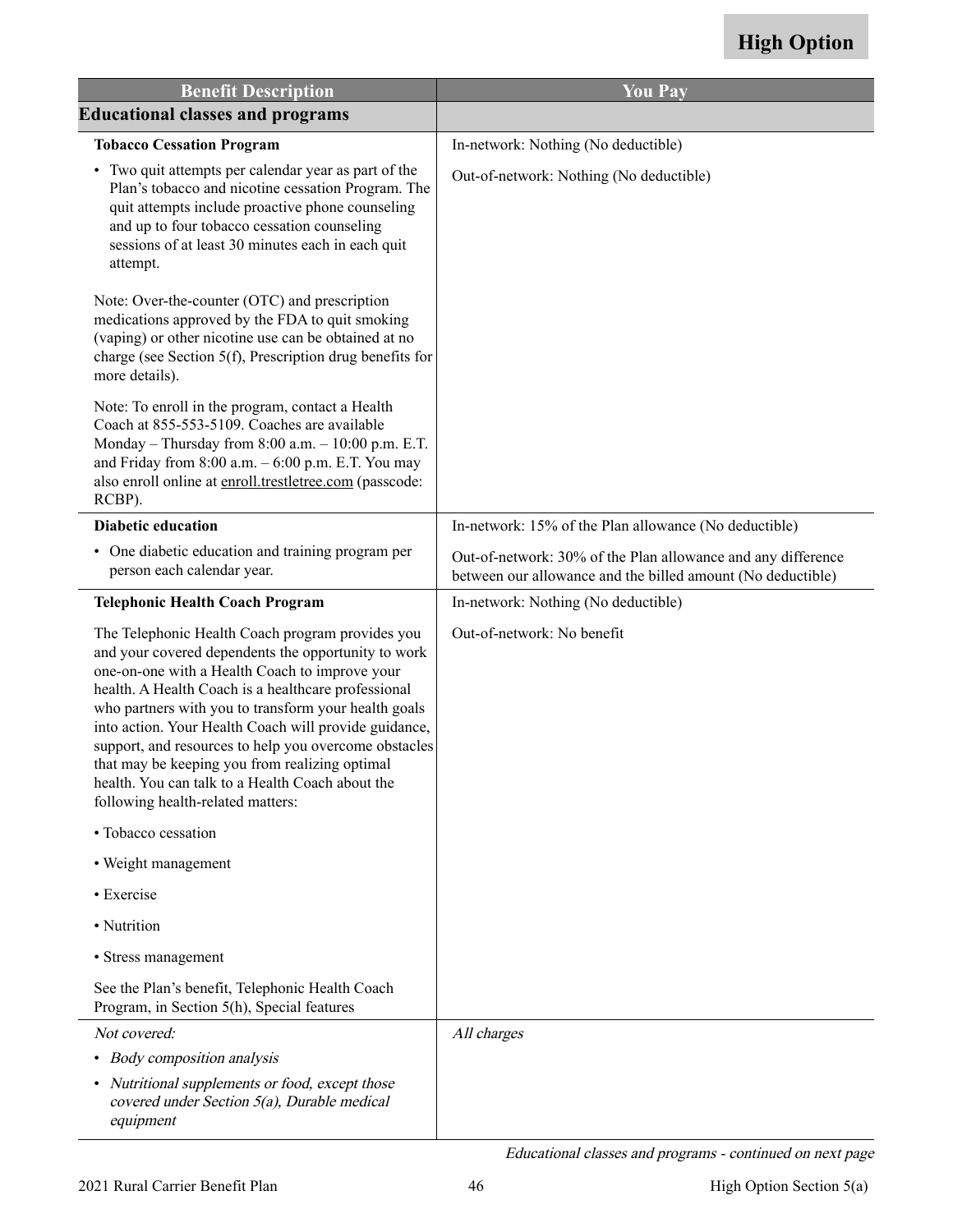| <b>Benefit Description</b>                                                                                                                          | <b>You Pay</b> |
|-----------------------------------------------------------------------------------------------------------------------------------------------------|----------------|
| <b>Educational classes and programs (cont.)</b>                                                                                                     |                |
| • Non-prescription drugs or supplies<br>• Exercise or weight loss programs and exercise<br>equipment<br>• Services that are not medically necessary | All charges    |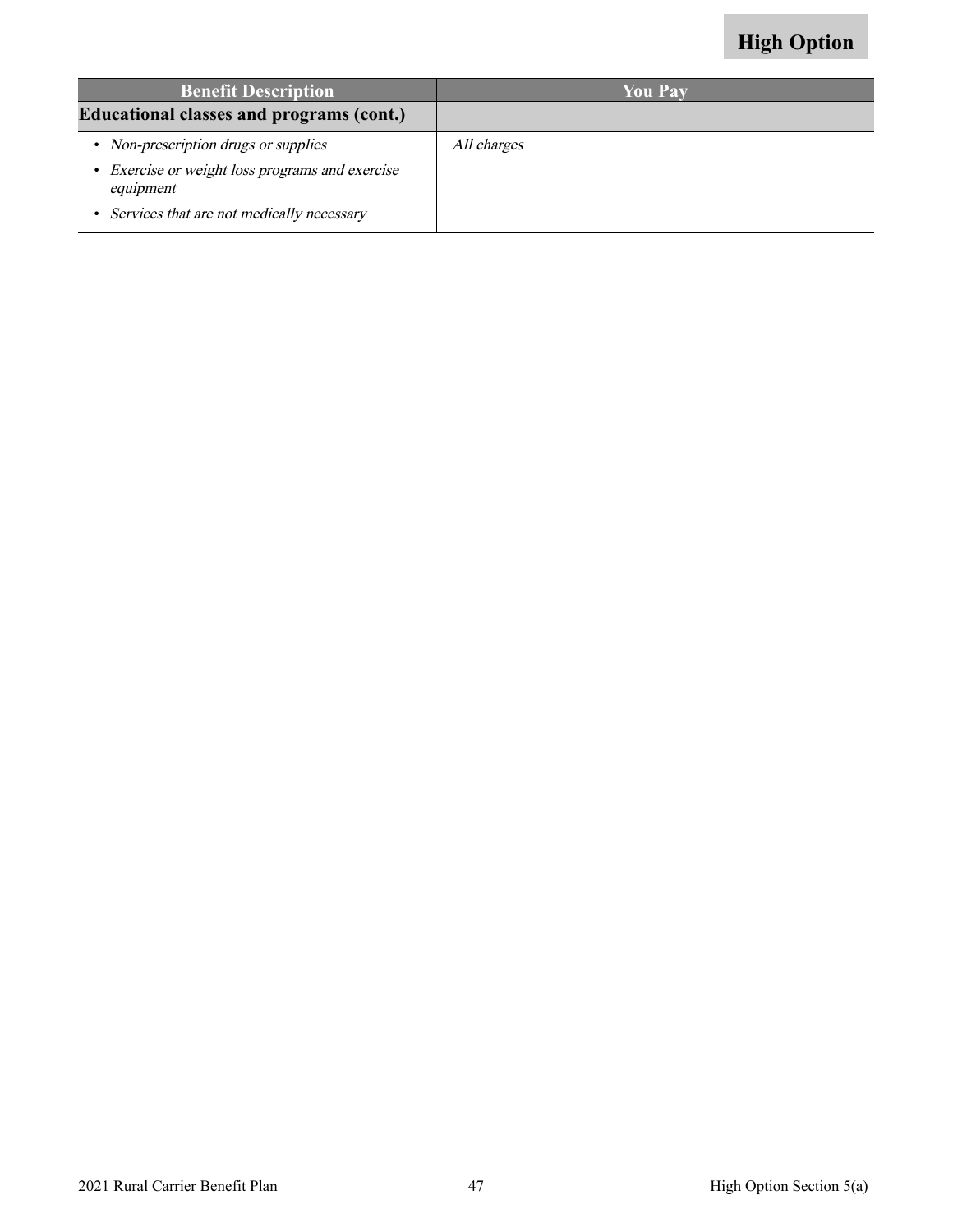#### **Section 5(b). Surgical and Anesthesia Services Provided by Physicians and Other Healthcare Professionals**

| Important things you should keep in mind about these benefits:                                                                                                                                                                                                                                                                                                                             |                                                                                                                                                                           |  |
|--------------------------------------------------------------------------------------------------------------------------------------------------------------------------------------------------------------------------------------------------------------------------------------------------------------------------------------------------------------------------------------------|---------------------------------------------------------------------------------------------------------------------------------------------------------------------------|--|
| • Please remember that all benefits are subject to the definitions, limitations, and exclusions in this<br>brochure and are payable only when we determine they are medically necessary.                                                                                                                                                                                                   |                                                                                                                                                                           |  |
| The calendar year deductible is: In-network: \$350 for Self Only; \$700 for Self Plus One and Self and<br>$\bullet$<br>Family. Out-of-network: \$800 for Self Only; \$1,600 for Self Plus One and Self and Family. The<br>calendar year deductible applies to almost all benefits in this Section. We added "(No deductible)" to<br>show when the calendar year deductible does not apply. |                                                                                                                                                                           |  |
| The Out-of-network benefits are the standard benefits of this Plan. In-network benefits apply only<br>when you use a network provider. When no network provider is available, Out-of-network benefits<br>apply.                                                                                                                                                                            |                                                                                                                                                                           |  |
| Be sure to read Section 4, Your costs for covered services, for valuable information about how cost-<br>$\bullet$<br>sharing works. Also, read Section 9 for information about how we pay if you have other coverage, or<br>if you are age 65 or over.                                                                                                                                     |                                                                                                                                                                           |  |
| The services listed below are for the charges billed by a physician or other health care professional for<br>your surgical care. See Section 5(c) for charges associated with the facility (i.e. hospital, surgical<br>center, etc.).                                                                                                                                                      |                                                                                                                                                                           |  |
| YOU OR YOUR PHYSICIAN MUST GET PRECERTIFICATION FOR SOME SURGICAL<br>PROCEDURES INCLUDING, BUT NOT LIMITED TO: TRANSGENDER<br>SURGICAL SERVICES (GENDER REASSIGNMENT SURGERY), BARIATRIC SURGERY<br>AND ORGAN/TISSUE TRANSPLANTS. Please refer to the precertification information shown in<br>Section 3 for additional services requiring prior approval.                                 |                                                                                                                                                                           |  |
| precertification.                                                                                                                                                                                                                                                                                                                                                                          | YOU MUST GET PRECERTIFICATION FOR INPATIENT SURGICAL PROCEDURES.<br>Please refer to the precertification information shown in Section 3 to be sure which services require |  |
| <b>Benefit Description</b>                                                                                                                                                                                                                                                                                                                                                                 | <b>You Pay</b><br>After the calendar year deductible                                                                                                                      |  |
| <b>Surgical procedures</b>                                                                                                                                                                                                                                                                                                                                                                 |                                                                                                                                                                           |  |
| A comprehensive range of services, such as:                                                                                                                                                                                                                                                                                                                                                | In-network: 15% of the Plan allowance (No deductible)                                                                                                                     |  |
| • Surgical procedures                                                                                                                                                                                                                                                                                                                                                                      | Out-of-network: 30% of the Plan allowance and any difference                                                                                                              |  |
| • Treatment of fractures, including casting                                                                                                                                                                                                                                                                                                                                                | between our allowance and the billed amount                                                                                                                               |  |
| • Normal pre- and post-operative care by the surgeon                                                                                                                                                                                                                                                                                                                                       |                                                                                                                                                                           |  |
| • Endoscopy procedures                                                                                                                                                                                                                                                                                                                                                                     |                                                                                                                                                                           |  |
| • Biopsy procedures                                                                                                                                                                                                                                                                                                                                                                        |                                                                                                                                                                           |  |
| • Removal of tumors and cysts                                                                                                                                                                                                                                                                                                                                                              |                                                                                                                                                                           |  |
| • Correction of congenital anomalies (see<br>Reconstructive surgery)                                                                                                                                                                                                                                                                                                                       |                                                                                                                                                                           |  |
| • Circumcision                                                                                                                                                                                                                                                                                                                                                                             |                                                                                                                                                                           |  |

Surgical procedures - continued on next page

• Treatment of burns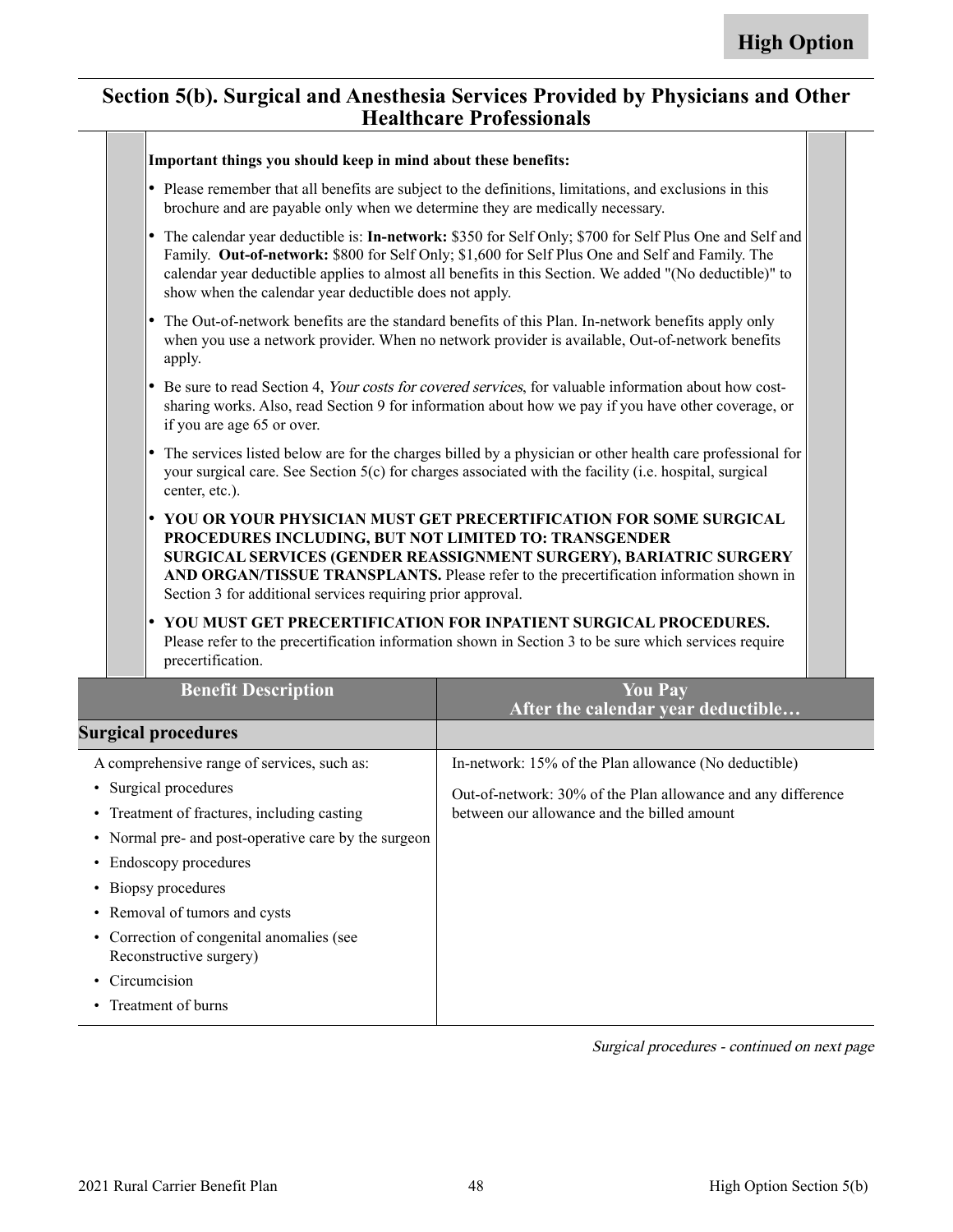<span id="page-50-0"></span>

| <b>Benefit Description</b>                                                                                                                                                                                                                                                                                                                                                                                                                                                                                                                                                                                                                                                                                                                                                                                                                                                                                                                                                                               | <b>You Pay</b><br>After the calendar year deductible                                                                                                                 |
|----------------------------------------------------------------------------------------------------------------------------------------------------------------------------------------------------------------------------------------------------------------------------------------------------------------------------------------------------------------------------------------------------------------------------------------------------------------------------------------------------------------------------------------------------------------------------------------------------------------------------------------------------------------------------------------------------------------------------------------------------------------------------------------------------------------------------------------------------------------------------------------------------------------------------------------------------------------------------------------------------------|----------------------------------------------------------------------------------------------------------------------------------------------------------------------|
| <b>Surgical procedures (cont.)</b>                                                                                                                                                                                                                                                                                                                                                                                                                                                                                                                                                                                                                                                                                                                                                                                                                                                                                                                                                                       |                                                                                                                                                                      |
| Gender reassignment surgery to treat gender<br>dysphoria - In order for the Plan to consider benefits,<br>all of the following Plan requirements must have been<br>met: 1) You must be at least 18 years old; 2) You have<br>been diagnosed with gender dysphoria, as determined<br>by the Plan; 3) You have obtained prior approval for<br>the surgery even if the proposed treatment is outside<br>of the 50 United States (see Section 3, Other services);<br>and 4) You have completed a recognized program of<br>gender dysphoria treatment to include but not limited<br>to, well documented gender dysphoria.<br>Covered surgical procedures, limited to:<br>• For female to male surgery: mastectomy,<br>hysterectomy, vaginectomy, salpingo-<br>oophorectomy, metoidioplasty, phalloplasty,<br>urethroplasty, scrotoplasty, and placement of<br>testicular and erectile prosthesis<br>• For male to female surgery: penectomy,<br>orchidectomy, vaginoplasty, clitoroplasty, and<br>labiaplasty | In-network: 15% of the Plan allowance (No deductible)<br>Out-of-network: 30% of the Plan allowance and any difference<br>between our allowance and the billed amount |
| Note: For further preauthorization requirements<br>specific to your gender reassignment surgery, please<br>call 800-638-8432.                                                                                                                                                                                                                                                                                                                                                                                                                                                                                                                                                                                                                                                                                                                                                                                                                                                                            |                                                                                                                                                                      |
| Surgical treatment of morbid obesity (Bariatric<br>surgery)-- a condition in which a person (1) has a<br>Body Mass Index (BMI) equal to or greater than 40 or<br>a BMI equal to or greater than 35 with other illnesses<br>such as hypertension, heart disease, diabetes, sleep<br>apnea, or hyperlipidemia, and; (2) is age 18 or older;<br>and (3) has been under at least one physician<br>supervised weight loss program, including diet and<br>nutrition counseling, exercise and behavior<br>modification, that is at least three months in length;<br>and (4) has completed a psychological exam.                                                                                                                                                                                                                                                                                                                                                                                                 | In-network: 15% of the Plan allowance (No deductible)<br>Out-of-network: 30% of the Plan allowance and any difference<br>between our allowance and the billed amount |
| Insertion of internal prosthetic devices. See Section 5<br>(a), Orthopedic and prosthetic devices for device<br>coverage information                                                                                                                                                                                                                                                                                                                                                                                                                                                                                                                                                                                                                                                                                                                                                                                                                                                                     |                                                                                                                                                                      |
| • Voluntary male sterilization (e.g., vasectomy)<br>Voluntary female sterilization (e.g., tubal ligation)<br>$\bullet$<br>Surgically implanted contraceptives<br>• Intrauterine devices (IUDs)                                                                                                                                                                                                                                                                                                                                                                                                                                                                                                                                                                                                                                                                                                                                                                                                           | In-network: Nothing (No deductible)<br>Out-of-network: 30% of the Plan allowance and any difference<br>between our allowance and the billed amount                   |
| Note: For related and necessary services to voluntary<br>sterilization, such as anesthesia and outpatient facility<br>charges, we cover 100% of the Plan allowance for In-<br>network care.                                                                                                                                                                                                                                                                                                                                                                                                                                                                                                                                                                                                                                                                                                                                                                                                              |                                                                                                                                                                      |

Surgical procedures - continued on next page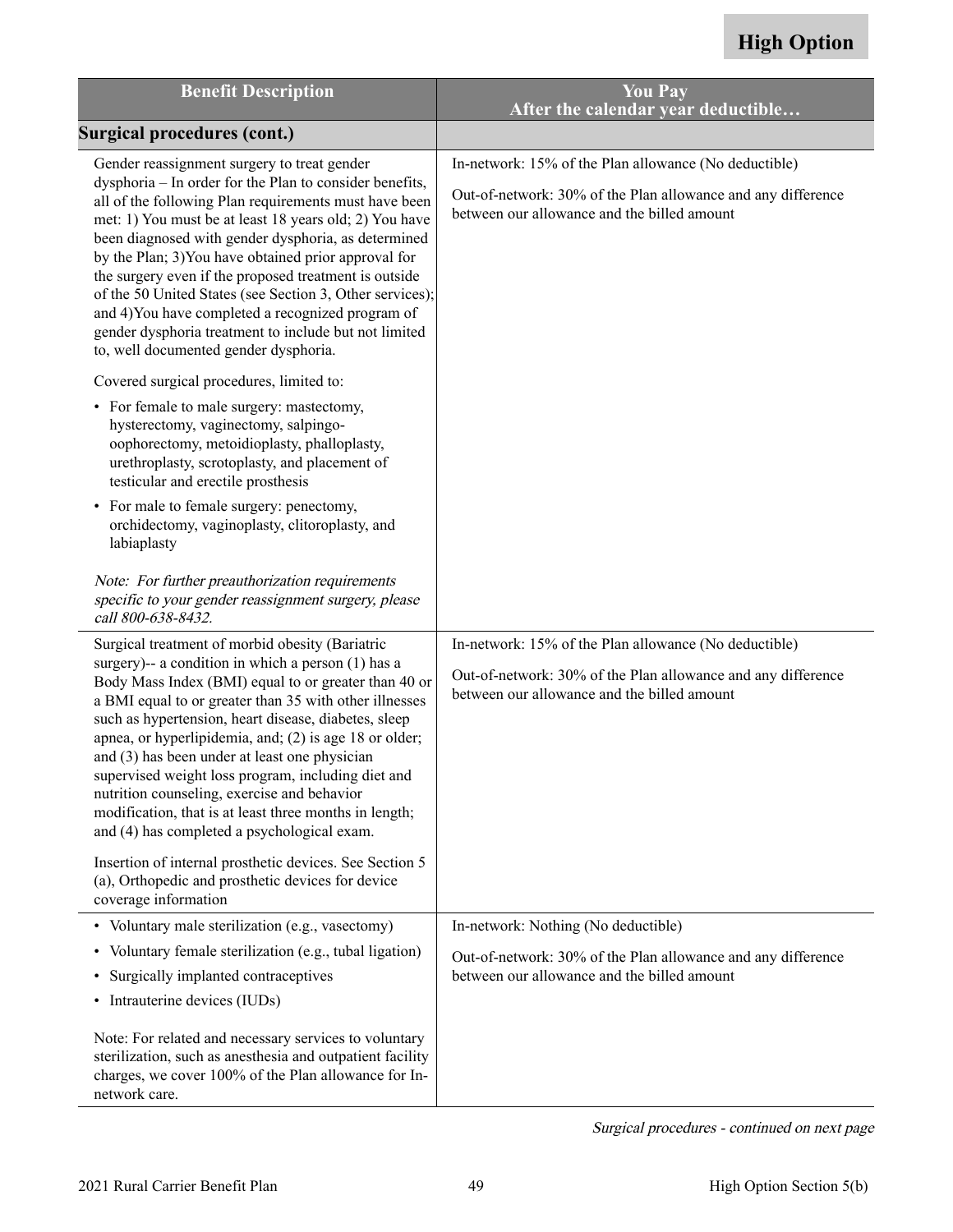| <b>Benefit Description</b>                                                                                                                                                                                                                                                                                                                                                                                                                                                                                                                                                                                                                         | <b>You Pay</b><br>After the calendar year deductible                                                                                        |
|----------------------------------------------------------------------------------------------------------------------------------------------------------------------------------------------------------------------------------------------------------------------------------------------------------------------------------------------------------------------------------------------------------------------------------------------------------------------------------------------------------------------------------------------------------------------------------------------------------------------------------------------------|---------------------------------------------------------------------------------------------------------------------------------------------|
| <b>Surgical procedures (cont.)</b>                                                                                                                                                                                                                                                                                                                                                                                                                                                                                                                                                                                                                 |                                                                                                                                             |
| When multiple or bilateral surgical procedures are<br>performed during the same operative session by the<br>same surgeon, our benefits are:                                                                                                                                                                                                                                                                                                                                                                                                                                                                                                        | In-network: 15% of the Plan allowance for the primary procedure<br>(No deductible)                                                          |
| • For the primary procedure: the Plan's allowance<br>• For the secondary procedure: 50% of the Plan<br>allowance (unless the network contract or other<br>participating provider contract provides for a<br>different amount)                                                                                                                                                                                                                                                                                                                                                                                                                      | Out-of-network: 30% of the Plan allowance for the individual<br>procedure and any difference between our allowance and the billed<br>amount |
| • For tertiary and subsequent procedures: 25% of the<br>Plan's allowance (unless the provider is an in-<br>network or other participating provider in the<br>United States and their contract provides for a<br>different amount)                                                                                                                                                                                                                                                                                                                                                                                                                  |                                                                                                                                             |
| Note: Multiple or bilateral surgical procedures<br>performed through the same incision are "incidental"<br>to the primary surgery. That is, the procedure would<br>not add time or complexity to patient care. We do not<br>pay extra for incidental procedures.                                                                                                                                                                                                                                                                                                                                                                                   |                                                                                                                                             |
| Co-surgeons                                                                                                                                                                                                                                                                                                                                                                                                                                                                                                                                                                                                                                        | In-network: 15% of the Plan allowance (No deductible)                                                                                       |
| When the surgery requires two surgeons with different<br>skills to perform the surgery, the Plan's allowance for<br>each surgeon is 62.5% of what it would allow a single<br>surgeon for the same procedure(s), unless the network<br>contract or other participating provider<br>contract provides for a different amount.                                                                                                                                                                                                                                                                                                                        | Out-of-network: 30% of the Plan allowance and any difference<br>between our allowance and the billed amount                                 |
| <b>Assistant Surgeons</b>                                                                                                                                                                                                                                                                                                                                                                                                                                                                                                                                                                                                                          | In-network: 15% of the Plan allowance (No deductible)                                                                                       |
| Assistant surgical services provided by a surgeon (M.<br>D. or D.O.) when medically necessary to assist the<br>primary surgeon. When a surgery requires an assistant<br>surgeon, the Plan's allowance for the assistant surgeon<br>is 16% of the allowance for the surgery, and is 12% of<br>the allowance for the surgery when provided by a non-<br>physician (such as but not limited to physician<br>assistant, nurse practitioner, or clinical nurse<br>specialist) or when minimum surgical assistant<br>services are provided (unless the network contract or<br>other participating provider contract provides for a<br>different amount). | Out-of-network: 30% of the Plan allowance and any difference<br>between our allowance and the billed amount                                 |
| Not covered:                                                                                                                                                                                                                                                                                                                                                                                                                                                                                                                                                                                                                                       | All charges                                                                                                                                 |
| Reversal of voluntary sterilization<br>$\bullet$                                                                                                                                                                                                                                                                                                                                                                                                                                                                                                                                                                                                   |                                                                                                                                             |
| • All refractive eye surgeries and similar services<br>• Dental appliances, study models, splints, and other<br>devices or service related to the treatment of TMJ<br>dysfunction                                                                                                                                                                                                                                                                                                                                                                                                                                                                  |                                                                                                                                             |
| Treatment or removal of corns and calluses, or<br>$\bullet$<br>trimming of toenails                                                                                                                                                                                                                                                                                                                                                                                                                                                                                                                                                                |                                                                                                                                             |

Surgical procedures - continued on next page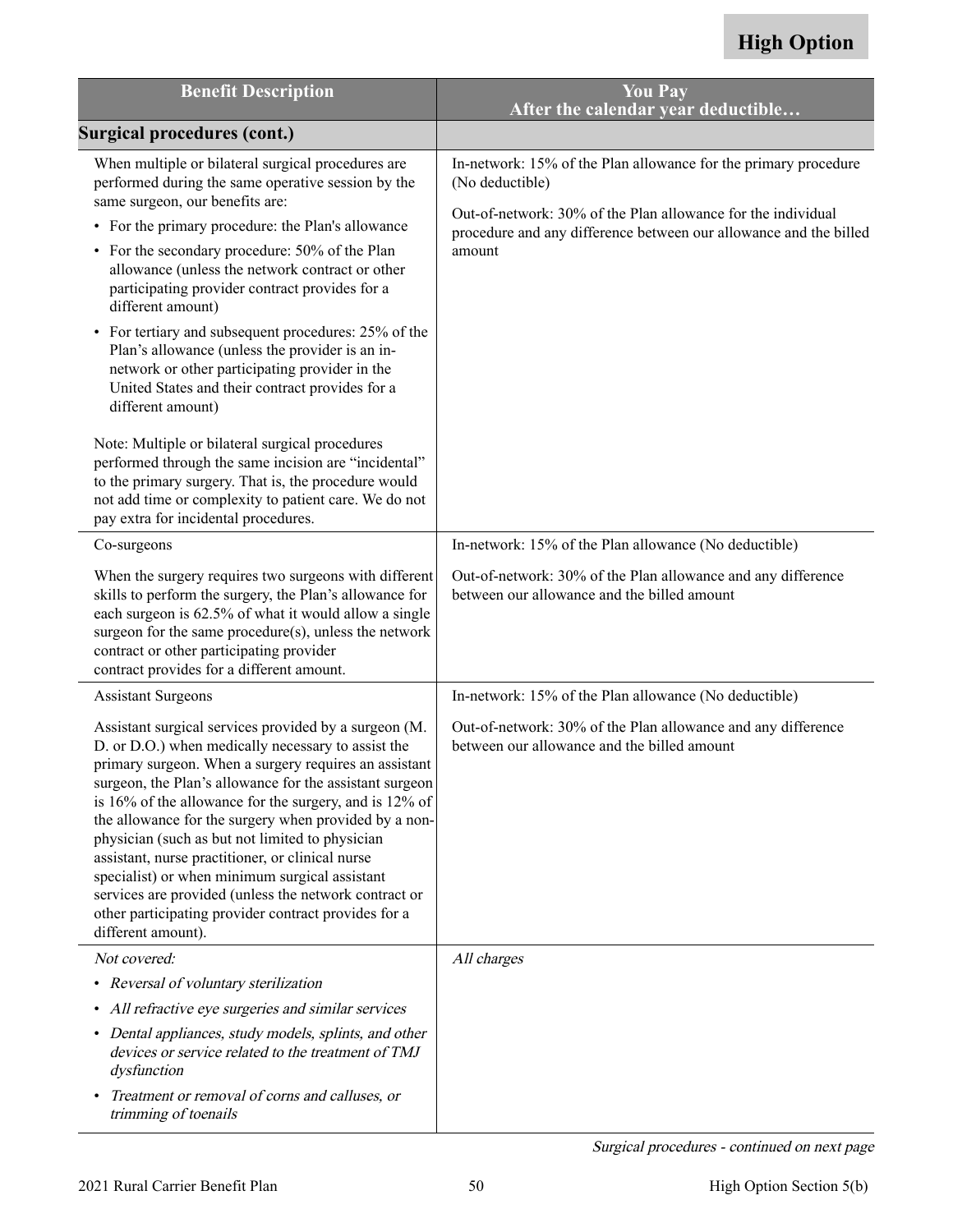| <b>Benefit Description</b>                                                                                                                                                                                                                                                                                   | <b>You Pay</b><br>After the calendar year deductible                                                        |
|--------------------------------------------------------------------------------------------------------------------------------------------------------------------------------------------------------------------------------------------------------------------------------------------------------------|-------------------------------------------------------------------------------------------------------------|
| <b>Surgical procedures (cont.)</b>                                                                                                                                                                                                                                                                           |                                                                                                             |
| • Mutually exclusive procedures-- surgical<br>procedures that are not generally performed on one<br>patient on the same day                                                                                                                                                                                  | All charges                                                                                                 |
| Cosmetic surgery – any surgical procedure (or any<br>portion of a procedure) performed primarily to<br>improve physical appearance through change in<br>bodily form, except repair of accidental injury and<br>reconstruction of a breast following mastectomy.                                              |                                                                                                             |
| Note: We define cosmetic surgery as any operative<br>procedure or any portion of a procedure performed<br>primarily to improve physical appearance and/or treat<br>a mental condition through change in bodily form<br>except for coverage for gender reassignment surgery<br>as noted on the previous page. |                                                                                                             |
| • Gender reassignment surgery, other than the<br>surgeries listed as covered                                                                                                                                                                                                                                 |                                                                                                             |
| • Reversal of gender reassignment surgery                                                                                                                                                                                                                                                                    |                                                                                                             |
| <b>Reconstructive surgery</b>                                                                                                                                                                                                                                                                                |                                                                                                             |
| Surgery to correct a functional defect                                                                                                                                                                                                                                                                       | In-network: 15% of the Plan allowance (No deductible)                                                       |
| Surgery to correct a condition caused by injury or<br>illness if:                                                                                                                                                                                                                                            | Out-of-network: 30% of the Plan allowance and any difference<br>between our allowance and the billed amount |
| - the condition produced a major effect on the<br>member's appearance and                                                                                                                                                                                                                                    |                                                                                                             |
| - the condition can reasonably be expected to be<br>corrected by the surgery                                                                                                                                                                                                                                 |                                                                                                             |
| Surgery to correct a condition that existed at or<br>from birth and is a significant deviation from the<br>common form or norm. Examples of congenital<br>anomalies are: protruding ear deformities; cleft lip;<br>cleft palate; birth marks; and webbed fingers or<br>toes.                                 |                                                                                                             |
| All stages of breast reconstruction surgery<br>following a mastectomy, such as:                                                                                                                                                                                                                              |                                                                                                             |
| - Surgery to produce a symmetrical appearance of<br>breasts;                                                                                                                                                                                                                                                 |                                                                                                             |
| - treatment of any physical complications, such as<br>lymphoedema;                                                                                                                                                                                                                                           |                                                                                                             |
| breast prostheses; and surgical bras and<br>replacements (see Section 5(a), Prosthetic devices<br>for coverage)                                                                                                                                                                                              |                                                                                                             |
| Note: If you need a mastectomy, you may choose to<br>have the procedure performed on an inpatient basis<br>and remain in the hospital up to 48 hours after the<br>procedure.                                                                                                                                 |                                                                                                             |

Reconstructive surgery - continued on next page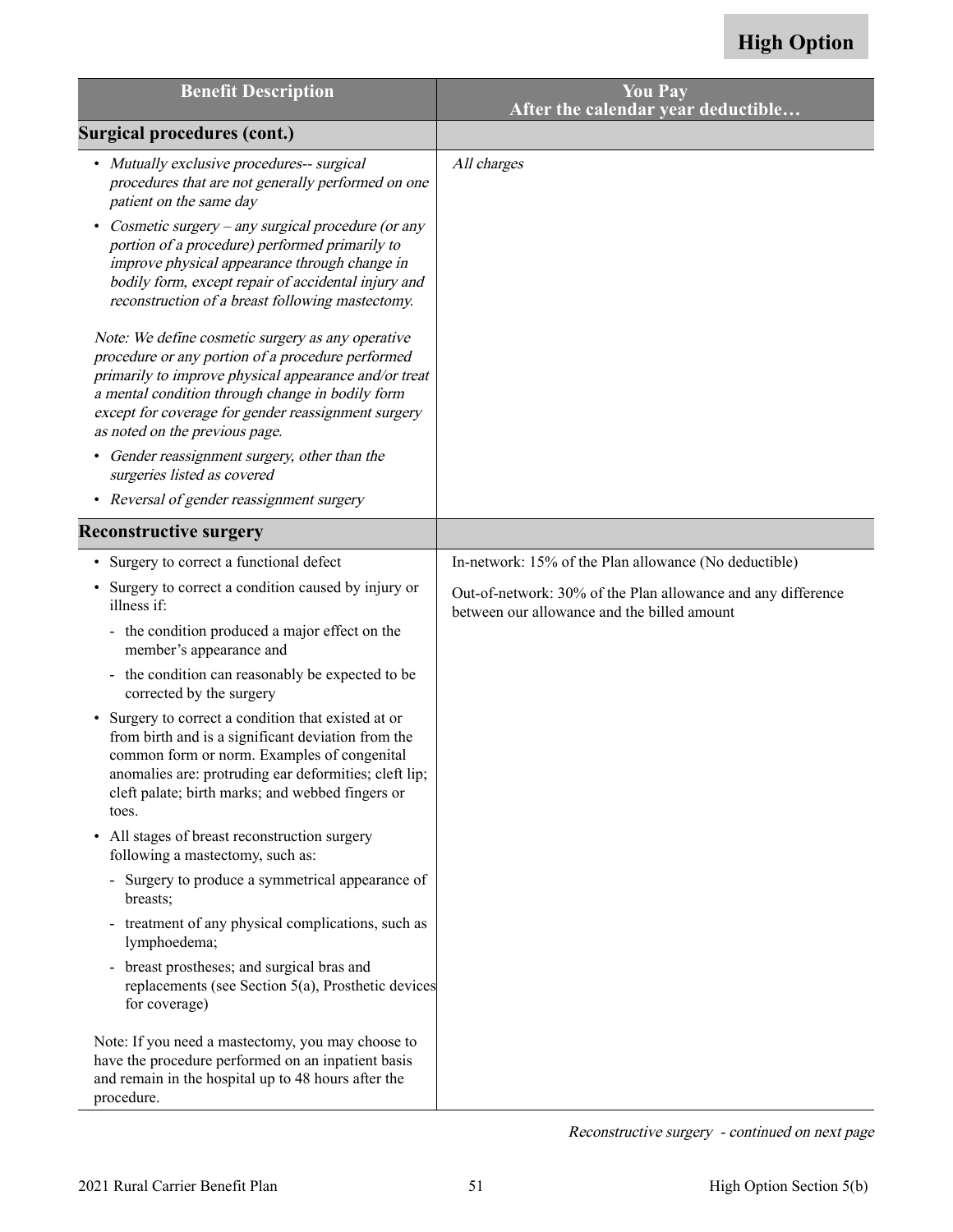| <b>Benefit Description</b>                                                                                                                                                                                                                                                                                  | <b>You Pay</b><br>After the calendar year deductible                                                                                                                 |
|-------------------------------------------------------------------------------------------------------------------------------------------------------------------------------------------------------------------------------------------------------------------------------------------------------------|----------------------------------------------------------------------------------------------------------------------------------------------------------------------|
| Reconstructive surgery (cont.)                                                                                                                                                                                                                                                                              |                                                                                                                                                                      |
| Not covered:                                                                                                                                                                                                                                                                                                | All charges                                                                                                                                                          |
| Cosmetic surgery – any surgical procedure (or any<br>portion of a procedure) performed primarily to<br>improve physical appearance through change in<br>bodily form, except repair of accidental injury and<br>reconstruction of a breast following mastectomy                                              |                                                                                                                                                                      |
| Note: We define cosmetic surgery as any operative<br>procedure or any portion of a procedure performed<br>primarily to improve physical appearance and/or treat<br>a mental condition through change in bodily form<br>except for coverage for gender reassignment surgery<br>as noted on the previous page |                                                                                                                                                                      |
| Oral and maxillofacial surgery                                                                                                                                                                                                                                                                              |                                                                                                                                                                      |
| Oral surgical procedures, limited to:                                                                                                                                                                                                                                                                       | In-network: 15% of the Plan allowance (No deductible)                                                                                                                |
| • Reduction of fractures of the jaws or facial bones                                                                                                                                                                                                                                                        | Out-of-network: 30% of the Plan allowance and any difference                                                                                                         |
| Surgical correction of cleft lip, cleft palate or severe<br>$\bullet$<br>functional malocclusion                                                                                                                                                                                                            | between our allowance and the billed amount                                                                                                                          |
| • Removal of stones from salivary ducts                                                                                                                                                                                                                                                                     |                                                                                                                                                                      |
| • Excision of pathological tori, tumors, and<br>premalignant and malignant lesions                                                                                                                                                                                                                          |                                                                                                                                                                      |
| • Excision of impacted (unerupted) teeth, including<br>anesthesia                                                                                                                                                                                                                                           |                                                                                                                                                                      |
| • Excision of cysts and incision of abscesses when<br>done as independent procedures                                                                                                                                                                                                                        |                                                                                                                                                                      |
| • Dental surgical biopsy                                                                                                                                                                                                                                                                                    |                                                                                                                                                                      |
| Surgical correction of temporomandibular joint<br>(TMJ) dysfunction                                                                                                                                                                                                                                         |                                                                                                                                                                      |
| • Frenectomy and frenotomy not as a result of<br>orthodontic care                                                                                                                                                                                                                                           |                                                                                                                                                                      |
| Not covered:                                                                                                                                                                                                                                                                                                | All charges                                                                                                                                                          |
| • Oral implants and transplants and related services                                                                                                                                                                                                                                                        |                                                                                                                                                                      |
| • Procedures that involve the teeth or their supporting<br>structures (such as the periodontal membrane,<br>gingiva, and alveolar bone)                                                                                                                                                                     |                                                                                                                                                                      |
| <b>Organ/tissue transplants</b>                                                                                                                                                                                                                                                                             |                                                                                                                                                                      |
| These solid organ transplants are covered. These<br>solid organ transplants are subject to medical necessity<br>and experimental/investigational review by the Plan.<br>Please see Section 3, Other services for prior approval<br>procedures.                                                              | In-network: 15% of the Plan allowance (No deductible)<br>Out-of-network: 30% of the Plan allowance and any difference<br>between our allowance and the billed amount |
| Solid organ transplants limited to:                                                                                                                                                                                                                                                                         |                                                                                                                                                                      |
| • Autologous pancreas islet cell transplant (as an<br>adjunct to total or near total pancreatectomy) only<br>for patients with chronic pancreatitis                                                                                                                                                         |                                                                                                                                                                      |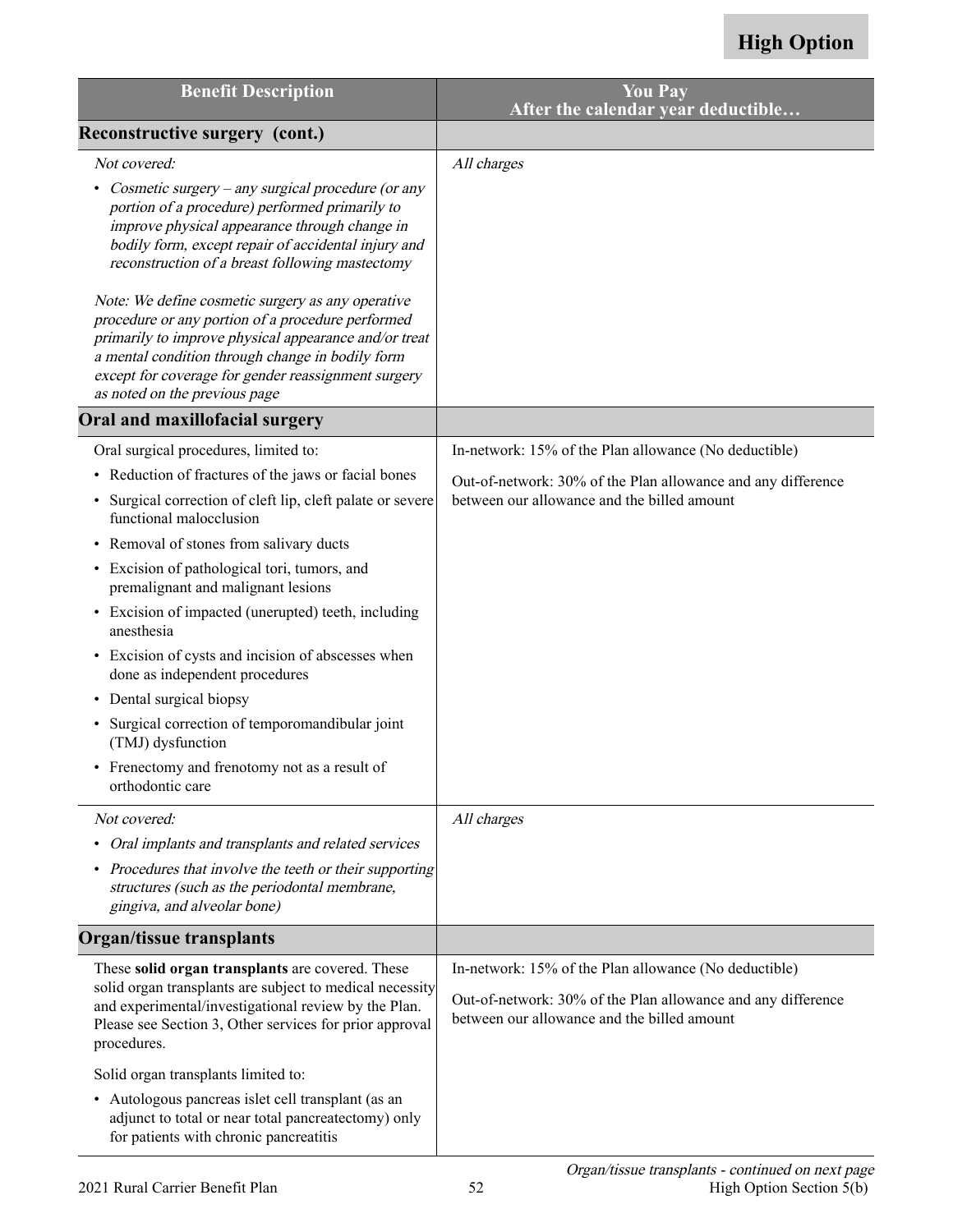| <b>Benefit Description</b>                                                                                                                                                                                                                                                | <b>You Pay</b><br>After the calendar year deductible                                                                                                                 |
|---------------------------------------------------------------------------------------------------------------------------------------------------------------------------------------------------------------------------------------------------------------------------|----------------------------------------------------------------------------------------------------------------------------------------------------------------------|
| Organ/tissue transplants (cont.)                                                                                                                                                                                                                                          |                                                                                                                                                                      |
| • Cornea<br>• Heart<br>$\cdot$ Heart/lung                                                                                                                                                                                                                                 | In-network: 15% of the Plan allowance (No deductible)<br>Out-of-network: 30% of the Plan allowance and any difference<br>between our allowance and the billed amount |
| • Intestinal transplants<br>- Isolated Small intestine<br>Small intestine with the liver<br>Small intestine with multiple organs, such as the<br>liver, stomach, and pancreas<br>• Kidney<br>• Kidney-pancreas<br>• Liver<br>• Lung: single/bilateral/lobar<br>• Pancreas |                                                                                                                                                                      |
| These tandem blood or marrow stem cell<br>transplants for covered transplants are Not subject<br>to medical necessity review by the Plan. Please see<br>Section 3, Other services for prior approval<br>procedures.                                                       | In-network: 15% of the Plan allowance (No deductible)<br>Out-of-network: 30% of the Plan allowance and any difference<br>between our allowance and the billed amount |
| • Autologous tandem transplants for:<br>- AL Amyloidosis                                                                                                                                                                                                                  |                                                                                                                                                                      |
| - Multiple myeloma (de novo and treated)                                                                                                                                                                                                                                  |                                                                                                                                                                      |
| - Recurrent germ cell tumors (including testicular<br>cancer)                                                                                                                                                                                                             |                                                                                                                                                                      |
| Blood or marrow stem cell transplants                                                                                                                                                                                                                                     | In-network: 15% of the Plan allowance (No deductible)                                                                                                                |
| The Plan extends coverage for the diagnoses as<br>indicated below:                                                                                                                                                                                                        | Out-of-network: 30% of the Plan allowance and any difference<br>between our allowance and the billed amount                                                          |
| • Allogeneic transplants for:                                                                                                                                                                                                                                             |                                                                                                                                                                      |
| - Acute lymphocytic or non-lymphocytic (i.e.,<br>myelogenous) leukemia                                                                                                                                                                                                    |                                                                                                                                                                      |
| - Advanced Hodgkin's lymphoma with recurrence<br>(relapsed)                                                                                                                                                                                                               |                                                                                                                                                                      |
| - Advanced non-Hodgkin's lymphoma with<br>recurrence (relapsed)                                                                                                                                                                                                           |                                                                                                                                                                      |
| - Acute myeloid leukemia                                                                                                                                                                                                                                                  |                                                                                                                                                                      |
| - Advanced Myeloproliferative Disorders (MPDs)                                                                                                                                                                                                                            |                                                                                                                                                                      |
| Amyloidosis                                                                                                                                                                                                                                                               |                                                                                                                                                                      |
| - Chronic lymphocytic leukemia/small<br>lymphocytic leukemia (CLL/SLL)                                                                                                                                                                                                    |                                                                                                                                                                      |
| - Hemoglobinopathy                                                                                                                                                                                                                                                        |                                                                                                                                                                      |
| - Infantile malignant osteopetrosis                                                                                                                                                                                                                                       |                                                                                                                                                                      |
| - Leukocyte adhesion deficiencies                                                                                                                                                                                                                                         |                                                                                                                                                                      |
| - Kostmann's symdrome                                                                                                                                                                                                                                                     |                                                                                                                                                                      |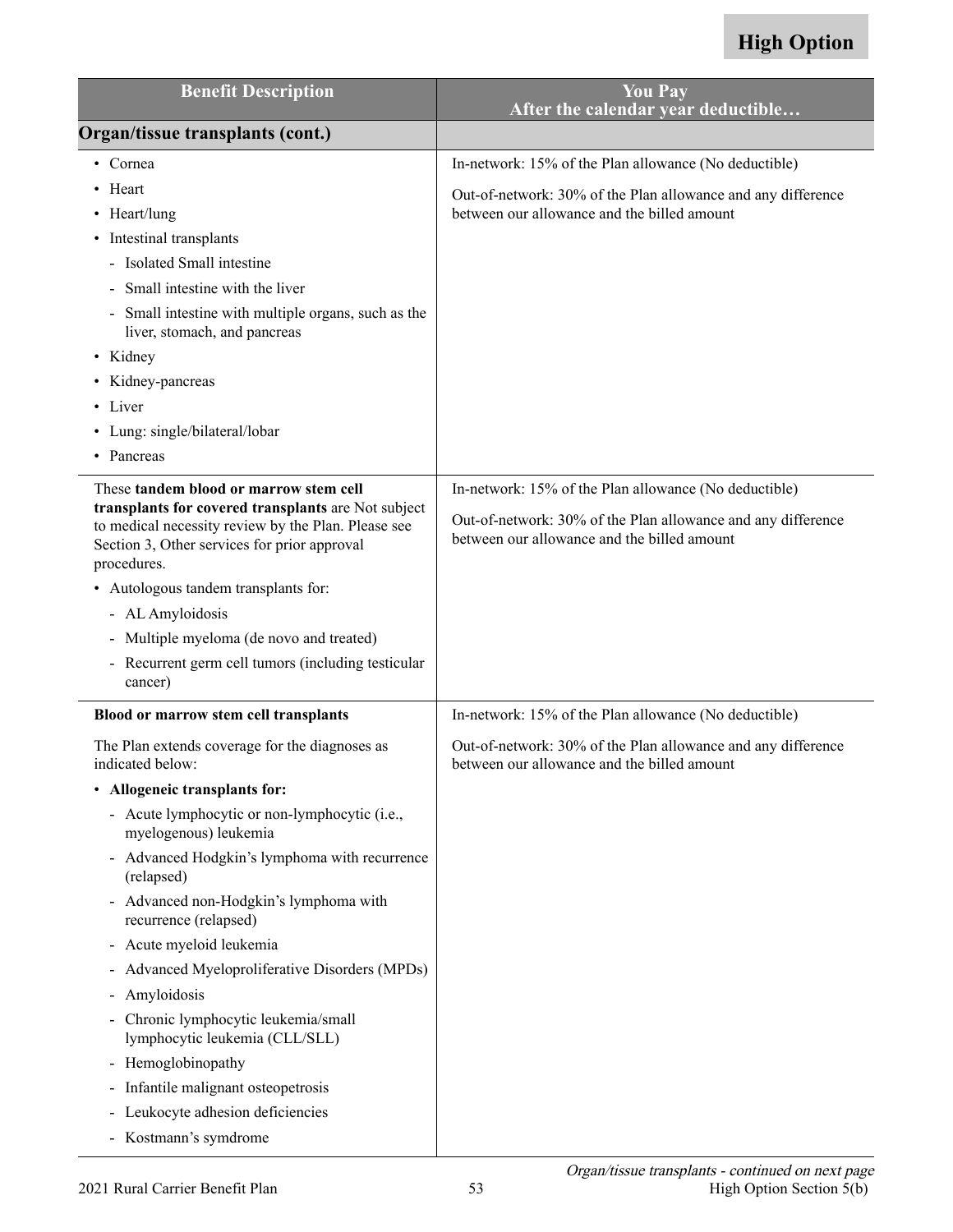| <b>Benefit Description</b>                                                                                                                                                                                                                               | <b>You Pay</b><br>After the calendar year deductible                                                                                                                 |
|----------------------------------------------------------------------------------------------------------------------------------------------------------------------------------------------------------------------------------------------------------|----------------------------------------------------------------------------------------------------------------------------------------------------------------------|
| Organ/tissue transplants (cont.)                                                                                                                                                                                                                         |                                                                                                                                                                      |
| - Marrow failure and related disorders (i.e.,                                                                                                                                                                                                            | In-network: 15% of the Plan allowance (No deductible)                                                                                                                |
| Fanconi's, Paroxysmal nocturnal hemoglobinuria,<br>Pure Red Cell Aplasia)                                                                                                                                                                                | Out-of-network: 30% of the Plan allowance and any difference<br>between our allowance and the billed amount                                                          |
| Mucolipidosis (e.g., Gaucher's disease,<br>$\blacksquare$<br>metachromatic leukodystrophy,<br>adrenoleukodystrophy)                                                                                                                                      |                                                                                                                                                                      |
| Mucopolysaccharidosis (e.g., Hunter's syndrome,<br>Hurler's syndrome, Sanfilippo's syndrome,<br>Maroteaux-Lamy syndrome variants)                                                                                                                        |                                                                                                                                                                      |
| Myelodysplasia/myelodysplastic syndromes<br>$\blacksquare$                                                                                                                                                                                               |                                                                                                                                                                      |
| Myeloproliferative disorders<br>$\blacksquare$                                                                                                                                                                                                           |                                                                                                                                                                      |
| Paroxysmal Nocturnal Hemoglobinuria                                                                                                                                                                                                                      |                                                                                                                                                                      |
| Phagocytic/Hemophagocytic deficiency diseases<br>$\blacksquare$<br>(e.g., Wiskott-Aldrich syndrome)                                                                                                                                                      |                                                                                                                                                                      |
| Severe combined immunodeficiency<br>$\qquad \qquad \blacksquare$                                                                                                                                                                                         |                                                                                                                                                                      |
| Severe or very severe aplastic anemia<br>$\blacksquare$                                                                                                                                                                                                  |                                                                                                                                                                      |
| Sickle cell anemia                                                                                                                                                                                                                                       |                                                                                                                                                                      |
| - X-linked lymphoproliferative syndrome                                                                                                                                                                                                                  |                                                                                                                                                                      |
| • Autologous transplants for:                                                                                                                                                                                                                            |                                                                                                                                                                      |
| - Acute lymphocytic or non-lymphocytic (i.e.,<br>myelogenous) leukemia                                                                                                                                                                                   |                                                                                                                                                                      |
| - Advanced Hodgkin's lymphoma with recurrence<br>(relapsed)                                                                                                                                                                                              |                                                                                                                                                                      |
| Advanced non-Hodgkin's lymphoma with<br>recurrence (relapsed)                                                                                                                                                                                            |                                                                                                                                                                      |
| Amyloidosis<br>$\qquad \qquad \blacksquare$                                                                                                                                                                                                              |                                                                                                                                                                      |
| Ependymoblastoma                                                                                                                                                                                                                                         |                                                                                                                                                                      |
| Medullablastoma                                                                                                                                                                                                                                          |                                                                                                                                                                      |
| - Ewing's sarcoma                                                                                                                                                                                                                                        |                                                                                                                                                                      |
| Multiple myeloma                                                                                                                                                                                                                                         |                                                                                                                                                                      |
| Neuroblastoma                                                                                                                                                                                                                                            |                                                                                                                                                                      |
| Pineoblastoma                                                                                                                                                                                                                                            |                                                                                                                                                                      |
| Testicular, Mediastinal, Retroperitoneal and<br>Ovarian germ cell tumors                                                                                                                                                                                 |                                                                                                                                                                      |
| Waldenstorm's macroglobulinemia                                                                                                                                                                                                                          |                                                                                                                                                                      |
| Mini-transplants (non-myeloblative reduced intensity<br>conditioning or RIC) for members with a diagnosis<br>listed below are subject to medical necessity review by<br>the Plan. Please see Section 3, Other services for prior<br>approval procedures. | In-network: 15% of the Plan allowance (No deductible)<br>Out-of-network: 30% of the Plan allowance and any difference<br>between our allowance and the billed amount |
| • Allogeneic transplants for:                                                                                                                                                                                                                            |                                                                                                                                                                      |
| - Acute lymphocytic or non-lymphocytic (i.e.,<br>myelogenous) leukemia                                                                                                                                                                                   |                                                                                                                                                                      |
| - Acute myeloid leukemia                                                                                                                                                                                                                                 |                                                                                                                                                                      |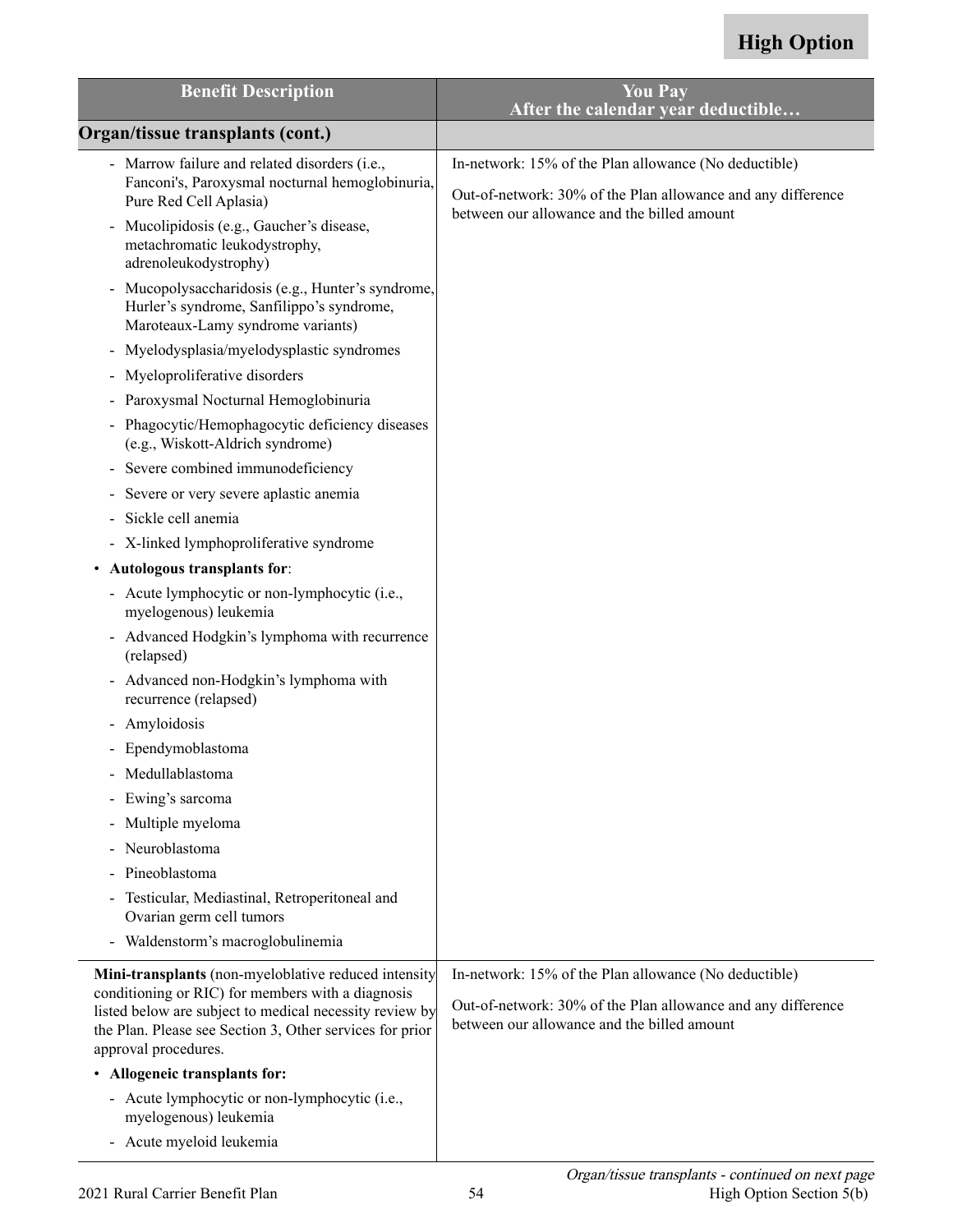| <b>Benefit Description</b>                                                                                                                                                                                                                                                                                                                                                                                                                                                                                       | <b>You Pay</b><br>After the calendar year deductible                                                                                                                 |
|------------------------------------------------------------------------------------------------------------------------------------------------------------------------------------------------------------------------------------------------------------------------------------------------------------------------------------------------------------------------------------------------------------------------------------------------------------------------------------------------------------------|----------------------------------------------------------------------------------------------------------------------------------------------------------------------|
| Organ/tissue transplants (cont.)                                                                                                                                                                                                                                                                                                                                                                                                                                                                                 |                                                                                                                                                                      |
| - Advanced Hodgkin's lymphoma with recurrence<br>(relapsed)<br>- Advanced Myeloproliferative Disorders (MPDs)                                                                                                                                                                                                                                                                                                                                                                                                    | In-network: 15% of the Plan allowance (No deductible)<br>Out-of-network: 30% of the Plan allowance and any difference<br>between our allowance and the billed amount |
| Advanced non-Hodgkin's lymphoma with<br>$\blacksquare$<br>recurrence (relapsed)                                                                                                                                                                                                                                                                                                                                                                                                                                  |                                                                                                                                                                      |
| Amyloidosis<br>۰.                                                                                                                                                                                                                                                                                                                                                                                                                                                                                                |                                                                                                                                                                      |
| Chronic lymphocytic leukemia/small<br>lymphocytic leukemia (CLL/SLL)                                                                                                                                                                                                                                                                                                                                                                                                                                             |                                                                                                                                                                      |
| - Hemoglobinopathy                                                                                                                                                                                                                                                                                                                                                                                                                                                                                               |                                                                                                                                                                      |
| - Marrow failure and related disorders (i.e.<br>Fanconi's, PNH, Pure Red Cell Aplasia)-<br>Paroxysmal Nocturnal Hemoglobinuria-Severe or<br>very severe aplastic anemia                                                                                                                                                                                                                                                                                                                                          |                                                                                                                                                                      |
| Severe combined immunodeficiency                                                                                                                                                                                                                                                                                                                                                                                                                                                                                 |                                                                                                                                                                      |
| Myelodysplasia/Myelodysplastic syndromes                                                                                                                                                                                                                                                                                                                                                                                                                                                                         |                                                                                                                                                                      |
| Autologous transplants for:                                                                                                                                                                                                                                                                                                                                                                                                                                                                                      |                                                                                                                                                                      |
| - Acute lymphocytic or non-lymphocytic (i.e.,<br>myelogenous) leukemia                                                                                                                                                                                                                                                                                                                                                                                                                                           |                                                                                                                                                                      |
| Advanced Hodgkin's lymphoma with recurrence<br>$\overline{\phantom{0}}$<br>(relapsed)                                                                                                                                                                                                                                                                                                                                                                                                                            |                                                                                                                                                                      |
| - Advanced non-Hodgkin's lymphoma with<br>recurrence (relapsed)                                                                                                                                                                                                                                                                                                                                                                                                                                                  |                                                                                                                                                                      |
| Amyloidosis<br>$\blacksquare$                                                                                                                                                                                                                                                                                                                                                                                                                                                                                    |                                                                                                                                                                      |
| Neuroblastoma                                                                                                                                                                                                                                                                                                                                                                                                                                                                                                    |                                                                                                                                                                      |
| These blood or marrow stem cell transplants are<br>covered only in a National Cancer Institute or National<br>Institutes of health approved clinical trial or a Plan-<br>designated center of excellence and if approved by the<br>Plan's medical director in accordance with the Plan's<br>protocols.                                                                                                                                                                                                           | In-network: 15% of the Plan allowance (No deductible)<br>Out-of-network: 30% of the Plan allowance and any difference<br>between our allowance and the billed amount |
| If you are a participant in a clinical trial, the Plan will<br>provide benefits for related routine care that is<br>medically necessary (such as doctor visits, lab tests,<br>X-rays and scans, and hospitalization related to<br>treating the patient's condition) if it is not provided by<br>the clinical trial. Section 9 has additional information<br>on costs related to clinical trials. We encourage you to<br>contact the Plan to discuss specific services if you<br>participate in a clinical trial. |                                                                                                                                                                      |
| • Allogeneic transplants for:                                                                                                                                                                                                                                                                                                                                                                                                                                                                                    |                                                                                                                                                                      |
| - Advanced Hodgkin's lymphoma                                                                                                                                                                                                                                                                                                                                                                                                                                                                                    |                                                                                                                                                                      |
| Advanced non-Hodgkin's lymphoma<br>$\blacksquare$                                                                                                                                                                                                                                                                                                                                                                                                                                                                |                                                                                                                                                                      |
| Beta Thalassemia Major                                                                                                                                                                                                                                                                                                                                                                                                                                                                                           |                                                                                                                                                                      |
| Chronic inflammatory demyelination<br>$\blacksquare$<br>polyneuropathy (CIDP)                                                                                                                                                                                                                                                                                                                                                                                                                                    |                                                                                                                                                                      |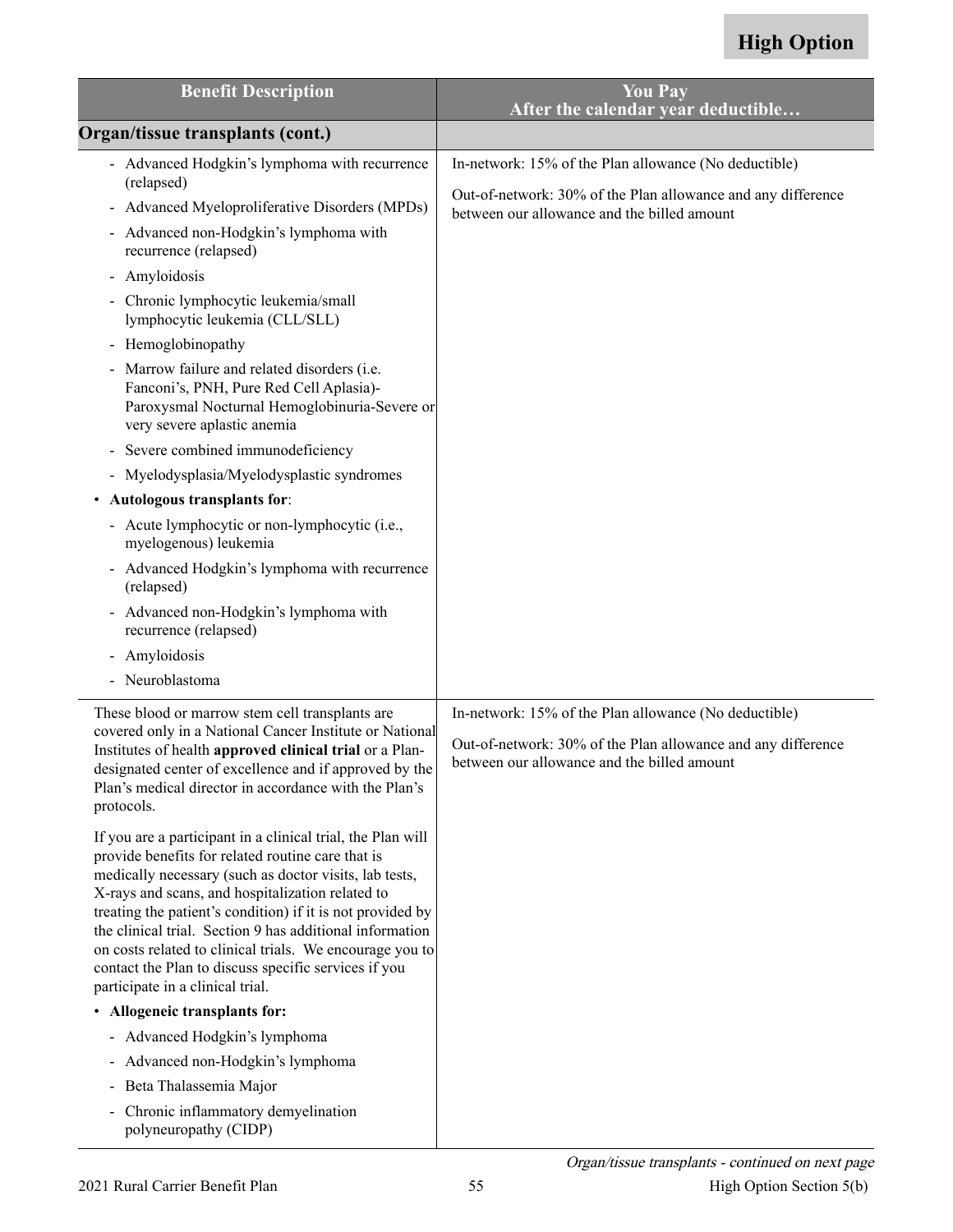| <b>Benefit Description</b>                                                                                                                                                                                                                                                                                                                                                                                                                                                                                                                                                                                                                                                                                                                                                                                                                                                                                                                                                                                                   | <b>You Pay</b><br>After the calendar year deductible                                                                                                                 |
|------------------------------------------------------------------------------------------------------------------------------------------------------------------------------------------------------------------------------------------------------------------------------------------------------------------------------------------------------------------------------------------------------------------------------------------------------------------------------------------------------------------------------------------------------------------------------------------------------------------------------------------------------------------------------------------------------------------------------------------------------------------------------------------------------------------------------------------------------------------------------------------------------------------------------------------------------------------------------------------------------------------------------|----------------------------------------------------------------------------------------------------------------------------------------------------------------------|
| Organ/tissue transplants (cont.)                                                                                                                                                                                                                                                                                                                                                                                                                                                                                                                                                                                                                                                                                                                                                                                                                                                                                                                                                                                             |                                                                                                                                                                      |
| - Early stage (indolent or non-advanced) small cell<br>lymphocytic lymphoma<br>Multiple myeloma<br>$\overline{\phantom{0}}$<br>Multiple sclerosis<br>-<br>Paroxysmal Nocturnal Hemoglobinuria (PNH)<br>$\qquad \qquad \blacksquare$<br>Severe or very severe aplastic anemia<br>-<br>Sickle Cell anemia<br>Mini-transplants (non-myeloablative allogeneic,<br>reduced intensity conditioning or RIC) for:<br>Acute lymphocytic or non-lymphocytic (i.e.,<br>$\overline{\phantom{0}}$<br>myelogenous) leukemia<br>Advanced Hodgkin's lymphoma<br>-<br>- Advanced non-Hodgkin's lymphoma<br>Breast cancer<br>Chronic lymphocytic leukemia<br>$\qquad \qquad \blacksquare$<br>Chronic myelogenous leukemia<br>۰<br>Colon cancer<br>Chronic lymphocytic lymphoma/small<br>$\blacksquare$<br>lymphocytic lymphoma (CLL/SLL)<br>- Early stage (indolent or non-advanced) small cell<br>lymphocytic lymphoma<br>Multiple myeloma<br>-<br>Multiple sclerosis<br>-<br>Myeloproliferative disorders (MDDs)<br>$\overline{\phantom{0}}$ | In-network: 15% of the Plan allowance (No deductible)<br>Out-of-network: 30% of the Plan allowance and any difference<br>between our allowance and the billed amount |
| Myelodysplasia/Myelodysplastic Syndromes<br>- Non-small cell lung cancer<br>Ovarian cancer<br>$\overline{a}$<br>Prostate cancer<br>-<br>Renal cell carcinoma<br>$\qquad \qquad \blacksquare$<br>Sarcomas<br>Sickle cell anemia<br>-<br>Autologous transplants for:<br>$\bullet$<br>- Advanced Hodgkin's lymphoma<br>- Advanced Ewing sarcoma<br>Advanced Childhood kidney cancers<br>-<br>Advanced non-Hodgkin's lymphoma<br>-<br>Aggressive non-Hodgkin's lymphomas<br>-<br>Breast cancer<br>-<br>Childhood rhabdomyosarcoma<br>-<br>Chronic lymphocytic lymphoma/small<br>$\overline{\phantom{0}}$<br>lymphocytic lymphoma (CLL/SLL)                                                                                                                                                                                                                                                                                                                                                                                       |                                                                                                                                                                      |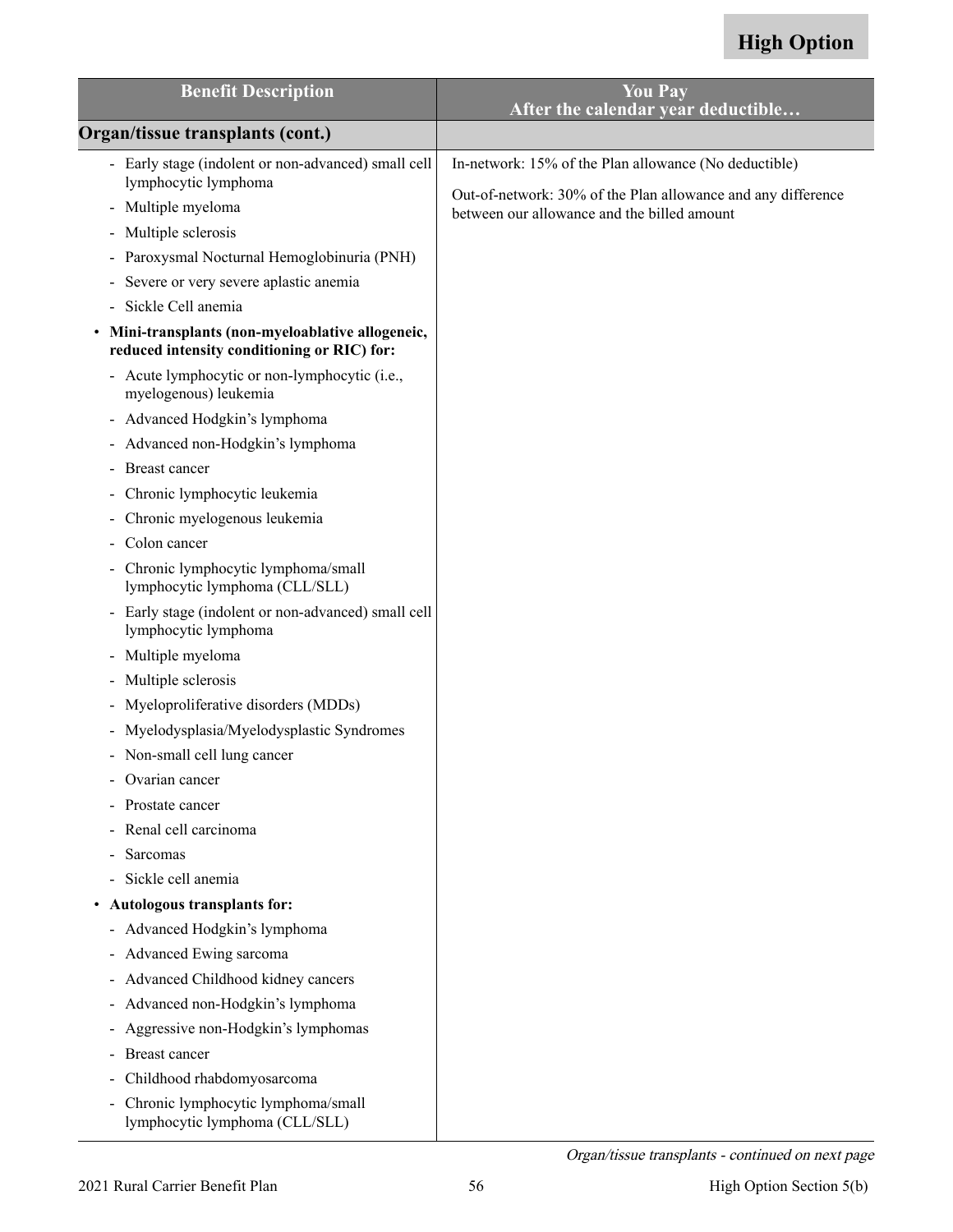| <b>Benefit Description</b>                                                                                                                                                                                                                                                                                                                                                                                                                                                                                                                                                                                                                                                                                                                                  | <b>You Pay</b><br>After the calendar year deductible                                                                                                                 |
|-------------------------------------------------------------------------------------------------------------------------------------------------------------------------------------------------------------------------------------------------------------------------------------------------------------------------------------------------------------------------------------------------------------------------------------------------------------------------------------------------------------------------------------------------------------------------------------------------------------------------------------------------------------------------------------------------------------------------------------------------------------|----------------------------------------------------------------------------------------------------------------------------------------------------------------------|
| Organ/tissue transplants (cont.)                                                                                                                                                                                                                                                                                                                                                                                                                                                                                                                                                                                                                                                                                                                            |                                                                                                                                                                      |
| - Chronic myelogenous leukemia<br>- Early stage (indolent or non-advanced) small cell<br>lymphocytic lymphoma<br>Epithelial ovarian cancer<br>Mantle Cell (Non-Hodgkin lymphoma)<br>Multiple sclerosis<br>$\blacksquare$<br>Small cell lung cancer<br>Systemic lupus erythematosus<br>Systemic sclerosis<br>$\blacksquare$<br>Autologous transplants for the following<br>autoimmune diseases:<br>Multiple sclerosis<br>Systemic lupus erythematosus                                                                                                                                                                                                                                                                                                        | In-network: 15% of the Plan allowance (No deductible)<br>Out-of-network: 30% of the Plan allowance and any difference<br>between our allowance and the billed amount |
| Systemic sclerosis<br>Scleroderma<br>Scleroderma-SSc (severe, progressive)<br>$\blacksquare$                                                                                                                                                                                                                                                                                                                                                                                                                                                                                                                                                                                                                                                                |                                                                                                                                                                      |
| Note: We cover related medical and hospital expenses<br>of the donor when we cover the recipient.<br>Note: All allowable charges incurred for a surgical<br>transplant, whether incurred by the recipient or donor,<br>will be considered expenses of the recipient and will<br>be covered the same as for any other illness or injury<br>subject to the limits stated above. This benefit applies<br>only if we cover the recipient and if the donor's<br>expenses are not covered under any other health plan<br>for transplants.                                                                                                                                                                                                                         |                                                                                                                                                                      |
| Note: We cover donor screening and search expenses<br>for up to four (4) candidate donors per transplant in<br>addition to testing family members.<br>Note: Aetna has special arrangements with transplant<br>facilities to provide services for tissue and organ<br>transplants (see Section 5(h), Special Features,<br>Institutes of Excellence). The transplant network is<br>designed to give you the opportunity to access<br>providers that demonstrate high quality medical care<br>for transplant patients. We also may assist you and<br>one family member or caregiver with travel and<br>lodging arrangements if you use one of our Institutes<br>of Excellence. Your physician can coordinate<br>arrangements by calling Aetna at 800-638-8432. |                                                                                                                                                                      |
| Not covered:<br>• Donor screening tests and donor search expenses,<br>except as shown above<br>• Implants of artificial organs                                                                                                                                                                                                                                                                                                                                                                                                                                                                                                                                                                                                                              | All charges                                                                                                                                                          |

Organ/tissue transplants - continued on next page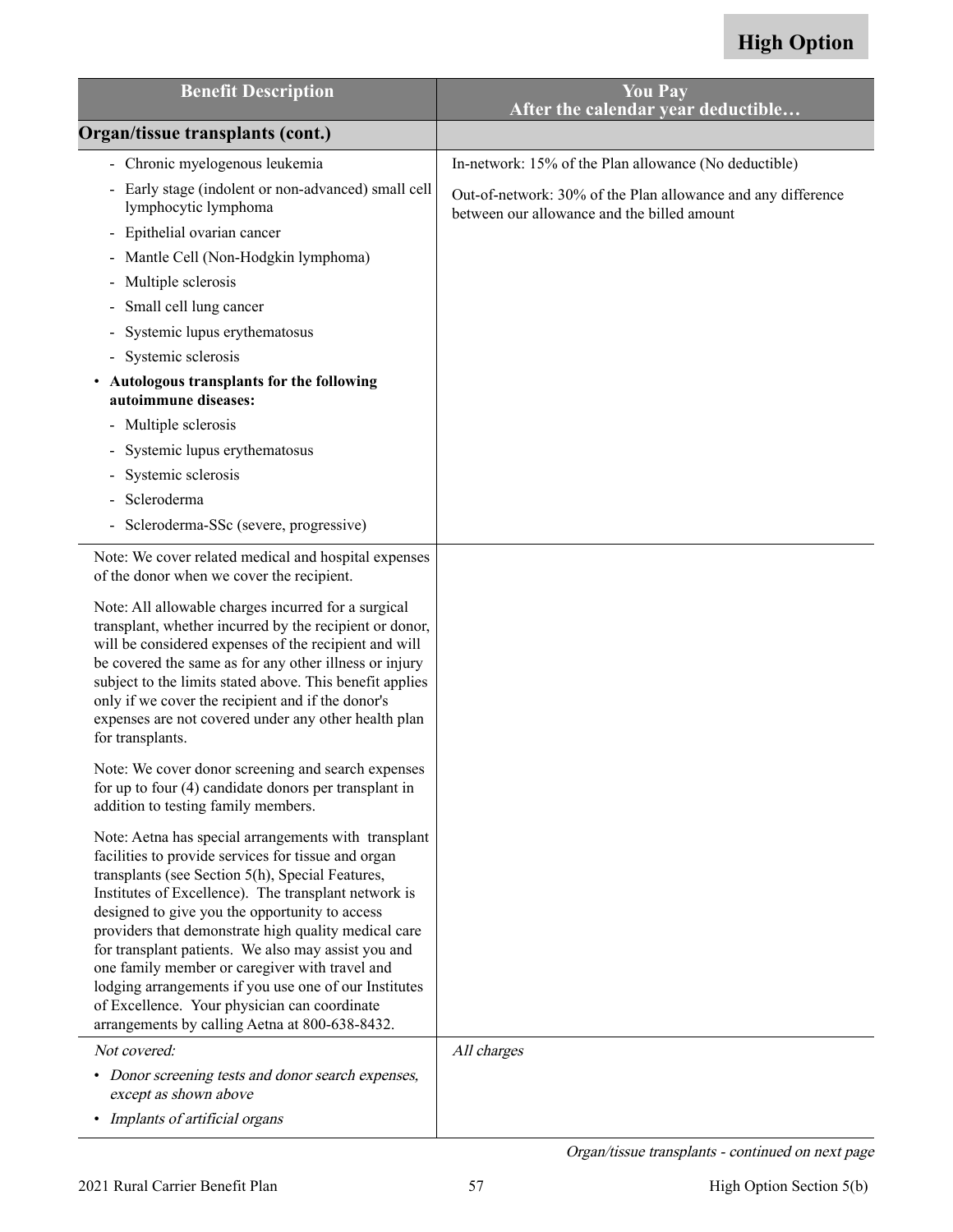| <b>Benefit Description</b>                                                                                                                                                                                                            | <b>You Pay</b><br>After the calendar year deductible                                                        |
|---------------------------------------------------------------------------------------------------------------------------------------------------------------------------------------------------------------------------------------|-------------------------------------------------------------------------------------------------------------|
| Organ/tissue transplants (cont.)                                                                                                                                                                                                      |                                                                                                             |
| • Transplants not listed as covered                                                                                                                                                                                                   | All charges                                                                                                 |
| Anesthesia                                                                                                                                                                                                                            |                                                                                                             |
| Professional services provided in:                                                                                                                                                                                                    | In-network: 15% of the Plan allowance (No deductible)                                                       |
| • Hospital (inpatient)<br>Hospital outpatient department<br>Skilled nursing facility<br>$\bullet$<br>• Ambulatory surgical center<br>• Physician's office                                                                             | Out-of-network: 30% of the Plan allowance and any difference<br>between our allowance and the billed amount |
| Note: When multiple anesthesia providers are<br>involved during the same surgical session, the Plan's<br>allowance for each anesthesia provider will be<br>determined using the Center for Medicare and<br>Medicaid (CMS) guidelines. |                                                                                                             |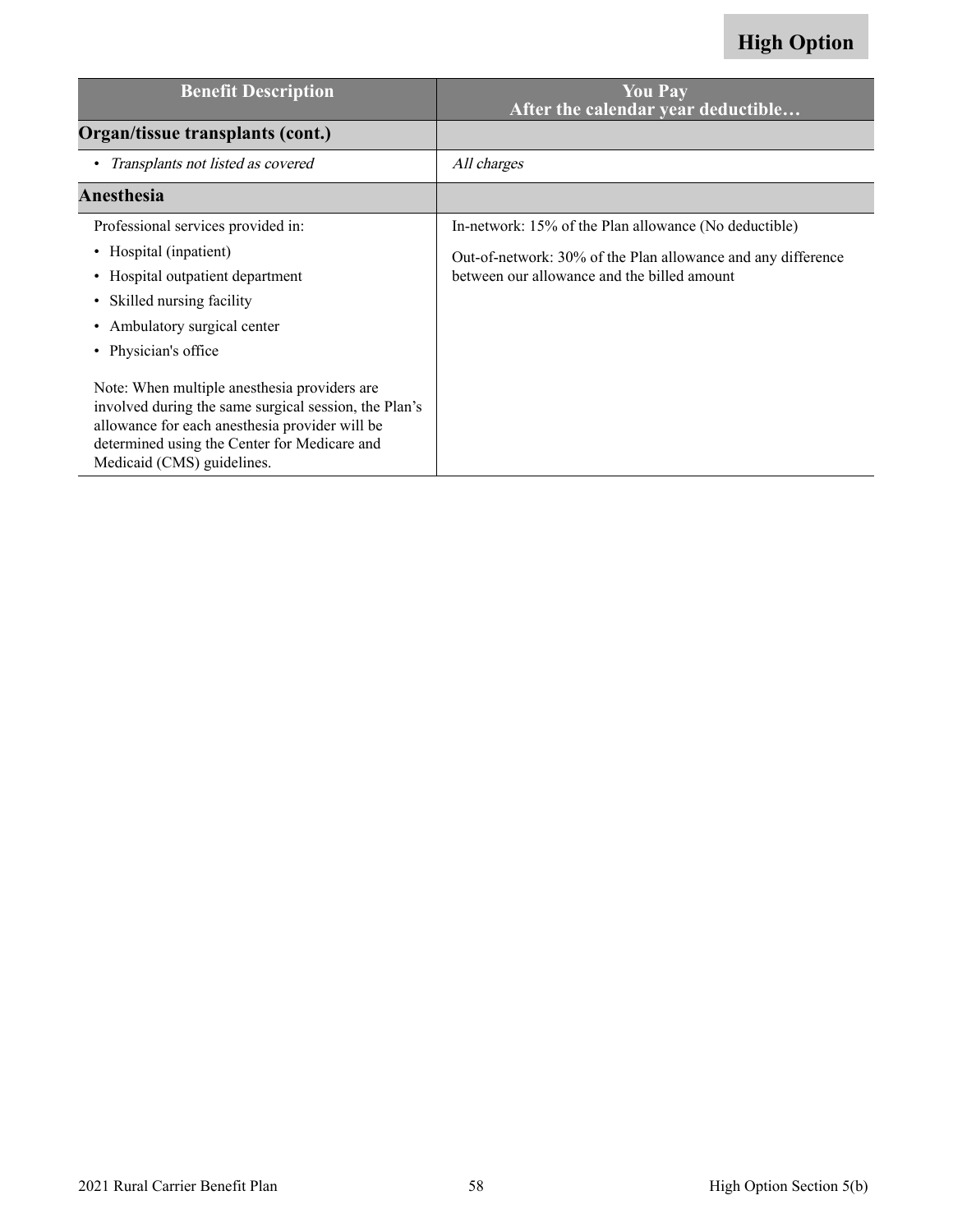#### **Section 5(c). Services Provided by a Hospital or Other Facility, and Ambulance Services**

#### **Important things you should keep in mind about these benefits:**

- Please remember that all benefits are subject to the definitions, limitations, and exclusions in this brochure and are payable only when we determine they are medically necessary.
- •In this Section, unlike Sections  $5(a)$  and  $5(b)$ , the calendar year deductible applies to only a few benefits. We added "(calendar year deductible applies)". The calendar year deductible is: **In-network:** \$350 for Self Only; \$700 for Self Plus One and Self and Family. **Out-of-network:** \$800 for Self Only; \$1,600 for Self Plus One and Self and Family. The Out-of-network benefits are the standard benefits of this Plan. In-network benefits apply only when you use a network provider. When no network provider is available, Out-of-network benefits apply.
- • Be sure to read Section 4, Your costs for covered services for valuable information about how costsharing works. Also, read Section 9 for information about how we pay if you have other coverage, or if you are age 65 or over.
- • The amounts listed below are for the charges billed by the facility (i.e., hospital or surgical center) or ambulance service for your surgery or care. Any costs associated with the professional charge (i.e., physicians, etc.) are in Sections 5(a) or (b), unless billed by the facility.
- • When you use a network facility, keep in mind that the health care professionals who provide services to you in the facility may not be network providers in our provider network. However, if the services are received at a network facility, we will pay up to the Plan allowance at the network provider reimbursement level for services you receive from an Out-of-network radiologist, anesthesiologist (including a Certified Registered Nurse Anesthetist (CRNA)), emergency room physician, hospitalists, intensivists, surgeon, neonatologist and pathologist when immediate or emergency treatment is required. You will be responsible for the difference between our benefit payment and the billed amount.

NOTE: Observation care is billed as outpatient facility care. As a result, benefits for observation care services are provided at the outpatient facility benefit levels. See Observation care, Section 10, for more information about these types of services.

• **YOUR NETWORK PHYSICIAN OR HOSPITAL MUST PRECERTIFY HOSPITAL OR SKILLED NURSING FACILITY STAYS AND FOR CONCURRENT REVIEW (FOR DAYS BEYOND THE PLAN'S INITIAL APPROVAL) FOR IN-NETWORK FACILITY CARE; YOU MUST PRECERTIFY HOSPITAL OR SKILLED NURSING FACILITY STAYS AND FOR CONCURRENT REVIEW FOR OUT-OF-NETWORK FACILITY CARE; FAILURE TO DO SO WILL RESULT IN A \$500 PENALTY FOR OUT-OF-NETWORK FACILITY CARE. Please refer to the precertification information shown in Section 3 to confirm which services require precertification.**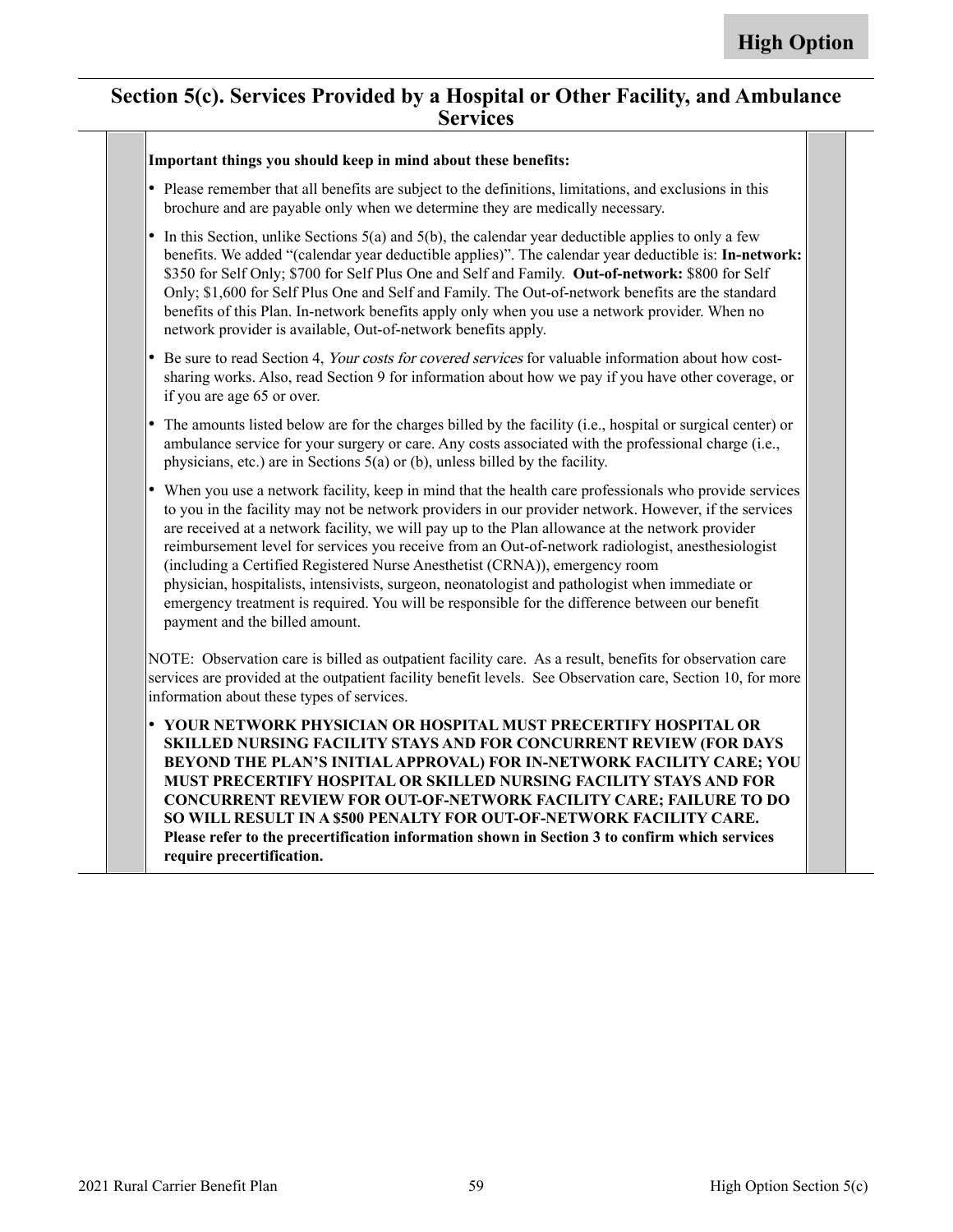| <b>Benefit Description</b>                                                                                                                                                                                                                                                                                                                                                                                                                                                                                                                                                         | <b>You Pay</b>                                                                                                                                                                                      |
|------------------------------------------------------------------------------------------------------------------------------------------------------------------------------------------------------------------------------------------------------------------------------------------------------------------------------------------------------------------------------------------------------------------------------------------------------------------------------------------------------------------------------------------------------------------------------------|-----------------------------------------------------------------------------------------------------------------------------------------------------------------------------------------------------|
|                                                                                                                                                                                                                                                                                                                                                                                                                                                                                                                                                                                    | Note: The calendar year deductible applies ONLY when we say below: "(calendar year deductible applies)".                                                                                            |
| <b>Inpatient hospital</b>                                                                                                                                                                                                                                                                                                                                                                                                                                                                                                                                                          |                                                                                                                                                                                                     |
| Room and board, such as<br>• Ward, semiprivate, or intensive care<br>accommodations<br>• General nursing care<br>• Meals and special diets<br>Note: We only cover a private room when you must be<br>isolated to prevent contagion. Otherwise, we will pay<br>the hospital's average charge for semiprivate<br>accommodations. If the hospital only has private<br>rooms, then we will consider the private room rate.<br>Note: An overnight stay in a hospital does not always<br>mean you are admitted as an inpatient. You are                                                  | In-network: \$200 copayment for each hospital admission<br>(copayment waived for a maternity stay)<br>Out-of-network: \$400 copayment for each hospital admission and<br>30% of the covered charges |
| considered an inpatient the day your physician<br>formally admits you to a hospital with a doctor's order.<br>Whether you are an inpatient or outpatient affects your<br>out-of-pocket expenses. Always ask if you are an<br>inpatient or outpatient at the hospital.                                                                                                                                                                                                                                                                                                              |                                                                                                                                                                                                     |
| Other hospital services and supplies, such as:                                                                                                                                                                                                                                                                                                                                                                                                                                                                                                                                     |                                                                                                                                                                                                     |
| • Operating, recovery, maternity, and other treatment<br>rooms                                                                                                                                                                                                                                                                                                                                                                                                                                                                                                                     |                                                                                                                                                                                                     |
| Rehabilitative services                                                                                                                                                                                                                                                                                                                                                                                                                                                                                                                                                            |                                                                                                                                                                                                     |
| • Prescribed drugs and medications                                                                                                                                                                                                                                                                                                                                                                                                                                                                                                                                                 |                                                                                                                                                                                                     |
| Diagnostic laboratory tests and X-rays<br>٠                                                                                                                                                                                                                                                                                                                                                                                                                                                                                                                                        |                                                                                                                                                                                                     |
| Blood or blood plasma, if not donated or replaced<br>٠                                                                                                                                                                                                                                                                                                                                                                                                                                                                                                                             |                                                                                                                                                                                                     |
| • Dressings, splints, casts, and sterile tray services                                                                                                                                                                                                                                                                                                                                                                                                                                                                                                                             |                                                                                                                                                                                                     |
| Note: We base payment on whether the facility or a<br>health care professional bills for the services or<br>supplies. For example, when the anesthesiologist bills,<br>we pay Anesthesia benefits. If preadmission testing is<br>performed in the hospital as inpatient then we pay pre-<br>admission tests at the same coinsurance rate as<br>inpatient miscellaneous charges, unless billed by the<br>facility.                                                                                                                                                                  |                                                                                                                                                                                                     |
| Not covered:                                                                                                                                                                                                                                                                                                                                                                                                                                                                                                                                                                       | All charges                                                                                                                                                                                         |
| Any part of a hospital admission that is not<br>$\bullet$<br>medically necessary (see definition in Section 10),<br>such as when you do not need acute hospital<br>inpatient (overnight) care, but could receive care in<br>some other setting without adversely affecting your<br>condition or the quality of your medical care. Note:<br>In this event, we pay benefits for other medically<br>necessary services and supplies you received other<br>than room and board and in-hospital physician care<br>at the inpatient level.<br>• Hospital charges for non-covered surgery |                                                                                                                                                                                                     |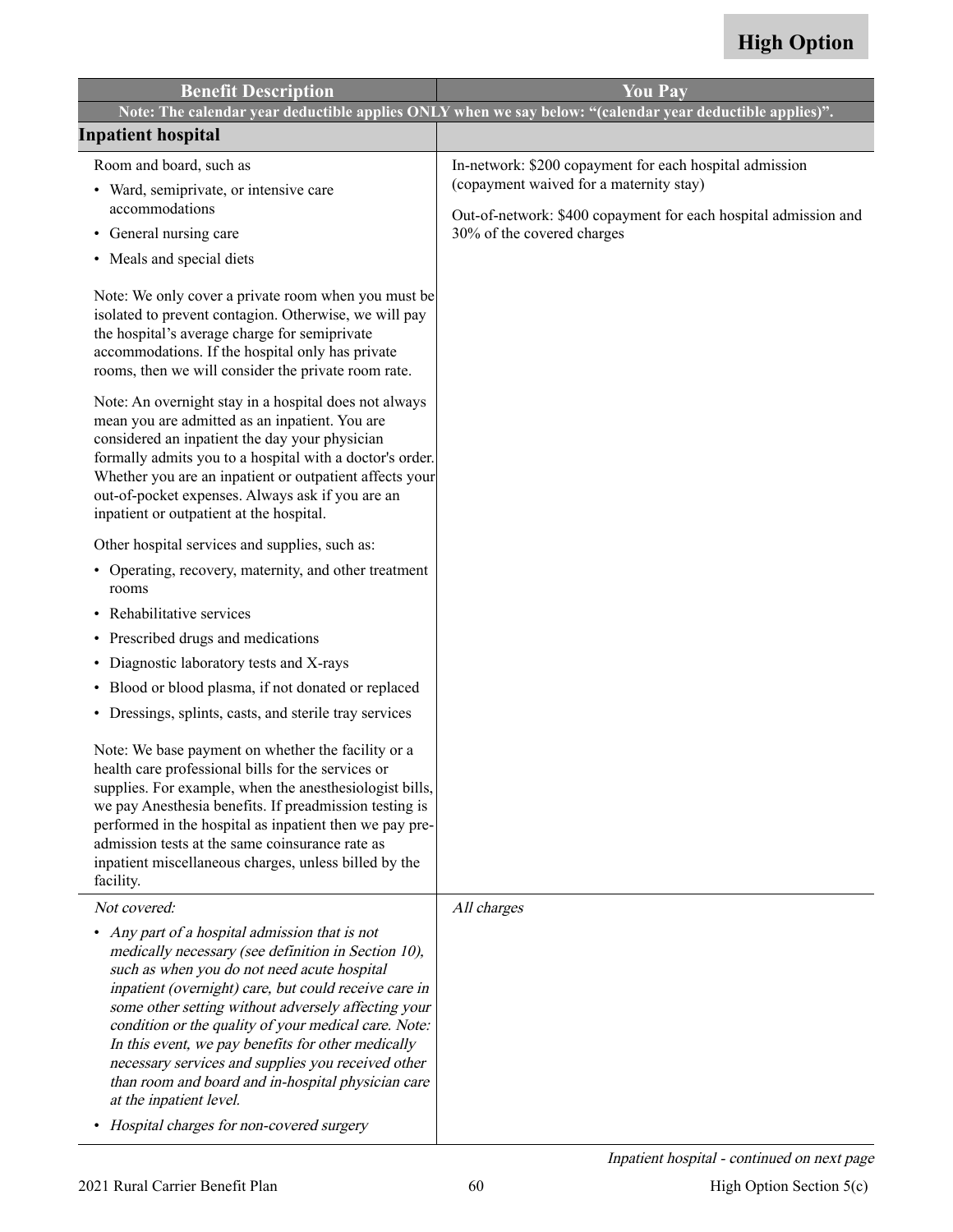| <b>Benefit Description</b>                                                                                                                                                                                                                                                                                                             | <b>You Pay</b>                                                                                                                                                        |
|----------------------------------------------------------------------------------------------------------------------------------------------------------------------------------------------------------------------------------------------------------------------------------------------------------------------------------------|-----------------------------------------------------------------------------------------------------------------------------------------------------------------------|
| <b>Inpatient hospital (cont.)</b>                                                                                                                                                                                                                                                                                                      |                                                                                                                                                                       |
| • Custodial care (see definition in Section 10) even<br>when provided in a hospital                                                                                                                                                                                                                                                    | All charges                                                                                                                                                           |
| Non-covered facilities, such as nursing homes, rest<br>homes, convalescent homes, facilities for the aged,<br>and schools                                                                                                                                                                                                              |                                                                                                                                                                       |
| • Personal comfort items, such as phone, television,<br>radio, newspapers, air conditioner, beauty and<br>barber services, guest meals and beds                                                                                                                                                                                        |                                                                                                                                                                       |
| • Private nursing care during a hospital stay                                                                                                                                                                                                                                                                                          |                                                                                                                                                                       |
| Outpatient hospital or ambulatory surgical<br>center                                                                                                                                                                                                                                                                                   |                                                                                                                                                                       |
| • Operating, recovery, and other treatment rooms,<br>including observation care less than 24 hours                                                                                                                                                                                                                                     | In-network: 15% of the Plan allowance (calendar year deductible<br>applies)                                                                                           |
| • Prescribed drugs and medications                                                                                                                                                                                                                                                                                                     | Out-of-network: 30% of the Plan allowance and any difference                                                                                                          |
| • Diagnostic laboratory tests, X-rays, and pathology<br>services                                                                                                                                                                                                                                                                       | between our allowance and the billed amount (calendar year<br>deductible applies)                                                                                     |
| • Administration of blood, blood plasma, and other<br>biologicals                                                                                                                                                                                                                                                                      |                                                                                                                                                                       |
| • Blood and blood plasma, if not donated or replaced                                                                                                                                                                                                                                                                                   |                                                                                                                                                                       |
| • Pre-surgical testing                                                                                                                                                                                                                                                                                                                 |                                                                                                                                                                       |
| Dressings, casts, and sterile tray services                                                                                                                                                                                                                                                                                            |                                                                                                                                                                       |
| • Medical supplies, including oxygen                                                                                                                                                                                                                                                                                                   |                                                                                                                                                                       |
| Note: We cover hospital services and supplies related<br>to dental procedures when necessitated by a non-<br>dental physical impairment to safeguard the health of<br>the patient, even though we may not cover the services<br>of dentists, physicians or other health care<br>professionals in connection with the dental treatment. |                                                                                                                                                                       |
| We base payment on whether the facility or a health<br>care professional bills for the services or supplies. For<br>example, when the physician bills for surgery, we pay<br>Surgery benefits.                                                                                                                                         |                                                                                                                                                                       |
| Outpatient observation care 24 hours or more<br>performed and billed by a hospital or freestanding<br>ambulatory facility.                                                                                                                                                                                                             | In-network: \$200 copayment for each hospital admission<br>(copayment waived for a maternity stay)<br>Out-of-network: \$400 copayment for each hospital admission and |
| Note: All outpatient services billed by the facility<br>during the time you are receiving observation services<br>are included in the cost-share amounts shown here.<br>See Section 5(a) for services billed by professional<br>providers during an observation stay.                                                                  | 30% of the covered charges                                                                                                                                            |
| Not covered:                                                                                                                                                                                                                                                                                                                           | All charges                                                                                                                                                           |
| • Outpatient hospital services/supplies for surgery we<br>do not cover except as noted above.                                                                                                                                                                                                                                          |                                                                                                                                                                       |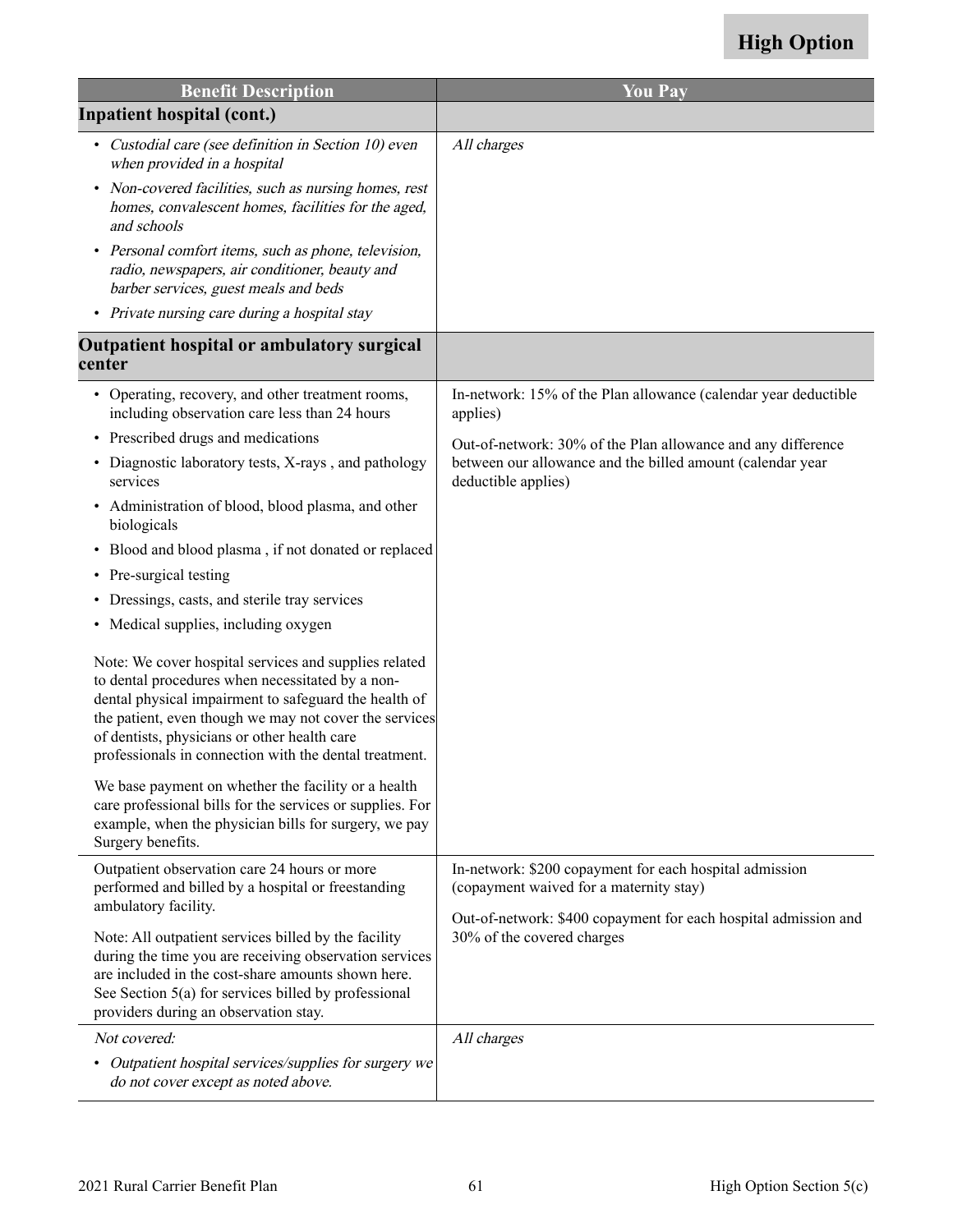| <b>Benefit Description</b>                                                                                                                                                                                                                                                                                                                                                                                                          | <b>You Pay</b>                                                                                                                                                                       |
|-------------------------------------------------------------------------------------------------------------------------------------------------------------------------------------------------------------------------------------------------------------------------------------------------------------------------------------------------------------------------------------------------------------------------------------|--------------------------------------------------------------------------------------------------------------------------------------------------------------------------------------|
| <b>Extended care benefits/Skilled nursing care</b><br>facility benefits                                                                                                                                                                                                                                                                                                                                                             |                                                                                                                                                                                      |
| We cover semiprivate room, board, services and<br>supplies in a Skilled Nursing Facility (SNF) for up                                                                                                                                                                                                                                                                                                                               | In-network: \$200 copayment for each admission and all charges in<br>excess of the 60-day maximum                                                                                    |
| to 60 days per calendar year when:<br>• The stay is medically necessary                                                                                                                                                                                                                                                                                                                                                             | Out-of-network: \$400 copayment for each admission, 30% of the<br>covered charges and all charges in excess of the 60-day maximum                                                    |
| The stay is supervised by a physician<br>$\bullet$                                                                                                                                                                                                                                                                                                                                                                                  | and the difference between the Plan allowance and the billed<br>amount                                                                                                               |
| Note: If Medicare pays first for your care, the first 20<br>days of your stay (paid in full by Medicare) do not<br>count toward the 60-day benefit limit each calendar<br>year.                                                                                                                                                                                                                                                     |                                                                                                                                                                                      |
| Note: Skilled nursing facility admissions require<br>precertification; failure to do so will result in a<br>minimum \$500 penalty.                                                                                                                                                                                                                                                                                                  |                                                                                                                                                                                      |
| Not Covered:                                                                                                                                                                                                                                                                                                                                                                                                                        | All charges                                                                                                                                                                          |
| • Custodial care                                                                                                                                                                                                                                                                                                                                                                                                                    |                                                                                                                                                                                      |
| <b>Hospice care</b>                                                                                                                                                                                                                                                                                                                                                                                                                 |                                                                                                                                                                                      |
| Hospice is a coordinated program of maintenance and<br>supportive care designed to provide palliative and<br>supportive care to members with a projected life<br>expectancy of six (6) months or less due to a terminal<br>medical condition, as certified by the member's<br>physician or specialist and provided by a medically<br>supervised team under the direction of a Plan-<br>approved independent hospice administration. | In-network: 15% of the Plan allowance (No deductible)<br>Out-of-network: 30% of the Plan allowance and any difference<br>between our allowance and the billed amount (No deductible) |
| Note: This benefit does not apply to services covered<br>under any other benefit of the Plan.                                                                                                                                                                                                                                                                                                                                       |                                                                                                                                                                                      |
| Note: See Section 5(h) Special Features, under Aetna<br>In Touch Care Program, for more information on<br>advance care planning.                                                                                                                                                                                                                                                                                                    |                                                                                                                                                                                      |
| Not covered:                                                                                                                                                                                                                                                                                                                                                                                                                        | All charges                                                                                                                                                                          |
| • Private duty nursing                                                                                                                                                                                                                                                                                                                                                                                                              |                                                                                                                                                                                      |
| Custodial care<br>$\bullet$                                                                                                                                                                                                                                                                                                                                                                                                         |                                                                                                                                                                                      |
| Homemaker services                                                                                                                                                                                                                                                                                                                                                                                                                  |                                                                                                                                                                                      |
| • Home hospice care (e.g., care given by a home<br>health aide) that is provided and billed for by other<br>than the approved home agency when the same type<br>of care is already being provided by the home<br>hospice agency.                                                                                                                                                                                                    |                                                                                                                                                                                      |
|                                                                                                                                                                                                                                                                                                                                                                                                                                     |                                                                                                                                                                                      |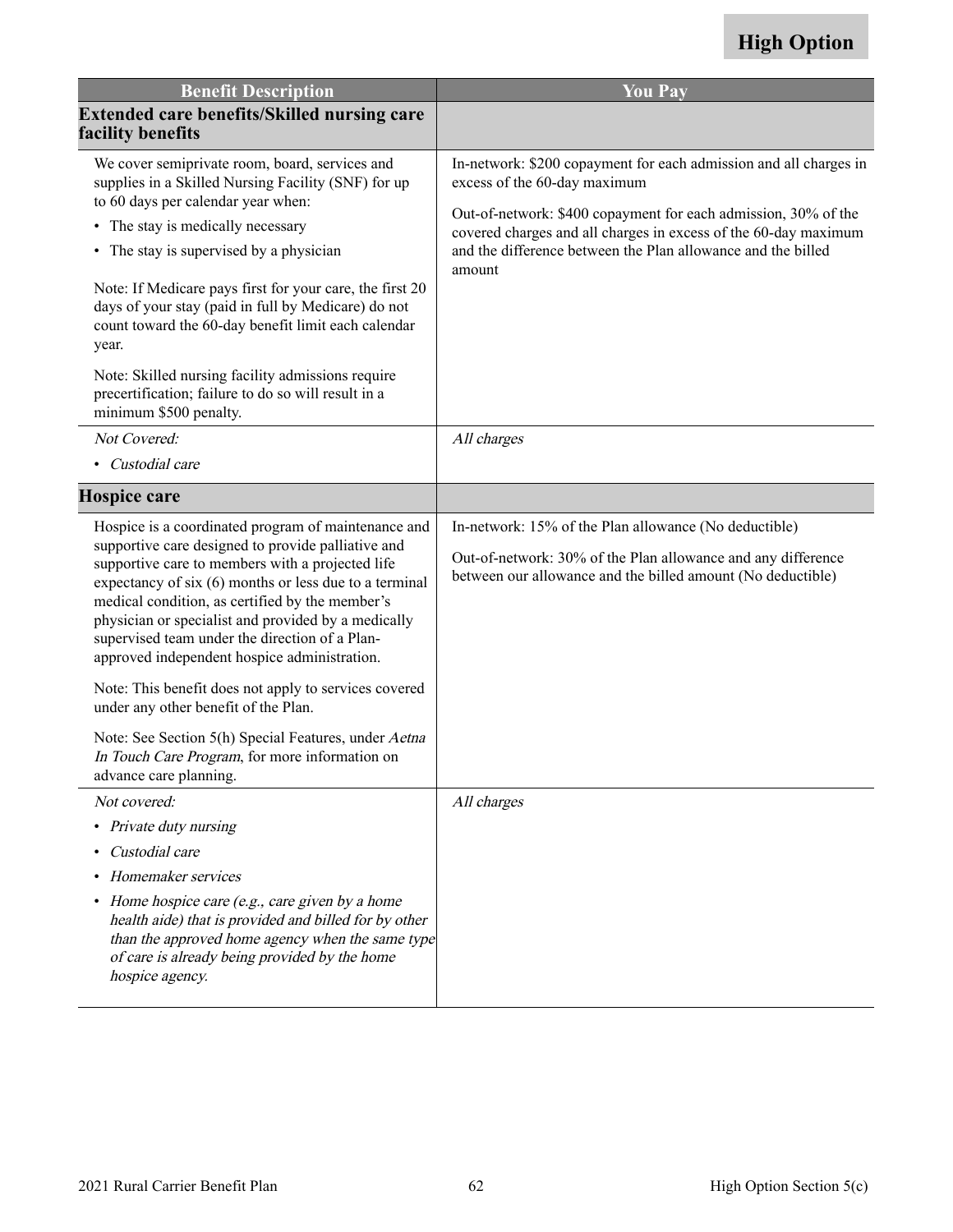| <b>Benefit Description</b>                                                                                                                                                                                   | <b>You Pay</b>                                                                                                                                                                       |
|--------------------------------------------------------------------------------------------------------------------------------------------------------------------------------------------------------------|--------------------------------------------------------------------------------------------------------------------------------------------------------------------------------------|
| <b>Ambulance</b>                                                                                                                                                                                             |                                                                                                                                                                                      |
| • Professional ambulance service to the nearest<br>facility equipped to handle the patient's condition,<br>including air ambulance when medically necessary.                                                 | In-network: 15% of the Plan allowance (No deductible)<br>Out-of-network: 15% of the Plan allowance and any difference<br>between our allowance and the billed amount (No deductible) |
| Note: We also cover medically necessary emergency<br>care provided at the scene when transport services are<br>not required.                                                                                 |                                                                                                                                                                                      |
| Note: See Section $5(d)$ for emergency ambulance<br>service.                                                                                                                                                 |                                                                                                                                                                                      |
| Not covered:                                                                                                                                                                                                 | All charges                                                                                                                                                                          |
| • Ambulance transportation for your own or your<br>family's convenience                                                                                                                                      |                                                                                                                                                                                      |
| Transportation to other than a hospital, skilled<br>nursing facility, dialysis, hospice or urgent care<br>medical facility                                                                                   |                                                                                                                                                                                      |
| • Ambulance and any other modes of transportation<br>to or from services including, but not limited to,<br>physician appointments, or diagnostic tests, except<br>as part of covered inpatient hospital care |                                                                                                                                                                                      |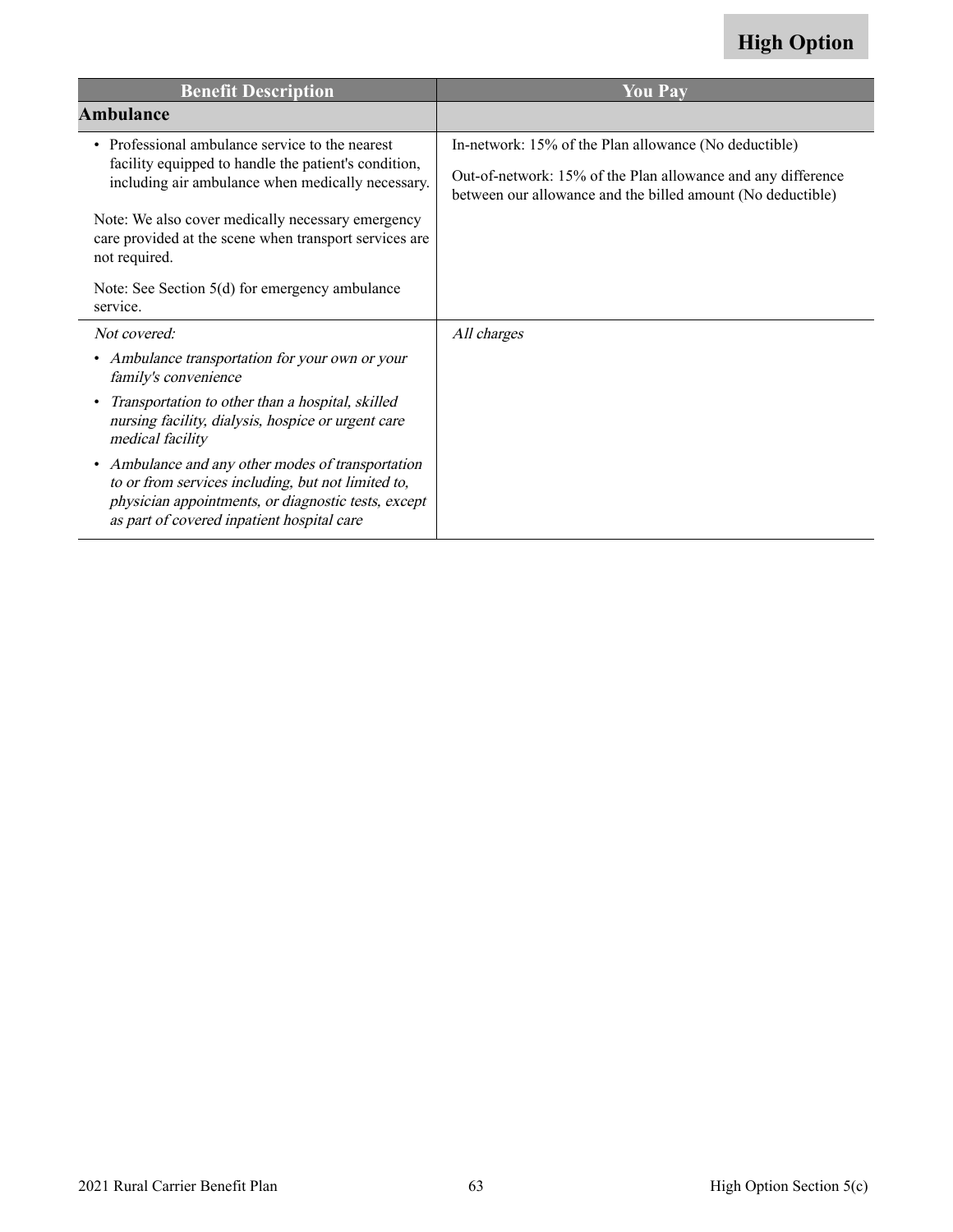#### **Section 5(d). Emergency Services/Accidents**

|   | Important things you should keep in mind about these benefits:                                                                                                                                                                                                                                                                                                                                                                                                                                                                                                                                                                                                                                                  |  |
|---|-----------------------------------------------------------------------------------------------------------------------------------------------------------------------------------------------------------------------------------------------------------------------------------------------------------------------------------------------------------------------------------------------------------------------------------------------------------------------------------------------------------------------------------------------------------------------------------------------------------------------------------------------------------------------------------------------------------------|--|
|   | Please remember that all benefits are subject to the definitions, limitations, and exclusions in this<br>brochure and are payable only when we determine they are medically necessary.                                                                                                                                                                                                                                                                                                                                                                                                                                                                                                                          |  |
|   | The calendar year deductible is: In-network: \$350 for Self Only; \$700 for Self Plus One and Self and<br>Family. Out-of-network: \$800 for Self Only; \$1,600 for Self Plus One and Self and Family. The<br>calendar year deductible applies to almost all benefits in this Section. We added "(No deductible)" to<br>show when the calendar year deductible does not apply.                                                                                                                                                                                                                                                                                                                                   |  |
|   | The Out-of-network benefits are the standard benefits of this Plan. In-network benefits apply only<br>when you use a network provider. When no network provider is available, Out-of-network benefits<br>apply.                                                                                                                                                                                                                                                                                                                                                                                                                                                                                                 |  |
| ٠ | When you use and in-network facility, keep in mind that the health care professionals who provide<br>services to you in the facility may not be in-network providers. We will pay up to the Plan allowance<br>at the in-network provider percentage for services you receive from out-of-network anesthesiologists<br>(including Certified Registered Nurse Anesthetists), radiologists, pathologists, emergency room<br>physicians, hospitalists, intensivists, neonatologists, and surgeons when immediate or emergency care<br>is required. You will be responsible to pay the in-network coinsurance and any difference between the<br>Plan allowance and billed amount for these out-of-network providers. |  |
|   | Be sure to read Section 4, Your costs for covered services, for valuable information about how cost-<br>sharing works. Also, read Section 9 for information about how we pay if you have other coverage, or<br>if you are age 65 or over.                                                                                                                                                                                                                                                                                                                                                                                                                                                                       |  |

#### **What is an accidental injury?**

An accidental injury is a bodily injury that requires immediate medical attention and is sustained solely through violent, external, and accidental means, such as broken bones, animal bites, insect bites and stings and poisonings. An accidental dental injury is covered under Section 5(g), Dental benefits.

| <b>Benefit Description</b>                                                                                                                                                                                                                                                                                                                                                                                                        | You pay<br>After the calendar year deductible                                                                                          |
|-----------------------------------------------------------------------------------------------------------------------------------------------------------------------------------------------------------------------------------------------------------------------------------------------------------------------------------------------------------------------------------------------------------------------------------|----------------------------------------------------------------------------------------------------------------------------------------|
|                                                                                                                                                                                                                                                                                                                                                                                                                                   | Note: The calendar year deductible applies to almost all benefits in this Section.<br>We say "(No deductible)" when it does not apply. |
| <b>Accidental injury</b>                                                                                                                                                                                                                                                                                                                                                                                                          |                                                                                                                                        |
| If you or a family member is accidentally injured, the<br>Plan will pay up to the Plan allowance for:                                                                                                                                                                                                                                                                                                                             | In-network: Nothing (No deductible)                                                                                                    |
| • Covered services and supplies provided in an initial<br>emergency room facility visit for an accidental<br>injury; or                                                                                                                                                                                                                                                                                                           | Out-of-network: The difference between the Plan allowance and<br>the billed amount (No deductible)                                     |
| • Covered services and supplies provided in an initial<br>urgent care center visit for an accidental injury; or                                                                                                                                                                                                                                                                                                                   |                                                                                                                                        |
| • Covered services and supplies provided during the<br>initial visit to a physician's office for an accidental<br>injury, including related services outside the<br>physician's office. Services must be provided the<br>same day as the initial office visit. We pay for<br>services performed after the initial visit, such as x-<br>rays, laboratory tests, drugs, or any supplies or other<br>services under Section $5(a)$ ; |                                                                                                                                        |
| Series of Rabies vaccinations<br>$\bullet$                                                                                                                                                                                                                                                                                                                                                                                        |                                                                                                                                        |
| Note: We pay hospital benefits if you are admitted.                                                                                                                                                                                                                                                                                                                                                                               |                                                                                                                                        |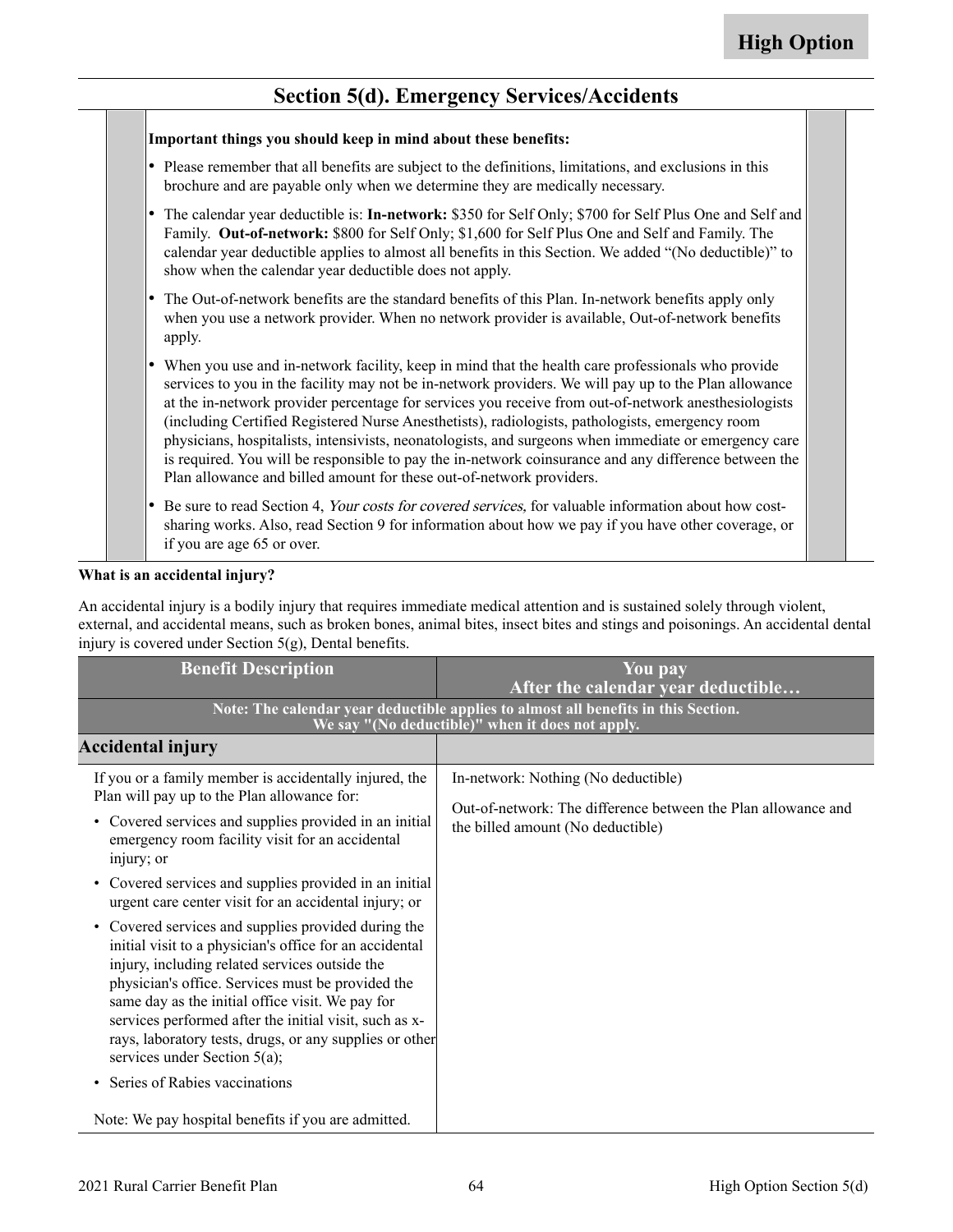| <b>Benefit Description</b>                                                                                                       | $\overline{\text{You}}$ pay<br>After the calendar vear deductible                                                                                                                                 |
|----------------------------------------------------------------------------------------------------------------------------------|---------------------------------------------------------------------------------------------------------------------------------------------------------------------------------------------------|
| <b>Medical emergency</b>                                                                                                         |                                                                                                                                                                                                   |
| Plan benefits are paid for care you receive because of<br>a medical emergency (non-accident) like a heart attack                 | In-network: Services in a primary care provider's office--\$20<br>copayment (No deductible)                                                                                                       |
| or stroke, including anesthesia.                                                                                                 | In-network: Services in a specialist provider's office-\$35<br>copayment (no deductible)                                                                                                          |
|                                                                                                                                  | Out-of-network: 15% of the Plan allowance and any difference<br>between our allowance and the billed amount (No deductible)                                                                       |
|                                                                                                                                  | In-network: Services outside the primary care provider's or<br>specialist provider's office—\$200 copayment (No deductible)                                                                       |
|                                                                                                                                  | Out-of-network: Services outside the primary care provider's or<br>specialist provider's office-\$200 copayment and any difference<br>between our allowance and the billed amount (No deductible) |
| Services you receive for your medical emergency in                                                                               | In-network: \$35 copayment per occurrence (No deductible)                                                                                                                                         |
| an urgent care center.<br>Note: We pay medical supplies, medical equipment,<br>prosthetic and orthopedic devices for use at home | Out-of-network: 30% of the Plan allowance and any difference<br>between our allowance and the billed amount                                                                                       |
| under Section 5(a), Medical services and supplies.                                                                               |                                                                                                                                                                                                   |
| <b>Ambulance</b>                                                                                                                 |                                                                                                                                                                                                   |
| • Professional ambulance service to the nearest                                                                                  | In-network: 15% of the Plan allowance (No deductible)                                                                                                                                             |
| facility equipped to handle the patient's condition,<br>including air ambulance when medically necessary.                        | Out-of-network: 15% of the Plan allowance and any difference<br>between our allowance and the billed amount (No deductible)                                                                       |
| Note: We also cover medically necessary emergency<br>care provided at the scene when transport services are<br>not required.     |                                                                                                                                                                                                   |
| Note: See 5(c) for non-emergency service.                                                                                        |                                                                                                                                                                                                   |
| Not covered:                                                                                                                     | All charges                                                                                                                                                                                       |
| • Ambulance transport for your own or your family's<br>convenience                                                               |                                                                                                                                                                                                   |
| Transportation to other than a hospital, skilled<br>nursing facility, dialysis, hospice or urgent care<br>medical facility       |                                                                                                                                                                                                   |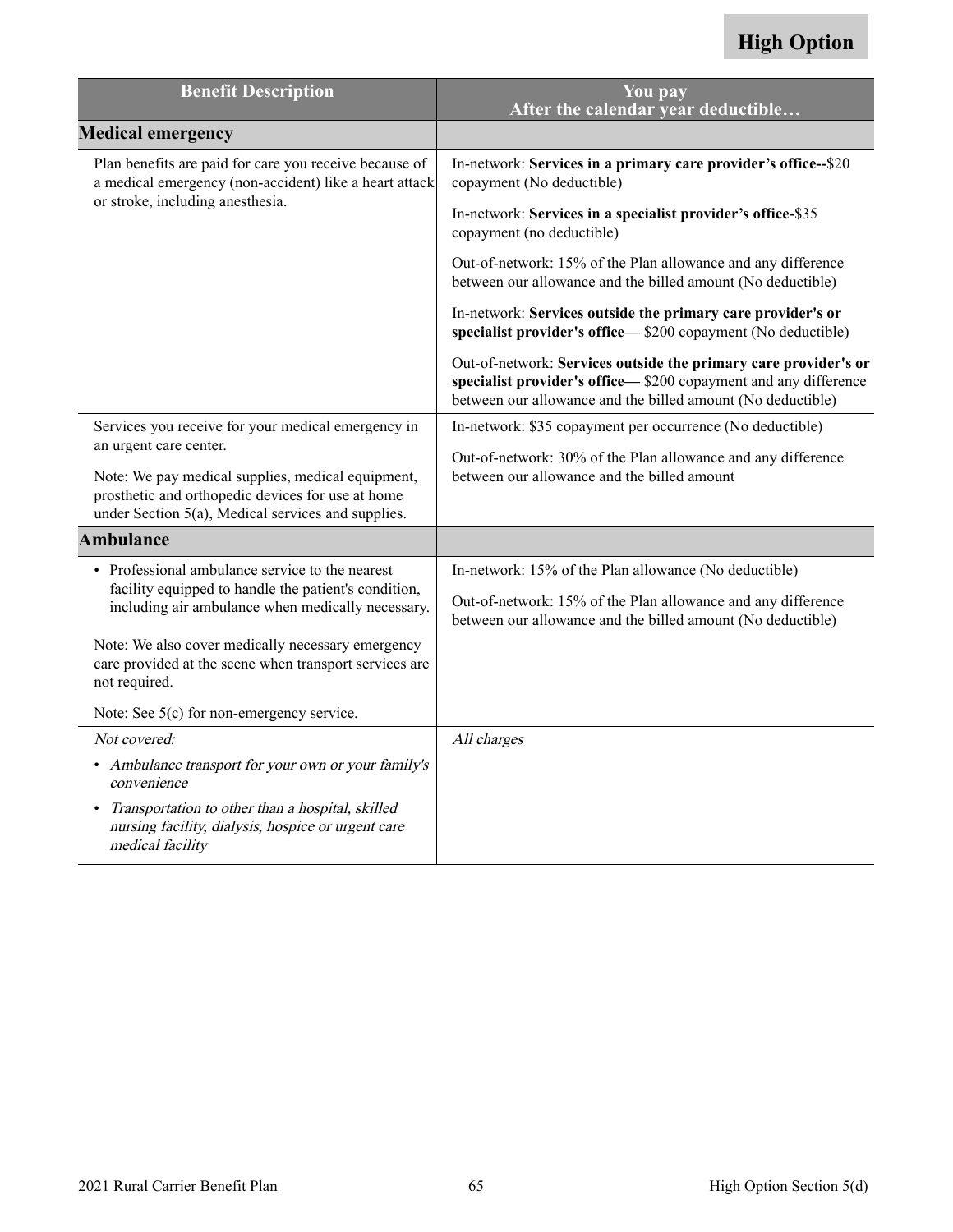#### **Section 5(e). Mental Health and Substance Use Disorder Benefits**

You need to get prior Plan approval or precertification. Benefits are payable only when we determine the care is clinically appropriate to treat your condition. To be eligible to receive full benefits, you must follow the precertification or prior approval process and get Plan approval of your treatment plan. **Please Section 3 of this Brochure for a list of services that require precertification or prior approval.**

#### **Important things you should keep in mind about these benefits:**

- Please remember that all benefits are subject to the definitions, limitations, and exclusions in this brochure and are payable only when we determine they are medically necessary.
- The calendar year deductible or, for facility care, the inpatient copayment applies to almost all benefits in this Section. We added "(No deductible)" to show when the calendar year deductible does not apply. The calendar year deductible is: **In-network:** \$350 for Self Only; \$700 for Self Plus One and Self and Family. **Out-of-network:** \$800 for Self Only; \$1,600 for Self Plus One and Self and Family.
- • Be sure to read Section 4, Your costs for covered services, for valuable information about how costsharing works. Also, read Section 9 for information about how we pay if you have other coverage, including Medicare, or if you are age 65 or over.

#### • **YOU MUST GET PRECERTIFICATION OR PRIOR APPROVAL FOR:**

- Inpatient admissions
- Residential treatment center (RTC) admissions
- Transcranial Magnetic Stimulation (TBS)
- Applied Behavior Analysis (ABA)

Note: Your in-network physician or hospital must precertify or obtain prior approval for the services listed above, including concurrent review (for days or visits beyond the Plan's initial approval). You must precertify or obtain prior approval for the services listed above for out-of-network physician or hospital, including concurrent review (for days or visits beyond the Plan's initial approval). **FAILURE TO DO SO WILL RESULT IN A \$500 PENALTY FOR OUT-OF-NETWORK FACILITY CARE.**  Please refer to the precertification information shown in Section 3 to confirm which services require precertification.

- We will provide medical review criteria or reasons for treatment plan denials to enrollees, members or providers upon request or as otherwise required.
- OPM will base its review of disputes about treatment plans on the treatment plan's clinical appropriateness. OPM will generally not order us to pay or provide one clinically appropriate treatment plan in favor of another.

| <b>Benefit Description</b>                                                                                                                                                                                                                                                                                                                                    | <b>You Pay</b><br>After the calendar year deductible                                                                                                         |
|---------------------------------------------------------------------------------------------------------------------------------------------------------------------------------------------------------------------------------------------------------------------------------------------------------------------------------------------------------------|--------------------------------------------------------------------------------------------------------------------------------------------------------------|
| Note: The calendar year deductible applies to almost all benefits in this Section.<br>We say "(No deductible)" when it does not apply.                                                                                                                                                                                                                        |                                                                                                                                                              |
| <b>Professional services</b>                                                                                                                                                                                                                                                                                                                                  |                                                                                                                                                              |
| We cover professional services, including telemedicine consultations by<br>licensed professional mental health and substance use disorder treatment<br>practitioners when acting within the scope of their license, such as<br>psychiatrists, psychologists, clinical social workers, licensed professional<br>counselors, or marriage and family therapists. | Your cost-sharing responsibilities are no greater<br>than for other illnesses or conditions.                                                                 |
| Diagnosis and treatment of psychiatric conditions, mental illness, or<br>mental disorders. Services include:<br>• Psychiatric office visits to behavioral health practitioner<br>• Substance Use Disorder (SUD) office visits                                                                                                                                 | In-network: \$20 copayment (No deductible)<br>Out-of-network: 30% of the Plan allowance and<br>any difference between our allowance and the<br>billed amount |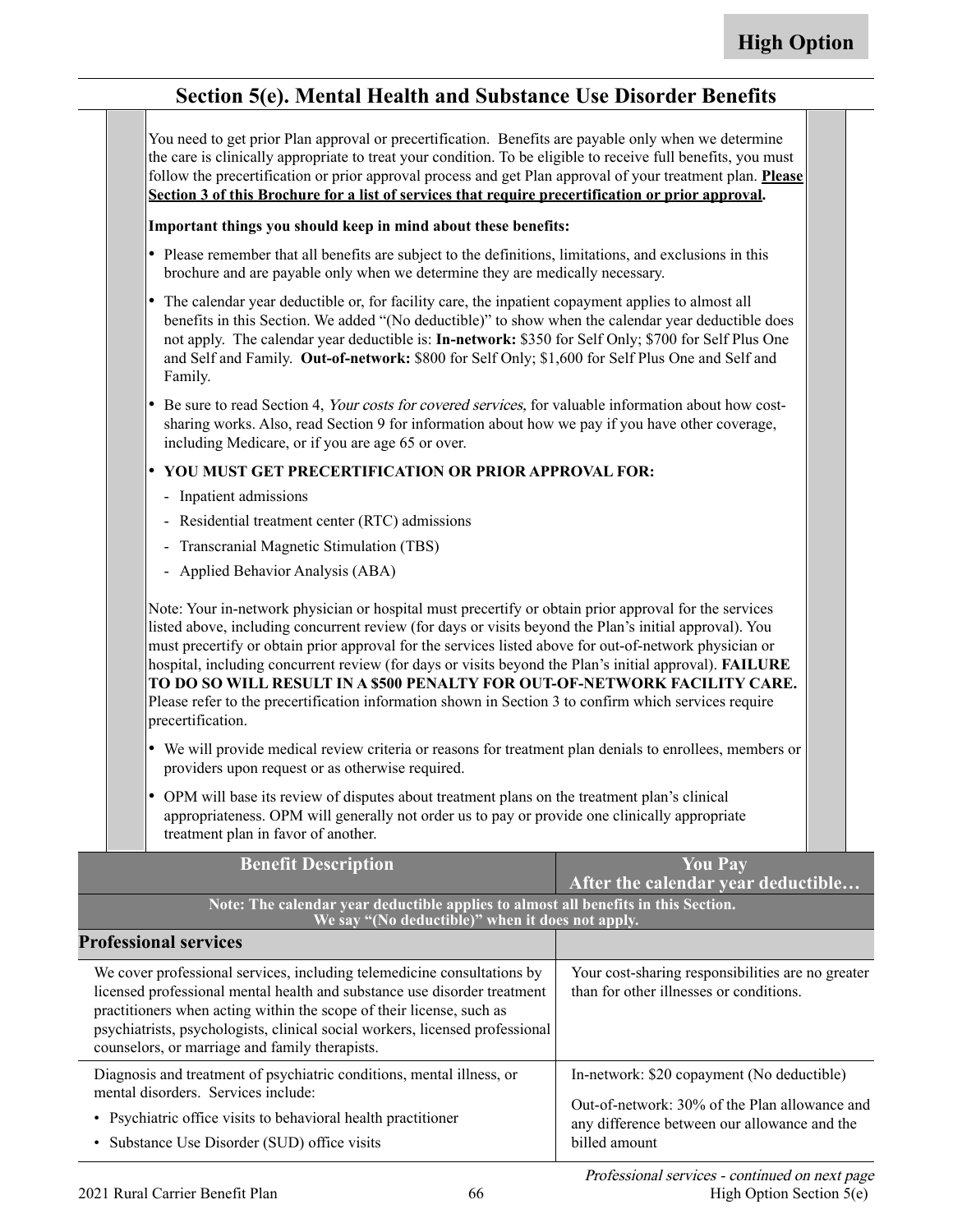| <b>Benefit Description</b>                                                                                                                                                                         | <b>You Pay</b><br>After the calendar year deductible                                                                          |
|----------------------------------------------------------------------------------------------------------------------------------------------------------------------------------------------------|-------------------------------------------------------------------------------------------------------------------------------|
| <b>Professional services (cont.)</b>                                                                                                                                                               |                                                                                                                               |
| • Behavioral therapy                                                                                                                                                                               | In-network: \$20 copayment (No deductible)                                                                                    |
| • Telemedicine consultations                                                                                                                                                                       | Out-of-network: 30% of the Plan allowance and                                                                                 |
| Note: Telemedicine consultations are covered when your provider uses a<br>Health Insurance Portability and Accountability Act (HIPAA) compliant<br>tool for facilitating telehealth consultations. | any difference between our allowance and the<br>billed amount                                                                 |
| <b>Applied Behavioral Analysis (ABA)</b>                                                                                                                                                           | In-network: 15% of the Plan allowance (no                                                                                     |
| The Plan covers medically necessary applied behavioral analysis therapy<br>including the assessment only when provided by behavioral health<br>providers. These providers include:                 | deductible)<br>Out-of-network: 30% of the Plan allowance and<br>any difference between our allowance and the<br>billed amount |
| • Providers who are licensed or who possess a state-issued or state-<br>sanctioned certification in ABA therapy.                                                                                   |                                                                                                                               |
| • Behavior analyst certified by the Behavior Analyst Board (BACB)                                                                                                                                  |                                                                                                                               |
| • Registered Behavior Technicians (RBTs) certified by the BACB or<br>equivalent paraprofessionals who work under the supervision of a<br>licensed provider or a certified behavior analyst.        |                                                                                                                               |
| NOTE: Assessment and treatment for ABA requires prior approval. See<br>Section 3, How you get care for information on how to precertify and<br>obtain prior approval for your care.                |                                                                                                                               |
| Skilled behavioral health services provided in the home, but only when<br>all of the following criteria are met:                                                                                   | In-network: 15% of the Plan allowance (no<br>deductible)                                                                      |
| • You are homebound                                                                                                                                                                                | Out-of-network: 30% of the Plan allowance and                                                                                 |
| • Your physician orders the services                                                                                                                                                               | any difference between our allowance and the                                                                                  |
| The services take the place of a stay in a hospital or a residential<br>$\bullet$<br>treatment facility, or you are unable to receive the same services<br>outside your home                       | billed amount                                                                                                                 |
| • The skilled behavioral health care is appropriate for the active                                                                                                                                 |                                                                                                                               |
| treatment of a condition, illness or disease to avoid placing you at risk for<br>serious complications                                                                                             |                                                                                                                               |
| Telehealth consults are available for the following specialties:                                                                                                                                   | In-network: Nothing (No deductible) if you                                                                                    |
| • Doctors of Medicine (MD)                                                                                                                                                                         | contact DialCare for services.                                                                                                |
| Registered Dietician (RD)<br>٠                                                                                                                                                                     | Out-of-network: No benefit                                                                                                    |
| Licensed Clinical Social Worker (LCSW)<br>٠                                                                                                                                                        |                                                                                                                               |
| • Licensed Mental Health Professionals                                                                                                                                                             |                                                                                                                               |
| Please visit www.dialcare.com/verify to register or call 833-795-7783<br>for information regarding telehealth consults.                                                                            |                                                                                                                               |
| See Section 5(a). Diagnostic and treatment services and Section 5(h).<br>Special features for additional information on telehealth and DialCare.                                                   |                                                                                                                               |
| Note: Telehealth is available in all states.                                                                                                                                                       |                                                                                                                               |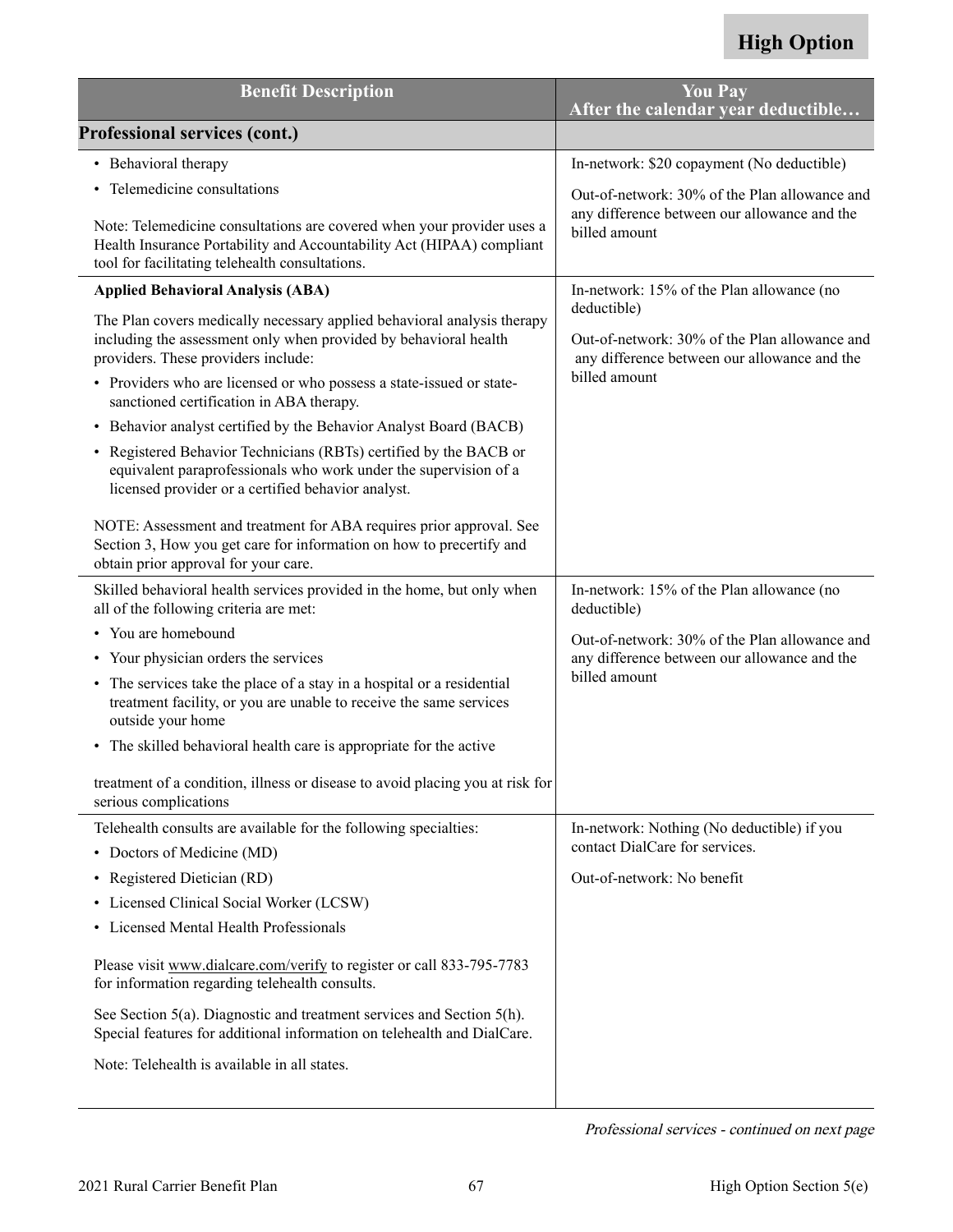<span id="page-69-0"></span>

| <b>Benefit Description</b>                                                                                                                                                                                                                                                                                                                                                                                                                                                                                                                                                                                   | <b>You Pay</b><br>After the calendar year deductible                                                             |
|--------------------------------------------------------------------------------------------------------------------------------------------------------------------------------------------------------------------------------------------------------------------------------------------------------------------------------------------------------------------------------------------------------------------------------------------------------------------------------------------------------------------------------------------------------------------------------------------------------------|------------------------------------------------------------------------------------------------------------------|
| <b>Professional services (cont.)</b>                                                                                                                                                                                                                                                                                                                                                                                                                                                                                                                                                                         |                                                                                                                  |
| AbleTo is a web-based video conferencing personalized 8-week treatment<br>support designed to address the unique emotional and behavioral health<br>needs of individuals learning to live with conditions like heart disease,<br>type 2 diabetes, chronic pain or life events like losing a loved one or<br>having a baby.                                                                                                                                                                                                                                                                                   | In-network: Nothing (No deductible)<br>Out-of-network: No benefit                                                |
| Note: AbleTo support is available to all members in the 50 United States.                                                                                                                                                                                                                                                                                                                                                                                                                                                                                                                                    |                                                                                                                  |
| Note: See Section 5(h), AbleTo Support Program for additional<br>information about this program.                                                                                                                                                                                                                                                                                                                                                                                                                                                                                                             |                                                                                                                  |
| <b>Diagnostics</b>                                                                                                                                                                                                                                                                                                                                                                                                                                                                                                                                                                                           |                                                                                                                  |
| • Psychological testing provided and billed by a licensed mental health<br>and substance use disorder treatment practitioner                                                                                                                                                                                                                                                                                                                                                                                                                                                                                 | In-network: 15% of the Plan allowance                                                                            |
| Outpatient diagnostic tests provided and billed by a laboratory, hospital<br>$\bullet$<br>or other covered facility                                                                                                                                                                                                                                                                                                                                                                                                                                                                                          | Out-of-network: 30% of the Plan allowance<br>any difference between our allowance and the<br>billed amount       |
| Physical, occupational and speech therapies                                                                                                                                                                                                                                                                                                                                                                                                                                                                                                                                                                  |                                                                                                                  |
| Outpatient physical, occupational, and speech therapy visits for the<br>diagnosis of autism and developmental delays.                                                                                                                                                                                                                                                                                                                                                                                                                                                                                        | In-network: 15% of the Plan allowance (no<br>deductible)                                                         |
|                                                                                                                                                                                                                                                                                                                                                                                                                                                                                                                                                                                                              | Out-of-network: 30% of the Plan allowance and<br>any difference between our allowance and the<br>billed amount   |
| Inpatient hospital or other covered facility                                                                                                                                                                                                                                                                                                                                                                                                                                                                                                                                                                 |                                                                                                                  |
| Inpatient services provided and billed by a hospital or other covered<br>facility, including an overnight residential treatment facility (RTC)                                                                                                                                                                                                                                                                                                                                                                                                                                                               | In-network: \$200 copayment for each hospital<br>admission (No deductible)                                       |
| Note: RTC benefits are not available for facilities licensed as a skilled<br>nursing facility, group home, therapeutic boarding school, halfway house,<br>or similar type facility.                                                                                                                                                                                                                                                                                                                                                                                                                          | Out-of-network: \$400 copayment for<br>each hospital admission and 30% of the covered<br>charges (no deductible) |
| Note: We only cover a private room when you must be isolated to prevent<br>contagion. Otherwise, we will pay the hospital's average charge for<br>semiprivate accommodations. If the hospital only has private rooms, then<br>we will consider the private room rate.                                                                                                                                                                                                                                                                                                                                        |                                                                                                                  |
| Note: Benefits are not available for non-covered services, including but<br>not limited to: respite care; outdoor residential programs; services<br>provided outside of the provider's scope of practice; recreational therapy;<br>educational therapy; educational classes; bio-feedback; Outward Bound<br>programs; equine therapy provided during the approved stay; personal<br>comfort items, such as guest meals and beds, phone, television, beauty<br>and barber services; custodial or long term care; and domiciliary care<br>provided because care in the home is not available or is unsuitable. |                                                                                                                  |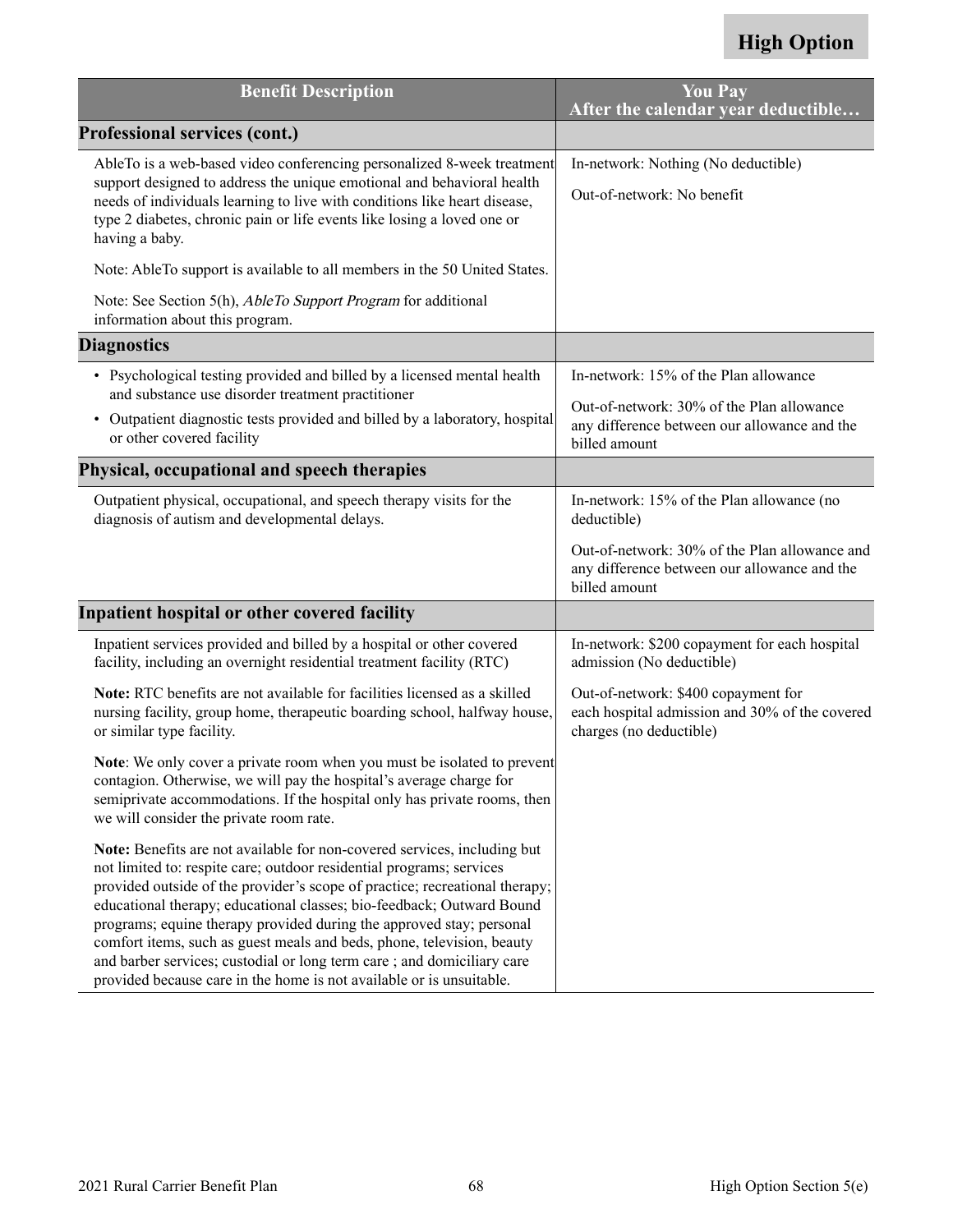| <b>Benefit Description</b>                                                                                                                                                                                                                                                                                                                | <b>You Pay</b><br>After the calendar year deductible                                                             |
|-------------------------------------------------------------------------------------------------------------------------------------------------------------------------------------------------------------------------------------------------------------------------------------------------------------------------------------------|------------------------------------------------------------------------------------------------------------------|
| Outpatient hospital or other outpatient services                                                                                                                                                                                                                                                                                          |                                                                                                                  |
| Outpatient services provided and billed by a hospital or other covered<br>facility                                                                                                                                                                                                                                                        | In-network: 15% of the Plan allowance (no<br>deductible)                                                         |
| All other outpatient mental health treatment, including:<br>• Partial hospitalization treatment provided in a facility or program for<br>mental health treatment provided under the direction of a physician                                                                                                                              | Out-of-network: 30% of the Plan allowance and<br>any difference between our allowance and the<br>billed amount   |
| • Intensive outpatient program provided in a facility or program for<br>mental health treatment provided under the direction of a physician                                                                                                                                                                                               |                                                                                                                  |
| • Outpatient detoxification                                                                                                                                                                                                                                                                                                               |                                                                                                                  |
| • Ambulatory detoxification which is outpatient services that monitor<br>withdrawal from alcohol or other substance abuse, including<br>administration of medications                                                                                                                                                                     |                                                                                                                  |
| • Treatment of withdrawal symptoms                                                                                                                                                                                                                                                                                                        |                                                                                                                  |
| • Electro-convulsive therapy (ECT)                                                                                                                                                                                                                                                                                                        |                                                                                                                  |
| Mental health injectables<br>٠                                                                                                                                                                                                                                                                                                            |                                                                                                                  |
| Substance abuse injectables<br>٠                                                                                                                                                                                                                                                                                                          |                                                                                                                  |
| Transcranial magnetic stimulation<br>٠                                                                                                                                                                                                                                                                                                    |                                                                                                                  |
| Observation 24 hours or less<br>٠                                                                                                                                                                                                                                                                                                         |                                                                                                                  |
| Note: Partial hospitalization programs must be licensed to provide mental<br>health and/or substance use disorder treatment. Services must be at least<br>four hours per day and may include group, individual, and family therapy<br>along with psychoeducational services and adjunctive medication<br>management.                      |                                                                                                                  |
| Note: Intensive outpatient programs must be licensed to provide mental<br>health and/or substance use disorder treatment. Services must be<br>provided for at least two hours per day and may include group,<br>individual, and family therapy along with psychoeducational services and<br>adjunctive psychiatric medication management. |                                                                                                                  |
| Outpatient observation care 24 hours or more performed and billed by a<br>hospital or freestanding ambulatory facility                                                                                                                                                                                                                    | In-network: \$200 copayment for each hospital<br>admission (No deductible)                                       |
| Note: All outpatient services billed by the facility during the time you are<br>receiving observation services are included in the cost-share amounts<br>shown here. See Section 5(a) for services billed by professional providers<br>during an observation stay.                                                                        | Out-of-network: \$400 copayment for each<br>hospital admission and 30% of the covered<br>charges (no deductible) |
| <b>Not covered</b>                                                                                                                                                                                                                                                                                                                        |                                                                                                                  |
| • Services we have not approved                                                                                                                                                                                                                                                                                                           | All charges                                                                                                      |
| All charges (including room and board) for chemical aversion therapy,<br>٠<br>conditioned reflex treatments, narcotherapy, and similar aversion<br>treatments                                                                                                                                                                             |                                                                                                                  |
| Counseling or therapy for marital, educational, sexual paraphilias,<br>٠<br>behavioral diagnoses, or related to mental retardation and learning<br>disorders                                                                                                                                                                              |                                                                                                                  |
| Community based programs such as self-help groups or 12-step<br>٠<br>programs                                                                                                                                                                                                                                                             |                                                                                                                  |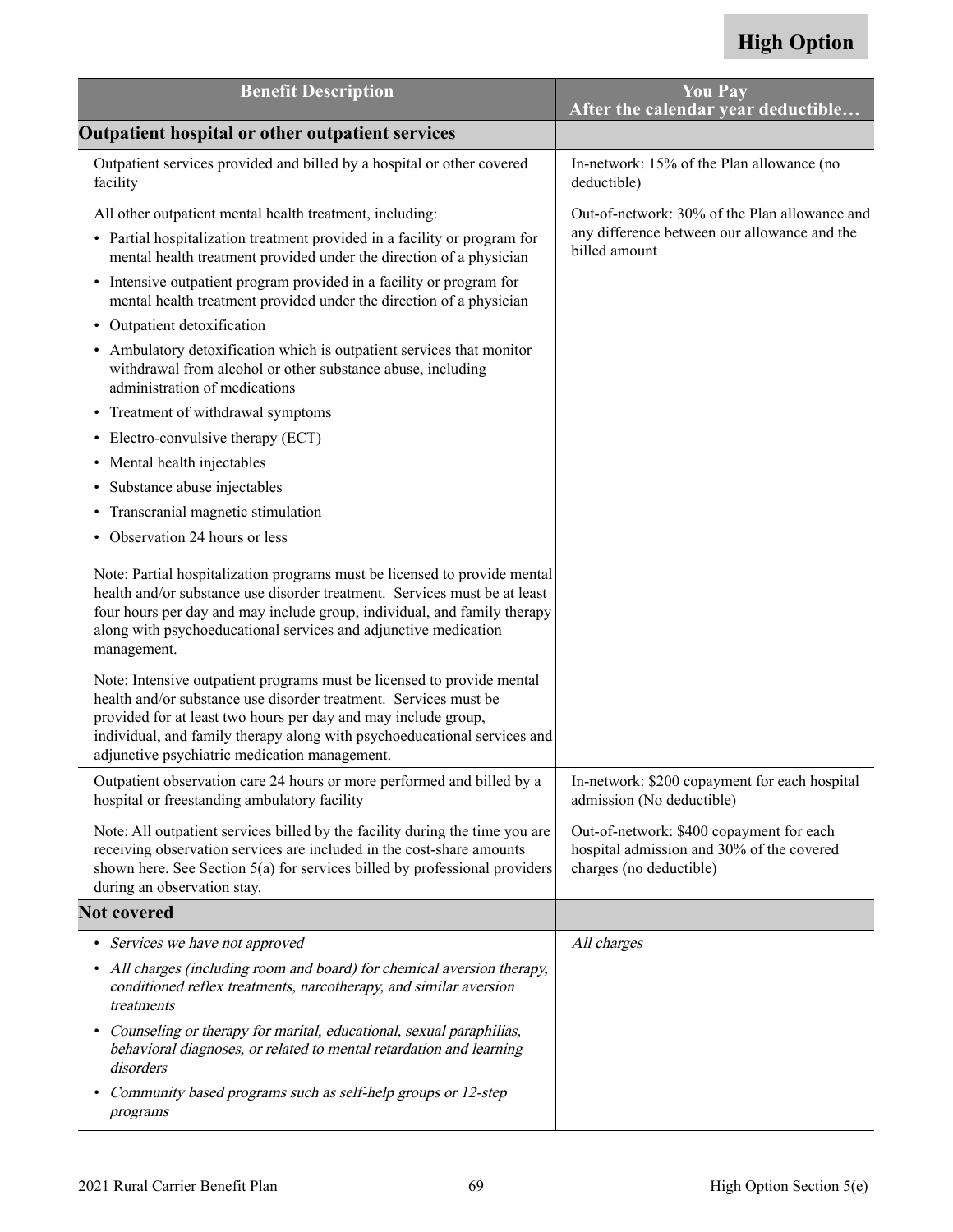#### **Section 5(f). Prescription Drug Benefits**

|           | Important things you should keep in mind about these benefits:                                                                                                                                                                                                                                                                                                                                                                                                                                                                                                       |
|-----------|----------------------------------------------------------------------------------------------------------------------------------------------------------------------------------------------------------------------------------------------------------------------------------------------------------------------------------------------------------------------------------------------------------------------------------------------------------------------------------------------------------------------------------------------------------------------|
|           | • We cover prescribed drugs and medications, as described in the chart beginning on the page 68.                                                                                                                                                                                                                                                                                                                                                                                                                                                                     |
|           | • Please remember that all benefits are subject to the definitions, limitations and exclusions in this<br>brochure and are payable only when we determine they are medically necessary.                                                                                                                                                                                                                                                                                                                                                                              |
| $\bullet$ | Members must make sure their prescribers obtain prior approval/authorizations for certain<br>prescription drugs and supplies before coverage applies. Prior approval/authorizations must be<br>renewed periodically.                                                                                                                                                                                                                                                                                                                                                 |
|           | • Federal law prevents the pharmacy from accepting unused medications.                                                                                                                                                                                                                                                                                                                                                                                                                                                                                               |
|           | • The calendar year prescription drug deductible is: \$200 per person. The prescription drug deductible<br>of \$200 does not apply to members who have Medicare A and B as primary coverage. This is a<br>separate deductible from the Plan's calendar year deductible and applies to prescription drugs that you<br>buy at any network or non-network retail drugstore or pharmacy. The prescription drug deductible<br>applies to almost all benefits in this Section. We added ("No deductible") to show when the<br>prescription drug deductible does not apply. |
| $\bullet$ | The Out-of-network benefits are the standard benefits of this Plan. In-network benefits apply only<br>when you use a network provider. When no network provider is available, out-of-network benefits<br>apply.                                                                                                                                                                                                                                                                                                                                                      |
| ∣∙        | Be sure to read Section 4, Your costs for covered services, for valuable information about how cost-<br>sharing works. Also, read Section 9 for information about how we pay if you have other coverage, or<br>if you are age 65 or over.                                                                                                                                                                                                                                                                                                                            |
|           | • YOUR PHYSICIAN MUST GET PRIOR AUTHORIZATION FOR CERTAIN DRUGS.                                                                                                                                                                                                                                                                                                                                                                                                                                                                                                     |

**Who can write your prescription?** A licensed physician or dentist, and in states allowing it, licensed/certified providers with prescriptive authority prescribing within their scope of practice must prescribe your medication.

**Where you can obtain your prescription?** You may fill the prescription at a CVS Health participating pharmacy, a nonnetwork pharmacy, or through the CVS Health mail service prescription program for a maintenance medication.

- **CVS Health participating (In-network) pharmacy:** You may fill your prescription at any CVS Health participating pharmacy. To find a participating pharmacy near where you live, call CVS Health toll-free at 800-292-4182 or on the Internet at [www.Caremark.com](http://www.Caremark.com) or through a link on our website at [www.nrlca.org.](http://www.nrlca.org) **You must show the pharmacy your Plan ID card (that includes the CVS Health logo) to receive the negotiated discount price.** You pay the coinsurance and any deductible, if applicable, for your prescription. You do not need to file a claim when you use a CVS Health participating pharmacy and show your Plan ID card. The participating pharmacy will file the claim with CVS Health for you. **Prescriptions you purchase at a CVS Health network pharmacy without using your ID card are at the full regular price charged by the pharmacy. If you do not show your ID card at a participating pharmacy, you will need to file a claim with CVS Health.**
- **Non-participating (Out-of-network) pharmacy:** You may fill your prescription at any out-of-network pharmacy. You pay the full regular price for your prescription and then file a claim with CVS Health.
- **CVS Health mail service pharmacy:** You may fill your long-term prescription through the CVS Health mail service pharmacy. You will receive order forms and information on how to use the mail service prescription program from CVS Health. To order your prescription by mail: 1) complete the CVS Health order form; 2) enclose your prescription(s) and copayment(s); 3) mail your order to CVS Health, P O Box 659572, San Antonio, TX 78256-9572; and 4) allow approximately two weeks for delivery. You will receive order forms for refills and future prescription orders each time you use the mail service program. You can also order refills from the mail service program by phone toll-free at 800-292-4182 or on the Internet at [www.Caremark.com](http://www.Caremark.com)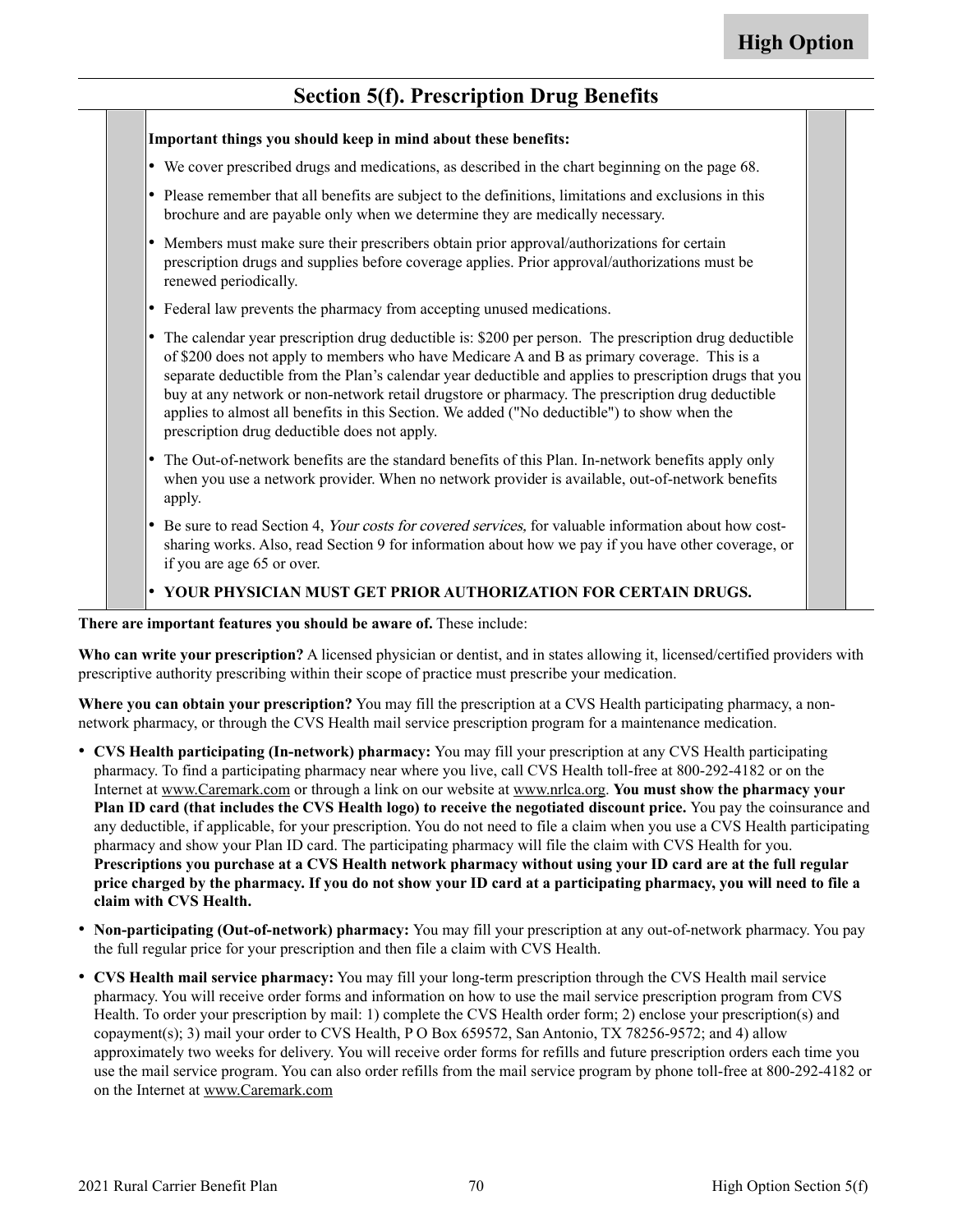### **CVS Health's Primary/Preferred Drug list**

The CVS Health Primary/Preferred Drug list is a list of "preferred" prescription drugs that are identified by the CVS Health team of physicians and pharmacists (Pharmacy and Therapeutics Committee) to be the best overall value based on quality, safety, effectiveness, and cost. The Primary/Preferred Drug list includes nearly all covered generic drugs, and specific brandname drugs. We list the most commonly requested formulary drugs on the Primary/Preferred Drug list. To order a Primary/ Preferred Drug list, call the CVS Health Customer Service Department at 800-292-4182 or visit our website a[t www.nrlca.org](http://www.nrlca.org)  and click on Departments, then Insurance.

We also cover certain non-preferred (non-formulary) drugs prescribed by your Plan physician. However, we encourage you to use preferred drugs, especially preferred generic drugs, whenever possible because they will cost you less. Refer to the Primary/Preferred Drug list and check with your physician or pharmacist to find out if a preferred generic drug is available, or if a lower-cost alternative might work for you.

Specialty medications are typically high-cost, biologic drugs with complex dosing regimens, significant side effects, or alternate routes of administration such as injections and infusions. The Advanced Control Specialty Formulary ensures the safety and effectiveness of specialty medications and promotes the use of specialty generics in applicable situations Visit [info.](http://info.caremark.com/acsdruglist) [caremark.com/acsdruglist f](http://info.caremark.com/acsdruglist)or a list of the specialty medications formulary.

• **Prior Authorization:** We require prior authorization for certain drugs, including specialty and weight management medications. To obtain a list of drugs that require prior authorization, please call the CVS Health Customer Service Department at 800-292-4182. The prior authorization drug list is reviewed by the CVS Health Pharmacy and Therapeutics Committee and may change from time to time due to new drugs, new generic drugs, new therapies, new guidelines from the Food and Drug Administration (FDA), or other factors. For those drugs that require prior authorization, you should discuss with your physician or pharmacist about available options that do not require prior authorization. To request prior authorization, your physician may contact the CVS Health Prior Authorization Department at 855-240-0536. CVS Health will work with your physician to obtain the information we need to process the request. You may contact the CVS Health Customer Service Department for the status of your request at 800-292-4182.

**Compound Medication:** A compound drug is a medication made by combining, mixing or altering ingredients in response to a prescription, to create a customized drug that is not otherwise commercially available.

Coverage for certain compounding chemicals (over-the-counter (OTC) products, bulk powders, bulk nutrients, bulk compounding agents, bulk chemicals, hormone and adrenal bulk powders, miscellaneous bulk ingredients, and proprietary bases are not covered through the prescription benefit and coverage for other ingredients commonly found in compound prescriptions will be determined through preauthorization. Refill limits may apply. When a claim is submitted for online processing or direct reimbursement of a compound medication, the pricing is based on the contractual discounts plus a professional fee and any applicable sales tax. Pharmacies must submit all ingredients in a compound prescription as part of the claim for both online claims and paper claim submissions. At least one of the ingredients submitted with the compound Rx claim must require a physician's prescription in order to be covered by the plan. You are responsible for the appropriate brand name or generic copay or coinsurance based on the compound ingredients. **Prior authorization may be required.** Investigational drugs are not FDA approved. If the compound includes an investigational drug, the compound will not be covered.

**Topical Analgesics:** Certain topical analgesics for the temporary relief of minor aches and muscle pains may be marketed contrary to the Federal Food, Drug and Cosmetic Act (the FD&C Act) and are excluded by the Plan. Your prescription drug benefit includes other medications that are approved by the U.S. Food and Drug Administration (FDA) for the temporary relief of minor aches and muscle pains by means of the prescribed route of administration.

Specialty drugs are unique prescription medicines that are often high-cost injectable, infused, oral or inhaled drugs that require close supervision and monitoring by your physician. You must purchase certain specialty drugs, including biotech, biological, biopharmaceutical, and oral chemotherapy drugs through a CVS Health Specialty Pharmacy.

All specialty drugs require prior authorization to ensure appropriate treatment therapies for chronic complex conditions. Call CVS Health Specialty Pharmacy Services at 866-814-5506 to obtain prior authorization. Decisions about prior authorization are based on guidelines developed by physicians at the FDA or independent expert panels and are administered by the CVS Health Specialty Pharmacy's clinical team.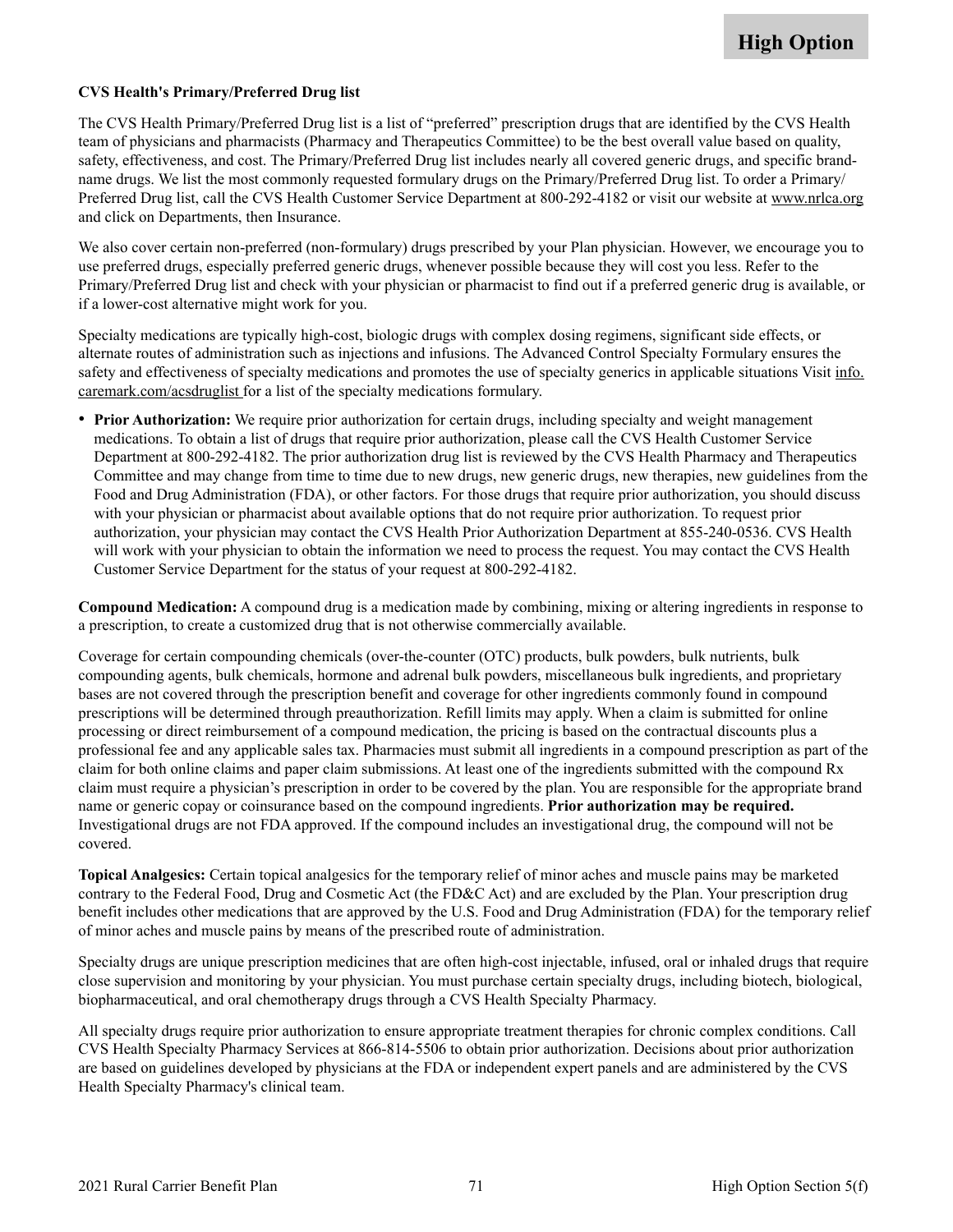Certain specialty self-administered medications will be covered only when purchased through a CVS Health Specialty Pharmacy and will not be covered under any other Plan benefit. A list of these specialty self-administered medications is available a[t www.caremark.com.](http://www.Caremark.com) This list is subject to periodic change. Please call CVS Health at 800-237-2767 for the current list of specialty medications covered under the prescription drug benefit when purchased through a CVS Health Specialty Pharmacy.

### **Infusion Nursing and Site of Care Management for Specialty Medications**

Infusion nursing services for certain specialty medications that are administered in the home and/or in an ambulatory infusion center are covered, coordinated through, and must be purchased from a CVS Health Specialty Pharmacy. For infused specialty medications, except for oncology (cancer) medications, that require administration by a medical professional, a CVS Health Care Team nurse will work with you and your physician to assess your clinical history and determine clinically appropriate options (location for your infusion) for clinician-infused specialty medications. Options may include homecare, an ambulatory infusion center, or physician's office. Care Team nurses will contact all impacted Plan members to provide assistance and guidance. Please call 800-237-2767 for complete information.

### **These are the dispensing limitations.**

- You may purchase up to a 34-day supply of medication at any network retail pharmacy. There is a limit of the number of refills that you can buy at a network retail pharmacy for long-term maintenance medications (prescription medications that you take every day). You can buy an initial 34-day supply and two refills for long-term medications at a network retail pharmacy during any twelve month period. After the third fill at a network retail pharmacy, you must purchase your longterm medications through the CVS Health Mail Service pharmacy or a CVS Pharmacy to have the prescriptions covered by the Plan.
- There is also a 34-day supply limit for prescriptions that you buy at a non-participating pharmacy. In addition, you are limited to an initial 34 day supply plus two refills for long-term maintenance medications that you buy at a non-participating pharmacy. You pay the full regular price for any prescription that you buy at a non-participating pharmacy and then file a claim with CVS Health for reimbursement after you satisfy the annual \$200 prescription drug deductible (see page [59\)](#page-60-0).
- A generic equivalent will be dispensed if it is available. If you receive a prescription for a name brand drug when a Federally-approved generic drug is available, even if your physician requests "Dispense as Written" (DAW) on the prescription, you have to pay the difference in cost between the name brand drug and its generic equivalent plus the brand name (Tier III) copayment.
- • You may purchase up to a 90-day supply of a medication through the CVS Health mail service prescription program. If you request a refill before you use 75% of the medication (based on your physician's written directions for taking the medication), CVS Health will return the refill request to you. CVS Health follows generally accepted pharmacy standards when filling your prescriptions. These include Federal and state pharmacy regulations, the professional judgment of the pharmacist, and the usage recommendations of the drug manufacturer as approved by the U.S. Food and Drug Administration (FDA). If a Federally approved generic drug is available, CVS Health will substitute for a brand name drug. Certain types of prescription medications are not available through the mail service program such as:
	- Specially mixed (compounded) capsules and suppositories
	- Vaccines
	- Frozen medications
	- Dental products
	- Most medical devices
	- Infertility drugs
	- Medications specially wrapped in unit dose packaging

Note: Always request a generic drug from your physician or other prescriber when a generic is available. If a generic equivalent is available, but the pharmacy dispenses the brand name medication, you will pay the difference in cost between the brand name medication and the generic medication plus the brand name (Tier III) copayment. Similarly if your physician or other prescriber indicates "dispense as written" on the prescription, you will pay the difference in cost between the brand name medication and the generic medication plus the brand name (Tier III) copayment.

CVS Health will fill prescriptions for medications designated as Class II, III, IV, and V controlled substances by the FDA. However, Federal or state law may limit the supply of these medications to less than 90 days.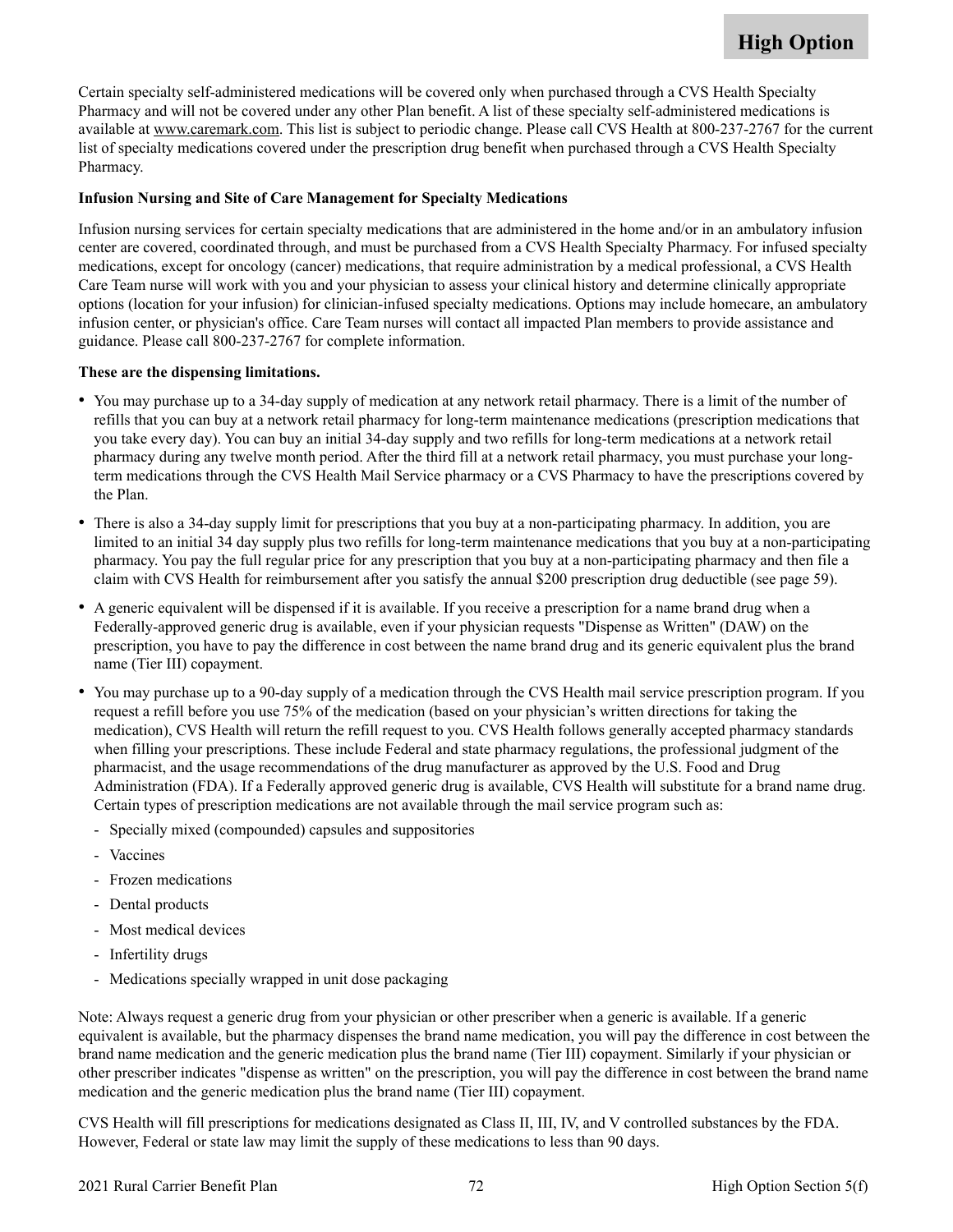• If you have Medicare Part B, we do not waive your deductible or coinsurance for prescription drugs and supplies that you buy at a CVS Health participating pharmacy or at a non-participating pharmacy. However, your copayment is reduced for 90-day prescriptions that you order through the CVS Health mail service prescription program or at a CVS retail pharmacy.

Note: We waive your deductible and coinsurance at a network retail pharmacy and the copayment at the CVS Health mail service pharmacy if Medicare Part B covers your prescription drugs or diabetic supplies and is the primary payor. See Section 9 for further information.

**Why use generic drugs?** Generic drugs offer a safe and economic way to meet your prescription drug needs. The generic name of a drug is its chemical name; the name brand is the name under which the manufacturer advertises and sells a drug. Under Federal law, generic and name brand drugs must meet the same standards for safety, purity, strength, and effectiveness. Generic drugs contain the same active ingredients and are equivalent in strength and dosage to the original brand name product. All manufacturing and marketing of a generic drug is conducted following strict guidelines established by the U.S. Food and Drug Administration (FDA). No prescription drug can be sold in the U.S. without FDA approval. The manufacturing facilities of all drug companies, whether they make generic or brand name drugs, must pass stringent, regular inspections by the FDA. There is no difference between the standards set for drug companies that make brand name or generic medications. Many drug companies that make brand name drugs also make generic drugs. A generic prescription costs you -- and us -- less than a name brand prescription.

**When you do have to file a claim.** If you use a CVS Health participating pharmacy, the pharmacy will file the claim for you electronically. If you use a non-participating pharmacy, you will need to file a claim with CVS Health. Use the CVS Health prescription claim form and send your claim to:

### **CVS Health, PO Box 52136, Phoenix, AZ 85072-2136**

Claims for prescription drugs and supplies that are not ordered through the CVS Health mail service prescription program or a CVS Health In-network pharmacy must include receipts that have the patient's name, the prescription number, name of the drug, day supply, the medication's National Drug Code (NDC), prescribing physician's name, date, charge, and pharmacy name. The pharmacist must sign any computer printout or pharmacy ledger. Prescription claim forms are available by calling toll-free  $800-292-4182$  or at our website at www.nrlca.org

| <b>Benefits Description</b>                                                                                                                                                                                                                                                                                                                                                                                                                                                                                                                                                                                                                                                                                                                                                                                             | <b>You Pay</b><br>After the calendar year deductible                                                                                                                                                                                                                                                                                                                                                                                                                                                                                                                                                     |
|-------------------------------------------------------------------------------------------------------------------------------------------------------------------------------------------------------------------------------------------------------------------------------------------------------------------------------------------------------------------------------------------------------------------------------------------------------------------------------------------------------------------------------------------------------------------------------------------------------------------------------------------------------------------------------------------------------------------------------------------------------------------------------------------------------------------------|----------------------------------------------------------------------------------------------------------------------------------------------------------------------------------------------------------------------------------------------------------------------------------------------------------------------------------------------------------------------------------------------------------------------------------------------------------------------------------------------------------------------------------------------------------------------------------------------------------|
|                                                                                                                                                                                                                                                                                                                                                                                                                                                                                                                                                                                                                                                                                                                                                                                                                         | Note: The calendar year deductible applies to almost all benefits in this Section.<br>We say "(No deductible)" when it does not apply.                                                                                                                                                                                                                                                                                                                                                                                                                                                                   |
| <b>Covered medications and supplies</b>                                                                                                                                                                                                                                                                                                                                                                                                                                                                                                                                                                                                                                                                                                                                                                                 |                                                                                                                                                                                                                                                                                                                                                                                                                                                                                                                                                                                                          |
| When you enroll in the Plan, you will receive a<br>description of our prescription drug program, a<br>combined prescription drug/Plan identification card, a<br>mail service order form/patient profile and a<br>preaddressed reply envelope for the mail service<br>prescription program.<br>You may purchase the following medications and<br>supplies prescribed by a physician from either a retail<br>pharmacy or through the Mail Service Pharmacy:<br>• Drugs and medications (including those<br>administered during a non-covered admission or in<br>a non-covered facility) that require a physician's<br>written prescription under U.S. Federal law, except<br>those listed as <i>Not covered</i><br>• Vitamins and minerals that require a physician's<br>prescription for purchase under U.S. Federal law | In-network Retail:<br>Generic: 30% of cost; maximum \$7.50 per prescription<br>$\bullet$<br>• Preferred brand name (formulary): 30% of cost; maximum \$200<br>per prescription<br>• Non-Preferred brand name (non-formulary); maximum \$200 per<br>prescription<br>In-network Retail when retired with Medicare Part B coverage:<br>• Generic: 30% of cost; maximum \$7.50 per prescription<br>• Preferred brand name (formulary): 30% of cost; maximum \$200<br>per prescription<br>• Non-Preferred brand name (non-formulary); maximum \$200 per<br>prescription<br>Out-of-network Retail: 30% of cost |
| • Insulin and diabetic supplies such as test strips,<br>lancets, etc.<br>• Disposable needles and syringes for the<br>administration of covered medications                                                                                                                                                                                                                                                                                                                                                                                                                                                                                                                                                                                                                                                             | Out-of-network Retail when retired with Medicare Part B<br>coverage: 30% of cost                                                                                                                                                                                                                                                                                                                                                                                                                                                                                                                         |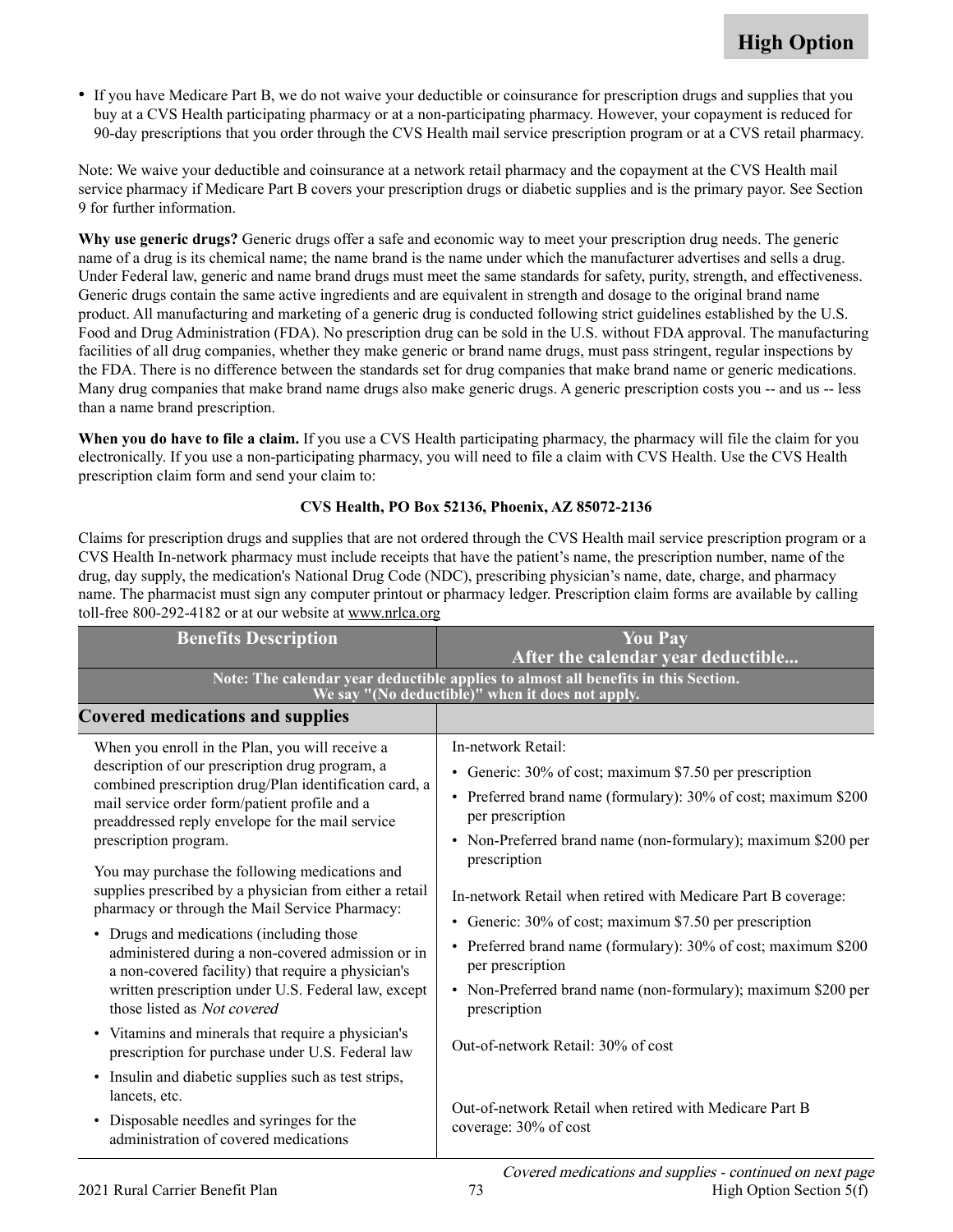| <b>Benefits Description</b>                                                                                                                                                                                                                                                                                                                                                                                                                                                                                                                                                                                    | <b>You Pay</b><br>After the calendar year deductible                                                                                                                                                                                                                                                                                                                                                                                                                                                                                                                                                                                                                                                                                                                                                                                                                                                                                                                                                                                                                                                                                                                                                                                                                                                                                                                                                                                                                                                                                                                                                                                                                |
|----------------------------------------------------------------------------------------------------------------------------------------------------------------------------------------------------------------------------------------------------------------------------------------------------------------------------------------------------------------------------------------------------------------------------------------------------------------------------------------------------------------------------------------------------------------------------------------------------------------|---------------------------------------------------------------------------------------------------------------------------------------------------------------------------------------------------------------------------------------------------------------------------------------------------------------------------------------------------------------------------------------------------------------------------------------------------------------------------------------------------------------------------------------------------------------------------------------------------------------------------------------------------------------------------------------------------------------------------------------------------------------------------------------------------------------------------------------------------------------------------------------------------------------------------------------------------------------------------------------------------------------------------------------------------------------------------------------------------------------------------------------------------------------------------------------------------------------------------------------------------------------------------------------------------------------------------------------------------------------------------------------------------------------------------------------------------------------------------------------------------------------------------------------------------------------------------------------------------------------------------------------------------------------------|
| Covered medications and supplies (cont.)                                                                                                                                                                                                                                                                                                                                                                                                                                                                                                                                                                       |                                                                                                                                                                                                                                                                                                                                                                                                                                                                                                                                                                                                                                                                                                                                                                                                                                                                                                                                                                                                                                                                                                                                                                                                                                                                                                                                                                                                                                                                                                                                                                                                                                                                     |
| • Tobacco cessation drugs and medications. See<br>also Educational classes and programs in Section 5<br>(a), Medical services and supplies for information<br>about the Plan's Tobacco Cessation Program<br>• Prescription drugs for weight management<br>Note: Prescription drugs for weight management<br>require prior authorization.<br>Note: Colostomy and ostomy supplies are covered<br>under Section $5(a)$ , Durable medical equipment.<br>Note: A blood glucose meter can be provided at no<br>charge. For more information on how to obtain a<br>blood glucose meter, call toll-free: 800-588-4456. | In-network Retail:<br>• Generic: 30% of cost; maximum \$7.50 per prescription<br>• Preferred brand name (formulary): 30% of cost; maximum \$200<br>per prescription<br>• Non-Preferred brand name (non-formulary); maximum \$200 per<br>prescription<br>In-network Retail when retired with Medicare Part B coverage:<br>• Generic: 30% of cost; maximum \$7.50 per prescription<br>• Preferred brand name (formulary): 30% of cost; maximum \$200<br>per prescription<br>• Non-Preferred brand name (non-formulary); maximum \$200 per<br>prescription<br>Out-of-network Retail: 30% of cost<br>Out-of-network Retail when retired with Medicare Part B<br>coverage: 30% of cost<br>In-network Mail Service:<br>• Tier I: \$10 generic (No deductible)<br>• Tier II: \$50 brand name on primary drug list (No deductible)<br>• Tier III: \$80 brand name not on primary drug list (No<br>deductible)<br>• Tier IV: Speciality drugs \$80 (no deductible) for a 30 day supply<br>and \$125 for a 90 day supply (no deductible)<br>In-network Mail Service when retired with Medicare Part B<br>coverage:<br>• Tier I: \$10 generic (No deductible)<br>• Tier II: \$40 brand name on primary drug list (No deductible)<br>• Tier III: \$70 brand name not on primary drug list (No<br>deductible)<br>• Tier IV: Speciality drugs \$80 (no deductible) for a 30 day supply<br>and \$125 for a 90 day supply (no deductible)<br>Note: If there is no generic equivalent available, you must pay the<br>brand name copayment.<br>Note: For long-term maintenance medications, you are limited to<br>the initial prescription and two refills at a CVS Health In-network |
|                                                                                                                                                                                                                                                                                                                                                                                                                                                                                                                                                                                                                | (participating) pharmacy or at an Out-of-network (non-<br>participating) pharmacy. You must use the Mail Service pharmacy<br>or a CVS Pharmacy for a continuing supply of the medication after<br>three fills.                                                                                                                                                                                                                                                                                                                                                                                                                                                                                                                                                                                                                                                                                                                                                                                                                                                                                                                                                                                                                                                                                                                                                                                                                                                                                                                                                                                                                                                      |

Covered medications and supplies - continued on next page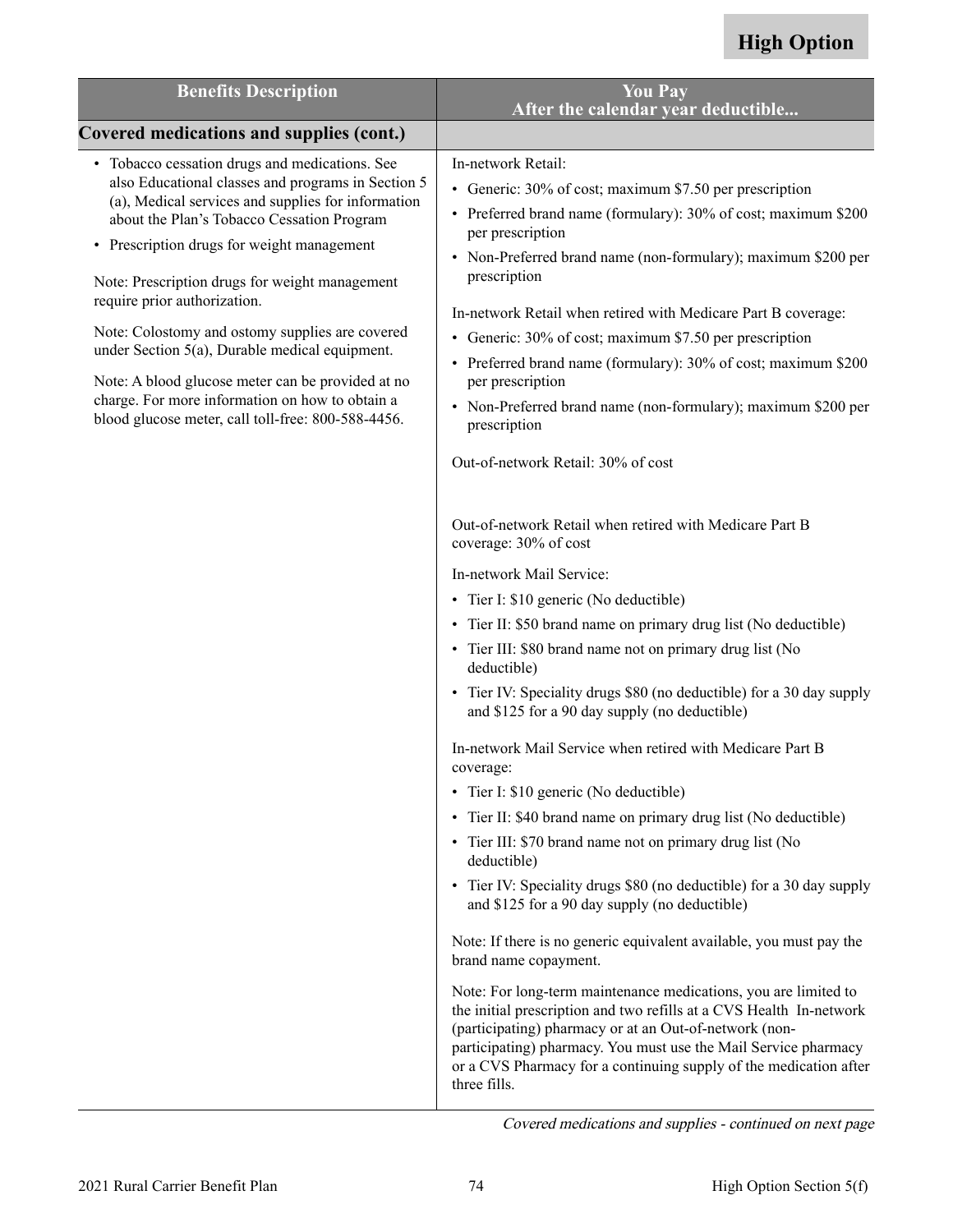| <b>Benefits Description</b>                                                                                                                                                                                                                                                 | <b>You Pay</b><br>After the calendar year deductible                                                                                                                                |
|-----------------------------------------------------------------------------------------------------------------------------------------------------------------------------------------------------------------------------------------------------------------------------|-------------------------------------------------------------------------------------------------------------------------------------------------------------------------------------|
| <b>Covered medications and supplies (cont.)</b>                                                                                                                                                                                                                             |                                                                                                                                                                                     |
|                                                                                                                                                                                                                                                                             | Note: For long-term maintenance medications (90-day supply)<br>purchased at a CVS Pharmacy, you pay the same copayments (No<br>deductible) as the In-network Mail Service Pharmacy. |
| Drugs and diabetic supplies (including insulin), when<br>Medicare Part B is the primary payer.                                                                                                                                                                              | Nothing (No deductible) when filed with Medicare Part B first.                                                                                                                      |
| Note: You must show your Medicare ID card at the<br>pharmacy when purchasing these items in order to<br>receive the maximum benefit.                                                                                                                                        |                                                                                                                                                                                     |
| Women's contraceptive drugs and devices, including:                                                                                                                                                                                                                         | In-network Retail: Nothing (No deductible)                                                                                                                                          |
| • FDA-approved oral contraceptives that require a<br>written prescription including the over-the-counter<br>(OTC) emergency contraceptive drug                                                                                                                              | Out-of-network Retail: 30% of cost (No deductible)<br>In-network Mail Service: Nothing (No deductible)                                                                              |
| • Diaphragms                                                                                                                                                                                                                                                                |                                                                                                                                                                                     |
| Cervical caps<br>٠                                                                                                                                                                                                                                                          |                                                                                                                                                                                     |
| Vaginal rings                                                                                                                                                                                                                                                               |                                                                                                                                                                                     |
| • Contraceptive hormone patches                                                                                                                                                                                                                                             |                                                                                                                                                                                     |
| Medicines to promote better health recommended                                                                                                                                                                                                                              | In-network Retail: Nothing                                                                                                                                                          |
| under the Patient Protection and Affordable Care Act<br>(the Affordable Care Act) and have an "A" or "B"<br>recommendation from the United States Preventive<br>Services Task Force (USPSTF) See Section 10,<br>Definitions, Routine preventive services/<br>immunizations. | Out-of-network Retail: All charges                                                                                                                                                  |
| Note: To receive this benefit, you must use a network<br>retail pharmacy and present a physician's written<br>prescription to the pharmacist.                                                                                                                               |                                                                                                                                                                                     |
| Note: Benefits not available for Tylenol, Ibuprofen,<br>Aleve, etc.                                                                                                                                                                                                         |                                                                                                                                                                                     |
| Narcan (rescue agent)                                                                                                                                                                                                                                                       | In-Network Retail: Nothing                                                                                                                                                          |
| Note: If you are in a state that requires a prescription                                                                                                                                                                                                                    | Out-of-network Retail: Nothing                                                                                                                                                      |
| in order to purchase Narcan, you will have to obtain<br>one from your healthcare provider. Otherwise, you<br>may purchase Narcan without a prescription. Please<br>contact your local network pharmacy for more<br>information.                                             | In-network Mail Service: Nothing (No deductible)                                                                                                                                    |
| Over-the-counter (OTC) nicotine replacement<br>therapy or prescription drugs approved by the FDA to<br>treat and nicotine dependence are available with a<br>doctor's written prescription only through the Mail<br>Service Pharmacy or at a CVS Pharmacy.                  | Nothing (No deductible) for OTC and prescription drugs approved<br>by the FDA to treat tobacco and nicotine dependency. A doctor's<br>written prescription is required.             |
| Not covered:                                                                                                                                                                                                                                                                | All charges                                                                                                                                                                         |
| • Drugs and supplies for cosmetic purposes                                                                                                                                                                                                                                  |                                                                                                                                                                                     |
| • Drugs to treat impotence and sexual dysfunction                                                                                                                                                                                                                           |                                                                                                                                                                                     |

Covered medications and supplies - continued on next page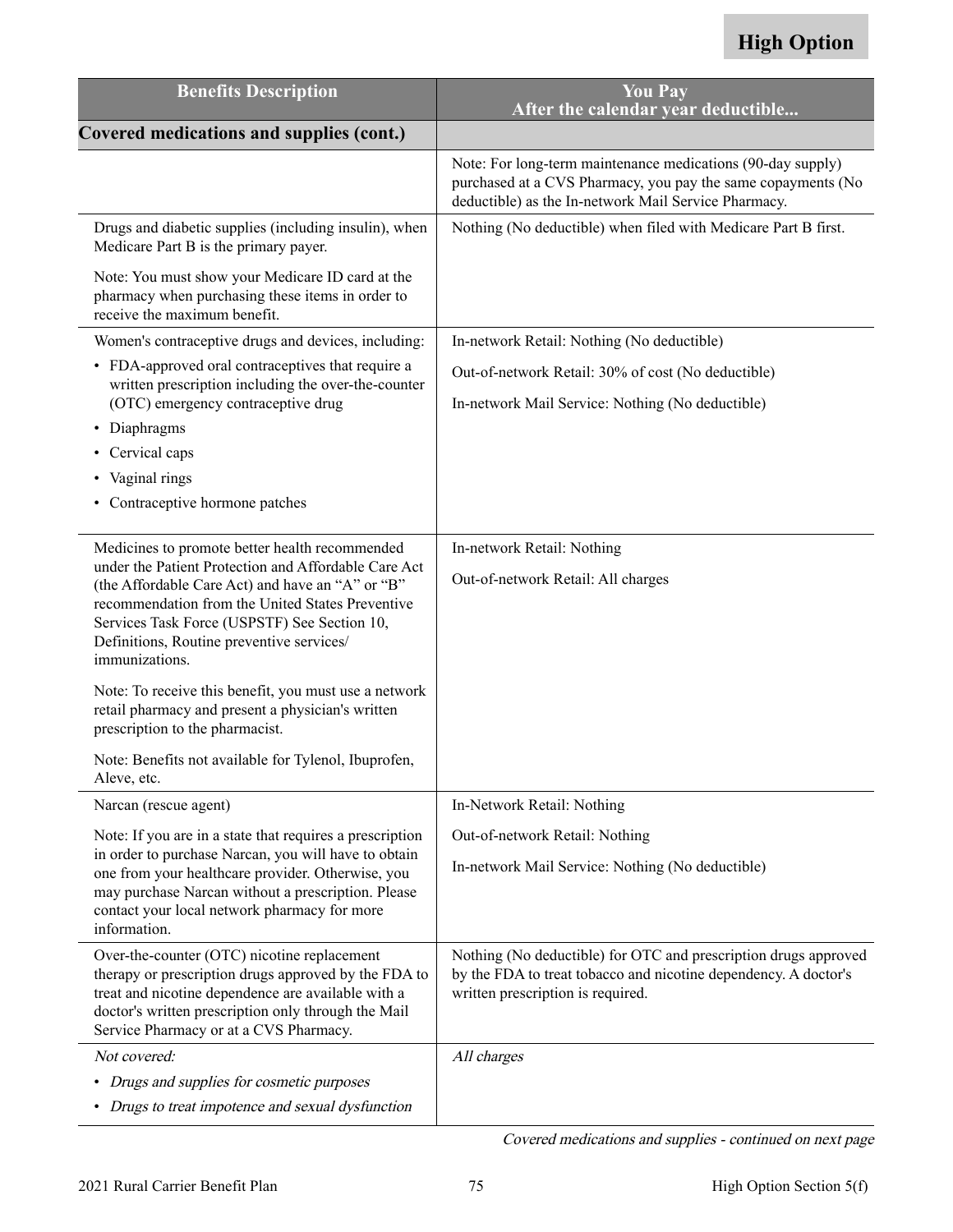| <b>Benefits Description</b>                                                                                                                                                           | <b>You Pay</b><br>After the calendar year deductible |
|---------------------------------------------------------------------------------------------------------------------------------------------------------------------------------------|------------------------------------------------------|
| Covered medications and supplies (cont.)                                                                                                                                              |                                                      |
| • Medical foods and nutritional supplements, except<br>as described in Section $5(a)$ , Durable medical<br>equipment                                                                  | All charges                                          |
| Nonprescription (over-the-counter) medications,<br>except as noted above                                                                                                              |                                                      |
| <b>Preventive care medications</b>                                                                                                                                                    |                                                      |
| Medications to promote better health as recommended                                                                                                                                   | In-network Retail: Nothing                           |
| by ACA.                                                                                                                                                                               | Out-of-network Retail: All Charges                   |
| The following drugs and supplements are covered<br>without cost-share, even if over-the-counter, are<br>prescribed by a health care professional and filled at a<br>network pharmacy. |                                                      |
| • Aspirin (81 mg) for men age 45-79 and women age<br>55-79 and women of childbearing age                                                                                              |                                                      |
| • Folic acid supplements for women of childbearing<br>age 400 & 800 mcg                                                                                                               |                                                      |
| • Liquid iron supplements for children age 0-1 year                                                                                                                                   |                                                      |
| • Fluoride tablets, solution (not toothpaste, rinses)<br>for children age 0-6                                                                                                         |                                                      |
| Note: To receive this benefit a prescription from a<br>doctor must be presented to pharmacy.                                                                                          |                                                      |
| Not covered:                                                                                                                                                                          | All Charges                                          |
| • Drugs and supplies for cosmetic purposes                                                                                                                                            |                                                      |
| Drugs to treat impotence and sexual dysfunction                                                                                                                                       |                                                      |
| Medical foods and nutritional supplements, except<br>as described in Section $5(a)$ , Durable medical<br>equipment                                                                    |                                                      |
| Nonprescription (over-the-counter) medications,<br>except as noted above                                                                                                              |                                                      |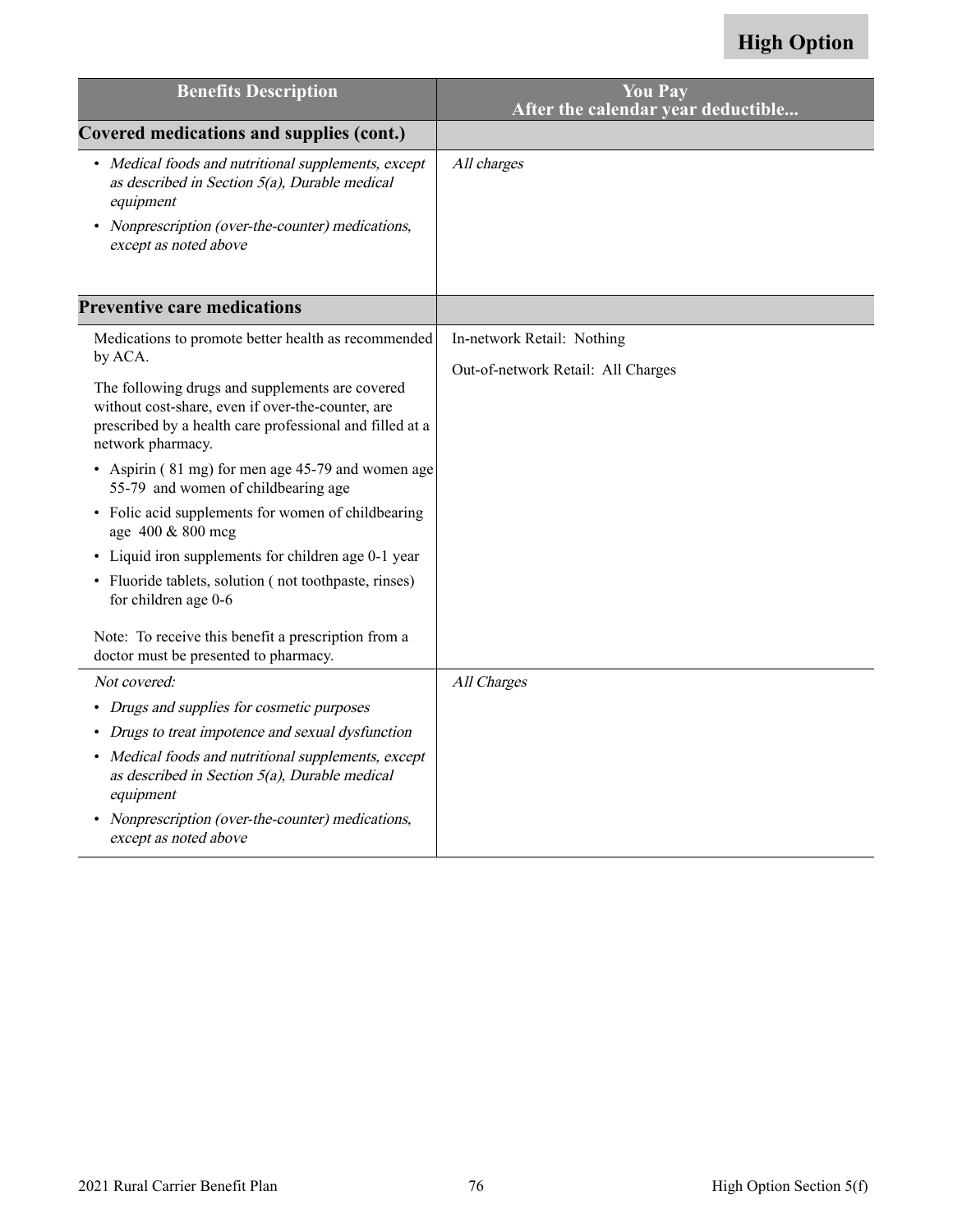## **Section 5(g). Dental Benefits**

|                                                                                                                                                                                                                                                                                                                                                                                                                                                                                                                                                                                     | $\sim$ coron $\mathcal{C}(s)$ . $\sim$ change $\sim$ cm                                                                                                                                                                                                                                                                 |                                                                                                                                                                                     |
|-------------------------------------------------------------------------------------------------------------------------------------------------------------------------------------------------------------------------------------------------------------------------------------------------------------------------------------------------------------------------------------------------------------------------------------------------------------------------------------------------------------------------------------------------------------------------------------|-------------------------------------------------------------------------------------------------------------------------------------------------------------------------------------------------------------------------------------------------------------------------------------------------------------------------|-------------------------------------------------------------------------------------------------------------------------------------------------------------------------------------|
|                                                                                                                                                                                                                                                                                                                                                                                                                                                                                                                                                                                     | Important things you should keep in mind about these benefits:                                                                                                                                                                                                                                                          |                                                                                                                                                                                     |
| • Please remember that all benefits are subject to the definitions, limitations, and exclusions in this<br>brochure and are payable only when we determine they are medically necessary.                                                                                                                                                                                                                                                                                                                                                                                            |                                                                                                                                                                                                                                                                                                                         |                                                                                                                                                                                     |
| • If you are enrolled in a Federal Employees Dental/Vision Insurance Program (FEDVIP) Dental Plan,<br>your FEHB Plan will be First/Primary payer of any benefit payments and your FEDVIP Plan is<br>secondary to your FEHB Plan. See Section 9, Coordinating benefits with other coverage.                                                                                                                                                                                                                                                                                          |                                                                                                                                                                                                                                                                                                                         |                                                                                                                                                                                     |
| • The calendar year deductible is: \$50 per person. The dental deductible applies to almost all benefits in<br>this Section. We added "(No deductible)" to show when the calendar year deductible does not apply.                                                                                                                                                                                                                                                                                                                                                                   |                                                                                                                                                                                                                                                                                                                         |                                                                                                                                                                                     |
| • Be sure to read Section 4, Your costs for covered services, for valuable information about how cost<br>sharing works. Also, read Section 9 for information about how we pay if you have other coverage, or<br>if you are age 65 or over.                                                                                                                                                                                                                                                                                                                                          |                                                                                                                                                                                                                                                                                                                         |                                                                                                                                                                                     |
|                                                                                                                                                                                                                                                                                                                                                                                                                                                                                                                                                                                     | • Note: We cover a hospital stay for dental procedures only when a non-dental physical impairment<br>exists which makes hospitalization necessary to safeguard the health of the patient. We cover the<br>dental procedure under <i>Dental benefits</i> listed below. See Section 5(c) for inpatient hospital benefits. |                                                                                                                                                                                     |
|                                                                                                                                                                                                                                                                                                                                                                                                                                                                                                                                                                                     | <b>Benefit Description</b>                                                                                                                                                                                                                                                                                              | You pay                                                                                                                                                                             |
|                                                                                                                                                                                                                                                                                                                                                                                                                                                                                                                                                                                     | <b>Accidental injury benefit</b>                                                                                                                                                                                                                                                                                        |                                                                                                                                                                                     |
| The Plan will pay for the treatment or repair (including root<br>canal therapy and crowns) of an accidental injury to sound<br>natural teeth (not from biting or chewing).<br>The services and supplies must be provided within one year<br>of the accidental dental injury and the Patient must be a Plan<br>member when the dental services are received.<br>Note: We may request dental records, including X-rays, to<br>verify the condition of your teeth before the accidental<br>injury. Charges covered for dental accidents cannot be<br>considered under Dental benefits. |                                                                                                                                                                                                                                                                                                                         | In-network: 10% of Plan allowance (No deductible)<br>Out-of-network: 20% of the Plan allowance and any<br>difference between our allowance and the billed amount (no<br>deductible) |
|                                                                                                                                                                                                                                                                                                                                                                                                                                                                                                                                                                                     | <b>Dental benefits</b>                                                                                                                                                                                                                                                                                                  | <b>Dental Benefit Class A Schedule</b>                                                                                                                                              |
| <b>Service</b>                                                                                                                                                                                                                                                                                                                                                                                                                                                                                                                                                                      |                                                                                                                                                                                                                                                                                                                         |                                                                                                                                                                                     |
|                                                                                                                                                                                                                                                                                                                                                                                                                                                                                                                                                                                     | The Plan pays actual charges for up to<br>two preventive care visits per person<br>each calendar year up to the scheduled<br>Plan allowance (No deductible)                                                                                                                                                             | Note: You are responsible for all charges that exceed the<br>Plan's scheduled allowance for the service listed below.                                                               |
| Oral exam<br>Prophylaxis, adult and child<br>• Prophylaxis with fluoride treatment (thru age 22)                                                                                                                                                                                                                                                                                                                                                                                                                                                                                    |                                                                                                                                                                                                                                                                                                                         | \$12.50 twice each calendar year<br>\$22.00 twice each calendar year<br>\$24.00 twice each calendar year                                                                            |
| Space maintainer<br>Complete X-ray series<br>Panoramic X-ray<br>Single intraoral X-ray/bitewing single film<br>Each additional intraoral X-ray (up to 7)<br>Bitewings - 2 films<br>Bitewings - 4 films                                                                                                                                                                                                                                                                                                                                                                              |                                                                                                                                                                                                                                                                                                                         | \$88.00<br>\$34.00<br>\$34.00<br>\$5.50<br>\$4.00<br>\$9.00<br>\$14.00                                                                                                              |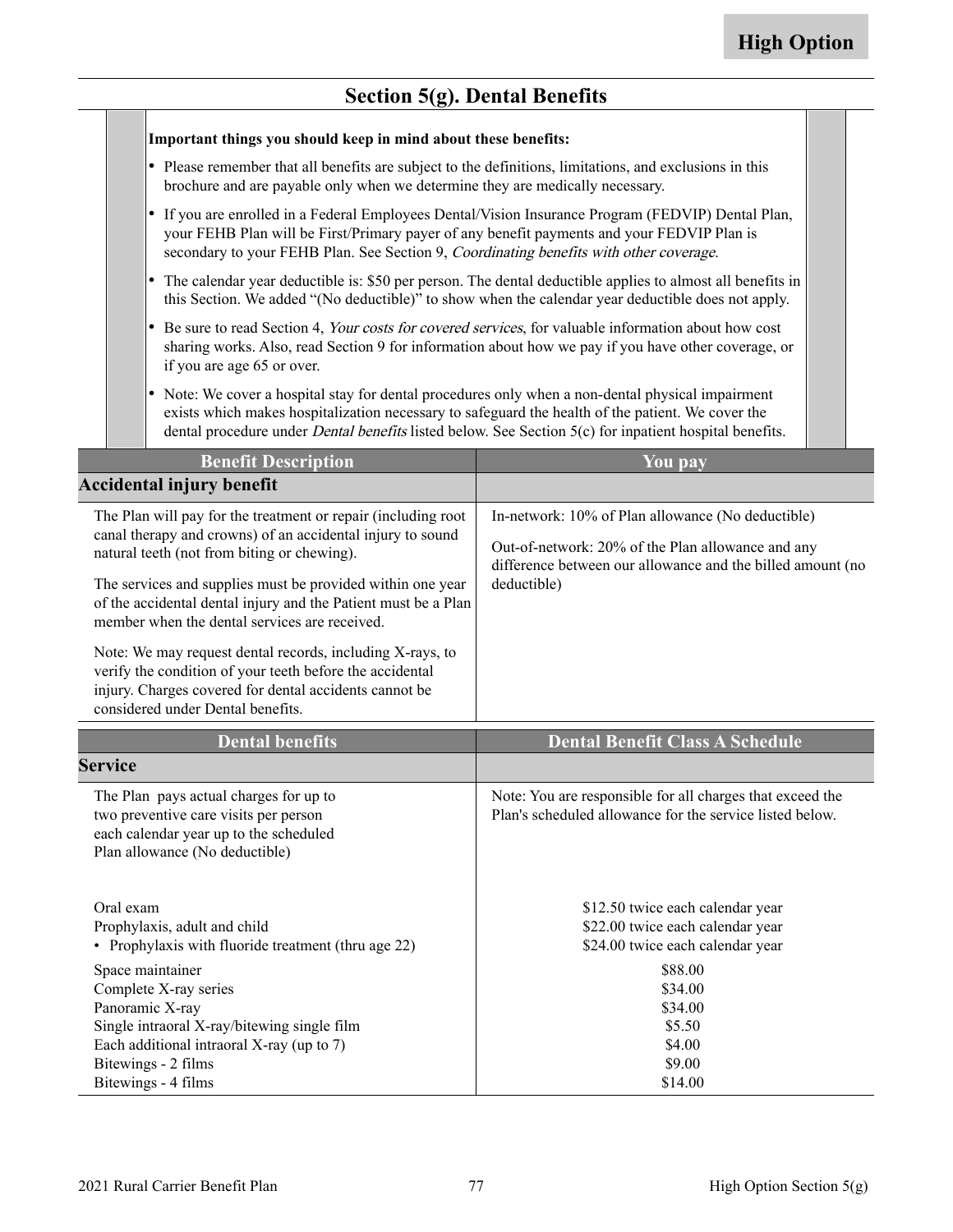| <b>Dental benefits</b>                                                                                                                                                                                                   | <b>Dental Benefits Class B Schedule</b>                                                                               |
|--------------------------------------------------------------------------------------------------------------------------------------------------------------------------------------------------------------------------|-----------------------------------------------------------------------------------------------------------------------|
| <b>Service</b>                                                                                                                                                                                                           |                                                                                                                       |
| After a deductible of \$50 per person during the<br>calendar year, the Plan pays actual charges up to<br>the scheduled allowance for each service. There<br>is no annual limit on the amount of services you<br>receive. | Note: You are responsible for all charges that exceed the Plan's scheduled<br>allowance for the service listed below. |
| <b>Restorations</b><br>1 surface permanent<br>2 surface permanent<br>3 or more surface permanent<br>Gold restoration                                                                                                     | \$14.00<br>\$20.50<br>\$26.50<br>\$103.50                                                                             |
| <b>Extractions</b><br>Single tooth<br>Pulp capping-direct<br>Pulpotomy-vital                                                                                                                                             | \$16.00<br>\$9.50<br>\$21.00                                                                                          |
| Root canal therapy<br>This includes the actual root canal treatment and<br>any replacements<br>One root<br>Two roots<br>Three or more roots                                                                              | \$106.00<br>\$126.00<br>\$170.00                                                                                      |
| <b>Periodontics</b><br>Periodontal scaling and root planning                                                                                                                                                             | \$26.50                                                                                                               |
| <b>Crowns/abutments</b><br>Resin and Resin with metal<br>Porcelain<br>Porcelain with gold<br>Gold (full cast and 3/4 cast)<br>Prefabricated resin and stainless steel                                                    | \$120.00<br>\$113.50<br>\$120.00<br>\$120.00<br>\$21.50                                                               |
| <b>Pontics</b><br>Porcelain and Porcelain with gold                                                                                                                                                                      | \$120.00                                                                                                              |
| <b>Dentures</b><br>Complete upper and lower<br>Partial without bar<br>Partial with bar<br>Repairs (dentures and partials)<br>Denture relining                                                                            | \$126.00<br>\$138.00<br>\$157.00<br>\$14.00<br>\$40.50                                                                |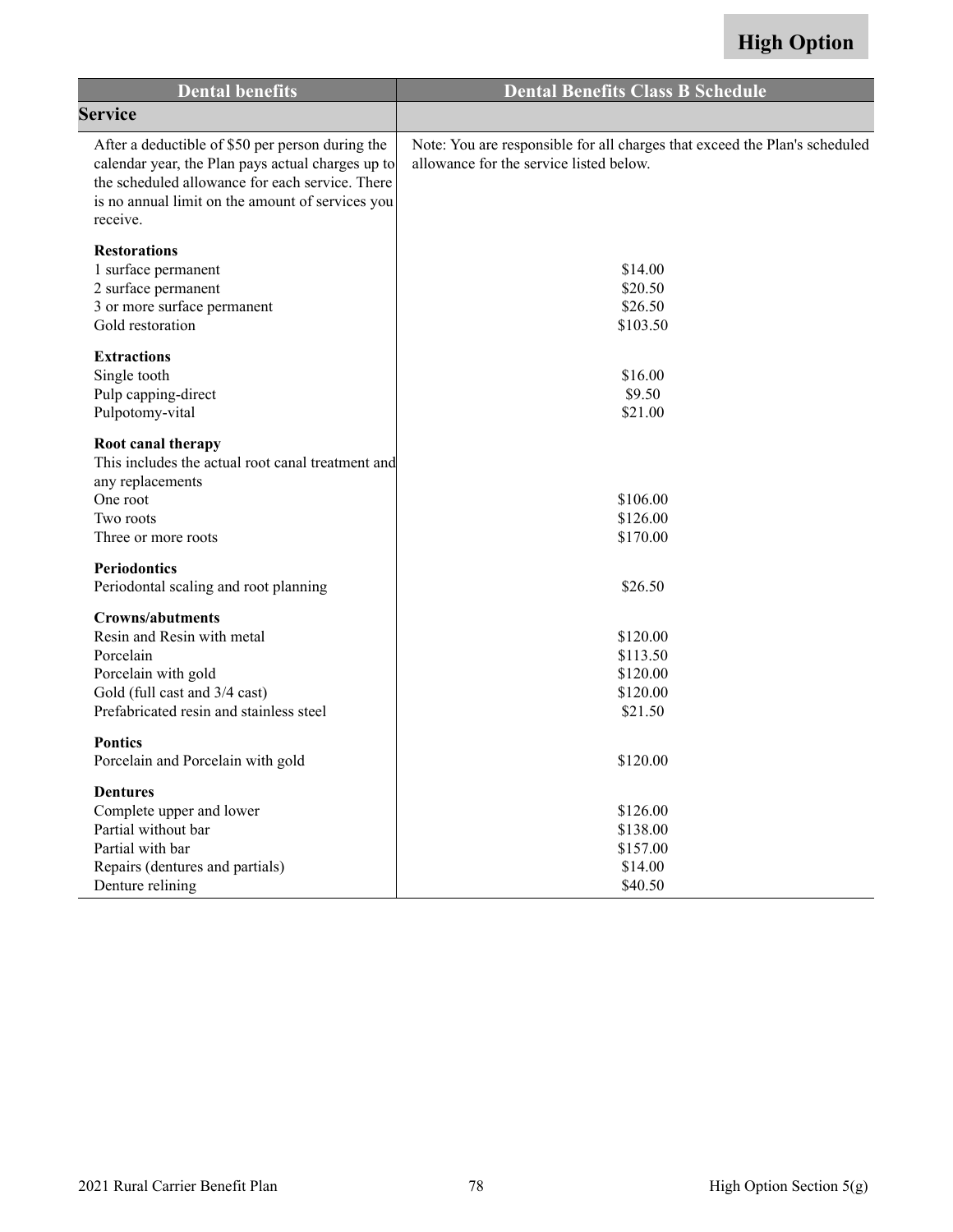| <b>Special feature</b>          | <b>Description</b>                                                                                                                                                                                                                                                                                                                                                                                      |
|---------------------------------|---------------------------------------------------------------------------------------------------------------------------------------------------------------------------------------------------------------------------------------------------------------------------------------------------------------------------------------------------------------------------------------------------------|
| <b>Flexible benefits option</b> | Under the flexible benefits option, we determine the most effective way to provide services.                                                                                                                                                                                                                                                                                                            |
|                                 | • We may identify medically appropriate alternatives to regular contract benefits as a less<br>costly alternative. If we identify a less costly alternative, we will ask you to sign an<br>alternative benefits agreement that will include all of the following terms in addition to<br>other terms as necessary. Until you sign and return the agreement, regular contract<br>benefits will continue. |
|                                 | • Alternative benefits will be made available for a limited time period and are subject to<br>our ongoing review. You must cooperate with the review process.                                                                                                                                                                                                                                           |
|                                 | • By approving an alternative benefit, we do not guarantee you will get it in the future.                                                                                                                                                                                                                                                                                                               |
|                                 | • The decision to offer an alternative benefit is solely ours, and except as expressly<br>provided in the agreement, we may withdraw it at any time and resume regular contract<br>benefits.                                                                                                                                                                                                            |
|                                 | • If you sign the agreement, we will provide the agreed-upon alternative benefits for the<br>stated time period (unless circumstances change). You may request an extension of the<br>time period, but regular contract benefits will resume if we do not approve your request.                                                                                                                         |
|                                 | • Our decision to offer or withdraw alternative benefits is not subject to OPM review<br>under the disputed claims process. However, if at the time we make a decision<br>regarding alternative benefits, we also decide that regular contract benefits are not<br>payable, then you may dispute our regular contract benefits decision under the OPM<br>disputed claims process (see Section 8).       |
| <b>Aexcel Designated</b>        | A guide to the Aexcel specialist performance designation                                                                                                                                                                                                                                                                                                                                                |
| <b>Providers</b>                | A excel is our designation for high-performing specialty physicians and physician groups in<br>twelve medical specialty areas:                                                                                                                                                                                                                                                                          |
|                                 | • Cardiology                                                                                                                                                                                                                                                                                                                                                                                            |
|                                 | • Cardiothoracic surgery                                                                                                                                                                                                                                                                                                                                                                                |
|                                 | • Gastroenterology                                                                                                                                                                                                                                                                                                                                                                                      |
|                                 | • General Surgery                                                                                                                                                                                                                                                                                                                                                                                       |
|                                 | • Neurology                                                                                                                                                                                                                                                                                                                                                                                             |
|                                 | • Neurosurgery                                                                                                                                                                                                                                                                                                                                                                                          |
|                                 | • Obstetrics and gynecology                                                                                                                                                                                                                                                                                                                                                                             |
|                                 | • Orthopedics                                                                                                                                                                                                                                                                                                                                                                                           |
|                                 | • Otolaryngology/ENT                                                                                                                                                                                                                                                                                                                                                                                    |
|                                 | • Plastic Surgery                                                                                                                                                                                                                                                                                                                                                                                       |
|                                 | • Urology                                                                                                                                                                                                                                                                                                                                                                                               |
|                                 | • Vascular surgery                                                                                                                                                                                                                                                                                                                                                                                      |
|                                 | Physicians with the Aexcel specialist designation have met added standards for volume,<br>clinical performance, and efficiency. Aetna evaluates these providers using specific<br>standards and, based on the results, gives them the Aexcel specialty designation.                                                                                                                                     |

# **Section 5(h). Special Features**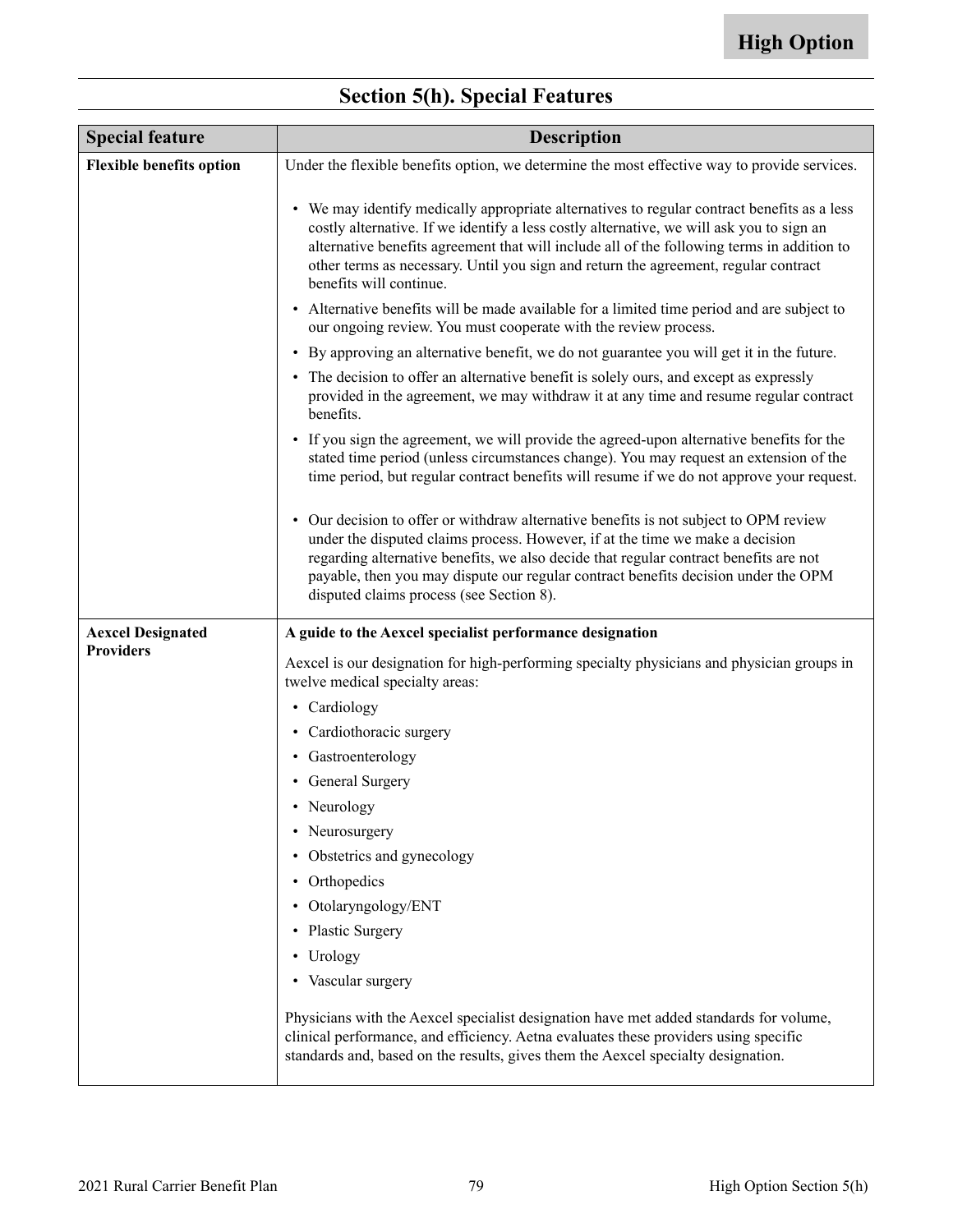|                                           | Visit www.rcbphealth.com and select "Locate a Provider", and look for the blue star next to<br>the provider's name for an Aexcel designated provider. If a specialist does not have a blue<br>star, this does not mean the physician does not provide quality services. It could be that<br>Aetna does not have enough information available to evaluate a particular physician or the<br>physician's specialty is not one of the 12 specialty categories. The Aexcel information is<br>only a guide. There are many ways to evaluate doctor practices. You should talk with your<br>primary care physician and the specialist you are considering before making a decision.<br>Please note that ratings have a chance for error. An Aexcel designation is not a guarantee of<br>service quality or treatment outcome. Therefore, the Aexcel designation should not be the<br>only reason for choosing a specialty doctor. |
|-------------------------------------------|----------------------------------------------------------------------------------------------------------------------------------------------------------------------------------------------------------------------------------------------------------------------------------------------------------------------------------------------------------------------------------------------------------------------------------------------------------------------------------------------------------------------------------------------------------------------------------------------------------------------------------------------------------------------------------------------------------------------------------------------------------------------------------------------------------------------------------------------------------------------------------------------------------------------------|
| <b>Institutes of Excellence</b><br>(IOE)  | The Plan has special arrangements with facilities to provide services for tissue and organ<br>transplants only. The transplant network was designed to give you the opportunity to access<br>providers that demonstrate high quality medical care for transplant patients.                                                                                                                                                                                                                                                                                                                                                                                                                                                                                                                                                                                                                                                 |
|                                           | Note: If a qualified tissue/organ transplant is medically necessary and performed at one of<br>the Institutes of Excellence (IOE) network facilities, you may be eligible for reimbursement<br>of some related to expenses for travel and lodging for the transplant recipient and one<br>family member or caregiver. We may also assist you and one family member or caregiver<br>with travel and lodging arrangements. This benefit does not apply to normal in-network<br>facilities but only to the IOE network facilities.                                                                                                                                                                                                                                                                                                                                                                                            |
|                                           | Reimbursement is subject to IRS regulations.                                                                                                                                                                                                                                                                                                                                                                                                                                                                                                                                                                                                                                                                                                                                                                                                                                                                               |
|                                           | Note: Receipts are required for reimbursement of travel and lodging costs.                                                                                                                                                                                                                                                                                                                                                                                                                                                                                                                                                                                                                                                                                                                                                                                                                                                 |
|                                           | You or your physician can coordinate arrangements by calling a case manager in Aetna's<br>Medical Management Department at 800-638-8432. For additional information regarding<br>the Aetna Transplant Network, please call toll-free 800-638-8432.                                                                                                                                                                                                                                                                                                                                                                                                                                                                                                                                                                                                                                                                         |
| <b>Cancer treatment benefit</b>           | We will pay 100% of the Plan allowance for drugs, services and supplies normally covered<br>by the Plan for treatment of an illness diagnosed as cancer. The service or supply must be<br>for the treatment of a malignancy. A diagnosis secondary to cancer is not covered under this<br>benefit.                                                                                                                                                                                                                                                                                                                                                                                                                                                                                                                                                                                                                         |
| Kidney (renal) dialysis<br>benefit        | We will pay 90% of the Plan allowance for services, supplies and testing for kidney (renal)<br>dialysis. This benefit applies to inpatient and outpatient kidney dialysis.                                                                                                                                                                                                                                                                                                                                                                                                                                                                                                                                                                                                                                                                                                                                                 |
| Services for deaf and<br>hearing impaired | No benefit, except as shown in Section $5(a)$ , Hearing services.                                                                                                                                                                                                                                                                                                                                                                                                                                                                                                                                                                                                                                                                                                                                                                                                                                                          |
| <b>Informed Health® Line</b>              | Informed Health® Line provides eligible members with phone access to registered nurses<br>experienced in providing information on a variety of health topics. Informed Health Line is<br>available 24 hours a day, 7 days a week and can be reached by calling 800-638-8432. We<br>provide TDD service for the hearing and speech-impaired. We also offer foreign language<br>translation for non-English speaking members. Informed Health Line nurses cannot<br>diagnose, prescribe medication or give medical advice.                                                                                                                                                                                                                                                                                                                                                                                                   |
|                                           | Members also may e-mail a nurse by clicking on the "Talk to a Nurse" link on the Aetna<br>member website at www.RCBPhealth.com. Nurses respond to these online member<br>inquiries within 24 hours.                                                                                                                                                                                                                                                                                                                                                                                                                                                                                                                                                                                                                                                                                                                        |
|                                           | The online Healthwise Knowledgebase is an online education support resource available to<br>members through the Aetna member website. It is a user-friendly decision-support tool that<br>provides clinical information on 6,000 health topics, 600 medical tests and procedures, 500<br>support groups and 3,000 medications. The tool promotes informed health decision-making<br>and helps members learn about their treatment options.                                                                                                                                                                                                                                                                                                                                                                                                                                                                                 |
|                                           | Informed Health Line nurses also have access to the Healthwise video library and can relay<br>video links to callers upon request or to provide further education/support of the health<br>topic they discussed.                                                                                                                                                                                                                                                                                                                                                                                                                                                                                                                                                                                                                                                                                                           |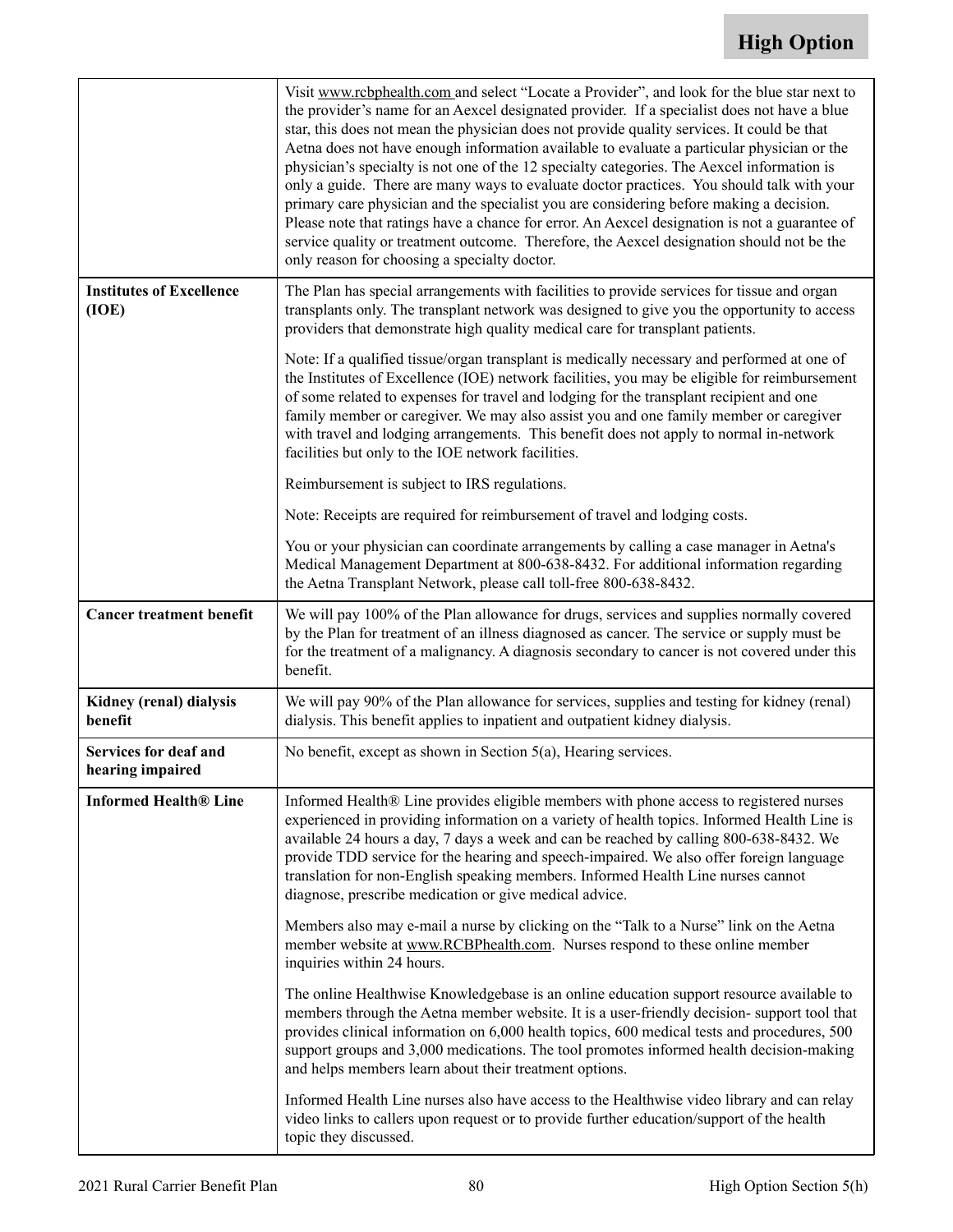| <b>Special feature</b>                                             | <b>Description</b>                                                                                                                                                                                                                                                                                                                                                                                                                                                                                                                                                                                                                                                                                                                                                                                                                |
|--------------------------------------------------------------------|-----------------------------------------------------------------------------------------------------------------------------------------------------------------------------------------------------------------------------------------------------------------------------------------------------------------------------------------------------------------------------------------------------------------------------------------------------------------------------------------------------------------------------------------------------------------------------------------------------------------------------------------------------------------------------------------------------------------------------------------------------------------------------------------------------------------------------------|
| <b>Healthy maternity</b><br>program                                | You have access to Aetna's Healthy Maternity Program, which provides educational<br>material and support to pregnant women. Contact Customer Service toll-free at<br>800-638-8432 for more information.                                                                                                                                                                                                                                                                                                                                                                                                                                                                                                                                                                                                                           |
| PinnacleCare                                                       | PinnacleCare provides expert medical guidance when you and your covered dependents are<br>faced with a serious or complicated medical condition and might not know where to turn.<br>We are here to help you find the right specialist, get a second opinion, and navigate the<br>medical system. PinnacleCare saves you time and helps you avoid unnecessary medical<br>procedures by making sure you see the right in-network provider, when needed.                                                                                                                                                                                                                                                                                                                                                                            |
|                                                                    | Our customized services may include:                                                                                                                                                                                                                                                                                                                                                                                                                                                                                                                                                                                                                                                                                                                                                                                              |
|                                                                    | • Expert medical opinion/confirmation of your diagnosis                                                                                                                                                                                                                                                                                                                                                                                                                                                                                                                                                                                                                                                                                                                                                                           |
|                                                                    | • Research on your diagnosis and treatment options                                                                                                                                                                                                                                                                                                                                                                                                                                                                                                                                                                                                                                                                                                                                                                                |
|                                                                    | • Customized report identifying top local, regional, or national specialists to fit your<br>needs                                                                                                                                                                                                                                                                                                                                                                                                                                                                                                                                                                                                                                                                                                                                 |
|                                                                    | • Facilitated appointments with top specialists or Centers of Excellence                                                                                                                                                                                                                                                                                                                                                                                                                                                                                                                                                                                                                                                                                                                                                          |
|                                                                    | • Gathering, organizing, and forwarding of your key medical records                                                                                                                                                                                                                                                                                                                                                                                                                                                                                                                                                                                                                                                                                                                                                               |
|                                                                    | • Virtual consultation for second medical opinion if the specialist you need is out of your<br>area                                                                                                                                                                                                                                                                                                                                                                                                                                                                                                                                                                                                                                                                                                                               |
|                                                                    | PinnacleCare representatives are available to assist you Monday through Friday 8 a.m. -<br>6 p.m. (EST) at 888-442-7380 or PinnacleCare.com/support. Let us guide you to the best<br>health care possible.                                                                                                                                                                                                                                                                                                                                                                                                                                                                                                                                                                                                                        |
| <b>Complex and Chronic</b><br><b>Disease Management</b><br>Program | Accordant Health Management offers programs for the following complex chronic medical<br>conditions:<br>• Seizure disorders (Epilepsy)<br>• Rheumatoid Arthritis (RA)<br>• Multiple Sclerosis (MS)<br>• Crohn's Disease<br>• Parkinson's Disease (PD)<br>• Systemic Lupus Erythematosus (SLE)<br>• Myasthenia Gravis (MG)<br>· Sickle Cell Disease (SCD)<br>• Cystic Fibrosis (CF)<br>• Hemophilia<br>· Scleroderma<br>• Gaucher Disease<br>• Polymyositis<br>• Amyotrophic Lateral Sclerosis (ALS-Lou Gehrig's Disease)<br>• Dermatomyositis<br>• Chronic Inflammatory Demyelinating Polyradiculoneuropathy (CIDP)<br>• Ulcerative Colitis<br>• Human Immunodeficiency Virus (HIV)<br>• Chronic Kidney Disease (CKD)<br>For more information on the Accordant Health Management programs, please call toll-free<br>866-380-6295. |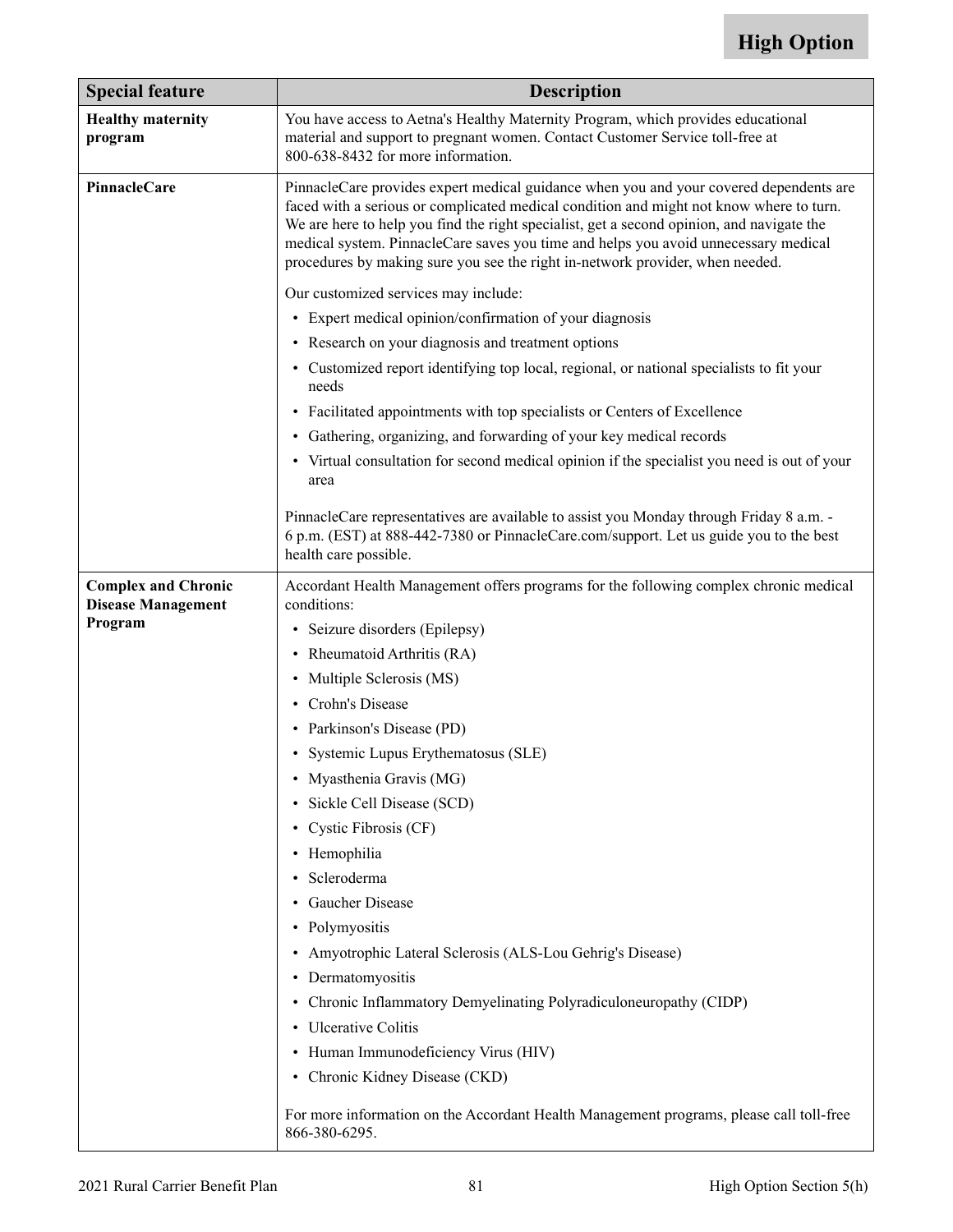| <b>Special feature</b>     | <b>Description</b>                                                                                                                                                                                                                                                                  |  |
|----------------------------|-------------------------------------------------------------------------------------------------------------------------------------------------------------------------------------------------------------------------------------------------------------------------------------|--|
| <b>Aetna In Touch Care</b> | Aetna In Touch Care (ITC) program offers you:                                                                                                                                                                                                                                       |  |
| Program                    | • Ongoing, one-on-one phone calls with a nurse who serves as a trusted resource for you<br>and your family                                                                                                                                                                          |  |
|                            | • Digital support that provides a variety of resources to help you better manage your<br>health                                                                                                                                                                                     |  |
|                            | • Customized health action plans based on your needs and preferences                                                                                                                                                                                                                |  |
|                            | To start using the digital support of Aetna ITC, log in to the Aetna member website. First-<br>time users will need to register, and then go to your health dashboard.                                                                                                              |  |
|                            | We're committed to giving you all the support you deserve. That's why we offer both<br>digital and nurse support, and you can move easily between the two.                                                                                                                          |  |
|                            | You'll benefit from many digital health and wellness related programs and resources:                                                                                                                                                                                                |  |
|                            | • Personal health record–organize and store your health history and information, plus get<br>health alerts and notifications.                                                                                                                                                       |  |
|                            | • Health assessment – get a custom, step-by-step plan based on questions about your<br>health and habits.                                                                                                                                                                           |  |
|                            | • Health Decision Support – learn about your health care and treatment options.                                                                                                                                                                                                     |  |
|                            | • Online coaching programs – find dynamic health coaching programs that give you<br>personalized support.                                                                                                                                                                           |  |
|                            | • Aetna Health Dashboard–view your health information, and find entry points to health<br>and wellness programs and resources.                                                                                                                                                      |  |
|                            | Aetna ITC Program also includes a Social Work Program designed to improve the quality<br>of life by taking steps to help you locate the right resources.                                                                                                                            |  |
|                            | Social workers can help connect you with community resources that can provide services to<br>them in times of need. Some examples include:                                                                                                                                          |  |
|                            | • Local food pantries                                                                                                                                                                                                                                                               |  |
|                            | • Utility or rental assistance programs                                                                                                                                                                                                                                             |  |
|                            | • Home-delivered meal services                                                                                                                                                                                                                                                      |  |
|                            | • Support groups                                                                                                                                                                                                                                                                    |  |
|                            | • Counseling services                                                                                                                                                                                                                                                               |  |
|                            | Social workers can refer you to Federal and state programs, such as:                                                                                                                                                                                                                |  |
|                            | • Social Security                                                                                                                                                                                                                                                                   |  |
|                            | • Medicare                                                                                                                                                                                                                                                                          |  |
|                            | • Medicaid                                                                                                                                                                                                                                                                          |  |
|                            | Our social workers are licensed and degreed professionals who work in a variety of<br>settings, including government and non-profit organizations, hospitals, schools and clinics.<br>Social workers also help treat mental, emotional, and behavioral issues in clinical settings. |  |
|                            | <b>Compassionate Care Program:</b>                                                                                                                                                                                                                                                  |  |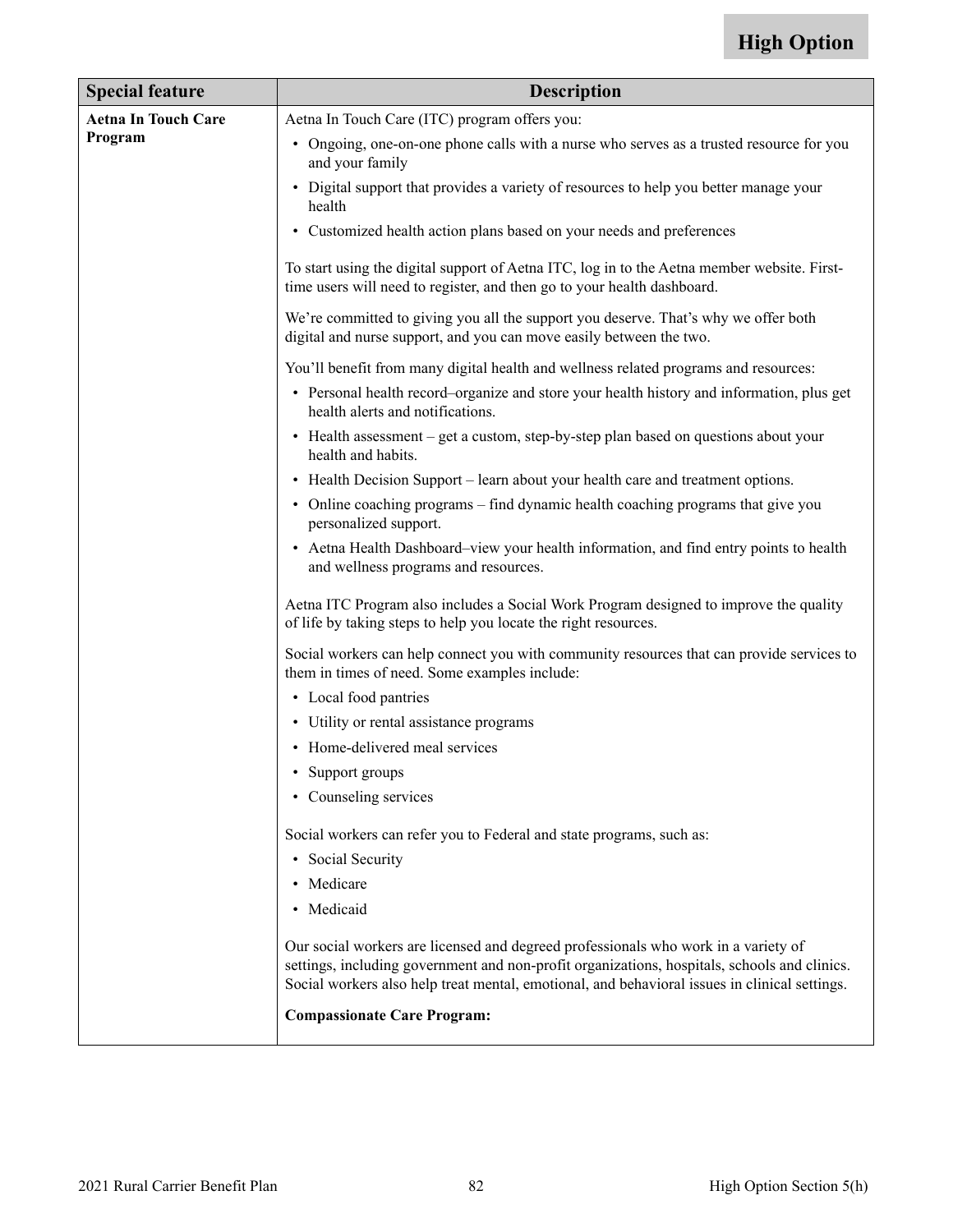|                                          | The Compassionate Care Program is designed to improve the quality of life through health<br>condition management and to reduce costs for you and your family with advanced illness,<br>including those facing imminent end-of-life decisions. It provides tools and information to<br>encourage advance planning for the kind of issues often associated with an advanced<br>illness, such as living wills, advance directives, and tips on how to begin conversations<br>about these issues with loved ones. This program is designed to provide quality of life<br>improvement through health condition management and to reduce costs for you and your<br>family at the end of life through timely member and caregiver education. It encourages<br>better use of community-based services and resources, systemic palliative care integration<br>and enhanced hospice utilization and retention. This program is a voluntary program<br>provided to you and your dependents at no additional cost. |
|------------------------------------------|--------------------------------------------------------------------------------------------------------------------------------------------------------------------------------------------------------------------------------------------------------------------------------------------------------------------------------------------------------------------------------------------------------------------------------------------------------------------------------------------------------------------------------------------------------------------------------------------------------------------------------------------------------------------------------------------------------------------------------------------------------------------------------------------------------------------------------------------------------------------------------------------------------------------------------------------------------------------------------------------------------|
|                                          | If you would like to contact the Plan for more information about the ITC Program, please<br>call 800-638-8432. We are available to assist you Monday-Friday from 6:00 a.m. to 5 p.m.<br>Mountain Time (MST)                                                                                                                                                                                                                                                                                                                                                                                                                                                                                                                                                                                                                                                                                                                                                                                            |
| <b>Transform Care</b><br><b>Programs</b> | The Transform Care Programs for diabetes and hypertension help you stay medication<br>adherent, control your blood glucose and your blood pressure. Participation is voluntary.<br>These programs provide eligible members with a connected glucometer and a digital blood<br>pressure cuff. Digital apps are provided for easier monitoring of your condition. The<br>readings are shared with a health coach that you can interact with through messaging and<br>phone calls. Eligible participants are identified based on their medical history. All eligible<br>members are offered two Minute Clinic visits and unlimited coaching. For questions<br>regarding this program, call 866-623-1441                                                                                                                                                                                                                                                                                                   |
| Lab Savings program                      | The Lab Savings program gives you the option of having covered outpatient laboratory<br>testing paid at 100%, if your covered provider sends your lab work to Quest Diagnostics or<br>LabCorp for processing.                                                                                                                                                                                                                                                                                                                                                                                                                                                                                                                                                                                                                                                                                                                                                                                          |
|                                          | The Lab Savings program is an optional program. If you or your provider chooses not to<br>use Lab Card, you will not be penalized. You will simply receive the regular Plan benefit<br>for lab tests (see page 28).                                                                                                                                                                                                                                                                                                                                                                                                                                                                                                                                                                                                                                                                                                                                                                                    |
|                                          | The Lab Savings program covers most outpatient laboratory testing covered by the Plan<br>provided that the tests are ordered by a covered provider and processed by Quest<br>Diagnostics or LabCorp. Outpatient lab work covered by the Lab Savings Program<br>includes: blood tests (e.g., cholesterol, CBC, thyroid), urine testing (e.g., urinalysis),<br>cytology and pathology (e.g., pap smear, biopsy) and cultures (e.g., throat culture).                                                                                                                                                                                                                                                                                                                                                                                                                                                                                                                                                     |
|                                          | The Lab Savings program does not cover: lab tests ordered during a hospital stay, lab work<br>needed on an emergency (STAT) basis and time sensitive lab tests such as fertility testing,<br>bone marrow studies and spinal fluid tests. Lab Savings program also does not cover X-<br>rays, imaging tests (e.g., CT scans, MRI scans, PET scans), mammography, dental work or<br>lab testing processed by another lab testing company.                                                                                                                                                                                                                                                                                                                                                                                                                                                                                                                                                                |
|                                          | For Lab Savings program services, please call Quest Diagnostics at 800-646-7788 or<br>LabCorp at 888-522-2677 or search for Quest Diagnostics or LabCorp using your zip code<br>in the Plan's online provider search tool website at www.rcbphealth.com.                                                                                                                                                                                                                                                                                                                                                                                                                                                                                                                                                                                                                                                                                                                                               |
| <b>Pharmacy Advisor</b><br>Program       | If you have one or more of the following chronic conditions, you have the opportunity to<br>discuss one-on-one with a CVS Health pharmacist any questions or concerns about the<br>medication(s) you are taking. Please call toll-free 866-624-1481.                                                                                                                                                                                                                                                                                                                                                                                                                                                                                                                                                                                                                                                                                                                                                   |
|                                          | • Diabetes                                                                                                                                                                                                                                                                                                                                                                                                                                                                                                                                                                                                                                                                                                                                                                                                                                                                                                                                                                                             |
|                                          | • Congestive Heart Failure (CHF)                                                                                                                                                                                                                                                                                                                                                                                                                                                                                                                                                                                                                                                                                                                                                                                                                                                                                                                                                                       |
|                                          | • Coronary Artery Disease (CAD)                                                                                                                                                                                                                                                                                                                                                                                                                                                                                                                                                                                                                                                                                                                                                                                                                                                                                                                                                                        |
|                                          | • Hypertension (high blood pressure)                                                                                                                                                                                                                                                                                                                                                                                                                                                                                                                                                                                                                                                                                                                                                                                                                                                                                                                                                                   |
|                                          | • Dyslipidemia (high cholesterol)                                                                                                                                                                                                                                                                                                                                                                                                                                                                                                                                                                                                                                                                                                                                                                                                                                                                                                                                                                      |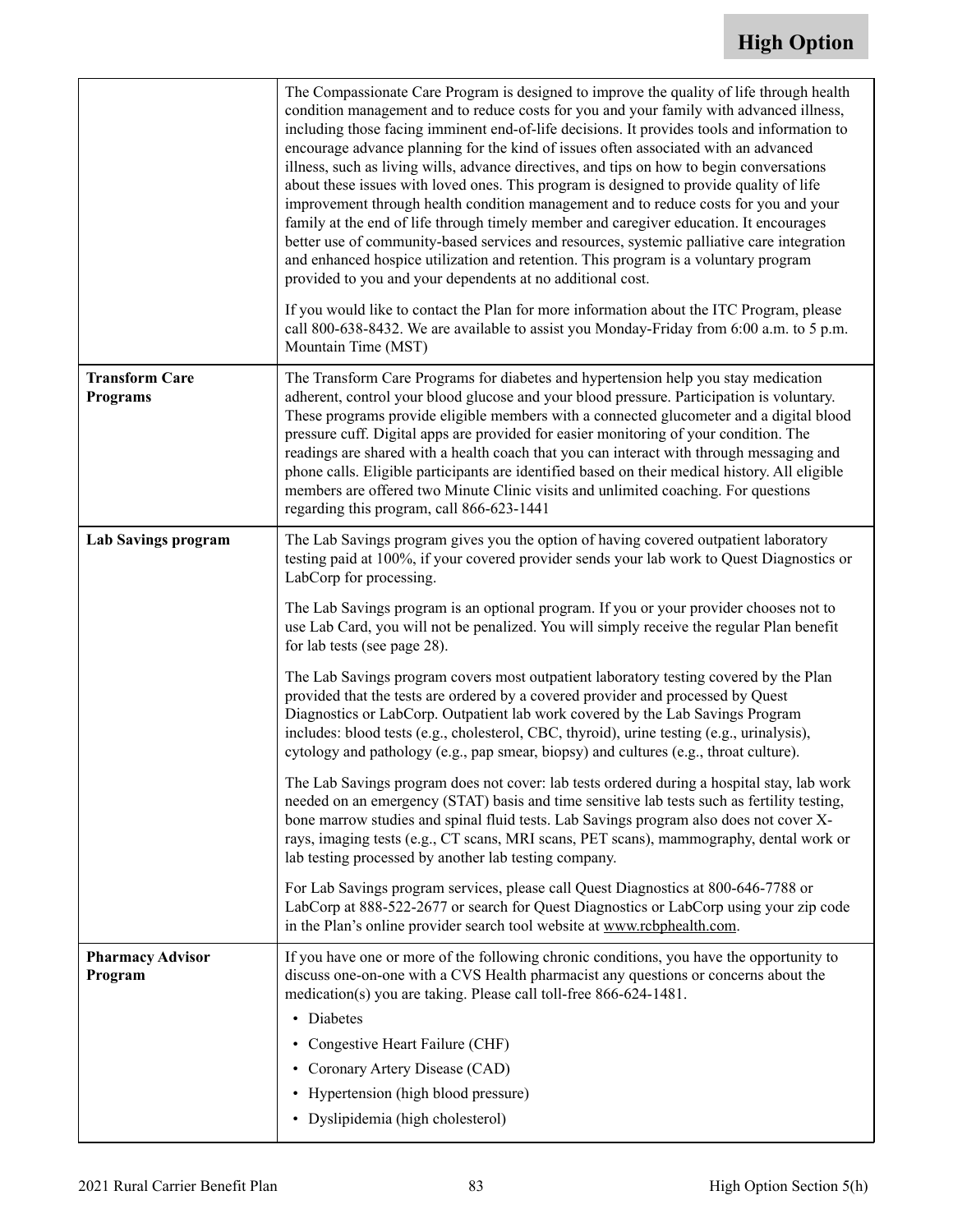|                         | • Asthma                                                                                                                                                                                                                                                                                      |
|-------------------------|-----------------------------------------------------------------------------------------------------------------------------------------------------------------------------------------------------------------------------------------------------------------------------------------------|
|                         | • Chronic obstructive pulmonary disease (COPD)                                                                                                                                                                                                                                                |
|                         | • Depression                                                                                                                                                                                                                                                                                  |
|                         | • Osteoporosis                                                                                                                                                                                                                                                                                |
|                         | • Breast cancer                                                                                                                                                                                                                                                                               |
| Aetna member website    | Aetna member website - Secure Member Portal                                                                                                                                                                                                                                                   |
|                         | Access the Aetna member website by visiting www.RCBPhealth.com, then click on<br>"Aetna member website" under "Member Resources". This provides you secure access to a<br>broad range of your personal health information after you register.                                                 |
|                         | The Aetna member website provides tools to become an optimal health care consumer.<br>Services such as the following are available:                                                                                                                                                           |
|                         | • Interactive Personal Health Record — The Plan will build your health record with<br>information from your claims. You also can add other personal health information such<br>as blood pressure, weight, vital statistics, immunization records, and more.                                   |
|                         | • Claims information - You can view and organize your claims the way you want: sort<br>by date range, health care provider etc.                                                                                                                                                               |
|                         | • Explanation of Benefits (EOBs) — You can access and print your EOBs.                                                                                                                                                                                                                        |
|                         | • Decision support tools — You can check the average cost of medical procedures or<br>view hospital quality information before you receive care.                                                                                                                                              |
|                         | • Health information — You can obtain health information and news that is relevant to<br>you.                                                                                                                                                                                                 |
|                         | • Interactive health tools — You can assess, understand, and manage conditions and<br>health risks. Easy to use content helps members navigate common, but sometimes<br>complex conditions.                                                                                                   |
|                         | • KidsHealth Library — You can access an online resource that educates families and<br>helps them make informed decisions about children's health. KidsHealth is an engaging<br>way to encourage preventive behaviors and motivate kids and teens to become more<br>involved in their health. |
| <b>Aetna Health App</b> | After registration/log-in you can use the Aetna Health app to:                                                                                                                                                                                                                                |
|                         | - Find doctors and facilities using location and see maps for directions                                                                                                                                                                                                                      |
|                         | - Locate urgent care - walk in clinics, urgent care, emergency room                                                                                                                                                                                                                           |
|                         | - View claims and claim details                                                                                                                                                                                                                                                               |
|                         | View benefits and balances                                                                                                                                                                                                                                                                    |
|                         | Track out-of-pocket dollars                                                                                                                                                                                                                                                                   |
|                         | - View ID card information                                                                                                                                                                                                                                                                    |
|                         | Store ID card offline                                                                                                                                                                                                                                                                         |
|                         | Get cost estimates before you receive care                                                                                                                                                                                                                                                    |
|                         | - View your Health History                                                                                                                                                                                                                                                                    |
|                         | - Share your opinion (feedback)                                                                                                                                                                                                                                                               |
|                         | The app can be downloaded for free onto your mobile device.                                                                                                                                                                                                                                   |
|                         | <b>How to Access:</b>                                                                                                                                                                                                                                                                         |
|                         | • Android: Go to Play Store and search for Aetna Health.                                                                                                                                                                                                                                      |
|                         | • iPhone: Go to App Store and search for Aetna Health.                                                                                                                                                                                                                                        |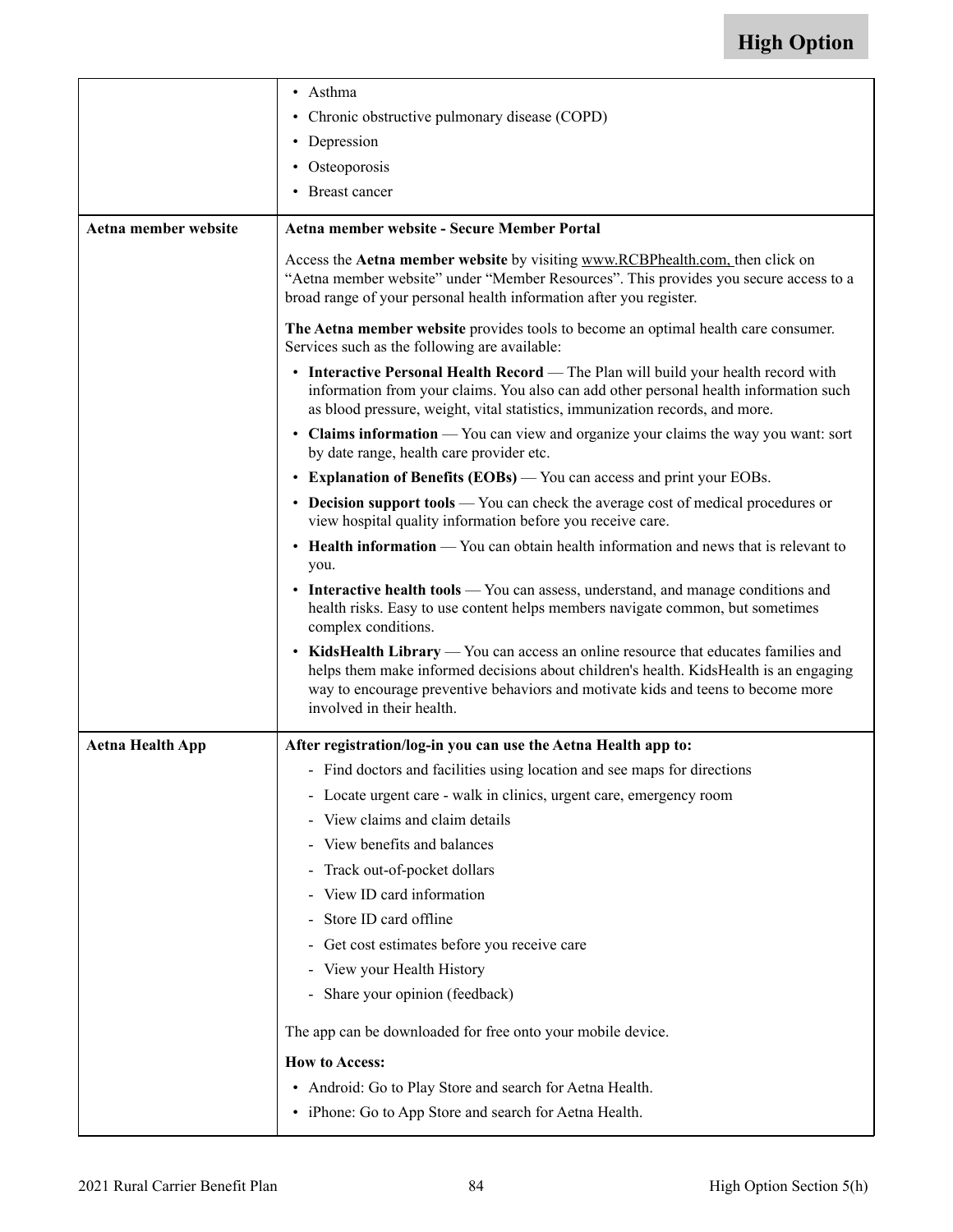|                           | • Text"Aetna" to 90156 to receive a link to download the Aetna Health app (message and<br>data rates may apply)                                                                                                                                                                                                                                                                                                                                                                                                                                                                                                                                                                                                                                                                                  |
|---------------------------|--------------------------------------------------------------------------------------------------------------------------------------------------------------------------------------------------------------------------------------------------------------------------------------------------------------------------------------------------------------------------------------------------------------------------------------------------------------------------------------------------------------------------------------------------------------------------------------------------------------------------------------------------------------------------------------------------------------------------------------------------------------------------------------------------|
|                           | <b>Supported Devices:</b>                                                                                                                                                                                                                                                                                                                                                                                                                                                                                                                                                                                                                                                                                                                                                                        |
|                           | · Android                                                                                                                                                                                                                                                                                                                                                                                                                                                                                                                                                                                                                                                                                                                                                                                        |
|                           | • iPhone®                                                                                                                                                                                                                                                                                                                                                                                                                                                                                                                                                                                                                                                                                                                                                                                        |
| <b>Wellness Incentive</b> | Members (over 18 years of age) who participate in the plans Wellness Incentive programs<br>can earn up to \$250 in rewards per calendar year.                                                                                                                                                                                                                                                                                                                                                                                                                                                                                                                                                                                                                                                    |
|                           | Complete the Health Risk Assessment (HRA) and \$100 will be deposited in a Wellness<br>Incentive Fund Account to reimburse you for certain unreimbursed medical expenses<br>("Eligible Medical Expenses"). The questions help you uncover your health risks so you're<br>better able to manage them before they get out of control. Plus, once you take your HRA<br>you receive a personalized health summary to help you better understand your health<br>risks.                                                                                                                                                                                                                                                                                                                                |
|                           | Complete a biometric screening through Quest Diagnostics by December 1st of the<br>calendar year and \$100 will be deposited in a Wellness Incentive Fund Account to<br>reimburse you for certain unreimbursed medical expenses ("Eligible Medical Expenses").<br>You can obtain the biometric screening at a Quest Diagnostics Patient Service Center<br>(PSC) or you can obtain the screening from your physician by having your physician<br>complete a Biometric Screening Physician Results Form and fax it back to Quest by<br>December 1st of the calendar year. To register for your screening call 855-623-9355 or to<br>print a copy of the Biometric Screening Physician Results Form to take to your physician,<br>visit My.QuestforHealth.com and enter the registration key: RCBP. |
|                           | Once your biometric screening is complete, your results will be available at My.<br>QuestforHealth.com and will also be mailed to you to help you better understand your<br>health risks.                                                                                                                                                                                                                                                                                                                                                                                                                                                                                                                                                                                                        |
|                           | Members with the following conditions may be eligible to earn up to \$50 for each incentive<br>to be deposited into a Wellness Incentive Account:                                                                                                                                                                                                                                                                                                                                                                                                                                                                                                                                                                                                                                                |
|                           | • Controlling Blood Pressure for members with high blood pressure.                                                                                                                                                                                                                                                                                                                                                                                                                                                                                                                                                                                                                                                                                                                               |
|                           | The Plan will reach out to you if you are identified through claims data as having<br>high blood pressure and will provide you a form for your provider to complete. On<br>the form, your provider must document two (2) controlled blood pressure readings<br>below 140/90 on separate visits during the current calendar year for you to earn the<br>incentive.                                                                                                                                                                                                                                                                                                                                                                                                                                |
|                           | If you are unable to meet this goal, you will receive the incentive if one of the<br>following is completed:                                                                                                                                                                                                                                                                                                                                                                                                                                                                                                                                                                                                                                                                                     |
|                           | Dietary and nutritional counseling (obtain three counseling visits, which<br>includes individual and group behavioral counseling). See Section 5(a).                                                                                                                                                                                                                                                                                                                                                                                                                                                                                                                                                                                                                                             |
|                           | Telephonic Health Coach Program (Tobacco Cessation, Weight Management,<br>Exercise, Nutrition, Stress Management).                                                                                                                                                                                                                                                                                                                                                                                                                                                                                                                                                                                                                                                                               |
|                           | • Controlling A1c Hemoglobin (HbA1c) levels for members with diabetes                                                                                                                                                                                                                                                                                                                                                                                                                                                                                                                                                                                                                                                                                                                            |
|                           | The Plan will reach out to you if you are identified through claims data as having<br>diabetes and ask you to have your provider submit your HbA1c laboratory results.<br>Your HbA1c laboratory results must be less than 8% during the calendar year for you<br>to earn the incentive.                                                                                                                                                                                                                                                                                                                                                                                                                                                                                                          |
|                           | If your HbA1c is greater than or equal to 8%, you will receive the incentive if one of<br>the following is completed:                                                                                                                                                                                                                                                                                                                                                                                                                                                                                                                                                                                                                                                                            |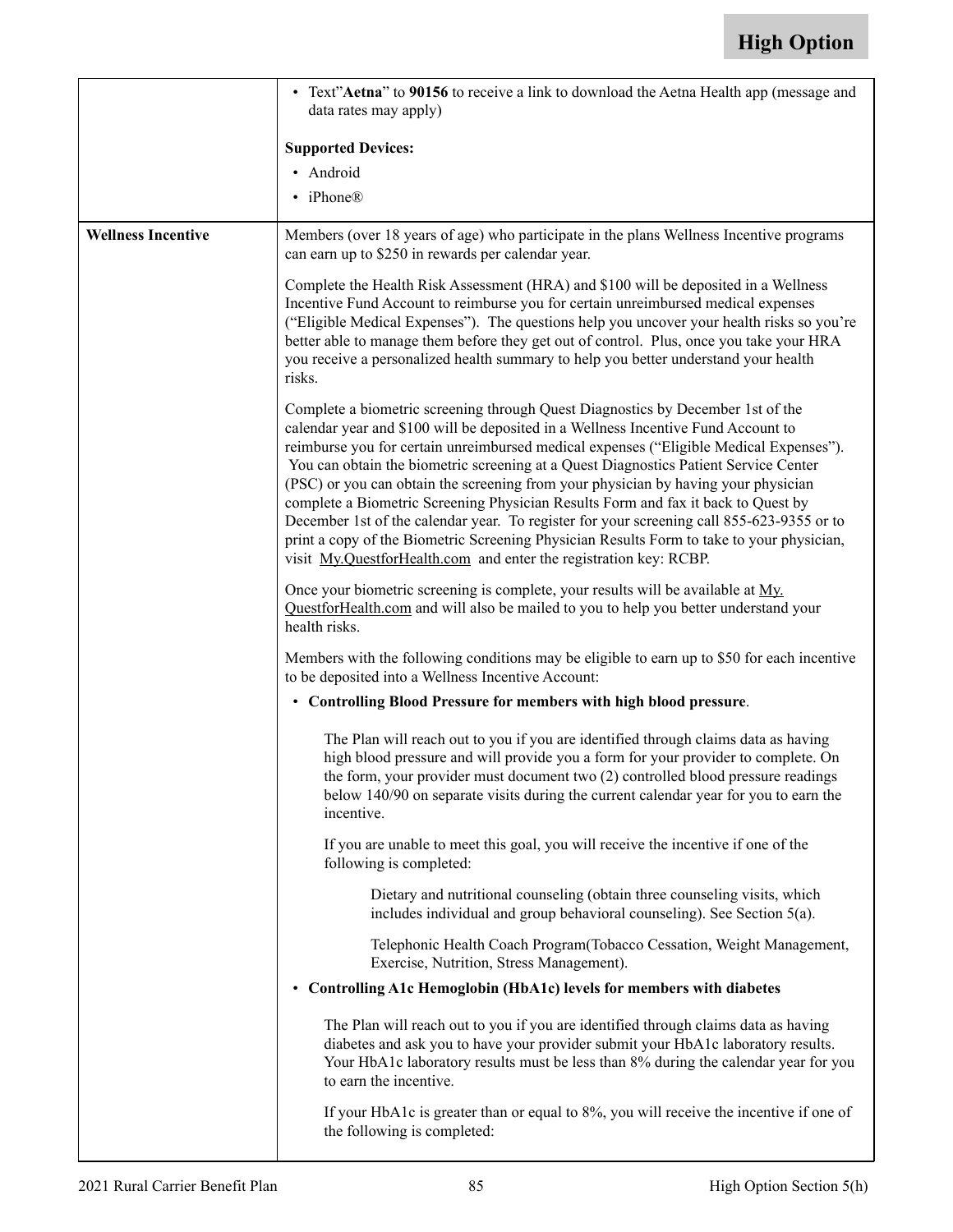| Dietary and nutritional counseling (obtain three counseling visits, which<br>include individual and group behavioral counseling). See Section 5(a).                                                                                                                                                                                                                                                                                                                                                                                                                                                                                                                                                                                                                                                                                                                                                                                                                                                                                                                                                                                                                                                                   |
|-----------------------------------------------------------------------------------------------------------------------------------------------------------------------------------------------------------------------------------------------------------------------------------------------------------------------------------------------------------------------------------------------------------------------------------------------------------------------------------------------------------------------------------------------------------------------------------------------------------------------------------------------------------------------------------------------------------------------------------------------------------------------------------------------------------------------------------------------------------------------------------------------------------------------------------------------------------------------------------------------------------------------------------------------------------------------------------------------------------------------------------------------------------------------------------------------------------------------|
| Diabetic Education or Training (see Section 5(a).                                                                                                                                                                                                                                                                                                                                                                                                                                                                                                                                                                                                                                                                                                                                                                                                                                                                                                                                                                                                                                                                                                                                                                     |
| Enroll in the Transform Care Programs and check blood glucose using the meter four<br>times per continuous calendar month for four months. Note: You always should<br>follow directions from your health care provider with respect to the frequency of<br>use and glucose testing.                                                                                                                                                                                                                                                                                                                                                                                                                                                                                                                                                                                                                                                                                                                                                                                                                                                                                                                                   |
| Telephonic Health Coach Program (Tobacco Cessation, Weight Management,<br>Exercise, Nutrition, Stress Management).                                                                                                                                                                                                                                                                                                                                                                                                                                                                                                                                                                                                                                                                                                                                                                                                                                                                                                                                                                                                                                                                                                    |
| • Prenatal Care for members who are pregnant                                                                                                                                                                                                                                                                                                                                                                                                                                                                                                                                                                                                                                                                                                                                                                                                                                                                                                                                                                                                                                                                                                                                                                          |
| If you are pregnant, your provider must submit documentation of a prenatal care visit<br>during the first trimester. The documentation submitted must include a copy of the<br>prenatal care medical record including Obstetric Panel testing, ultrasound, or prenatal<br>exam from your provider for you to earn the incentive.                                                                                                                                                                                                                                                                                                                                                                                                                                                                                                                                                                                                                                                                                                                                                                                                                                                                                      |
| • Eliminating tobacco use for tobacco users                                                                                                                                                                                                                                                                                                                                                                                                                                                                                                                                                                                                                                                                                                                                                                                                                                                                                                                                                                                                                                                                                                                                                                           |
| If you are identified as a tobacco user you can participate in the Plan's Tobacco<br>Cessation Program (see Section $5(a)$ ). You must complete:                                                                                                                                                                                                                                                                                                                                                                                                                                                                                                                                                                                                                                                                                                                                                                                                                                                                                                                                                                                                                                                                      |
| - At least two quit attempts as part of our Tobacco Cessation Program. The quit<br>attempt must include tobacco cessation counseling sessions of at least 30 minutes<br>each.                                                                                                                                                                                                                                                                                                                                                                                                                                                                                                                                                                                                                                                                                                                                                                                                                                                                                                                                                                                                                                         |
| Note: To earn the incentive for the conditions outlined above, documentation needs to be<br>mailed by December 1st of the calendar year to: Aetna, C/O FEHB QM, 4400 NW Loop<br>410, Suite 101, San Antonio, TX 78229.                                                                                                                                                                                                                                                                                                                                                                                                                                                                                                                                                                                                                                                                                                                                                                                                                                                                                                                                                                                                |
| Eligible Medical Expenses, as defined by Internal Revenue Code Section 213(d), include<br>your deductible, coinsurance, and copayments (e.g., prescription drug copayments) incurred<br>by you or your covered dependents.                                                                                                                                                                                                                                                                                                                                                                                                                                                                                                                                                                                                                                                                                                                                                                                                                                                                                                                                                                                            |
| Reimbursement for your deductible and coinsurance will be sent to you if there are funds<br>available. Other expenses, like dental, vision, and prescriptions purchased through the<br>Plan's retail pharmacy network or mail order program cannot be reimbursed automatically.<br>You will need to submit a copy of your receipt with a completed claim form (Wellness<br>Incentive Claim Form) found on the Aetna member website.                                                                                                                                                                                                                                                                                                                                                                                                                                                                                                                                                                                                                                                                                                                                                                                   |
| • Visit RCBPhealth.com                                                                                                                                                                                                                                                                                                                                                                                                                                                                                                                                                                                                                                                                                                                                                                                                                                                                                                                                                                                                                                                                                                                                                                                                |
| • Select "Official Plan Documents" under "Member Resources"                                                                                                                                                                                                                                                                                                                                                                                                                                                                                                                                                                                                                                                                                                                                                                                                                                                                                                                                                                                                                                                                                                                                                           |
| • Select "Wellness Incentive Claim Form"                                                                                                                                                                                                                                                                                                                                                                                                                                                                                                                                                                                                                                                                                                                                                                                                                                                                                                                                                                                                                                                                                                                                                                              |
| If you are enrolled in a Flexible Spending Account (FSA) and wellness incentives have<br>been deposited into your wellness fund, you may not receive reimbursement for the same<br>medical expense from both your wellness fund account and your FSA. If a medical expense<br>is covered under both your wellness fund account and your FSA, you must use the funds in<br>your wellness fund account first. Enrollees may receive reimbursements from their FSAs<br>for medical expenses that are covered by both their wellness fund account and their FSA<br>only after the funds in the wellness fund account have been exhausted. In order to receive<br>reimbursement from your wellness fund account for qualified medical expenses, you must<br>complete and sign a Wellness Incentive Claim Form certifying that you have not received<br>reimbursement for the applicable qualified medical expense and that you will not seek such<br>reimbursement under any other plan or arrangement. If you receive reimbursements from<br>more than one plan or arrangement for the same qualified medical expense, the amount<br>received in excess of the qualified medical expense may be taxable to you as income. |
|                                                                                                                                                                                                                                                                                                                                                                                                                                                                                                                                                                                                                                                                                                                                                                                                                                                                                                                                                                                                                                                                                                                                                                                                                       |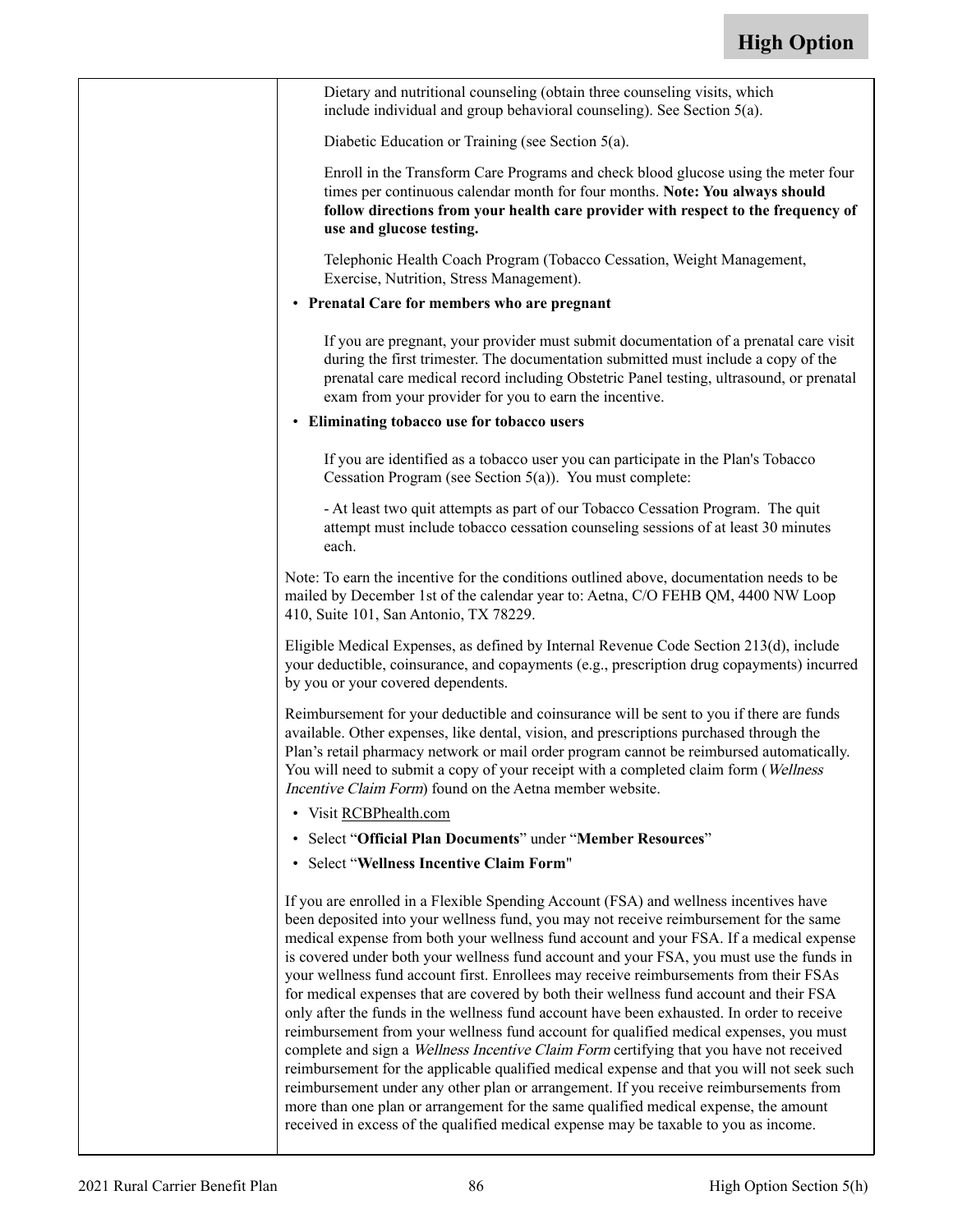|                                                        | To monitor the availability of funds in your Wellness Incentive Fund Account, visit the<br>Plan's website (www.RCBPhealth.com), and then click on "Aetna member website". Once<br>you log on to the Aetna member website, look for the "Health and Wellness" icon, click<br>"Discover a Healthier You" and proceed.<br>After you have completed a wellness activity, the Plan will deposit the amount earned into a<br>Wellness Incentive Fund Account. Please allow at least 4 weeks after completing a wellness<br>activity for incentives earned to be deposited in the Wellness Incentive Fund Account. You<br>will be reimbursed for certain unreimbursed medical expenses such as deductible,<br>coinsurance, copays and other "Eligible Medical Expenses" approved by the IRS.<br>If you have any questions or would like more information about the program, please call |
|--------------------------------------------------------|----------------------------------------------------------------------------------------------------------------------------------------------------------------------------------------------------------------------------------------------------------------------------------------------------------------------------------------------------------------------------------------------------------------------------------------------------------------------------------------------------------------------------------------------------------------------------------------------------------------------------------------------------------------------------------------------------------------------------------------------------------------------------------------------------------------------------------------------------------------------------------|
|                                                        | customer service at 800-638-8432.                                                                                                                                                                                                                                                                                                                                                                                                                                                                                                                                                                                                                                                                                                                                                                                                                                                |
| <b>Comprehensive Pain</b><br><b>Management Program</b> | RCBP has initiated a Comprehensive Pain Management program to combat the spectrum of<br>chronic pain to acute pain for our members. RCBP members suffer a high incidence of pain<br>largely due to the aging population and the repetitive motion demands of their jobs. Three<br>out of four RCBP members have received a diagnosis for a specific musculoskeletal issue<br>over the past three years which is the tip of the spear for the member's physical suffering<br>and the fiscal burden on RCBP members.                                                                                                                                                                                                                                                                                                                                                               |
|                                                        | A Comprehensive Pain Management Program is needed to help our members dealing with<br>chronic pain management to help them increase their mobility, decrease opioid dependency,<br>improve their quality of life and to help ward off secondary anxiety and depression that<br>often accompanies unchecked long-term pain.                                                                                                                                                                                                                                                                                                                                                                                                                                                                                                                                                       |
|                                                        | RCBP is leveraging multiple vender partners to provide the infrastructure and process for a<br>successful pain program. RCBP's partner, TrestleTree, is collaborating and coordinating<br>with Aetna and CVS Health to help facilitate a multi-pronged identification and<br>engagement strategy into TrestleTree's behavior change pain management program.<br>Aetna's case managers are currently handing-off at-risk members to TrestleTree's Coaches<br>and CVS Health is providing a daily Rx file feed directly to TrestleTree to identify each<br>member that had an opioid or pain management medication filled the previous day.                                                                                                                                                                                                                                        |
|                                                        | Want more information about the Comprehensive Pain Management Program? Contact<br>TrestleTree directly at 855-553-5109.                                                                                                                                                                                                                                                                                                                                                                                                                                                                                                                                                                                                                                                                                                                                                          |
|                                                        | We also have an Opioid Support Program through TrestleTree. See elsewhere in this<br>Section under Telephonic Health Coaching Program.                                                                                                                                                                                                                                                                                                                                                                                                                                                                                                                                                                                                                                                                                                                                           |
| <b>Telephonic Health Coach</b><br>Program              | The Telephonic Health Coach program provides you and your covered dependents the<br>opportunity to work one-on-one with a Health Coach to improve your health. A Health<br>Coach is a healthcare professional who partners with you to transform your health goals<br>into action. Your Health Coach will provide guidance, support, and resources to help you<br>overcome obstacles that may be keeping you from realizing optimal health. You can talk to<br>a Health Coach about the following health-related matters:<br>• Tobacco Cessation<br>• Weight Management<br>• Exercise<br>• Nutrition<br>• Stress Management<br>• Opioid Support Program<br>How does health coaching work?<br>• You talk with your Health Coach over the phone through conveniently scheduled                                                                                                     |
|                                                        | appointments and create a plan that is right for you to meet your health goals. Everything in<br>the program is tailored to you.                                                                                                                                                                                                                                                                                                                                                                                                                                                                                                                                                                                                                                                                                                                                                 |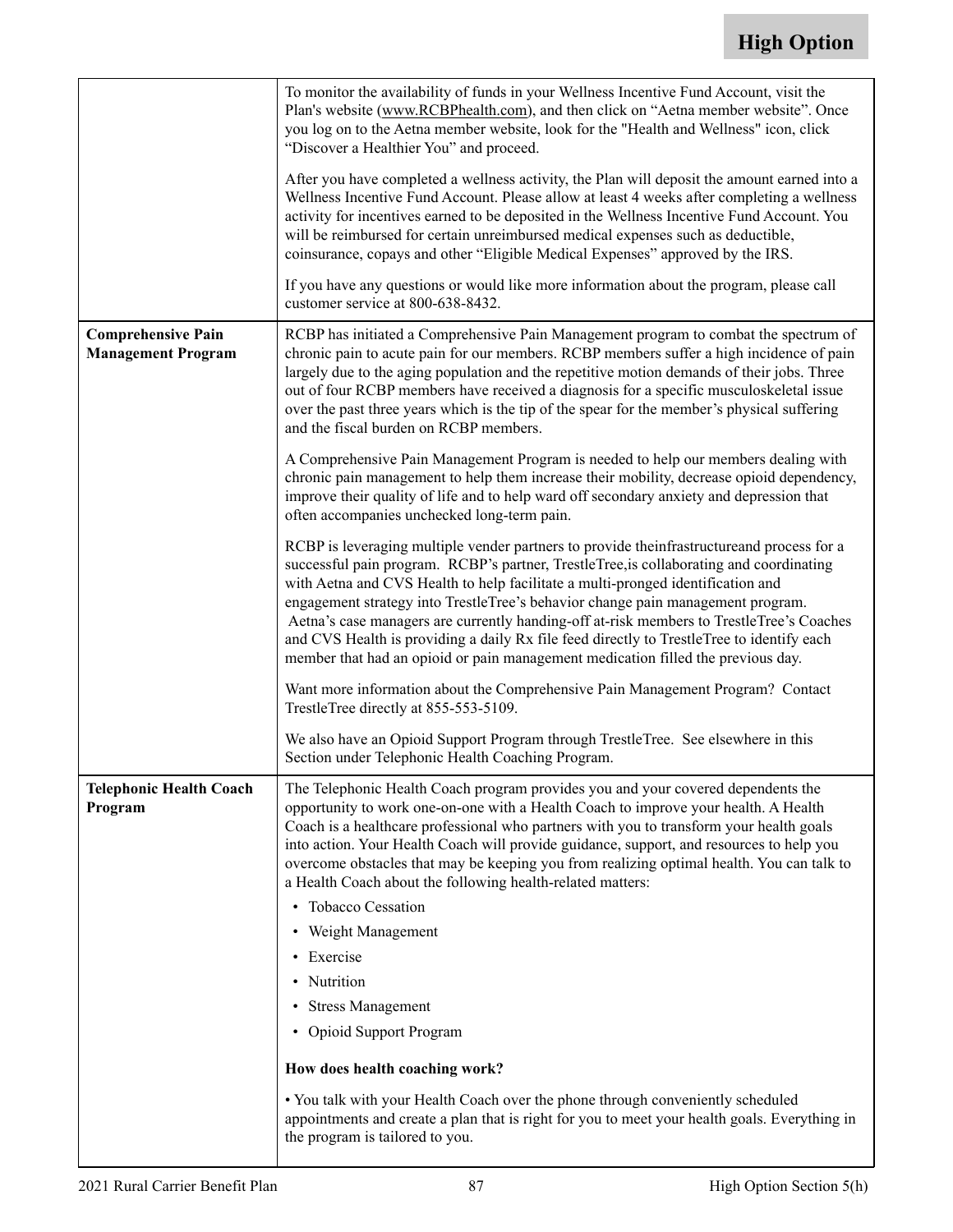|                               | • You explore ways to make changes in your behavior that will last.                                                                                                                                                                                                                                                                                                                                                                             |
|-------------------------------|-------------------------------------------------------------------------------------------------------------------------------------------------------------------------------------------------------------------------------------------------------------------------------------------------------------------------------------------------------------------------------------------------------------------------------------------------|
|                               | • You receive written materials from your Health Coach that can help you decide where you<br>want to go with your health and how to get there.                                                                                                                                                                                                                                                                                                  |
|                               | • Appointments can range from 15 minutes to 30 minutes once a month or twice a month.<br>How long and how often you meet with your Health Coach depends on your individual<br>needs.                                                                                                                                                                                                                                                            |
|                               | To enroll in a program, contact a Health Coach at 855-553-5109. Coaches are available<br>Monday through Thursday from 8:00 a.m. - 10:00 p.m. ET and Friday from 8:00 a.m. -<br>6:00 p.m. ET. You may also enroll online at enroll.trestletree.com (passcode: RCBP).                                                                                                                                                                             |
|                               | Note: See Section 5(a), Educational classes and programs for more information.                                                                                                                                                                                                                                                                                                                                                                  |
| <b>Health Risk Assessment</b> | Make a difference in your health in just a few minutes by completing a simple Health Risk<br>Assessment (HRA). It asks questions about your health history and habits. It can:                                                                                                                                                                                                                                                                  |
|                               | • Help you learn more about your health risks, so you can take steps to lower them                                                                                                                                                                                                                                                                                                                                                              |
|                               | • Provide strategies to improve your health and well-being                                                                                                                                                                                                                                                                                                                                                                                      |
|                               | • Give you personalized health results to share with your doctor                                                                                                                                                                                                                                                                                                                                                                                |
|                               | To schedule an appointment to complete your telephonic HRA, contact a Health Coach at<br>855-553-5109. Coaches are available Monday through Thursday from 8:00 a.m. $-10:00$ p.<br>m. ET and Friday from $8:00$ a.m. $-6:00$ p.m. ET. You can also schedule an appointment<br>online at http://enroll.trestletree.com (passcode: RCBP).                                                                                                         |
| <b>Telehealth</b>             | Our telehealth vendor, DialCare can be used any time, day, or night. It's perfect when your<br>doctor's office is closed, you're too sick or busy to see someone in person, or even when<br>you're traveling and it costs you \$0 per visit. It's easy to use, private, and secure.                                                                                                                                                             |
|                               | DialCare offers:                                                                                                                                                                                                                                                                                                                                                                                                                                |
|                               | • Doctors or mental health professionals who are licensed in your state                                                                                                                                                                                                                                                                                                                                                                         |
|                               | • Telephonic or video visits using the web or mobile app                                                                                                                                                                                                                                                                                                                                                                                        |
|                               | • Consultations that are private, secure and HIPPA-compliant                                                                                                                                                                                                                                                                                                                                                                                    |
|                               | DialCare is easy to access:                                                                                                                                                                                                                                                                                                                                                                                                                     |
|                               |                                                                                                                                                                                                                                                                                                                                                                                                                                                 |
|                               | • Download the mobile app or register at dialcare.com/verify                                                                                                                                                                                                                                                                                                                                                                                    |
|                               | • Once registered, you can request consults with physicians or mental health<br>professionals both through the app or through member.dialcare.com                                                                                                                                                                                                                                                                                               |
|                               | • For assistance signing up, call DialCare at 833-795-7783                                                                                                                                                                                                                                                                                                                                                                                      |
| <b>AbleTo Support Program</b> | AbleTo is a web-based video conferencing personalized 8-week treatment support designed<br>to address the unique emotional and behavioral health needs of individuals learning to live<br>with conditions like heart disease, type 2 diabetes, chronic pain or life events like losing a<br>loved one or having a baby. Members work with the same therapist and coach each week to<br>set reasonable goals toward healthier lifestyle changes. |
|                               | There are several ways we identify members that may benefit from the AbleTo support such<br>as:                                                                                                                                                                                                                                                                                                                                                 |
|                               | • Your nurses or clinicians may refer you to AbleTo as they work directly with you and<br>can refer you if it's determined that you can benefit from AbleTo                                                                                                                                                                                                                                                                                     |
|                               | • If identified, an Engagement Specialist from AbleTo will contact you to introduce the<br>treatment                                                                                                                                                                                                                                                                                                                                            |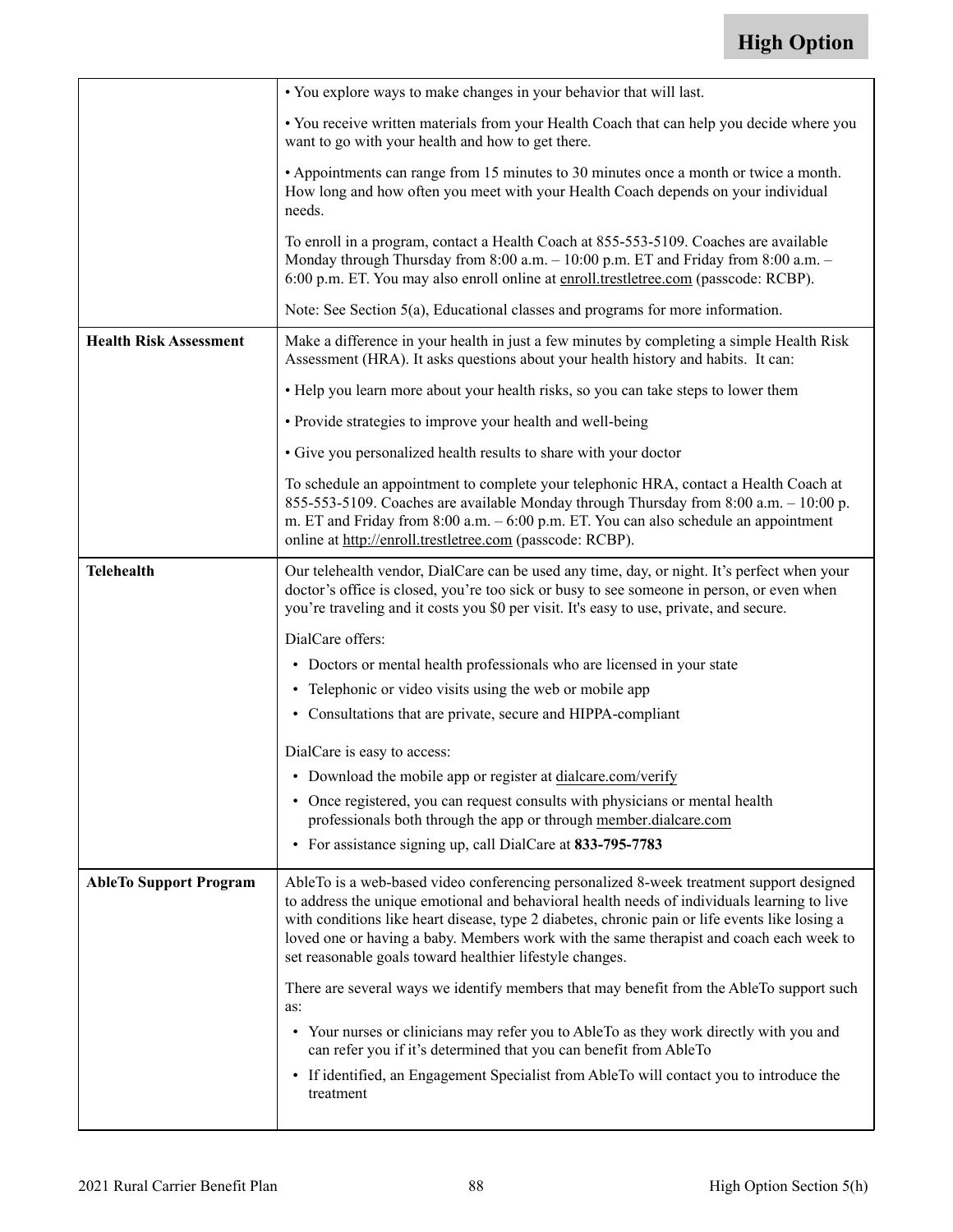<span id="page-90-0"></span>

|                                             | If you feel you would benefit from this program, would like more information, or enroll in<br>this program please call 866-287-1802 or visit their website at www.AbleTo.com/enroll.                                                                                                                                                                                                                                                                                                                                                                             |
|---------------------------------------------|------------------------------------------------------------------------------------------------------------------------------------------------------------------------------------------------------------------------------------------------------------------------------------------------------------------------------------------------------------------------------------------------------------------------------------------------------------------------------------------------------------------------------------------------------------------|
| <b>Value Added Programs</b><br>and Services | The Plan may offer a number of programs and services to members to maximize optimal<br>health, reduce out of pocket costs, and assist with special conditions and needs as they<br>become available during the year. Visit www.rcbphealth.com for a current list of programs,<br>program criteria, and contact information.                                                                                                                                                                                                                                      |
| <b>Sleepio</b>                              | Sleepio is an online sleep improvement program that is scientifically proven to work.<br>Sleepio teaches you how to fall asleep faster, stay asleep during the night and feel better<br>during the day, even if you have had trouble sleeping for months or years.                                                                                                                                                                                                                                                                                               |
|                                             | You'll start by taking this quick sleep quiz at www.sleepio.com/RCBP, which will provide<br>you with your Sleep Score and a personalized tip you can try tonight to improve your sleep.<br>Then, using the online sessions, you will learn a range of science-backed cognitive and<br>behavioral techniques that are proven to help you sleep better.                                                                                                                                                                                                            |
|                                             | These techniques will help you establish a healthy sleep pattern, addressing the mental<br>factors associated with sleep problems such as the 'racing mind', so you can overcome the<br>worry and other negative emotions that come with being unable to sleep. By developing a<br>'pro-sleep' routine to achieve a strong connection between bed and sleep, falling asleep (and<br>staying asleep) becomes more automatic and natural.                                                                                                                          |
|                                             | Each online session takes about 20 minutes to complete and is tailored to improve your<br>specific sleep habits and help you reach your sleep goals. Between sessions, you will<br>complete a daily Sleep Diary to track your progress and receive reminders to help you stick<br>with the program. Join Sleepio's supportive online community where you can read articles<br>on topics like pregnancy and sleep, shift work, jet lag and menopause.                                                                                                             |
|                                             | Start by discovering your Sleep Score in two minutes at www.sleepio.com/RCBP.                                                                                                                                                                                                                                                                                                                                                                                                                                                                                    |
| <b>Digital (online) Coaching</b><br>Program | Digital coaching programs - These include nine base programs for weight management,<br>smoking cessation, stress management, nutrition, physical activity, cholesterol<br>management, blood pressure, depression management, and sleep improvement. Programs<br>are prioritized based on a member's health risk assessment to help create a personalized<br>plan for successful behavior change. Members can engage and participate through<br>personalized messaging with tools and resources to help track their progress and stay on the<br>path to wellness. |
|                                             | This provides you secure access to a broad range of your personal health information after<br>you register.                                                                                                                                                                                                                                                                                                                                                                                                                                                      |
|                                             | Access the Plan's website tool from your Aetna member website at www.rcbphealth.com.<br>Select "Discover a Healthier You" under the Stay Healthy icon, then "Dashboard" and<br>finally "Digital Coach".                                                                                                                                                                                                                                                                                                                                                          |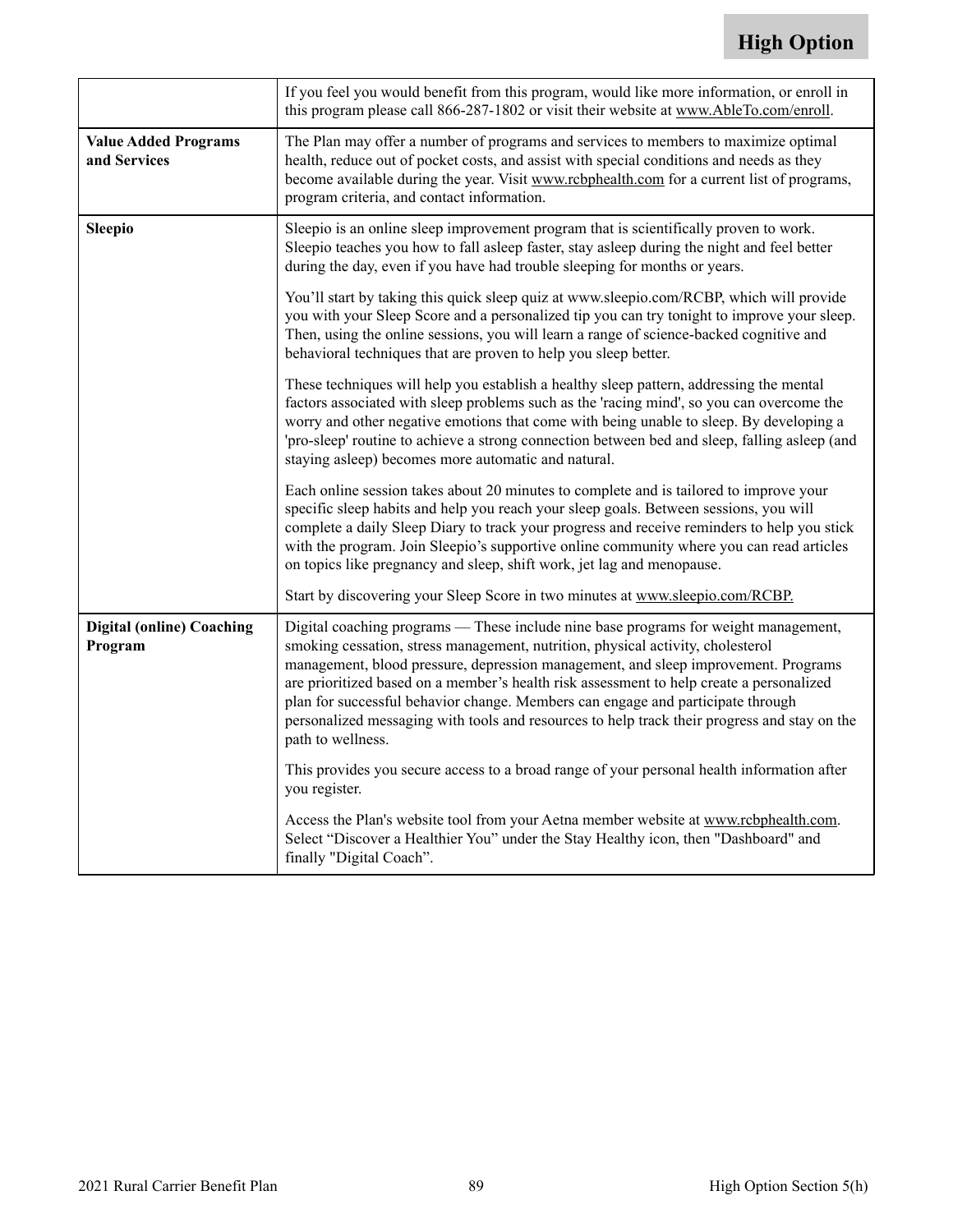## **Non-FEHB benefits available to Plan members**

The benefits on this page are not part of the FEHB contract or premium, **and you cannot file a FEHB disputed claim about them.** Fees you pay for these services do not count toward FEHB deductibles or catastrophic protection out-of-pocket maximums. These programs and materials are the responsibility of the Plan, and all appeals must follow their guidelines. For additional information contact the Plan at 703-684-5552 or visit their website a[t www.nrlca.org.](http://www.nrlca.org) 

**TruHearing** -- RCBP members can save 30 percent to 60 percent off the average retail price of hearing aids with TruHearing, making it affordable to address your hearing needs.

TruHearing offers a selection of more than 100 of the latest hearing aids from the top hearing aid manufacturers in the world. A TruHearing provider in your area can give you a hearing exam and recommend the right hearing aids for your lifestyle and budget.

When you use TruHearing, you also get:

- Three follow-up visits with a provider for fitting and adjustments;
- 45-day money-back guarantee;
- Three-year manufacturer's warranty for repairs and one-time loss and damage replacement;
- 48 free batteries per aid.

TruHearing discounts are available to all RCBP members and their families, including over-age children, domestic partners, same-sex spouses, parents and grandparents. If you think you or a loved one may benefit from hearing aids, call TruHearing at 844-341-9730 to get the right hearing aids at a price you can afford.

**EyeMed Vision Care Program** -- Save up to 35% with the EyeMed Vision Care discount program. Members are eligible for discounts on exams, glasses and contact lenses at thousands of providers nationwide. Members have access to over 31,000 providers including optometrists, ophthalmologists, and opticians and leading optical retailers such as: LensCrafters, participating Pearle Vision and Sears Optical locations, Target Optical, JCPenney Optical and many independents.

Save 15% of standard prices or 5% off promotional prices for LASIK services obtained through the U.S. Laser Network. Call U.S. Laser Network customer service at 800-422-6600 to get started.

For more information concerning the program or to locate a participating provider, visit the Plan's website at [www.](http://www.rcbphealth.com) [RCBPhealth.com](http://www.rcbphealth.com) and select Aetna member website, then Discounts under the Health and Wellness icon, then Vision or call toll-free 800-638-8432.

**ExtraCare Health Card--** Plan members receive the ExtraCare Health Card from CVS Health. This consumer-friendly program is designed to increase satisfaction and provide savings to Plan members and their families at over 7,700 CVS Pharmacy stores and online at [www.cvs.com. T](http://www.cvs.com)he ExtraCare Health Card provides a 20% discount on CVS brand healthrelated items that are eligible for reimbursement under a Health Care Flexible Spending Account (FSA).

For further information on any of the above benefits, contact the NRLCA Insurance Department at:

**NRLCA Group Insurance Department 1630 Duke Street, 2nd Floor Alexandria, VA 22314-3466 703-684-5552**

Benefits on this page are not part of the FEHB contract.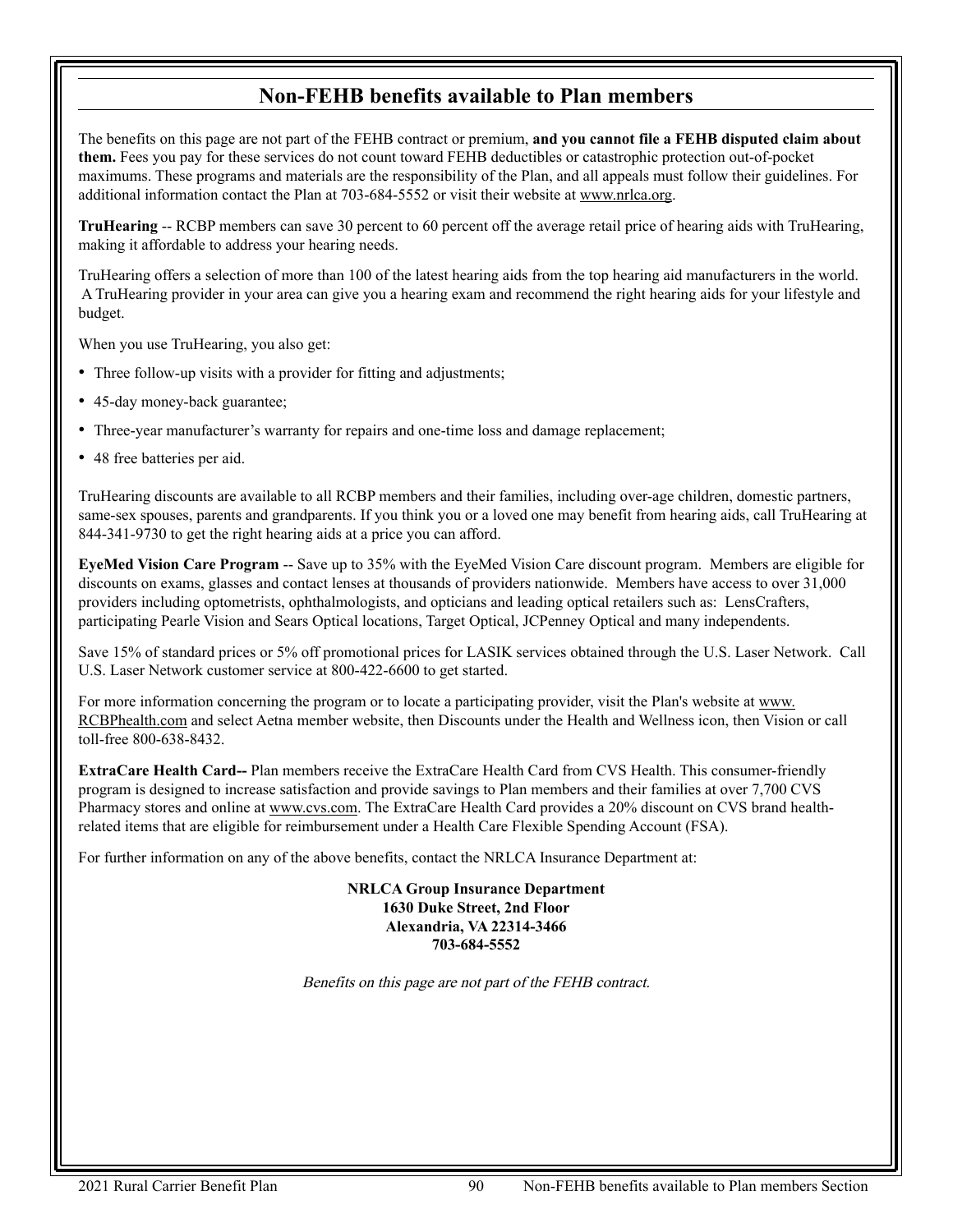## **Section 6. General Exclusions – Services, Drugs and Supplies We Do Not Cover**

**The exclusions in this section apply to all benefits. There may be other exclusions and limitations listed in Section 5 of this brochure. Although we may list a specific service as a benefit, we will not cover it unless we determine it is medically necessary to prevent, diagnose, or treat your illness, disease, injury, or condition. Even if a covered provider prescribes, recommends, or approves a service or supply does not make it medically necessary or eligible for coverage. For information on obtaining prior approval for specific services, such as but not limited to: transplants, radiology imaging procedures, radiation oncology, inpatient and skilled nursing facility admissions, mental health and substance abuse treatment, and certain prescription drugs, (see Section 3 When you need prior Plan approval for certain services under Other services).**

We do not cover the following:

- Services, drugs, or supplies you receive while you are not enrolled in this Plan;
- Services, drugs or supplies for which no charge would be made if the covered individual had no health insurance coverage;
- Services, drugs, or supplies not medically necessary;
- Services, drugs, or supplies not required according to accepted standards of medical, dental, or psychiatric practice;
- Services, drugs, or supplies for "Never Events". Never Events are errors in patient care that can and should be prevented. The Plan will follow the policies of the Centers for Medicare and Medicaid Services (CMS) for Never Events. The Plan will not cover care that falls under the CMS policies. For additional information, visit [www.cms.gov,](http://www.cms.gov) and enter Never Events in the search box;
- Experimental or investigational procedures, treatments, drugs or devices;
- Services, drugs, or supplies related to clinical trials for extra care costs and research costs (see definitions);
- Services, drugs, or supplies related to abortions, except when the life of the mother would be endangered if the fetus were carried to term, or when the pregnancy is the result of an act of rape or incest;
- Services, drugs, or supplies related to sexual dysfunction or impotence;
- Services, drugs, or supplies you receive from a provider or facility barred or precluded from the FEHB or other Federal Programs; or
- Services, drugs, or supplies you receive without charge while in active military service;
- Services, drugs, or supplies furnished by yourself, immediate relatives or household members, such as spouse, parents, children, brothers or sisters by blood, marriage, or adoption;
- Services, drugs, or supplies furnished by a facility not covered under the Plan, except that medically necessary prescription drugs and physical, speech and occupational therapy rendered by a qualified professional therapist on an outpatient basis are covered subject to Plan limits;
- Any part of a provider's fee or charge that you would ordinarily pay but is waived by the provider. If a provider routinely waives (does not require you to pay) a deductible or coinsurance, we will calculate the actual provider fee or charge by reducing the fee or charge by the amount waived;
- Charges which the enrollee or Plan has no legal obligation to pay, such as excess charges for an annuitant age 65 or older who is not covered by Medicare Parts A and/or B (see page [89\)](#page-90-0), doctor's charges exceeding the amount specified by the U. S. Department of Health and Human Services when benefits are payable under Medicare (limiting charge, see page [89\)](#page-90-0) or State premium taxes however applied;
- Custodial care;
- Counseling, therapy, or treatment for marital, educational, sexual paraphilias, or behavioral diagnoses/problems; or related to mental retardation, or learning disorders/disabilities as listed in the most recent edition of the International Classification of Diseases (ICD);
- Services, drugs, or supplies related to weight control or any treatment of obesity except as described in Section 5(a), Medical services and supplies, Section 5(f), Prescription drug benefits, and except for surgery for morbid obesity as described in Section 5(b), Surgical and anesthesia services;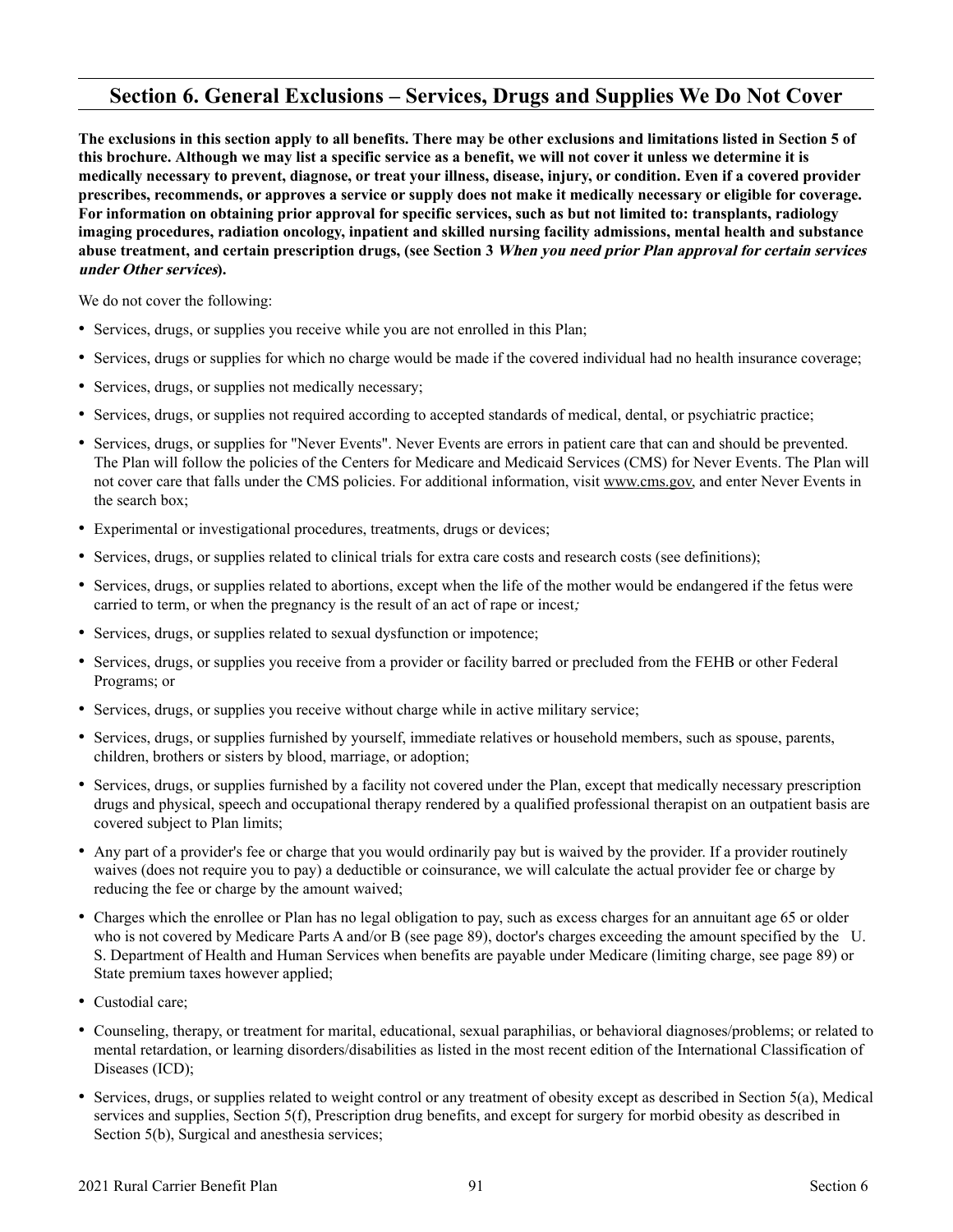- Nonmedical services such as social services and recreational, educational, visual, and nutritional counseling except as described in Section 5(a) under Nutritional Counseling;
- Non-surgical treatment of temporomandibular joint (TMJ) dysfunction (except for biofeedback under Section 5(a), Treatment Therapies) including dental appliances, study models, splints and other devices;
- Services, drugs, or supplies for cosmetic purposes, except repair of accidental injury;
- Charges for completion of reports or forms;
- Charges for interest on unpaid balances;
- Charges for missed or canceled appointments;
- Charges to copy medical records needed by the Plan to process a claim. If the Plan requests medical records in error, the expenses will be covered;
- Charges for phone consultations, conferences, or treatment by phone, mailings, faxes, e-mails or any other communication to or from a hospital or covered provider except as described under Section 5(a), Medical services and supplies;
- Hypnotherapy, and milieu therapy;
- Biofeedback except as described in Section 5(a), Treatment therapies;
- Preventive medical care and services, except those provided under Preventive care adult and Preventive care children in Section 5(a);
- Private duty nursing care;
- Any services you receive related to a learning disability;
- Breast implants (except after mastectomy), injections of silicone or other substances, and all related charges;
- Eyeglasses or contact lenses (except as covered under Vision services in Section 5(a); or
- Services and supplies not specifically listed as covered.

Note: Exclusions that are primarily identified with a single benefit category are listed along with that benefit category, but may apply to other categories.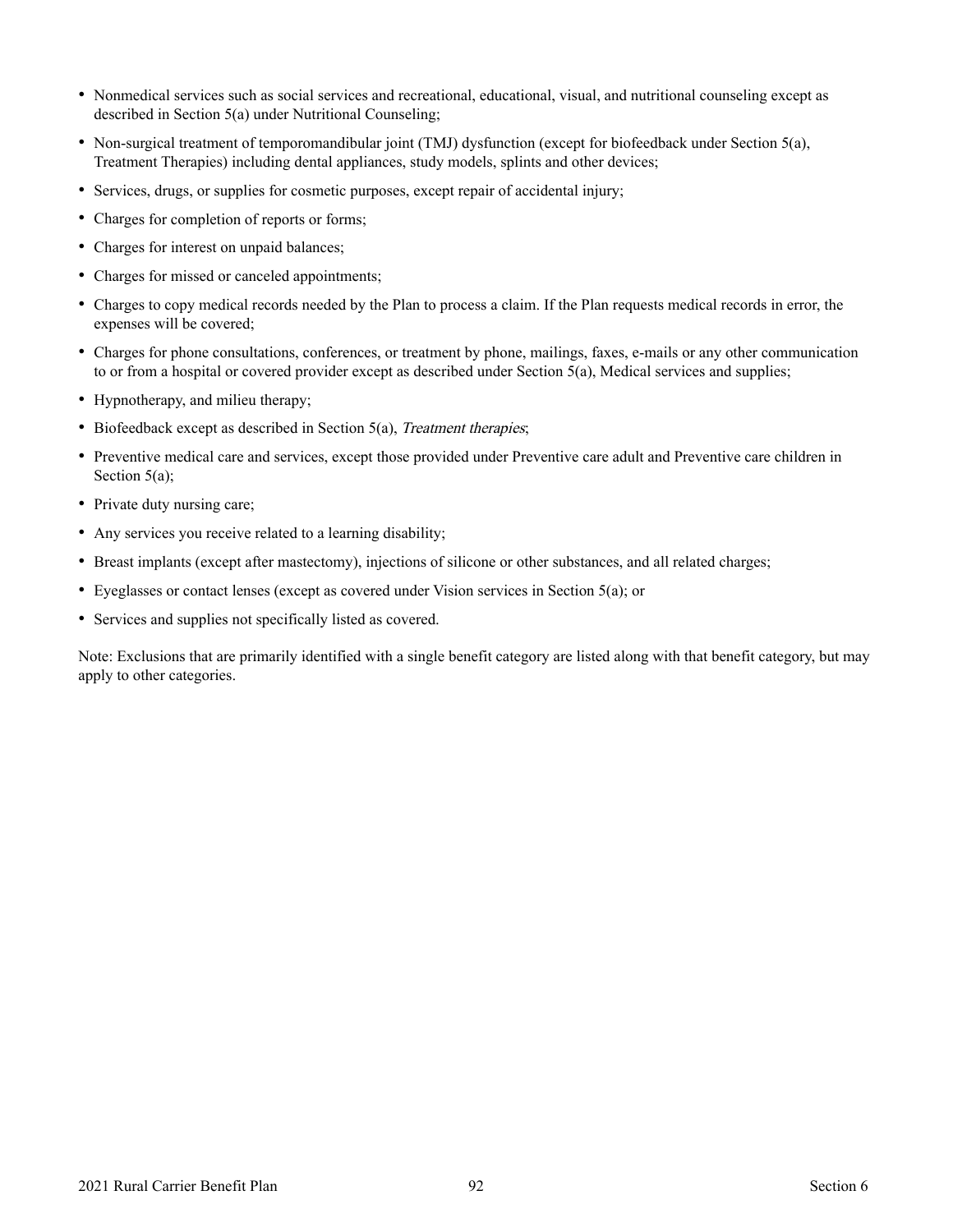| How to claim benefits                    | To obtain claim forms or other claims filing advice or answers about our benefits, contact<br>us at 800-638-8432 or at our website at www.rcbphealth.com.                                                                                                                                                                                                                                                                       |
|------------------------------------------|---------------------------------------------------------------------------------------------------------------------------------------------------------------------------------------------------------------------------------------------------------------------------------------------------------------------------------------------------------------------------------------------------------------------------------|
|                                          | In most cases, providers and facilities file claims for you. Your provider must file on the<br>form CMS-1500, Health Insurance Claim Form. Your facility will file on the UB-04 form.<br>For claims questions and assistance, call us at 800-638-8432.                                                                                                                                                                          |
|                                          | When you must file a claim – such as for services you received overseas or when another<br>group health plan is primary $-$ submit it on the CMS-1500 or a claim form that includes the<br>information shown below. Send your claims to:                                                                                                                                                                                        |
|                                          | <b>Rural Carrier Benefit Plan</b>                                                                                                                                                                                                                                                                                                                                                                                               |
|                                          | PO Box 14079<br><b>Lexington, KY 40512-4079</b>                                                                                                                                                                                                                                                                                                                                                                                 |
|                                          | Bills and receipts should be itemized and show:                                                                                                                                                                                                                                                                                                                                                                                 |
|                                          | • Name of patient, date of birth and relationship to enrollee;                                                                                                                                                                                                                                                                                                                                                                  |
|                                          | • Plan identification number of the enrollee;                                                                                                                                                                                                                                                                                                                                                                                   |
|                                          | • Name, address and tax identification number of the person or firm providing the<br>services or supplies;                                                                                                                                                                                                                                                                                                                      |
|                                          | • Dates that services or supplies were furnished;                                                                                                                                                                                                                                                                                                                                                                               |
|                                          | • Diagnosis;                                                                                                                                                                                                                                                                                                                                                                                                                    |
|                                          | • Valid medical or ADA dental code if it exists or a description of each service or supply;<br>and                                                                                                                                                                                                                                                                                                                              |
|                                          | • The charge for each service or supply.                                                                                                                                                                                                                                                                                                                                                                                        |
|                                          | Note: Canceled checks, cash register receipts, or balance due statements are not<br>acceptable substitutes for itemized bills.                                                                                                                                                                                                                                                                                                  |
|                                          | In addition:                                                                                                                                                                                                                                                                                                                                                                                                                    |
|                                          | • Generally, you need to complete only one claim form each calendar year. You should<br>also complete a new claim form if the claim is for an accidental injury, your mailing<br>address changes, or if your other insurance/Medicare coverage changes.                                                                                                                                                                         |
|                                          | • You must send a copy of the explanation of benefits (EOB) form you received from any<br>primary payor (such as the Medicare Summary Notice (MSN)) with your claim. See<br>Section 9 for Medicare claims.                                                                                                                                                                                                                      |
|                                          | • Claims for rental or purchase of durable medical equipment must include the price of<br>the equipment, a prescription and a written statement from the provid specifying the<br>medical necessity, including the diagnosis, and the estimated length of time needed.                                                                                                                                                          |
|                                          | • Claims for dental care must include a copy of the itemized bill from the dentist<br>(including the information above) and the dentist's Federal Tax ID number. The Plan<br>does not have a separate dental claim form.                                                                                                                                                                                                        |
|                                          | Please see Section 5(f), Prescription drug benefits for instructions on how to file a<br>claim for prescription drugs that you buy at a non-participating (out-of-network)<br>retail pharmacy.                                                                                                                                                                                                                                  |
| <b>Post-service claims</b><br>procedures | We will notify you of our decision within 30 days after we receive your post-service claim.<br>If matters beyond our control require an extension of time, we may take up to an additional<br>15 days for review and we will notify you before the expiration of the original 30-day<br>period. Our notice will include the circumstances underlying the request for the extension<br>and the date when a decision is expected. |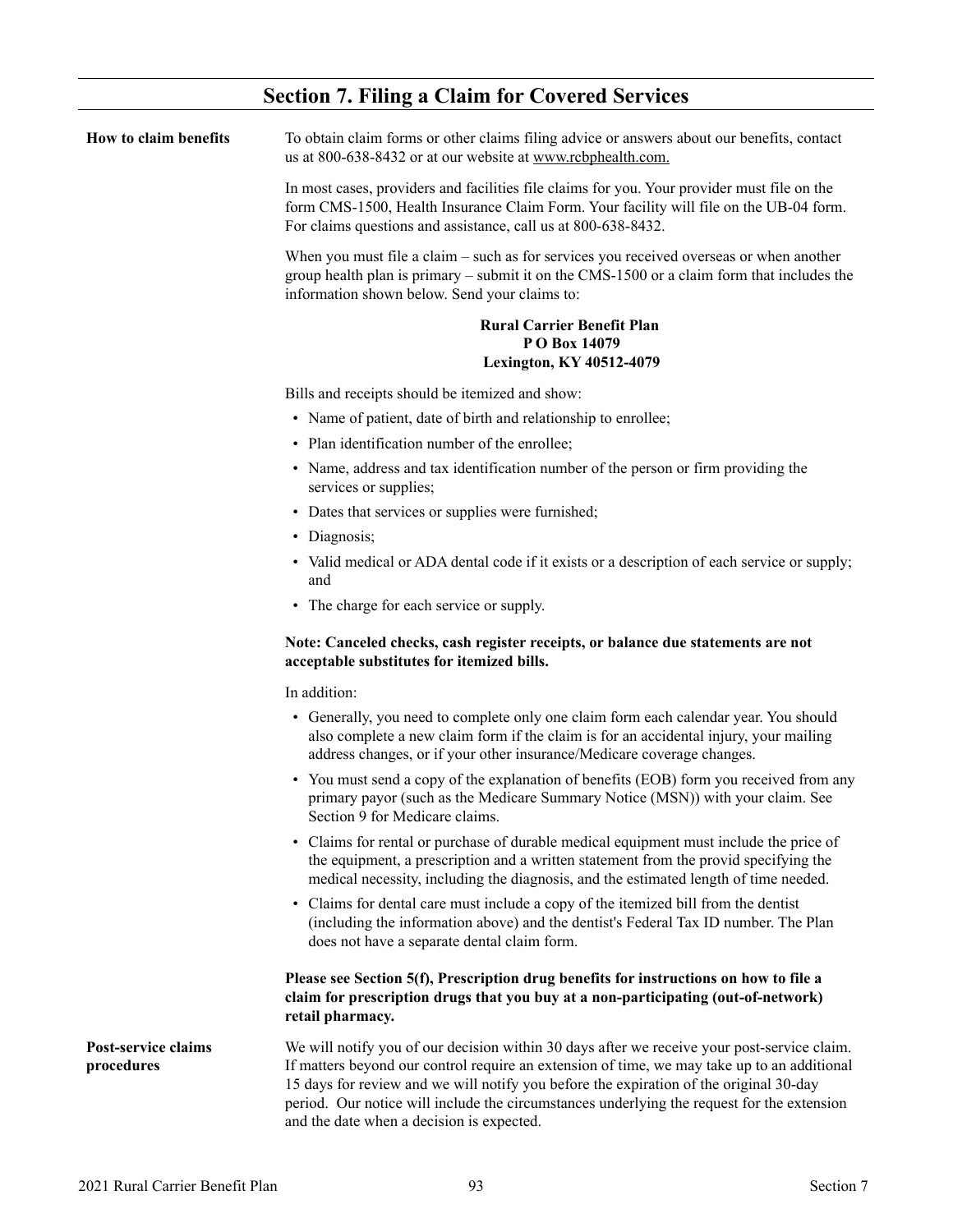|                                   | If we need an extension because we have not received necessary information from you, our<br>notice will describe the specific information required and we will allow you up to 60 days<br>from the receipt of the notice to provide the information.                                                                                                                                                                                                                                                                                                                                                                                                                                                                                                                                                                                                                                         |
|-----------------------------------|----------------------------------------------------------------------------------------------------------------------------------------------------------------------------------------------------------------------------------------------------------------------------------------------------------------------------------------------------------------------------------------------------------------------------------------------------------------------------------------------------------------------------------------------------------------------------------------------------------------------------------------------------------------------------------------------------------------------------------------------------------------------------------------------------------------------------------------------------------------------------------------------|
| <b>Records</b>                    | Keep a separate record of the medical expenses of each covered family member as<br>deductibles and maximum allowances apply separately to each person. Save copies of all<br>medical bills, including those you accumulate to satisfy a deductible. In most instances they<br>will serve as evidence of your claim. We will not provide duplicate or year-end statements.                                                                                                                                                                                                                                                                                                                                                                                                                                                                                                                    |
| Deadline for filing your<br>claim | Send us all the documents for your claim as soon as possible. You must submit the claim by<br>December 31 of the year after the year you received the service. If you could not file on<br>time because of Government administrative operations or legal incapacity, you must submit<br>your claim as soon as reasonably possible. Once we pay benefits, there is a three-year<br>limitation on reissuing uncashed checks.                                                                                                                                                                                                                                                                                                                                                                                                                                                                   |
| Overseas claims                   | Follow the same procedures when submitting claims for overseas (foreign) services as you<br>would when submitting claims for stateside services. Claims for overseas services should<br>include an English translation. We will use the U.S. dollar exchange rate applicable on the<br>date service was incurred if you do not supply us with a currency exchange rate along with<br>a paid receipt.                                                                                                                                                                                                                                                                                                                                                                                                                                                                                         |
|                                   | Overseas providers (those outside the 50 United States) will be paid at the In-Network level<br>of benefits for covered services. Overseas hospitals and physicians are under no obligation<br>to file claims for you. You may be required to pay for the services at the time you<br>receive them and then submit a claim to us for reimbursement.                                                                                                                                                                                                                                                                                                                                                                                                                                                                                                                                          |
| When we need more<br>information  | Please reply promptly when we ask for additional information. We may delay processing or<br>deny benefits for your claim if you do not respond. Our deadline for responding to your<br>claim is stayed while we await all of the additional information needed to process your<br>claim.                                                                                                                                                                                                                                                                                                                                                                                                                                                                                                                                                                                                     |
| Authorized representative         | You may designate an authorized representative to act on your behalf for filing a claim or to<br>appeal claims decisions to us. For urgent care claims, a health care professional with<br>knowledge of your medical condition will be permitted to act as your authorized<br>representative without your express consent. For the purposes of this section, we are also<br>referring to your authorized representative when we refer to you.                                                                                                                                                                                                                                                                                                                                                                                                                                                |
| <b>Notice requirements</b>        | The Secretary of Health and Human Services has identified counties where at least 10<br>percent of the population is literate only in certain non-English languages. The non-English<br>languages meeting this threshold in certain counties are Spanish, Chinese, Navajo and<br>Tagalog. If you live in one of these counties, we will provide language assistance in the<br>applicable non-English language. You can request a copy of your Explanation of Benefits<br>(EOB) statement, related correspondence, oral language services (such as phone customer<br>assistance), and help with filing claims and appeals (including external reviews) in the<br>applicable non-English language. The English versions of your EOBs and related<br>correspondence will include information in the non-English language about how to access<br>language services in that non-English language. |
|                                   | Any notice of an adverse benefit determination or correspondence from us confirming an<br>adverse benefit determination will include information sufficient to identify the claim<br>involved (including the date of service, the health care provider, and the claim amount, if<br>applicable), and a statement describing the availability, upon request, of the diagnosis and<br>procedure codes and its corresponding meaning, and the treatment code and its<br>corresponding meaning).                                                                                                                                                                                                                                                                                                                                                                                                 |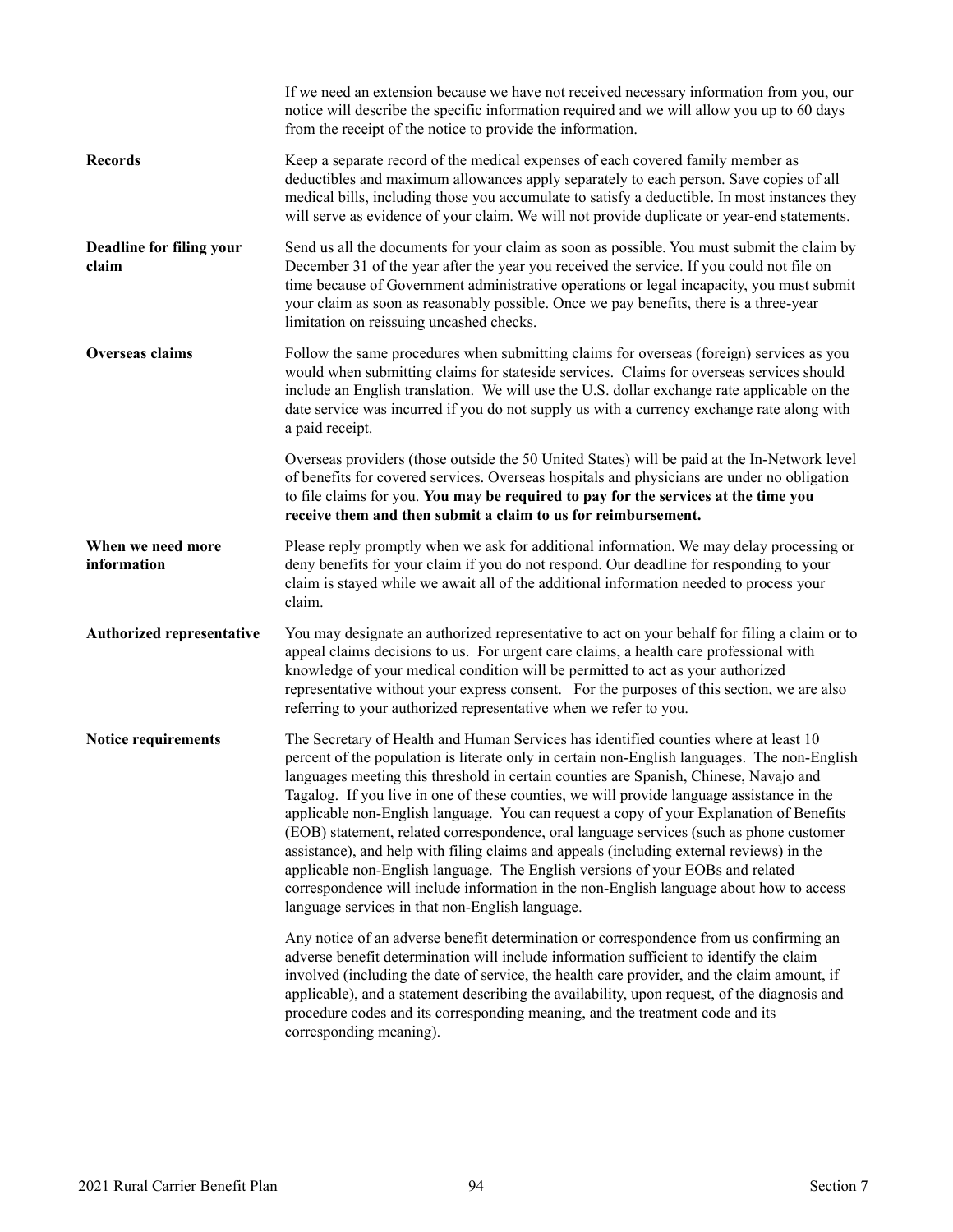### **Section 8. The Disputed Claims Process**

You may appeal directly to the Office of Personnel Management (OPM) if we do not follow required claims processes. For more information or to make an inquiry about situations in which you are entitled to immediately appeal to OPM, including additional requirements not listed in Sections 3, 7 and 8 of this brochure, please call your plan's customer service representative at the phone number found on your enrollment card, plan brochure, or plan website.

Please follow this Federal Employees Health Benefits Program disputed claims process if you disagree with our decision on your post-service claim (a claim where services, drugs or supplies have already been provided). In Section 3 If you disagree with our pre-service claim decision, we describe the process you need to follow if you have a claim for services, referrals, drugs or supplies that must have prior Plan approval, such as inpatient hospital admissions.

To help you prepare your appeal, you may arrange with us to review and copy, free of charge, all relevant materials and Plan documents under our control relating to your claim, including those that involve any expert review(s) of your claim. To make your request, please contact our Customer Service Department by writing to Rural Carrier Benefit Plan, P O Box 14079, Lexington, KY 40512-4079 or calling toll-free 800-638-8432.

Our reconsideration will take into account all comments, documents, records and other information submitted by you relating to the claim, without regard to whether such information was submitted or considered in the initial benefit determination.

When our initial decision is based (in whole or in part) on a medical judgment (i.e., medical necessity, experimental/ investigational), we will consult with a health care professional who has appropriate training and experience in the field of medicine involved in the medical judgment and who was not involved in making the initial decision.

Our reconsideration decision will not take into account the initial decision. The review will not be conducted by the same person or his/her subordinate, who made the initial decision.

We will not make our decision regarding hiring, compensation, termination, promotion, or other similar matters with respect to any individual (such as a claims adjudicator or medical expert) based upon the likelihood that the individual will support the denial of benefits.

| <b>Step</b> | <b>Description</b>                                                                                                                                                                                                                                                                                                                                                                                                                                                                                                                                                                                                                                                                                                                                                   |
|-------------|----------------------------------------------------------------------------------------------------------------------------------------------------------------------------------------------------------------------------------------------------------------------------------------------------------------------------------------------------------------------------------------------------------------------------------------------------------------------------------------------------------------------------------------------------------------------------------------------------------------------------------------------------------------------------------------------------------------------------------------------------------------------|
| 1           | Ask us in writing to reconsider our initial decision. You must:                                                                                                                                                                                                                                                                                                                                                                                                                                                                                                                                                                                                                                                                                                      |
|             | a) Write to us within 6 months from the date of our decision; and                                                                                                                                                                                                                                                                                                                                                                                                                                                                                                                                                                                                                                                                                                    |
|             | b) Send your request to us at: Rural Carrier Benefit Plan, P O Box 14079, Lexington, KY 40512-4079; and                                                                                                                                                                                                                                                                                                                                                                                                                                                                                                                                                                                                                                                              |
|             | c) Include a statement about why you believe our initial decision was wrong, based on specific benefit<br>provisions in this brochure; and                                                                                                                                                                                                                                                                                                                                                                                                                                                                                                                                                                                                                           |
|             | d) Include copies of documents that support your claim, such as physicians' letters, operative reports, bills,<br>medical records, and explanation of benefits (EOB) forms.                                                                                                                                                                                                                                                                                                                                                                                                                                                                                                                                                                                          |
|             | e) Include your email address (optional for member), if you would like to receive our decision via email.<br>Please note that by giving us your email, we may be able to provide our decision more quickly.                                                                                                                                                                                                                                                                                                                                                                                                                                                                                                                                                          |
|             | We will provide you, free of charge and in a timely manner, with any new or additional evidence considered,<br>relied upon, or generated by us or at our direction in connection with your claim and any new rationale for our<br>claim decision. We will provide you with this information sufficiently in advance of the date that we are<br>required to provide you with our reconsideration decision to allow you a reasonable opportunity to respond to<br>us before that date. However, our failure to provide you with new evidence or rationale in sufficient time to<br>allow you to timely respond shall not invalidate our decision on reconsideration. You may respond to that new<br>evidence or rationale at the OPM review stage described in step 4. |
| $\mathbf 2$ | In the case of a post-service claim, we have 30 days from the date we receive your request to:                                                                                                                                                                                                                                                                                                                                                                                                                                                                                                                                                                                                                                                                       |
|             | a) Pay the claim or                                                                                                                                                                                                                                                                                                                                                                                                                                                                                                                                                                                                                                                                                                                                                  |
|             | b) Write to you and maintain our denial.                                                                                                                                                                                                                                                                                                                                                                                                                                                                                                                                                                                                                                                                                                                             |
|             | c) Ask you or your provider for more information.                                                                                                                                                                                                                                                                                                                                                                                                                                                                                                                                                                                                                                                                                                                    |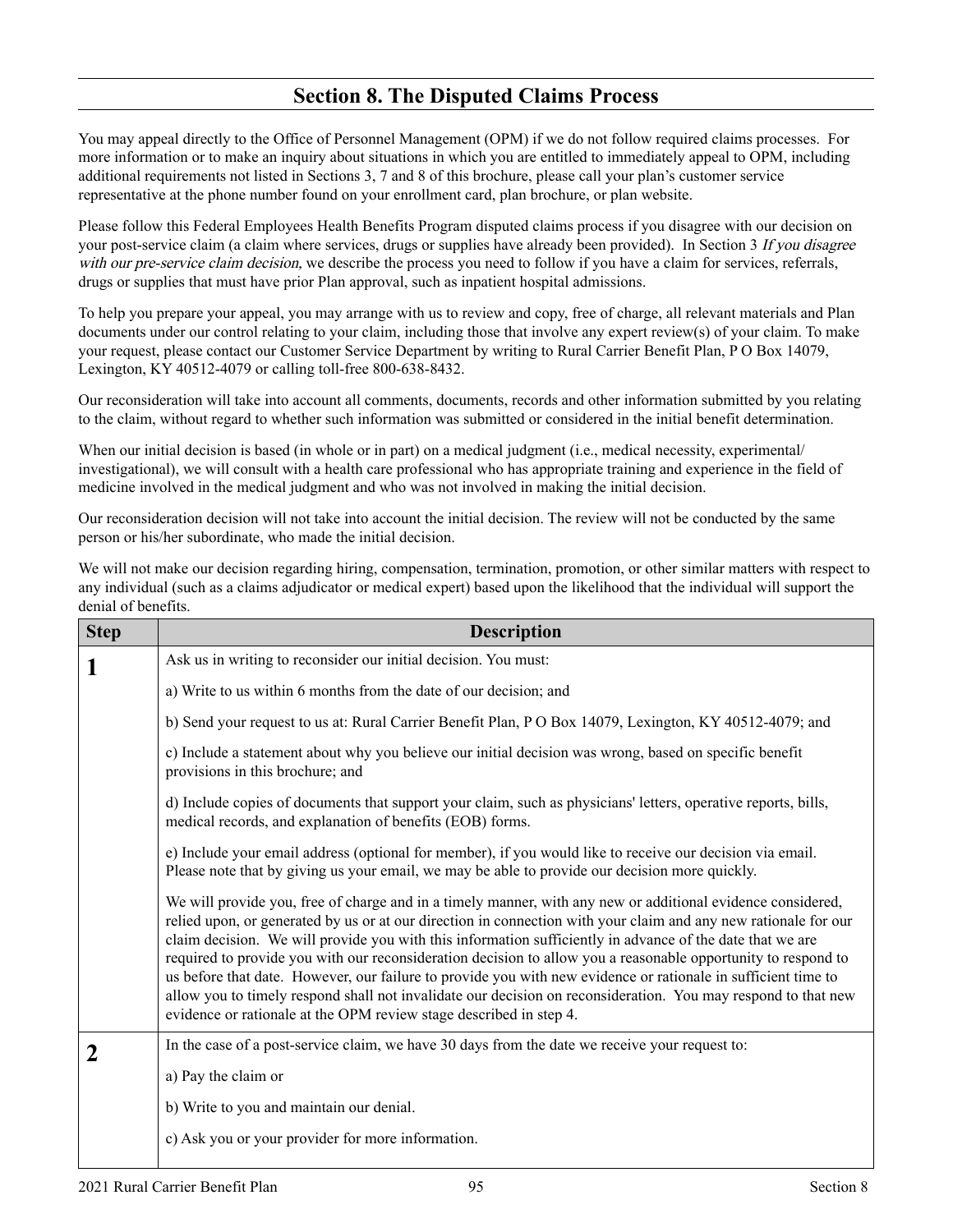|              | You or your provider must send the information so that we receive it within 60 days of our request. We will<br>then decide within 30 more days.                                                                                                                                                                                                                                                                        |
|--------------|------------------------------------------------------------------------------------------------------------------------------------------------------------------------------------------------------------------------------------------------------------------------------------------------------------------------------------------------------------------------------------------------------------------------|
|              | If we do not receive the information within 60 days we will decide within 30 days of the date the information<br>was due. We will base our decision on the information we already have. We will write to you with our<br>decision.                                                                                                                                                                                     |
| $\mathbf{3}$ | If you do not agree with our decision, you may ask OPM to review it.                                                                                                                                                                                                                                                                                                                                                   |
|              | You must write to OPM within:                                                                                                                                                                                                                                                                                                                                                                                          |
|              | • 90 days after the date of our letter upholding our initial decision; or                                                                                                                                                                                                                                                                                                                                              |
|              | • 120 days after you first wrote to us -- if we did not answer that request in some way within 30 days; or                                                                                                                                                                                                                                                                                                             |
|              | • 120 days after we asked for additional information.                                                                                                                                                                                                                                                                                                                                                                  |
|              | Write to OPM at: United States Office of Personnel Management, Healthcare and Insurance, Federal<br>Employee Insurance Operations, FEHB 2 1900 E Street, NW, Washington, DC 20415-3620.                                                                                                                                                                                                                                |
|              | Send OPM the following information:                                                                                                                                                                                                                                                                                                                                                                                    |
|              | • A statement about why you believe our decision was wrong, based on specific benefit provisions in this<br>brochure;                                                                                                                                                                                                                                                                                                  |
|              | • Copies of documents that support your claim, such as physicians' letters, operative reports, bills, medical<br>records, and explanation of benefits (EOB) forms;                                                                                                                                                                                                                                                     |
|              | • Copies of all letters you sent to us about the claim;                                                                                                                                                                                                                                                                                                                                                                |
|              | • Copies of all letters we sent to you about the claim; and                                                                                                                                                                                                                                                                                                                                                            |
|              | • Your daytime phone number and the best time to call.                                                                                                                                                                                                                                                                                                                                                                 |
|              | • Your email address, if you would like to receive OPM's decision via email. Please note that by providing<br>your email address, you may receive OPM's decision more quickly.                                                                                                                                                                                                                                         |
|              | Note: If you want OPM to review more than one claim, you must clearly identify which documents apply to<br>which claim.                                                                                                                                                                                                                                                                                                |
|              | Note: You are the only person who has a right to file a disputed claim with OPM. Parties acting as your<br>representative, such as medical providers, must include a copy of your specific written consent with the review<br>request. However, for urgent care claims, a health care professional with knowledge of your medical condition<br>may act as your authorized representative without your express consent. |
|              | Note: The above deadlines may be extended if you show that you were unable to meet the deadline because of<br>reasons beyond your control.                                                                                                                                                                                                                                                                             |
| 4            | OPM will review your disputed claim request and will use the information it collects from you and us to<br>decide whether our decision is correct. OPM will send you a final decision within 60 days. There are no other<br>administrative appeals.                                                                                                                                                                    |
|              | If you do not agree with OPM's decision, your only recourse is to sue. If you decide to file a lawsuit, you must<br>file the suit against OPM in Federal court by December 31 of the third year after the year in which you<br>received the disputed services, drugs, or supplies or from the year in which you were denied precertification or<br>prior approval. This is the only deadline that may not be extended. |
|              | OPM may disclose the information it collects during the review process to support their disputed claim<br>decision. This information will become part of the court record.                                                                                                                                                                                                                                             |
|              | You may not file a lawsuit until you have completed the disputed claims process. Further, Federal law governs<br>your lawsuit, benefits, and payment of benefits. The Federal court will base its review on the record that was<br>before OPM when OPM decided to uphold or overturn our decision. You may recover only the amount of<br>benefits in dispute.                                                          |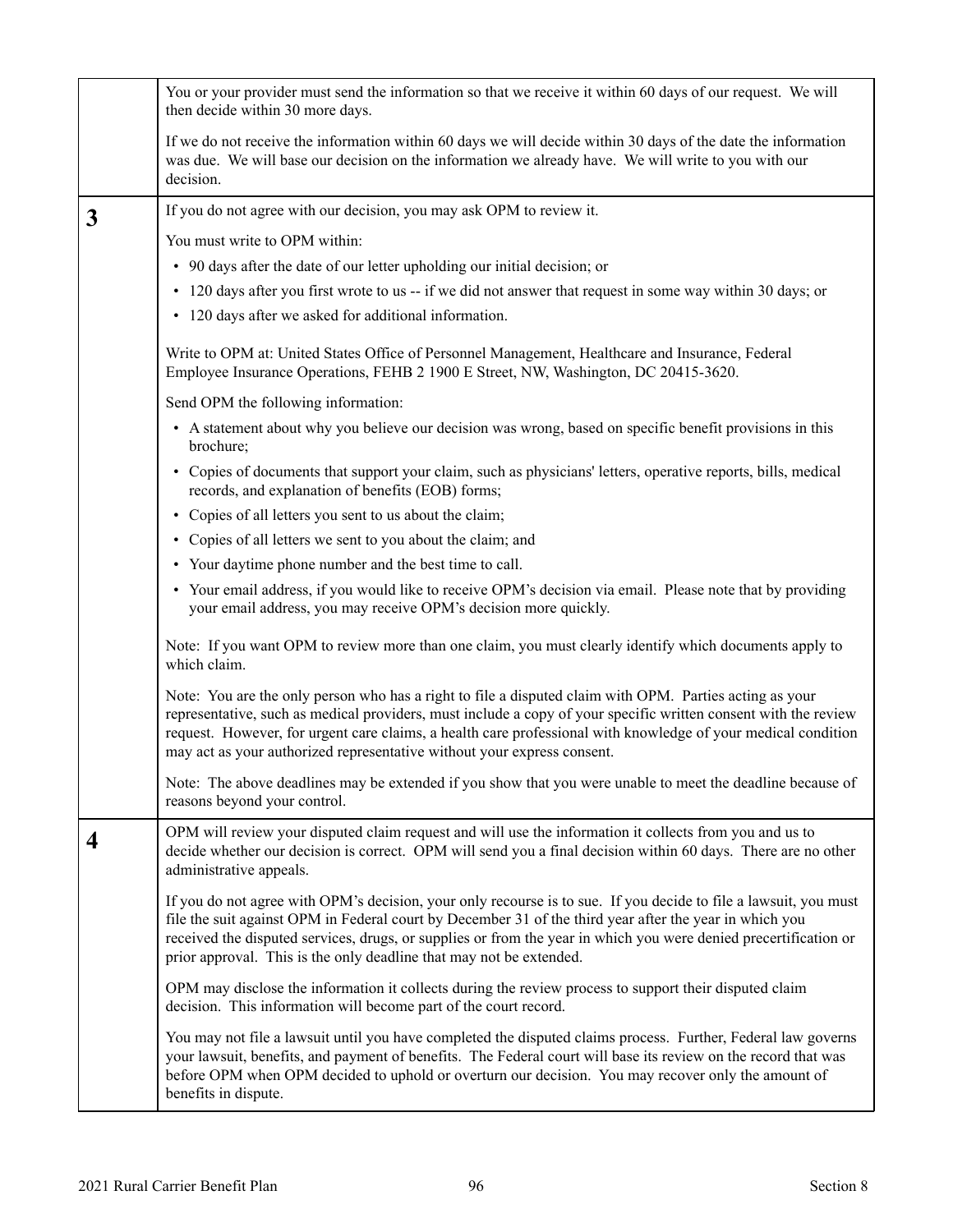Note: **If you have a serious or life threatening condition** (one that may cause permanent loss of bodily functions or death if not treated as soon as possible), and you did not indicate that your claim was a claim for urgent care, then call us at 800-638-8432. We will expedite our review (if we have not yet responded to your claim); or we will inform OPM so they can quickly review your claim on appeal. You may call OPM's FEHB 2 at 202-606-3818 between 8 a.m. and 5 p.m. Eastern Time.

Please remember that we do not make decisions about plan eligibility issues. For example, we do not determine whether you or a dependent is covered under this Plan. You must raise eligibility issues with your Agency personnel/payroll office if you are an employee, your retirement system if you are an annuitant or the Office of Workers' Compensation Programs if you are receiving Workers' Compensation benefits.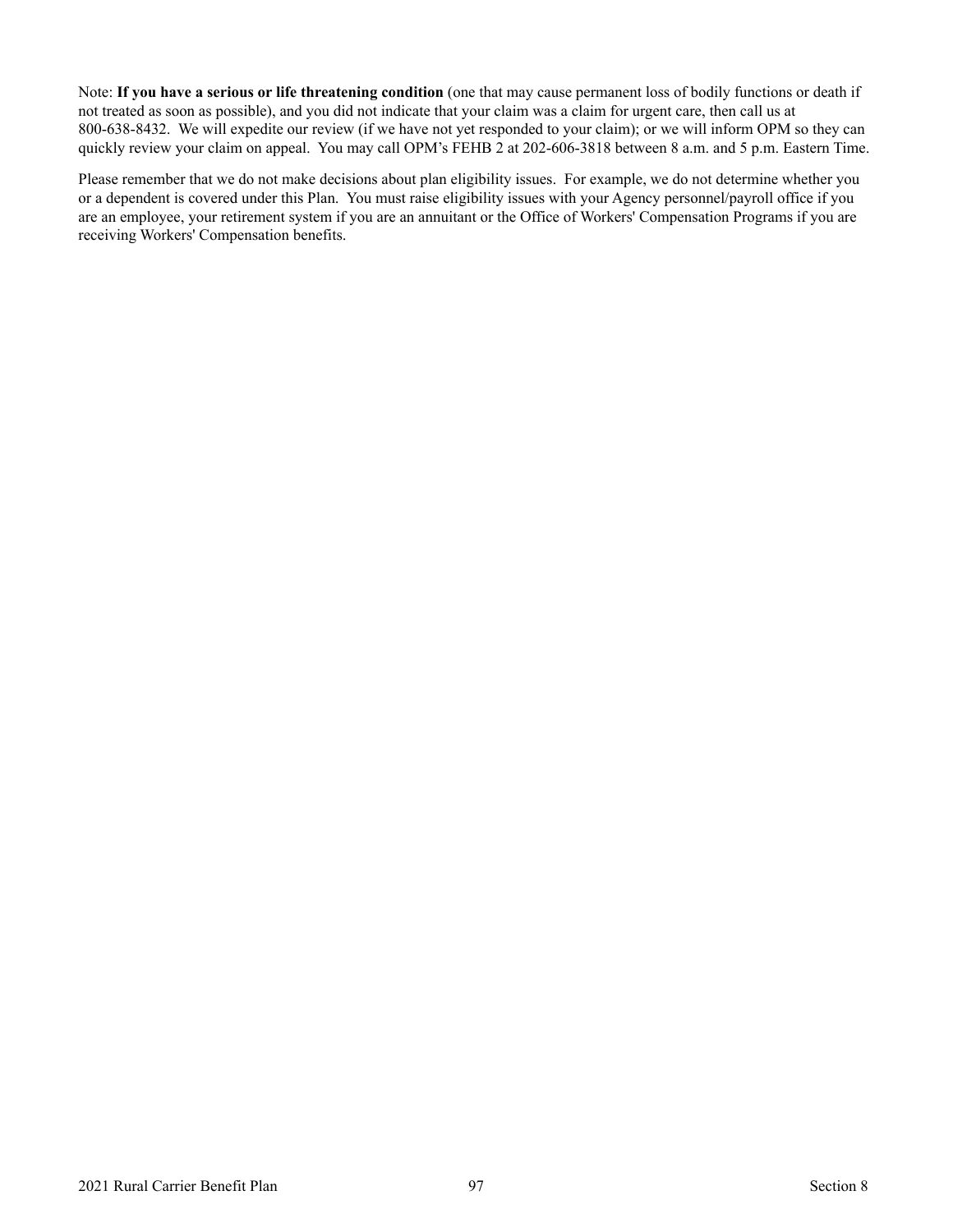## **Section 9. Coordinating Benefits with Medicare and Other Coverage**

<span id="page-99-0"></span>

| When you have other<br>health coverage | You must tell us if you or a covered family member has coverage under any other health<br>plan or has automobile insurance that pays health care expenses without regard to fault.<br>This is called "double coverage."                                                                                                                                                                                                                                                                                                                             |
|----------------------------------------|-----------------------------------------------------------------------------------------------------------------------------------------------------------------------------------------------------------------------------------------------------------------------------------------------------------------------------------------------------------------------------------------------------------------------------------------------------------------------------------------------------------------------------------------------------|
|                                        | When you have double coverage, one plan normally pays its benefits in full as the primary<br>payor and the other plan pays a reduced benefit as the secondary payor. We, like other<br>insurers, determine which coverage is primary according to the National Association of<br>Insurance Commissioners' (NAIC) guidelines. For more information on NAIC rules<br>regarding the coordinating of benefits, visit our website at www.rcbphealth.com.                                                                                                 |
|                                        | When we are the primary payor, we will pay the benefits described in this brochure.                                                                                                                                                                                                                                                                                                                                                                                                                                                                 |
|                                        | When we are the secondary payor, we will determine our allowance. After the primary plan<br>pays, we will pay what is left of our allowance, up to our regular benefit. We will not pay<br>more than our allowance.                                                                                                                                                                                                                                                                                                                                 |
|                                        | Note: The \$200 deductible for prescriptions purchased at a network retail pharmacy does<br>not apply when you have Medicare Parts A and B as primary coverage.                                                                                                                                                                                                                                                                                                                                                                                     |
|                                        | Please see Section 4, Your costs for covered services, for more information about how we<br>pay claims.                                                                                                                                                                                                                                                                                                                                                                                                                                             |
| • TRICARE and<br><b>CHAMPVA</b>        | TRICARE is the health care program for eligible dependents of military persons, and<br>retirees of the military. TRICARE includes the CHAMPUS program. CHAMPVA provides<br>health coverage to disabled Veterans and their eligible dependents. If TRICARE or<br>CHAMPVA and this Plan cover you, we pay first. See your TRICARE or CHAMPVA<br>Health Benefits Advisor if you have questions about these programs.                                                                                                                                   |
|                                        | Suspended FEHB coverage to enroll in TRICARE or CHAMPVA: If you are an<br>annuitant or former spouse, you can suspend your FEHB coverage to enroll in one of these<br>programs, eliminating your FEHB premium. (OPM does not contribute to any applicable<br>plan premiums.) For information on suspending your FEHB enrollment, contact your<br>retirement office. If you later want to re-enroll in the FEHB Program, generally you may do<br>so only at the next Open Season unless you involuntarily lose coverage under TRICARE or<br>CHAMPVA. |
| • Workers'                             | We do not cover services that:                                                                                                                                                                                                                                                                                                                                                                                                                                                                                                                      |
| Compensation                           | • You (or a covered family member) need because of a workplace-related illness or injury<br>that the Office of Workers' Compensation Programs (OWCP) or a similar Federal or<br>State agency determines they must provide; or                                                                                                                                                                                                                                                                                                                       |
|                                        | • OWCP or a similar agency pays for through a third-party injury settlement or other<br>similar proceeding that is based on a claim you filed under OWCP or similar laws.                                                                                                                                                                                                                                                                                                                                                                           |
|                                        | Once OWCP or similar agency pays its maximum benefits for your treatment, we will<br>cover your care.                                                                                                                                                                                                                                                                                                                                                                                                                                               |
| • Medicaid                             | When you have this Plan and Medicaid, we pay first.                                                                                                                                                                                                                                                                                                                                                                                                                                                                                                 |
|                                        | Suspended FEHB coverage to enroll in Medicaid or a similar State-sponsored<br>program of medical assistance: If you are an annuitant or former spouse, you can suspend<br>your FEHB coverage to enroll in one of these State programs, eliminating your FEHB<br>premium. For information on suspending your FEHB enrollment, contact your retirement<br>office. If you later want to re-enroll in the FEHB Program, generally you may do so only at<br>the next Open Season unless you involuntarily lose coverage under the State program.         |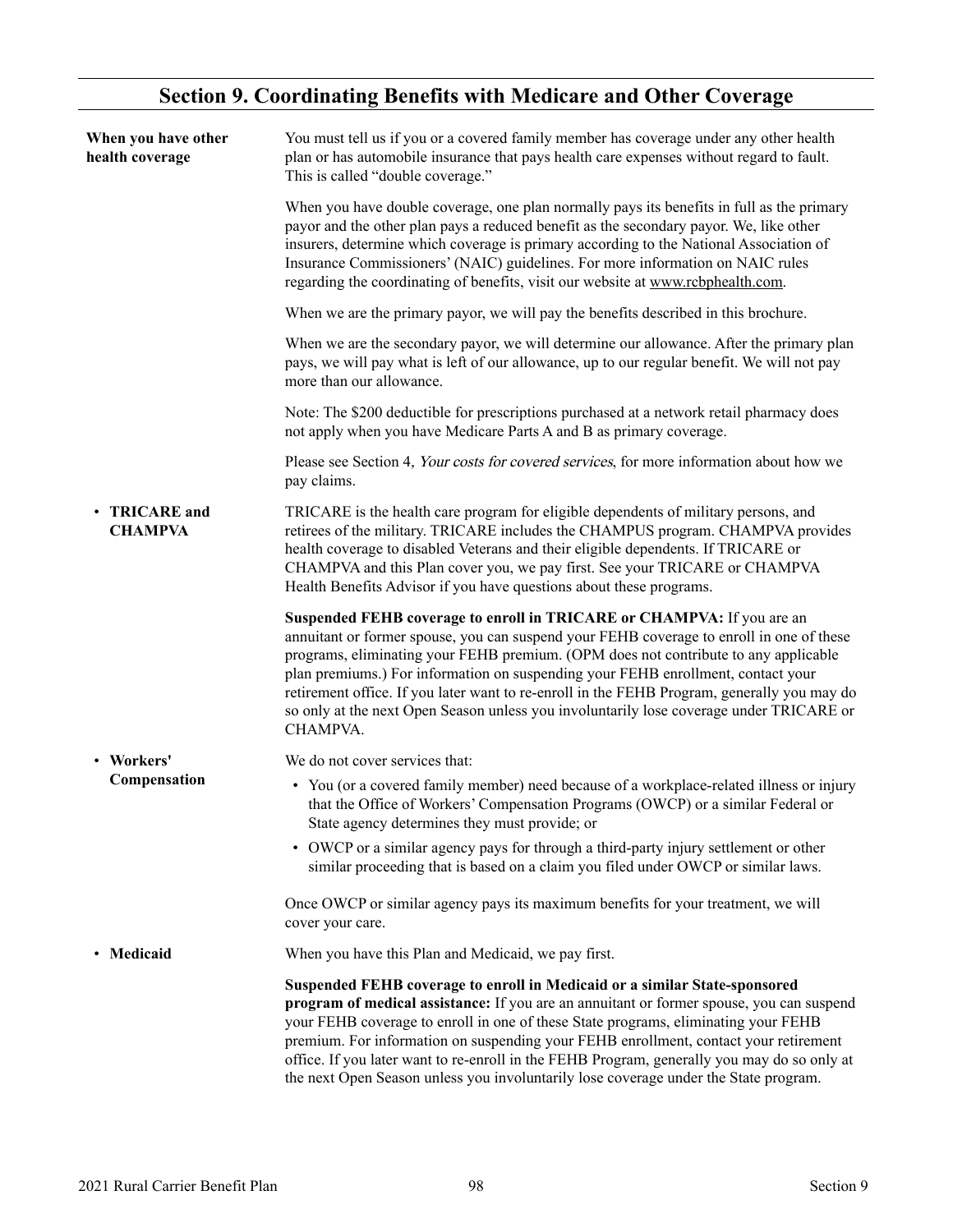**When other Government agencies are responsible for your care**

**When others are responsible for injuries** We do not cover services and supplies when a local, State, or Federal government agency directly or indirectly pays for them.

Our right to pursue and receive subrogation and reimbursement recoveries is a condition of, and a limitation on, the nature of benefits or benefit payments and on the provision of benefits under our coverage. By accepting Plan benefits, you agree to the terms of this provision.

If you have received benefits or benefit payments as a result of an injury or illness, and you or your representatives, heirs, administrators, successors, or assignees receive payment from any party that may be liable, a third party's insurance policies, your own insurance policies, or a workers' compensation program or policy, you must reimburse us out of that payment. The Plan's right of reimbursement extends to all benefit payments for related treatment incurred up to and including the date of settlement or judgement, regardless of the date that those expenses were submitted to the Plan for payment

We are entitled to reimbursement to the extent of the benefits we have paid or provided in connection with your injury or illness. However, we will cover the cost of treatment that exceeds the amount of the payment you received.

Reimbursement to us out of the payment shall take first priority (before any of the rights of any other parties are honored) and is not impacted by how the judgment, settlement, or other recovery is characterized, designated, or apportioned. Our right of reimbursement is not subject to reduction based on attorney fees or costs under the "common fund" or any other doctrine and is fully enforceable regardless of whether you are "made whole" or fully compensated for the full amount of damages claimed.

We may, at our option, choose to exercise our right of subrogation and pursue a recovery from any liable party as successor to your rights.

If you do pursue a claim or case related to your injury or illness, you must promptly notify us and cooperate with our reimbursement or subrogation efforts.

Examples of situations to which our reimbursement and subrogation rights apply include, but are not limited to, when you become ill or are injured due to (1) an accident on the premises owned by a third party, (2) a motor vehicle accident, (3) a slip and fall, (4) an accident at work, (5) medical malpractice, or (6) a defective product.

Our reimbursement and subrogation rights extend to all benefits available to you under any law or under any type of insurance or benefit program, including but not limited to:

- No-fault insurance and other insurance that pays without regard to fault, including personal injury protection benefits, regardless of any election made by you to treat those benefits as secondary to us. When you are entitled to payment of healthcare expenses under automobile insurance, including no-fault insurance and other insurance that pays without regard to fault, your automobile insurance is the primary payor and we are the secondary payor;
- Third party liability coverage;
- Personal or business umbrella coverage;
- Uninsured and underinsured motorist coverage;
- Workers' Compensation benefits;
- Medical reimbursement or payment coverage;
- Homeowners or property insurance;
- Payments directly from the responsible party, and
- Funds or accounts established through settlement or judgment to compensate injured parties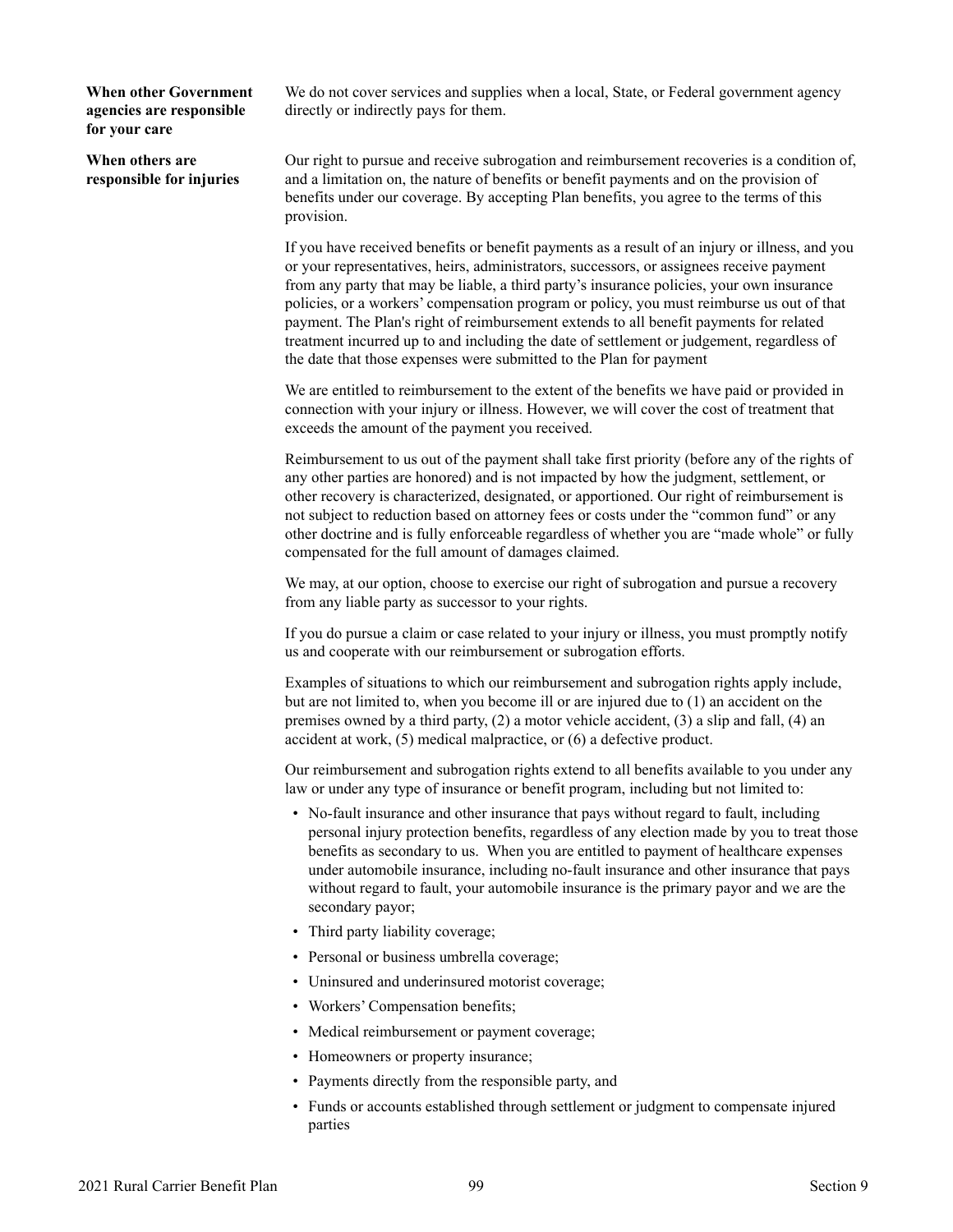|                                                                                                  | You agree to cooperate with our enforcement of our reimbursement right by:                                                                                                                                                                                                                                                                                                                                                                                                                                                                                      |
|--------------------------------------------------------------------------------------------------|-----------------------------------------------------------------------------------------------------------------------------------------------------------------------------------------------------------------------------------------------------------------------------------------------------------------------------------------------------------------------------------------------------------------------------------------------------------------------------------------------------------------------------------------------------------------|
|                                                                                                  | • Telling us promptly whenever you have filed a claim for compensation resulting from<br>an accidental injury or illness and responding to our questionnaires;                                                                                                                                                                                                                                                                                                                                                                                                  |
|                                                                                                  | • Pursuing recovery of our benefit payments from the third party or available insurance<br>company;                                                                                                                                                                                                                                                                                                                                                                                                                                                             |
|                                                                                                  | • Accepting our lien for the full amount of our benefit payments;                                                                                                                                                                                                                                                                                                                                                                                                                                                                                               |
|                                                                                                  | • Signing our Reimbursement Agreement when requested to do so;                                                                                                                                                                                                                                                                                                                                                                                                                                                                                                  |
|                                                                                                  | • Agreeing to assign any proceeds or rights to proceeds from third party claims or any<br>insurance to us;                                                                                                                                                                                                                                                                                                                                                                                                                                                      |
|                                                                                                  | • Keeping us advised of the claim's status;                                                                                                                                                                                                                                                                                                                                                                                                                                                                                                                     |
|                                                                                                  | • Agreeing and authorizing us to communicate directly with any relevant insurance<br>carrier regarding the claim related to your injury or illness;                                                                                                                                                                                                                                                                                                                                                                                                             |
|                                                                                                  | • Advising us of any recoveries you obtain, whether by insurance claim, settlement or<br>court order; and                                                                                                                                                                                                                                                                                                                                                                                                                                                       |
|                                                                                                  | • Agreeing that you or your legal representative will hold any funds from settlement or<br>judgment in trust until you have verified our lien amount, and reimbursed us out of any<br>recovery received to the full extent of our reimbursement right.                                                                                                                                                                                                                                                                                                          |
|                                                                                                  | You further agree to cooperate fully with us in the event we exercise our subrogation right.                                                                                                                                                                                                                                                                                                                                                                                                                                                                    |
|                                                                                                  | Failure to cooperate with these obligations may result in the temporary suspension of your<br>benefits and/or offsetting of future benefits.                                                                                                                                                                                                                                                                                                                                                                                                                    |
|                                                                                                  | For more information about this process, please call our Third Party Recovery Services unit<br>at 202-683-9140 or 855-661-7973 (toll free). You also can email them at info@elgtprs.<br>com.                                                                                                                                                                                                                                                                                                                                                                    |
| When you have Federal<br><b>Employees Dental and</b><br><b>Vision Insurance Plan</b><br>(FEDVIP) | Some FEHB plans already cover some dental and vision services. When you are covered by<br>more than one vision/dental plan, coverage provided under your FEHB plan remains as<br>your primary coverage. FEDVIP coverage pays secondary to that coverage. When you<br>enroll in a dental and/or vision plan on BENEFEDS.com or by phone at 877-888-3337,<br>(TTY 877-889-5680), you will be asked to provide information on your FEHB plan so that<br>your plans can coordinate benefits. Providing your FEHB information may reduce your<br>out-of-pocket cost. |
| Clinical trials                                                                                  | An approved clinical trial includes a phase I, phase II, phase III, or phase IV clinical trial<br>that is conducted in relation to the prevention, detection, or treatment of cancer or other<br>life-threatening disease or condition, and is either Federally-funded; conducted under an<br>investigational new drug application reviewed by the Food and Drug Administration<br>(FDA); or is a drug trial that is exempt from the requirement of an investigational new drug<br>application.                                                                 |
|                                                                                                  | If you are a participant in a clinical trial, this Plan will provide related care as follows, if it<br>is not provided by the clinical trial:                                                                                                                                                                                                                                                                                                                                                                                                                   |
|                                                                                                  | • Routine care costs – costs for routine services such as doctor visits, lab tests, X-rays and<br>scans, and hospitalizations related to treating the patient's condition, whether the patient<br>is in a clinical trial or is receiving standard therapy. These costs are covered by this<br>Plan.                                                                                                                                                                                                                                                             |
|                                                                                                  | • Extra care costs – costs related to taking part in a clinical trial such as additional tests<br>that a patient may need as part of the trial, but not as part of the patient's routine care.<br>This Plan does not cover these costs.                                                                                                                                                                                                                                                                                                                         |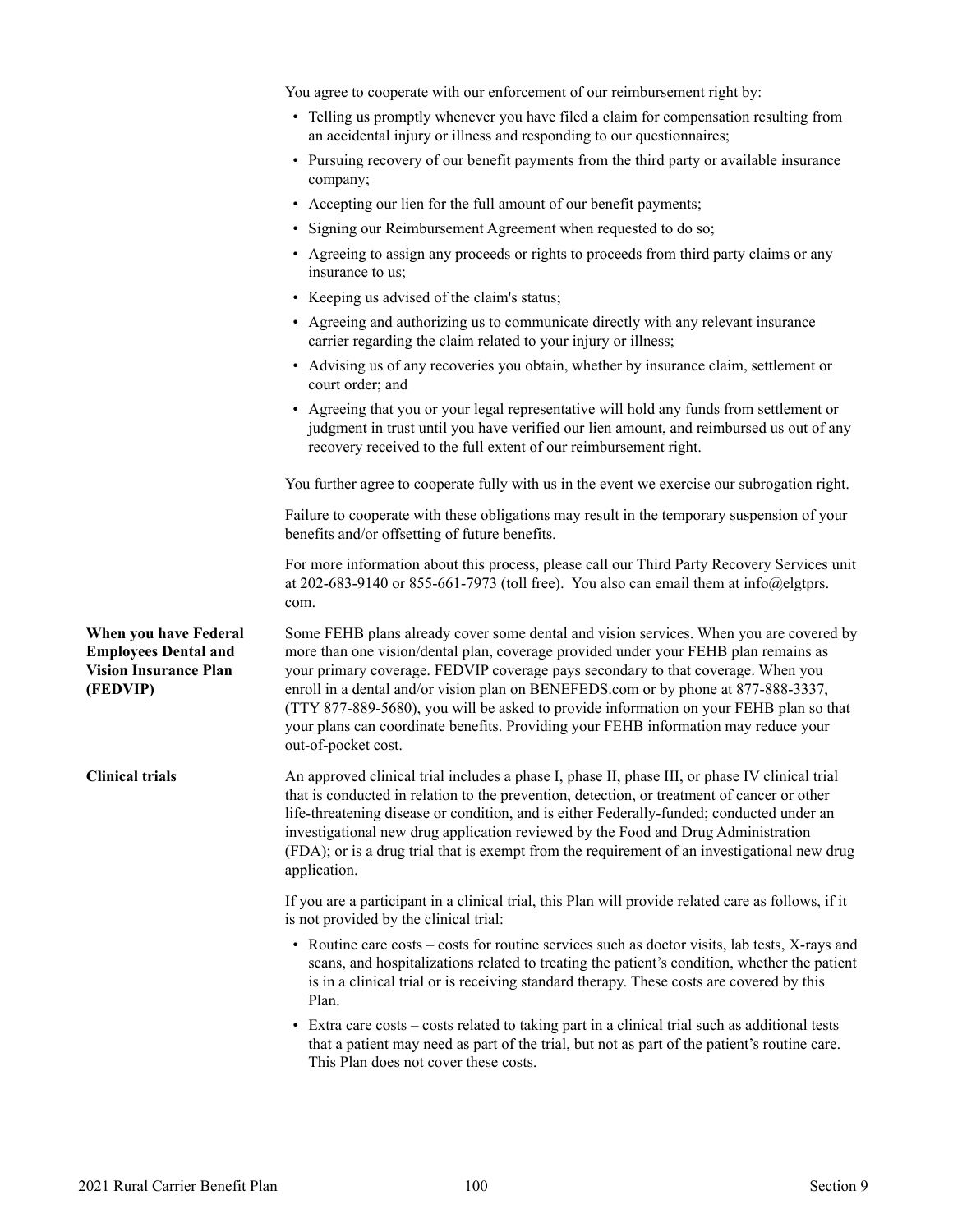- Research costs costs related to conducting the clinical trial such as research physician and nurse time, analysis of results, and clinical tests performed only for research purposes. These costs are generally covered by the clinical trial. This Plan does not cover these costs.
- **When you have Medicare** For more detailed information on "What is Medicare?" and "Should I Enroll in Medicare?" please contact Medicare at 800-MEDICARE (800-633-4227), (TTY 877-486-2048) or at [www.medicare.gov.](http://www.medicare.gov)
- **What is Medicare?** Medicare is a health insurance program for:
	- People 65 years of age or older
	- Some people with disabilities under 65 years of age
	- People with End-Stage Renal Disease (permanent kidney failure requiring dialysis or a transplant)

Medicare has four parts:

- Part A (Hospital Insurance). Most people do not have to pay for Part A. If you or your spouse worked for at least 10 years in Medicare-covered employment, you should be able to qualify for premium-free Part A insurance. (If you were a Federal employee at any time both before and during January 1983, you will receive credit for your Federal employment before January 1983.) Otherwise, if you are age 65 or older, you may be able to buy it. Contact 800-MEDICARE 800-633-4227, TTY: 877-486-2048 for more information.
- Part B (Medical Insurance). Most people pay monthly for Part B. Generally, Part B premiums are withheld from your monthly Social Security check or your retirement check.
- Part C (Medicare Advantage). You can enroll in a Medicare Advantage Plan to get your Medicare benefits. Please review the information on coordinating benefits with Medicare Advantage Plans on the next page.
- Part D (Medicare prescription drug coverage). There is a monthly premium for Part D coverage. Before enrolling in Medicare Part D, please review the important disclosure notice from us about the FEHB prescription drug coverage and Medicare. The notice is on the first inside page of this brochure. For people with limited income and resources, extra help in paying for a Medicare prescription drug plan is available. For more information about this extra help, visit the Social Security Administration online at [www.socialsecurity.gov,](http://www.socialsecurity.gov) or call them at 800-772-1213, TTY: 800-325-0778.
- **Should I enroll in Medicare?** The decision to enroll in Medicare is yours. We encourage you to apply for Medicare benefits 3 months before you turn age 65. It's easy. Just call the Social Security Administration toll-free number 800-772-1213, TTY: 800-325-0778 to set up an appointment to apply. If you do not apply for one or more Parts of Medicare, you can still be covered under the FEHB Program.

If you can get premium-free Part A coverage, we advise you to enroll in it. Most Federal employees and annuitants are entitled to Medicare Part A at age 65 **without cost**. When you don't have to pay premiums for Medicare Part A, it makes good sense to obtain the coverage. It can reduce your out-of-pocket expenses as well as costs to the FEHB, which can help keep FEHB premiums down.

•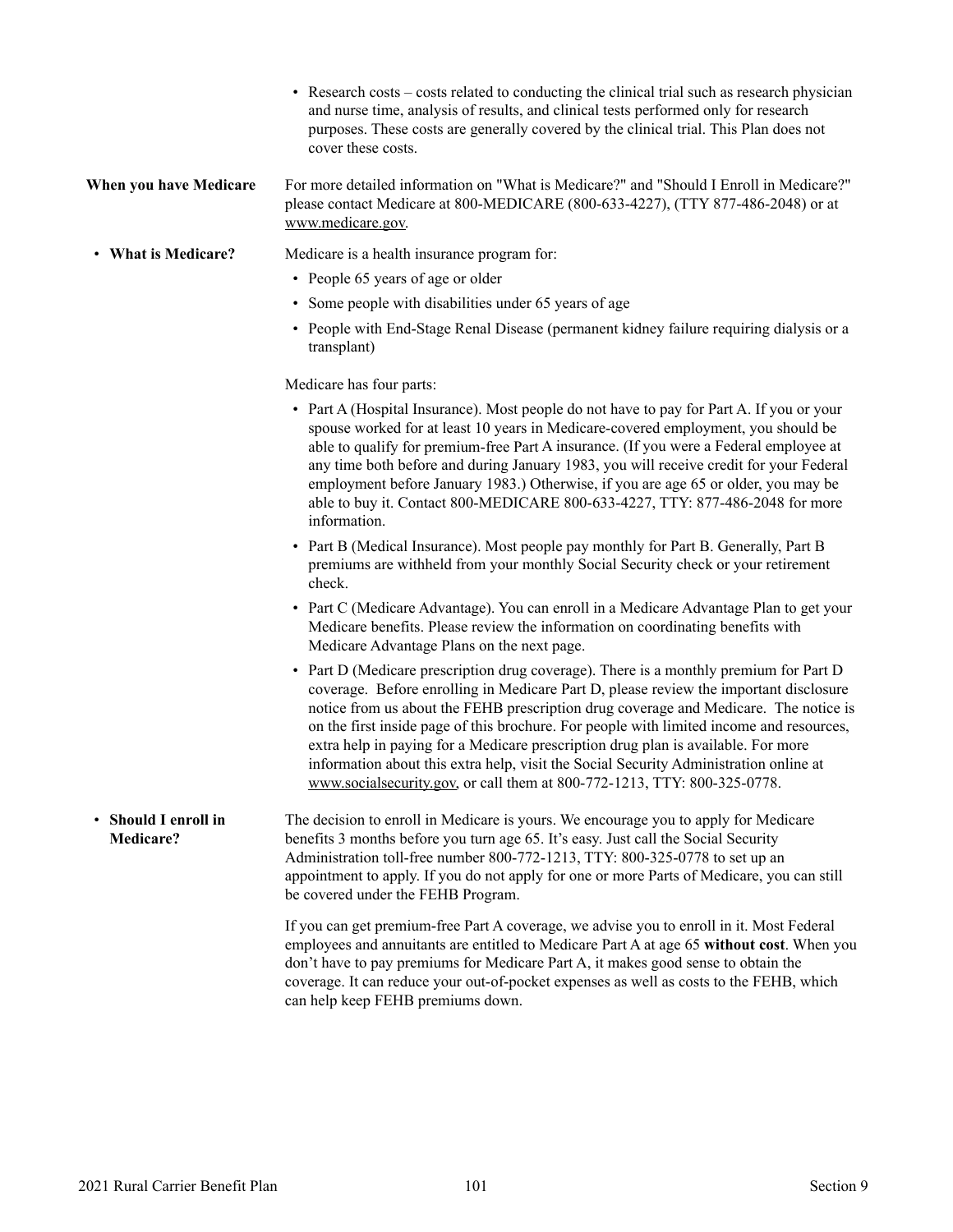|                                                              | Everyone is charged a premium for Medicare Part B coverage. The Social Security<br>Administration can provide you with premium and benefit information. Review the<br>information and decide if it makes sense for you to buy the Medicare Part B coverage. If<br>you do not sign up for Medicare Part B when you are first eligible, you may be charged a<br>Medicare Part B late enrollment penalty of a 10% increase in premium for every 12 months<br>you are not enrolled. If you did not take Part B at age 65 because you were covered under<br>FEHB as an active employee (or you were covered under your spouse's group health<br>insurance plan and he/she was an active employee), you may sign up for Part B (generally<br>without an increased premium) within 8 months from the time you or your spouse stop<br>working or are no longer covered by the group plan. You also can sign up at any time while<br>you are covered by the group plan. |
|--------------------------------------------------------------|----------------------------------------------------------------------------------------------------------------------------------------------------------------------------------------------------------------------------------------------------------------------------------------------------------------------------------------------------------------------------------------------------------------------------------------------------------------------------------------------------------------------------------------------------------------------------------------------------------------------------------------------------------------------------------------------------------------------------------------------------------------------------------------------------------------------------------------------------------------------------------------------------------------------------------------------------------------|
|                                                              | If you are eligible for Medicare, you may have choices in how you get your health care.<br>Medicare Advantage is the term used to describe the various private health plan choices<br>available to Medicare beneficiaries. The information in the next few pages shows how we<br>coordinate benefits with Medicare, depending on whether you are in the Original Medicare<br>Plan or a private Medicare Advantage plan.                                                                                                                                                                                                                                                                                                                                                                                                                                                                                                                                        |
|                                                              | (Please refer to page 98 for information about how we provide benefits when you are<br>age 65 or older and do not have Medicare.)                                                                                                                                                                                                                                                                                                                                                                                                                                                                                                                                                                                                                                                                                                                                                                                                                              |
| • The Original<br><b>Medicare Plan (Part A</b><br>or Part B) | The Original Medicare Plan (Original Medicare) is available everywhere in the United<br>States. It is the way everyone used to get Medicare benefits and is the way most people get<br>their Medicare Part A and Part B benefits now. You may go to any doctor, specialist, or<br>hospital that accepts Medicare. The Original Medicare Plan pays its share and you pay your<br>share.                                                                                                                                                                                                                                                                                                                                                                                                                                                                                                                                                                         |
|                                                              | All physicians and other providers are required by law to file claims directly to Medicare<br>for members with Medicare Part B, when Medicare is primary. This is true whether or not<br>they accept Medicare.                                                                                                                                                                                                                                                                                                                                                                                                                                                                                                                                                                                                                                                                                                                                                 |
|                                                              | When you are enrolled in Original Medicare along with this Plan, you still need to follow<br>the rules in this brochure for us to cover your care except you do not need to get a hospital<br>stay approved when Medicare pays first. We do not require preauthorization and concurrent<br>review of mental health and substance misuse disorder treatment when Medicare Part B<br>pays first. However, when Medicare stops paying benefits for any reason, you must follow<br>our precertification, preauthorization and concurrent review procedures.                                                                                                                                                                                                                                                                                                                                                                                                        |
|                                                              | Claims process when you have the Original Medicare Plan - You will probably not need<br>to file a claim form when you have both our Plan and the Original Medicare Plan.                                                                                                                                                                                                                                                                                                                                                                                                                                                                                                                                                                                                                                                                                                                                                                                       |
|                                                              | When we are the primary payor, we process the claim first.                                                                                                                                                                                                                                                                                                                                                                                                                                                                                                                                                                                                                                                                                                                                                                                                                                                                                                     |
|                                                              | When Original Medicare is the primary payor, Medicare processes your claim first. In most<br>cases, your claim will be coordinated automatically and we will then provide secondary<br>benefits for covered charges. To find out if you need to do something to file your claim, call<br>us at 800-638-8432.                                                                                                                                                                                                                                                                                                                                                                                                                                                                                                                                                                                                                                                   |
|                                                              | We waive some costs if the Original Medicare Plan is your primary payor - Please<br>review the following table it illustrates your cost share if you are enrolled in Medicare Part<br>B. If you purchase Medicare Part B, your provider is in our network and participates in<br>Medicare, then we waive some costs because Medicare will be the primary payor.                                                                                                                                                                                                                                                                                                                                                                                                                                                                                                                                                                                                |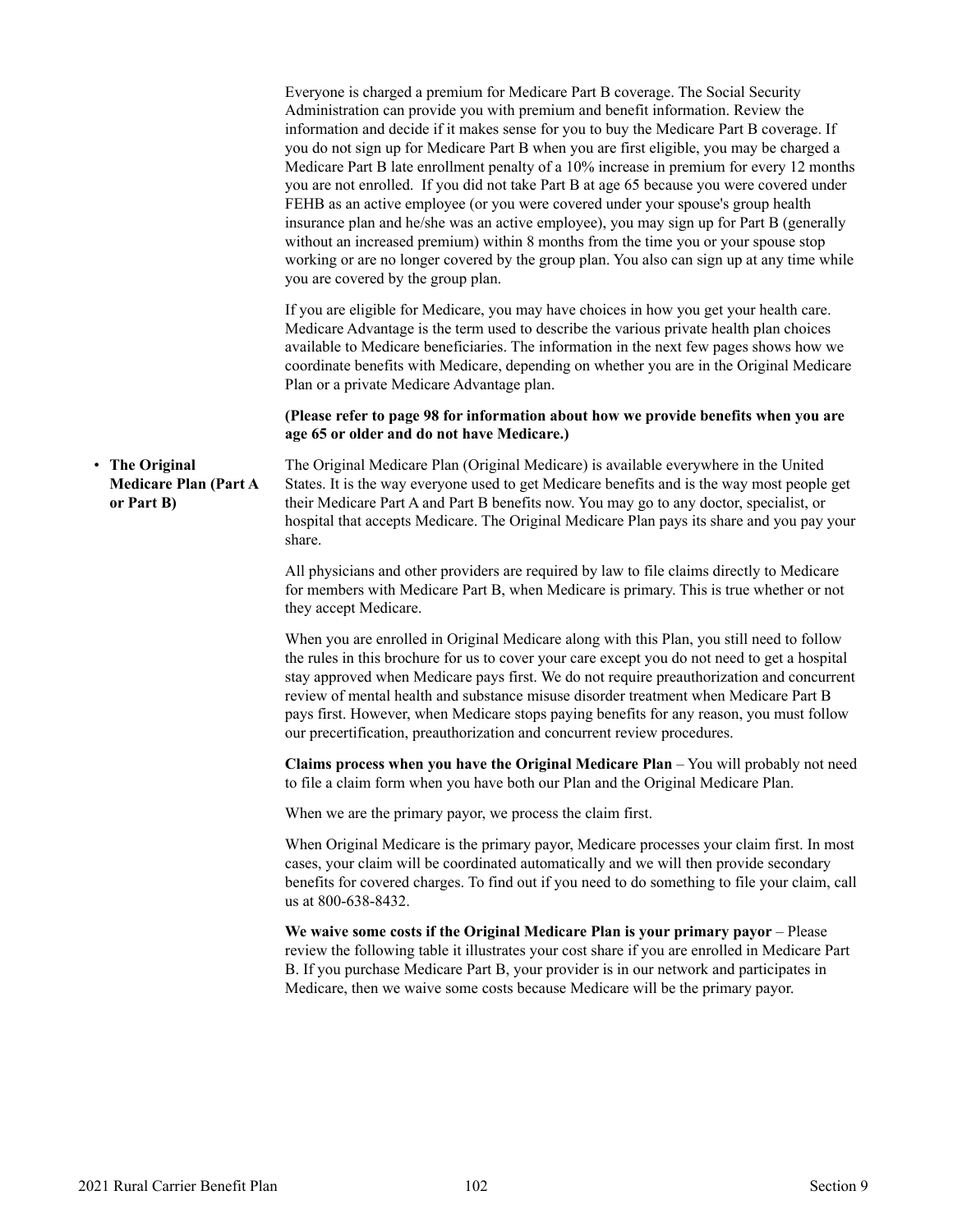| <b>Benefit</b><br><b>Description</b>                          | <b>High Option</b><br>You pay<br>without<br><b>Medicare</b>     |                                                                                        | <b>High Option</b><br>You pay with<br><b>Medicare</b> |                  |
|---------------------------------------------------------------|-----------------------------------------------------------------|----------------------------------------------------------------------------------------|-------------------------------------------------------|------------------|
|                                                               | In-Network                                                      | Out-of-Network                                                                         | In-Network                                            | Out-of-Network   |
| <b>Deductible</b>                                             | \$350/\$700                                                     | \$800/\$1600                                                                           | N/A                                                   | N/A              |
| Catastrophic<br><b>Protection Out</b><br>of pocket<br>maximum | \$5,000/\$10,000                                                | \$7,000/\$14,000                                                                       | \$5,000/\$10,000                                      | \$7,000/\$14,000 |
| Part B<br>premium<br>reimbursement<br>offered                 | N/A                                                             | N/A                                                                                    | N/A                                                   | N/A              |
| Primary care<br>physician                                     | \$20 copay                                                      | 30% of Plan<br>allowance and<br>any difference<br>after deductible                     | Nothing                                               | Nothing          |
| <b>Specialist</b>                                             | \$35 copay                                                      | 30% of Plan<br>allowance and<br>any difference<br>after deductible                     | Nothing                                               | Nothing          |
| Inpatient<br>hospital                                         | \$200 copay per<br>admission                                    | \$400 copay per<br>admission and<br>any difference<br>after deductible                 | Nothing                                               | Nothing          |
| Outpatient<br>hospital                                        | 15% of Plan's<br>allowance after<br>calendar year<br>deductible | $30\%$ of Plan<br>allowance and<br>any difference<br>after calendar<br>year deductible | Nothing                                               | Nothing          |
| <b>Incentives</b><br>offered                                  | N/A                                                             | N/A                                                                                    | N/A                                                   | N/A              |

Note: The \$200 deductible for prescriptions purchased at a network retail pharmacy does not apply when you have Medicare Parts A and B as primary coverage.

- **Tell us about your Medicare coverage** You must tell us if you or a covered family member has Medicare coverage, and let us obtain information about services denied or paid under Medicare if we ask. You must also tell us about other coverage you or your covered family members may have, as this coverage may affect the primary/secondary status of this Plan and Medicare.
- **Private Contract with your physician** If you are enrolled in Medicare Part B, a physician may ask you to sign a private contract agreeing that you can be billed directly for services ordinarily covered by Original Medicare. Should you sign an agreement, Medicare will not pay any portion of the charges, and we will not increase our payment. We will still limit our payment to the amount we would have paid after Original Medicare's payment. You may be responsible for paying the difference between the billed amount and the amount we paid.
- **Medicare Advantage (Part C)**  If you are eligible for Medicare, you may choose to enroll in and get your Medicare benefits from a Medicare Advantage plan. These are private health care choices (like HMOs and regional PPOs) in some areas of the country. To learn more about Medicare Advantage plans, contact Medicare at 800-MEDICARE (800-633-4227), (TTY: 877-486-2048) or a[t www.medicare.gov.](http://www.medicare.gov)

If you enroll in a Medicare Advantage plan, the following options are available to you: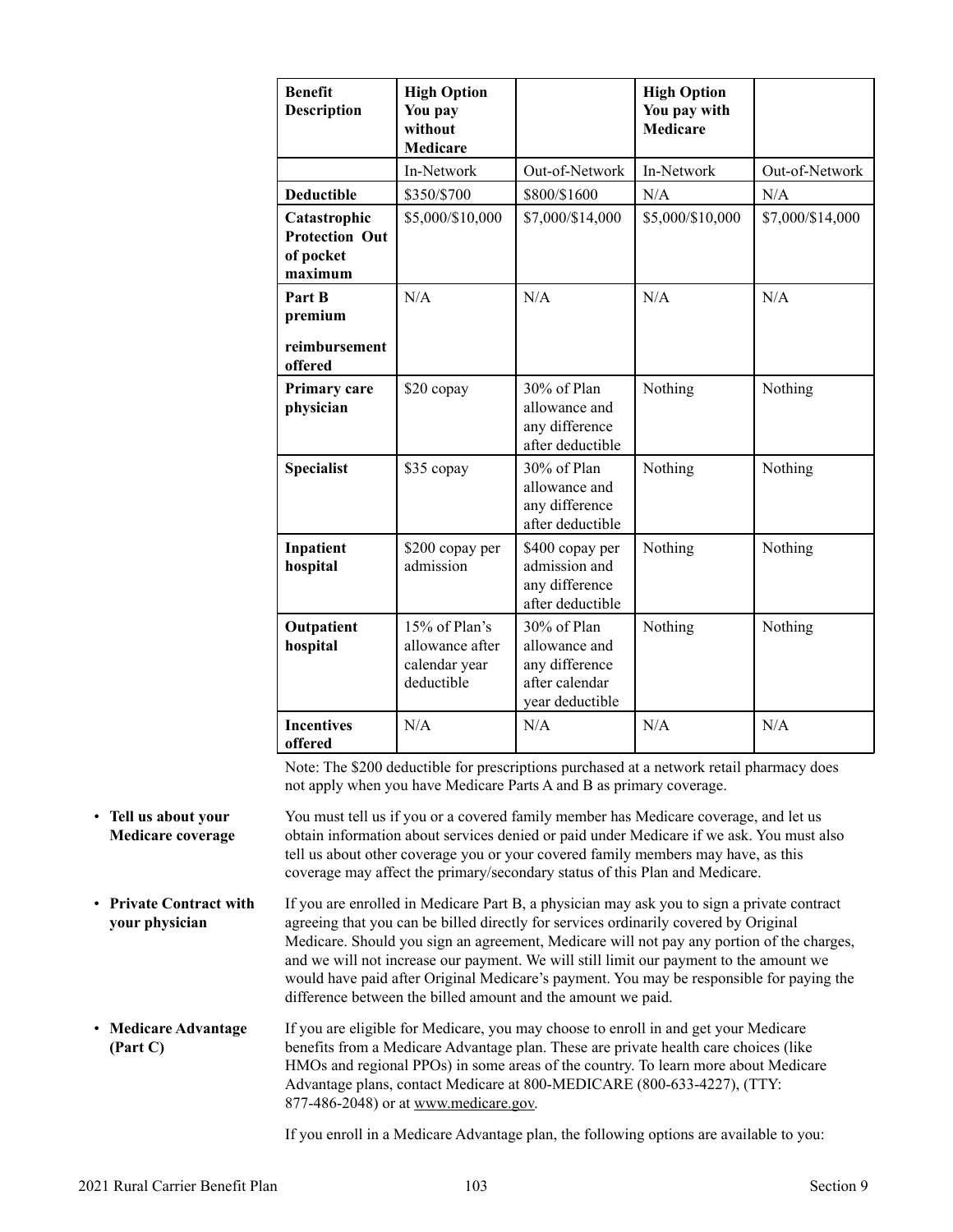|                                                      | This Plan and another plan's Medicare Advantage plan: You may enroll in another<br>plan's Medicare Advantage plan and also remain enrolled in our FEHB plan. We will still<br>provide benefits when your Medicare Advantage plan is primary, even out of the Medicare<br>Advantage plan's network and/or service area. However we will not waive any of our<br>copayments, coinsurance, or deductibles. If you enroll in a Medicare Advantage plan, tell<br>us. We will need to know whether you are in the Original Medicare Plan or in a Medicare<br>Advantage plan so we can correctly coordinate benefits with Medicare. |
|------------------------------------------------------|------------------------------------------------------------------------------------------------------------------------------------------------------------------------------------------------------------------------------------------------------------------------------------------------------------------------------------------------------------------------------------------------------------------------------------------------------------------------------------------------------------------------------------------------------------------------------------------------------------------------------|
|                                                      | Suspended FEHB coverage to enroll in a Medicare Advantage plan: If you are an<br>annuitant or former spouse, you can suspend your FEHB coverage to enroll in a Medicare<br>Advantage plan, eliminating your FEHB premium. (OPM does not contribute to your<br>Medicare Advantage plan premium.) For information on suspending your FEHB<br>enrollment, contact your retirement office. If you later want to re-enroll in the FEHB<br>Program, generally you may do so only at the next Open Season unless you involuntarily<br>lose coverage or move out of the Medicare Advantage plan's service area.                      |
| • Medicare prescription<br>drug coverage (Part<br>D) | When we are the primary payor, we process the claim first. If you enroll in Medicare Part D<br>and we are the secondary payor, we will review claims for your prescription drug costs that<br>are not covered by Medicare Part D and consider them for payment under the FEHB plan.                                                                                                                                                                                                                                                                                                                                          |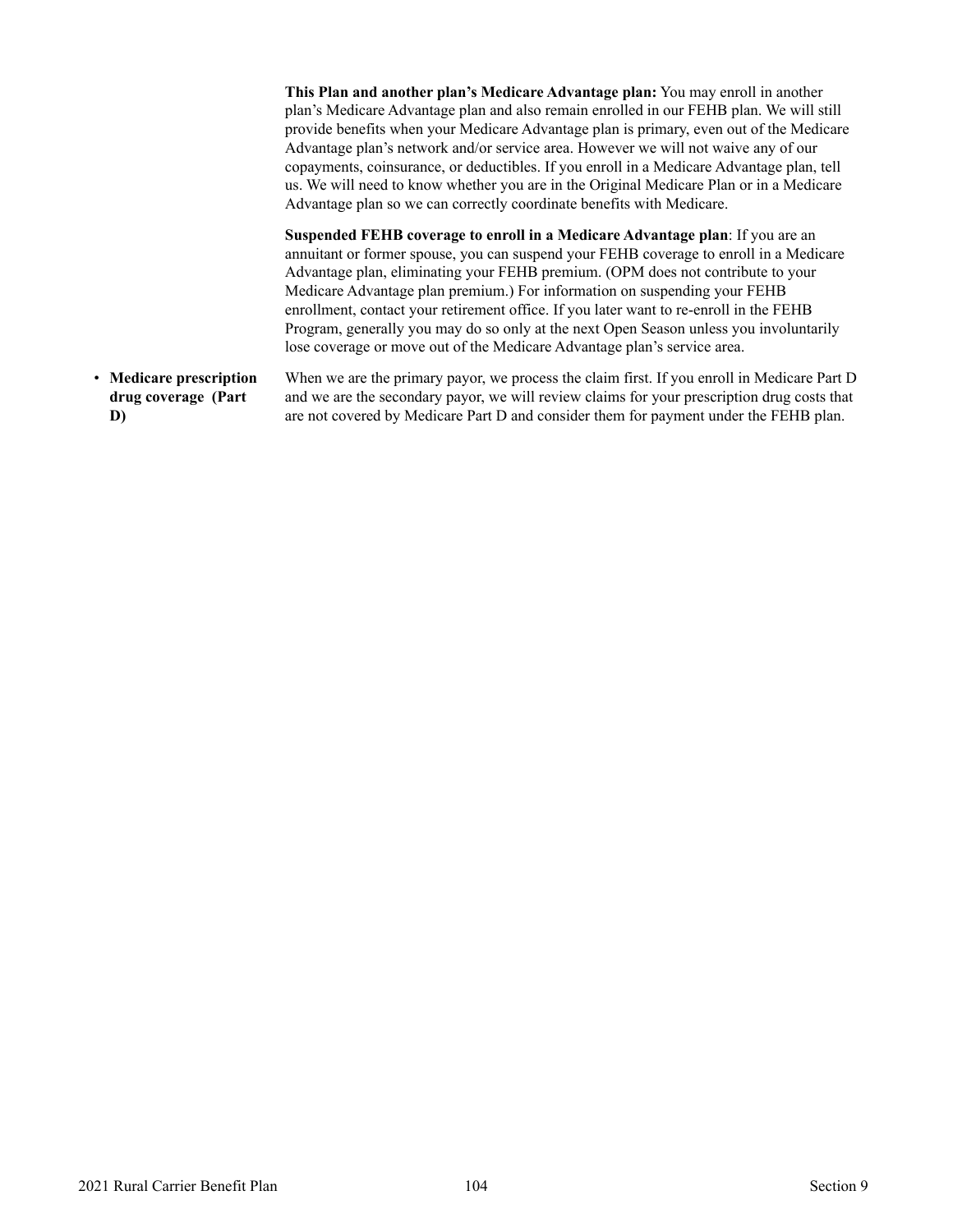Medicare always makes the final determination as to whether they are the primary payor. The following chart illustrates whether Medicare or this Plan should be the primary payor for you according to your employment status and other factors determined by Medicare. It is critical that you tell us if you or a covered family member has Medicare coverage so we can administer these requirements correctly. **(Having coverage under more than two health plans may change the order of benefits determined on this chart.)** 

| <b>Primary Payor Chart</b>                                                                                                                                                                                                                                       |                                    |                                                          |  |  |
|------------------------------------------------------------------------------------------------------------------------------------------------------------------------------------------------------------------------------------------------------------------|------------------------------------|----------------------------------------------------------|--|--|
| A. When you - or your covered spouse - are age 65 or over and have Medicare and you                                                                                                                                                                              |                                    | The primary payor for the<br>individual with Medicare is |  |  |
|                                                                                                                                                                                                                                                                  | <b>Medicare</b>                    | <b>This Plan</b>                                         |  |  |
| Have FEHB coverage on your own as an active employee<br>1)                                                                                                                                                                                                       |                                    |                                                          |  |  |
| Have FEHB coverage on your own as an annuitant or through your spouse who is an<br>2)<br>annuitant                                                                                                                                                               |                                    |                                                          |  |  |
| Have FEHB through your spouse who is an active employee<br>3)                                                                                                                                                                                                    |                                    |                                                          |  |  |
| Are a reemployed annuitant with the Federal government and your position is excluded from<br>4)<br>the FEHB (your employing office will know if this is the case) and you are not covered under<br>FEHB through your spouse under #3 above                       |                                    |                                                          |  |  |
| 5) Are a reemployed annuitant with the Federal government and your position is not excluded<br>from the FEHB (your employing office will know if this is the case) and                                                                                           |                                    |                                                          |  |  |
| • You have FEHB coverage on your own or through your spouse who is also an active<br>employee                                                                                                                                                                    |                                    |                                                          |  |  |
| • You have FEHB coverage through your spouse who is an annuitant                                                                                                                                                                                                 |                                    |                                                          |  |  |
| 6) Are a Federal judge who retired under title 28, U.S.C., or a Tax Court judge who retired<br>under Section 7447 of title 26, U.S.C. (or if your covered spouse is this type of judge) and<br>you are not covered under FEHB through your spouse under #3 above |                                    |                                                          |  |  |
| Are enrolled in Part B only, regardless of your employment status<br>7)                                                                                                                                                                                          | $\sqrt{\ }$ for Part B<br>services | $\checkmark$ for other<br>services                       |  |  |
| 8) Are a Federal employee receiving Workers' Compensation disability benefits for six months<br>or more                                                                                                                                                          | $\checkmark$                       |                                                          |  |  |
| B. When you or a covered family member                                                                                                                                                                                                                           |                                    |                                                          |  |  |
| 1) Have Medicare solely based on end stage renal disease (ESRD) and                                                                                                                                                                                              |                                    |                                                          |  |  |
| • It is within the first 30 months of eligibility for or entitlement to Medicare due to ESRD<br>(30-month coordination period)                                                                                                                                   |                                    |                                                          |  |  |
| • It is beyond the 30-month coordination period and you or a family member are still entitled<br>to Medicare due to ESRD                                                                                                                                         |                                    |                                                          |  |  |
| Become eligible for Medicare due to ESRD while already a Medicare beneficiary and<br>2)                                                                                                                                                                          |                                    |                                                          |  |  |
| • This Plan was the primary payor before eligibility due to ESRD (for 30 month<br>coordination period)                                                                                                                                                           |                                    |                                                          |  |  |
| • Medicare was the primary payor before eligibility due to ESRD                                                                                                                                                                                                  |                                    |                                                          |  |  |
| Have Temporary Continuation of Coverage (TCC) and<br>3)                                                                                                                                                                                                          |                                    |                                                          |  |  |
| • Medicare based on age and disability                                                                                                                                                                                                                           |                                    |                                                          |  |  |
| • Medicare based on ESRD (for the 30 month coordination period)                                                                                                                                                                                                  |                                    |                                                          |  |  |
| • Medicare based on ESRD (after the 30 month coordination period)                                                                                                                                                                                                |                                    |                                                          |  |  |
| C. When either you or a covered family member are eligible for Medicare solely due to<br>disability and you                                                                                                                                                      |                                    |                                                          |  |  |
| 1) Have FEHB coverage on your own as an active employee or through a family member who<br>is an active employee                                                                                                                                                  |                                    |                                                          |  |  |
| Have FEHB coverage on your own as an annuitant or through a family member who is an<br>2)<br>annuitant                                                                                                                                                           |                                    |                                                          |  |  |
| D. When you are covered under the FEHB Spouse Equity provision as a former spouse                                                                                                                                                                                |                                    |                                                          |  |  |

\*Workers' Compensation is primary for claims related to your condition under Workers' Compensation.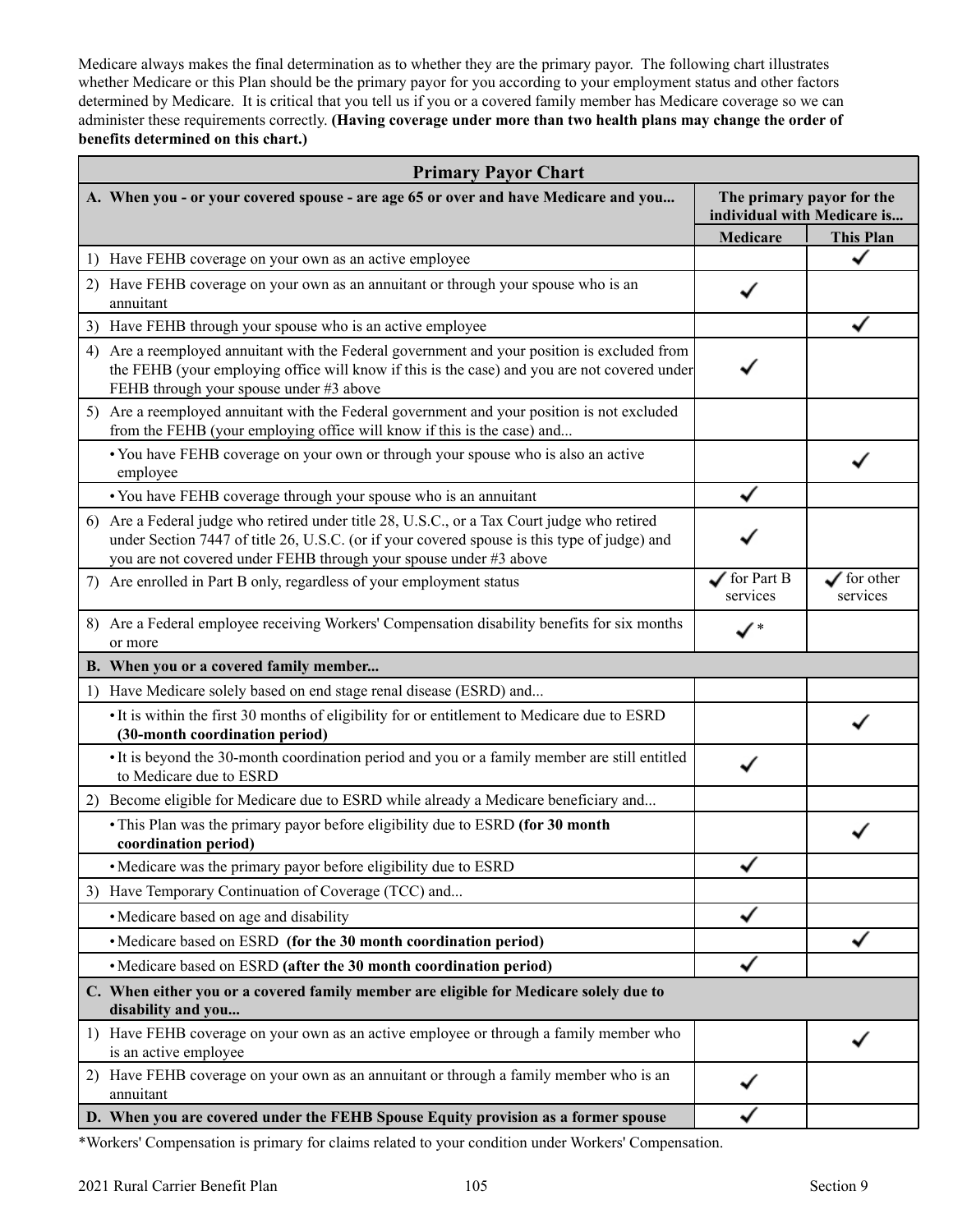### **When you are age 65 or over and do not have Medicare**

Under the FEHB law, we must limit our payments for inpatient hospital care and physician care to those payments you would be entitled to if you had Medicare . Your physician and hospital must follow Medicare rules and cannot bill you for more than they could bill you if you had Medicare. You and the FEHB benefit from these payment limits. Outpatient hospital care and non-physician based care are not covered by this law; regular Plan benefits apply. The following chart has more information about the limits.

### **If you:**

- are age 65 or over, and
- do not have Medicare Part A, Part B, or both; and
- have this Plan as an annuitant or as a former spouse, or as a family member of an annuitant or former spouse; and
- are not employed in a position that gives FEHB coverage. (Your employing office can tell you if this applies.)

### **Then, for your inpatient hospital care:**

- The law requires us to base our payment on an amount the "equivalent Medicare amount" set by Medicare's rules for what Medicare would pay, not on the actual charge
- You are responsible for your applicable deductibles, coinsurance, or copayments under this Plan
- You are not responsible for any charges greater than the equivalent Medicare amount; we will show that amount on the explanation of benefits (EOB) form that we send you
- The law prohibits a hospital from collecting more than the "equivalent Medicare amount".

#### **And, for your physician care, the law requires us to base our payment and your coinsurance or copayment on:**

- an amount set by Medicare and called the "Medicare approved amount," or
- the actual charge if it is lower than the Medicare approved amount.

| If your physician:                                                                                                           | Then you are responsible for:                                                                                |
|------------------------------------------------------------------------------------------------------------------------------|--------------------------------------------------------------------------------------------------------------|
| Participates with Medicare<br>or accepts Medicare<br>assignment for the claim<br>and is a member of our<br>provider network, | your deductibles, coinsurance, and copayments.                                                               |
| Participates with Medicare<br>and is <b>not</b> in our provider<br>network,                                                  | your deductibles, coinsurance, copayments,<br>and any balance up to the Medicare approved<br>amount.         |
| Does not participate with<br>Medicare,                                                                                       | your deductibles, coinsurance, copayments, and any balance up to 115% of the Medicare<br>approved amount.    |
| Does not participate with<br>Medicare and is not a<br>member of our PPO<br>network,                                          | your out-of-network deductibles, coinsurance, and any balance up to 115% of the Medicare<br>approved amount. |
| Opts-out of Medicare via<br>private contract,                                                                                | your deductibles, coinsurance, copayments, and any balance your physician charges.                           |

It is generally to your financial advantage to use a physician who participates with Medicare. Such physicians are permitted to collect only up to the Medicare approved amount.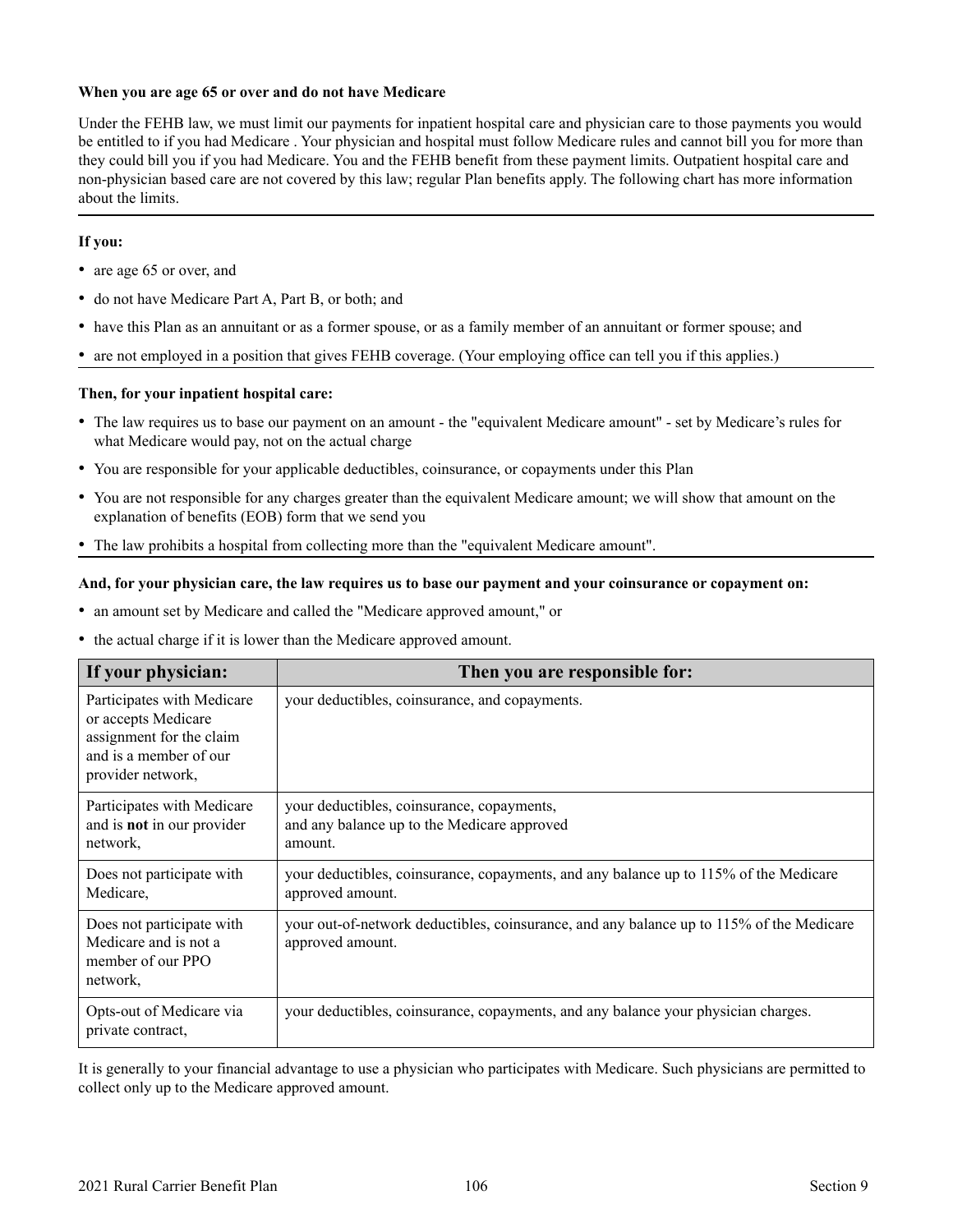### <span id="page-108-0"></span>**Physicians Who Opt-Out of Medicare**

**When you have the** 

A physician may have opted-out of Medicare and may or may-not ask you to sign a private contract agreeing that you can be billed directly for services ordinarily covered by Original Medicare. This is different than a non-participating doctor, and we recommend you ask your physician if he or she has opted-out of Medicare. Should you visit an opt-out physician, the physician will not be limited to 115% of the Medicare approved amount. You may be responsible for paying the difference between the billed amount and our regular in-network/out-of-network benefits.

Our explanation of benefits (EOB) form will tell you how much the physician or hospital can collect from you. If your physician or hospital tries to collect more than allowed by law, ask the physician or hospital to reduce the charges. If you have paid more than allowed, ask for a refund. If you need further assistance, call us.

| Original Medicare Plan<br>(Part A, Part B, or both) | We limit our payment to an amount that supplements the benefits that Medicare would pay<br>under Medicare Part A (Hospital insurance) and Medicare Part B (Medical insurance),<br>regardless of whether Medicare pays. Note: We pay our regular benefits for emergency<br>services to an institutional provider, such as a hospital, that does not participate with<br>Medicare and is not reimbursed by Medicare. |
|-----------------------------------------------------|--------------------------------------------------------------------------------------------------------------------------------------------------------------------------------------------------------------------------------------------------------------------------------------------------------------------------------------------------------------------------------------------------------------------|
|                                                     | We use the Department of Veterans Affairs (VA) Medicare-equivalent Remittance Advice<br>(MRA) when the statement is submitted to determine our payment for covered services<br>provided to you, if Medicare is primary, when Medicare does not pay the VA facility.                                                                                                                                                |
|                                                     | If you are covered by Medicare Part B and it is primary, your out-of-pocket costs for<br>services that both Medicare Part B and we cover depend on whether your physician accepts<br>Medicare assignment for the claim.                                                                                                                                                                                            |
|                                                     | • If your physician accepts Medicare assignment, you pay nothing for covered charges.                                                                                                                                                                                                                                                                                                                              |
|                                                     | • If your physician does not accept Medicare assignment, you pay the difference between<br>the "limiting charge" or the physician's charge (whichever is less) and our payment                                                                                                                                                                                                                                     |

further assistance.

combined with Medicare's payment. It is important to know that a physician who does not accept Medicare assignment may not bill you for more than 115% of the amount Medicare bases its payment on, called the "limiting charge." The Medicare Summary Notice (MSN) that Medicare will send you will have more information about the limiting charge. If your physician tries to collect more than allowed by law, ask the physician to reduce the charges. If the physician does not, report the physician to the Medicare carrier that sent you the MSN form. Call us if you need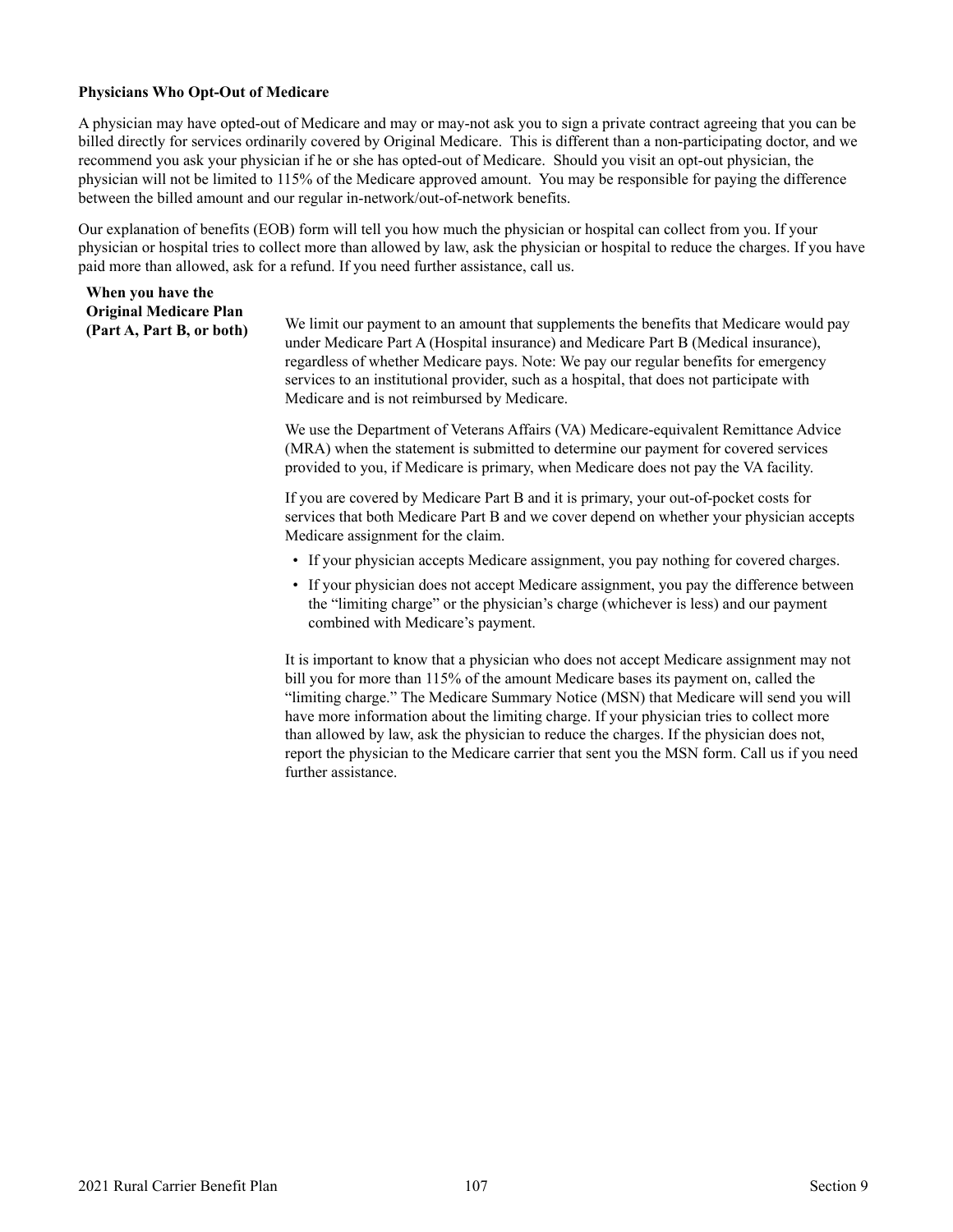# **Section 10. Definitions of Terms We Use in This Brochure**

<span id="page-109-0"></span>

| Acupuncture                                      | The practice of insertion of needles into specific exterior body locations to relieve pain, to<br>induce surgical anesthesia, or for therapeutic purposes.                                                                                                                                                                                                                                                    |
|--------------------------------------------------|---------------------------------------------------------------------------------------------------------------------------------------------------------------------------------------------------------------------------------------------------------------------------------------------------------------------------------------------------------------------------------------------------------------|
| <b>Admission</b>                                 | The period from your entry (admission) into a hospital or other covered facility until your<br>discharge. In counting days of inpatient care, the date of entry and the date of discharge are<br>counted as the same day.                                                                                                                                                                                     |
| Calendar year                                    | January 1 through December 31 of the same year. For new enrollees, the calendar year<br>begins on the effective date of their enrollment and ends on December 31 of the same year.                                                                                                                                                                                                                            |
| Chiropractic                                     | A system of therapy that attributes disease to abnormal function of the nervous system and<br>attempts to restore normal function by manipulation of the spinal column and other body<br>structures.                                                                                                                                                                                                          |
| <b>Clinical Trials Cost</b><br><b>Categories</b> | If you are a participant in a clinical trial, this health plan will provide related care as<br>follows, if it is not provided by the clinical trial:                                                                                                                                                                                                                                                          |
|                                                  | • Routine care costs-costs for routine services such as doctor visits, lab tests, X-rays and<br>scans, and hospitalizations related to treating the patient's condition, whether the patient<br>is in a clinical trial or is receiving standard therapy.                                                                                                                                                      |
|                                                  | • Extra care costs-costs related to taking part in a clinical trial such as additional tests<br>that a patient may need as part of the trial, but not part of the patient's routine care.                                                                                                                                                                                                                     |
|                                                  | • Research costs--costs related to conducting the clinical trial such as research physician<br>and nurse time, analysis of results, and clinical tests performed only for research<br>purposes. These costs are generally covered by the clinical trials. This plan does not<br>cover these costs.                                                                                                            |
| Coinsurance                                      | Coinsurance is the percentage of our allowance that you must pay for your care. You may<br>also be responsible for additional amounts. See page 20.                                                                                                                                                                                                                                                           |
| <b>Convenient care clinic</b>                    | A small healthcare facility, usually located in a high-traffic retail outlet, with a limited<br>pharmacy, that provides non-emergency basic healthcare services on a walk-in basis.<br>Examples of a convenient care clinic include Minute Clinic in CVS Pharmacy locations and<br>Take Care Clinic in Walgreens pharmacy locations. Urgent care clinics are not considered<br>to be convenient care clinics. |
| Copayment                                        | A copayment is a fixed amount of money you pay when you receive covered services. See<br>page 20.                                                                                                                                                                                                                                                                                                             |
| <b>Cost-sharing</b>                              | Cost-sharing is the general term used to refer to your out-of-pocket costs (e.g., deductible,<br>coinsurance and copayments) for the covered care you receive.                                                                                                                                                                                                                                                |
| <b>Covered services</b>                          | Services we provide benefits for, as described in this brochure.                                                                                                                                                                                                                                                                                                                                              |
| <b>Custodial care</b>                            | Treatment or services, no matter who recommends them or where you receive them, which<br>a person without medical skills can provide safely and reasonably. In addition, treatment<br>and services designed mainly to help the patient with daily living activities. These include:                                                                                                                           |
|                                                  | • personal care like help in: walking; getting in and out of bed; bathing; eating (by spoon,<br>gastrostomy or tube); exercising; dressing                                                                                                                                                                                                                                                                    |
|                                                  | • homemaking services, like preparing meals or special diets                                                                                                                                                                                                                                                                                                                                                  |
|                                                  | • moving the patient                                                                                                                                                                                                                                                                                                                                                                                          |
|                                                  | • acting as a companion or sitter                                                                                                                                                                                                                                                                                                                                                                             |
|                                                  | • supervising the taking of medication that can usually be self-administered; or                                                                                                                                                                                                                                                                                                                              |
|                                                  | • treatment or services that anyone can perform with minimal training like recording                                                                                                                                                                                                                                                                                                                          |

temperature, pulse and respirations or administering and monitoring a feeding system.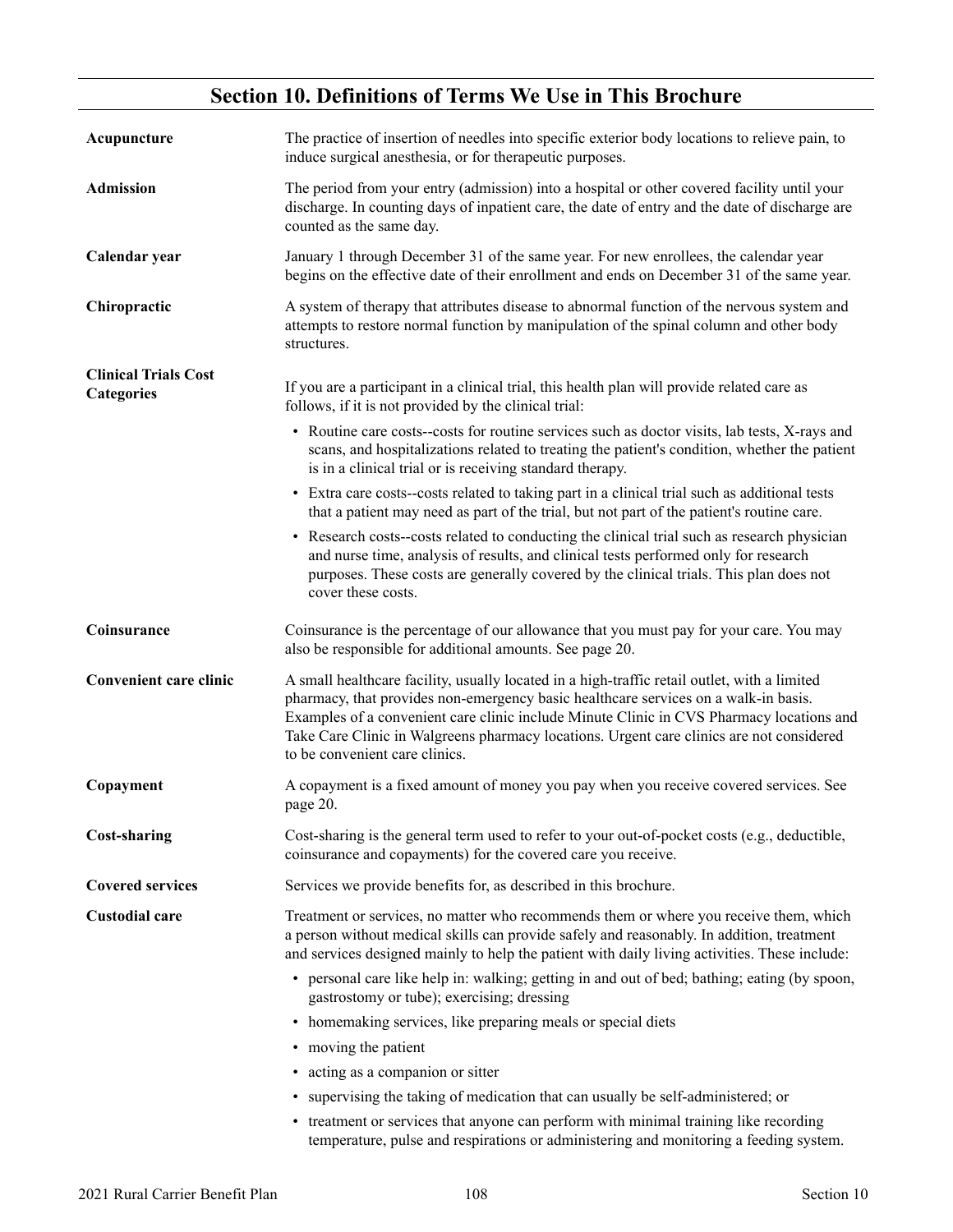<span id="page-110-0"></span>

|                                                    | We determine what treatments or services is custodial care.                                                                                                                                                                                                                                                                                                                                                                                                                                          |
|----------------------------------------------------|------------------------------------------------------------------------------------------------------------------------------------------------------------------------------------------------------------------------------------------------------------------------------------------------------------------------------------------------------------------------------------------------------------------------------------------------------------------------------------------------------|
| Deductible                                         | A deductible is a fixed amount of covered expenses you must incur for certain covered<br>services and supplies before we start paying benefits for those services. See page 20.                                                                                                                                                                                                                                                                                                                      |
| <b>Experimental or</b><br>investigational services | A drug, device or biological product is experimental or investigational if the drug, device or<br>biological product cannot be lawfully marketed without the approval of the U.S. Food and<br>Drug Administration (FDA) and approval for marketing has not been given at the time it is<br>furnished to you. Approval means all forms of acceptance by the FDA.                                                                                                                                      |
|                                                    | A medical treatment or procedure, or a drug, device or biological product is experimental or<br>investigational if:                                                                                                                                                                                                                                                                                                                                                                                  |
|                                                    | • reliable evidence shows that it is the subject of on-going phase I, II or III clinical trials<br>or under study to determine its maximum tolerated dose, its toxicity, its safety, its<br>efficacy, or its efficacy as compared with the standard means of treatment or diagnosis;<br>or                                                                                                                                                                                                           |
|                                                    | • reliable evidence shows that the consensus of opinion among experts regarding the<br>drug, device, or biological product or medical treatment or procedure is that further<br>studies or clinical trials are necessary to determine its maximum tolerated dose, its<br>toxicity, its safety, its efficacy or its efficacy as compared with the standard means of<br>treatment or diagnosis.                                                                                                        |
|                                                    | Reliable evidence shall mean only published reports and articles in the authoritative<br>medical and scientific literature; the written protocol or protocols used by the treating<br>facility or the protocol(s) of another facility studying substantially the same drug, device, or<br>medical treatment or procedure; or the written informed consent used by the treating<br>facility or by another facility studying substantially the same drug, device or medical<br>treatment or procedure. |
| <b>Genetic screening</b>                           | The diagnosis, prognosis, management, and prevention of genetic disease for those patients<br>who have no current evidence or manifestation of a genetic disease and those who we have<br>not determined to have an inheritable risk of genetic disease.                                                                                                                                                                                                                                             |
| <b>Genetic testing</b>                             | The diagnosis and management of genetic disease for those patients with current signs and<br>symptoms and for those who we have determined to have an inheritable risk of genetic<br>disease.                                                                                                                                                                                                                                                                                                        |
| Health care professional                           | A physician or other health care professional licensed, accredited, or certified to perform<br>specified health services consistent with state law.                                                                                                                                                                                                                                                                                                                                                  |
| Home health care agency                            | A public agency or private organization under Medicare that is licensed as a home health<br>care agency by the State and is certified as such.                                                                                                                                                                                                                                                                                                                                                       |
| Home health care plan                              | A plan of continued care and treatment when you are under the care of a physician, and<br>when certified by the physician that, without the home health care, confinement in a<br>hospital or skilled nursing facility would be required.                                                                                                                                                                                                                                                            |
| Infertility                                        | The inability to conceive after 12 months of unprotected intravaginal sexual relations (or 12<br>cycles of artificial insemination) for women under age 35, and 6 months of unprotected<br>intravaginal sexual relations (or 6 cycles of artificial insemination) for women age 35 and<br>over.                                                                                                                                                                                                      |
| Long term rehabilitation<br>therapy                | Physical, speech, and occupational therapy, which can be expected to last longer than a two<br>month period in order to achieve a significant improvement in your condition.                                                                                                                                                                                                                                                                                                                         |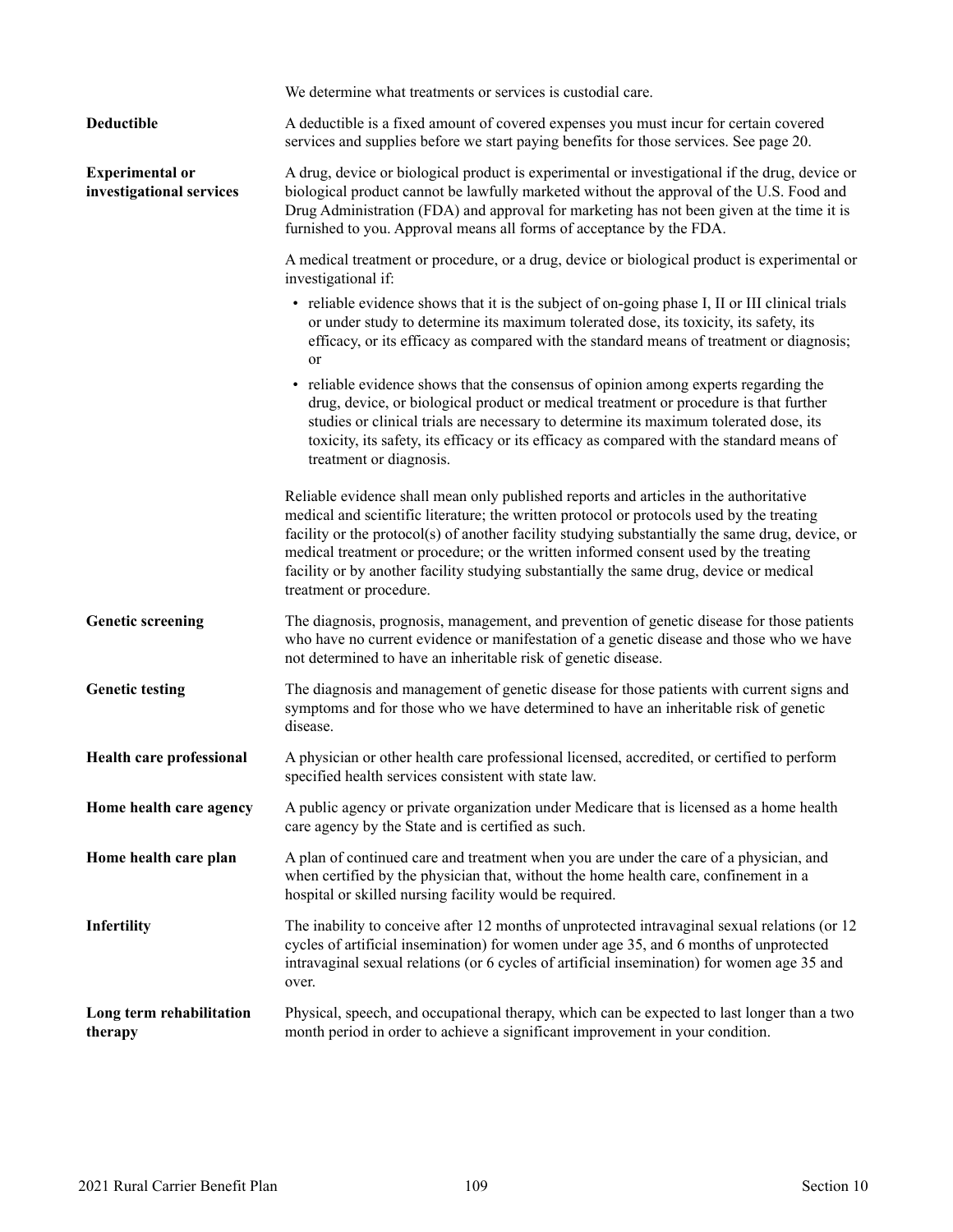<span id="page-111-0"></span>

| <b>Medical foods</b>                                | A medical food, as defined by the Orphan Drug Act (21 U.S.C. 360ee (b) (3)) is a food<br>which is formulated to be consumed or administered enterally under the supervision of a<br>physician and which is intended for the specific dietary management of a disease or<br>condition for which distinctive nutritional requirements, based on recognized scientific<br>principles, are established by medical evaluation. In general, to be considered a medical<br>food, a product must, at a minimum, meet the following criteria: the product must be a food<br>for oral or tube feeding; the product must be labeled for the dietary management of a<br>specific medical disorder, disease, or condition for which there are distinctive nutritional<br>requirements; and the product must be intended to be used under medical supervision. |
|-----------------------------------------------------|--------------------------------------------------------------------------------------------------------------------------------------------------------------------------------------------------------------------------------------------------------------------------------------------------------------------------------------------------------------------------------------------------------------------------------------------------------------------------------------------------------------------------------------------------------------------------------------------------------------------------------------------------------------------------------------------------------------------------------------------------------------------------------------------------------------------------------------------------|
| <b>Medical necessity</b>                            | Services, supplies, drugs or equipment provided by a hospital or covered provider of the<br>health care services that we determine:                                                                                                                                                                                                                                                                                                                                                                                                                                                                                                                                                                                                                                                                                                              |
|                                                     | • are appropriate to diagnose or treat the patient's condition, illness or injury;                                                                                                                                                                                                                                                                                                                                                                                                                                                                                                                                                                                                                                                                                                                                                               |
|                                                     | • are consistent with standards of good medical practice in the United States;                                                                                                                                                                                                                                                                                                                                                                                                                                                                                                                                                                                                                                                                                                                                                                   |
|                                                     | • are not primarily for the personal comfort or convenience of the patient, the family, or<br>the provider;                                                                                                                                                                                                                                                                                                                                                                                                                                                                                                                                                                                                                                                                                                                                      |
|                                                     | • are not a part of or associated with the scholastic or vocational training of the patient;<br>and                                                                                                                                                                                                                                                                                                                                                                                                                                                                                                                                                                                                                                                                                                                                              |
|                                                     | • in the case of inpatient care, cannot be provided safely in an outpatient setting.                                                                                                                                                                                                                                                                                                                                                                                                                                                                                                                                                                                                                                                                                                                                                             |
|                                                     | The fact that a covered provider prescribes, recommends, or approves a service, supply,<br>drug or equipment does not, by itself, make it a medical necessity.                                                                                                                                                                                                                                                                                                                                                                                                                                                                                                                                                                                                                                                                                   |
| Mental health conditions/<br>substance use disorder | Conditions and diseases listed in the most recent edition of the International Classification<br>of Diseases (ICD) as mental, behavioral, and neurodevelopmental disorders, to be<br>determined by the Plan.                                                                                                                                                                                                                                                                                                                                                                                                                                                                                                                                                                                                                                     |
| <b>Observation Care</b>                             | Observation care is a well-defined set of specific, clinically appropriate services, which<br>include ongoing short term treatment, assessment, and reassessment, that are provided<br>while a decision is being made regarding whether a patient will require further treatment as<br>a hospital inpatient or whether the patient will be able to be discharged from the hospital.<br>Observation services are commonly ordered for a patient who presents to the emergency<br>room department and who then requires a significant period of treatment or monitoring in<br>order to make a decision regarding their inpatient admission or discharge. Some hospitals<br>will bill for observation room status (hourly) and hospital incidental services.                                                                                        |
|                                                     | If you are in the hospital for more than a few hours, always ask your physician or the<br>hospital staff if your stay is considered inpatient or outpatient. Although you may stay<br>overnight in a hospital room and receive meals and other hospital services, some hospital<br>services-including "observation care"- are actually outpatient care. Since observation<br>services are billed as outpatient care, outpatient facility benefit levels apply and your out-<br>of-pocket expenses may be higher as a result.                                                                                                                                                                                                                                                                                                                     |
|                                                     | This Plan uses National Standardized Criteria Sets and other recognized clinical guidelines<br>in making determinations to evaluate the appropriateness of observation care services.                                                                                                                                                                                                                                                                                                                                                                                                                                                                                                                                                                                                                                                            |
| Post-service claims                                 | Any claims that are not pre-service claims. In other words, post-service claims are those<br>claims where treatment has been performed and the claims have been sent to us in order to<br>apply for benefits.                                                                                                                                                                                                                                                                                                                                                                                                                                                                                                                                                                                                                                    |
| Plan allowance                                      | Our Plan allowance is the amount we use to determine our payment and your coinsurance<br>for covered services. Fee-for-service plans determine their allowances in different ways. We<br>determine our allowance as follows:                                                                                                                                                                                                                                                                                                                                                                                                                                                                                                                                                                                                                     |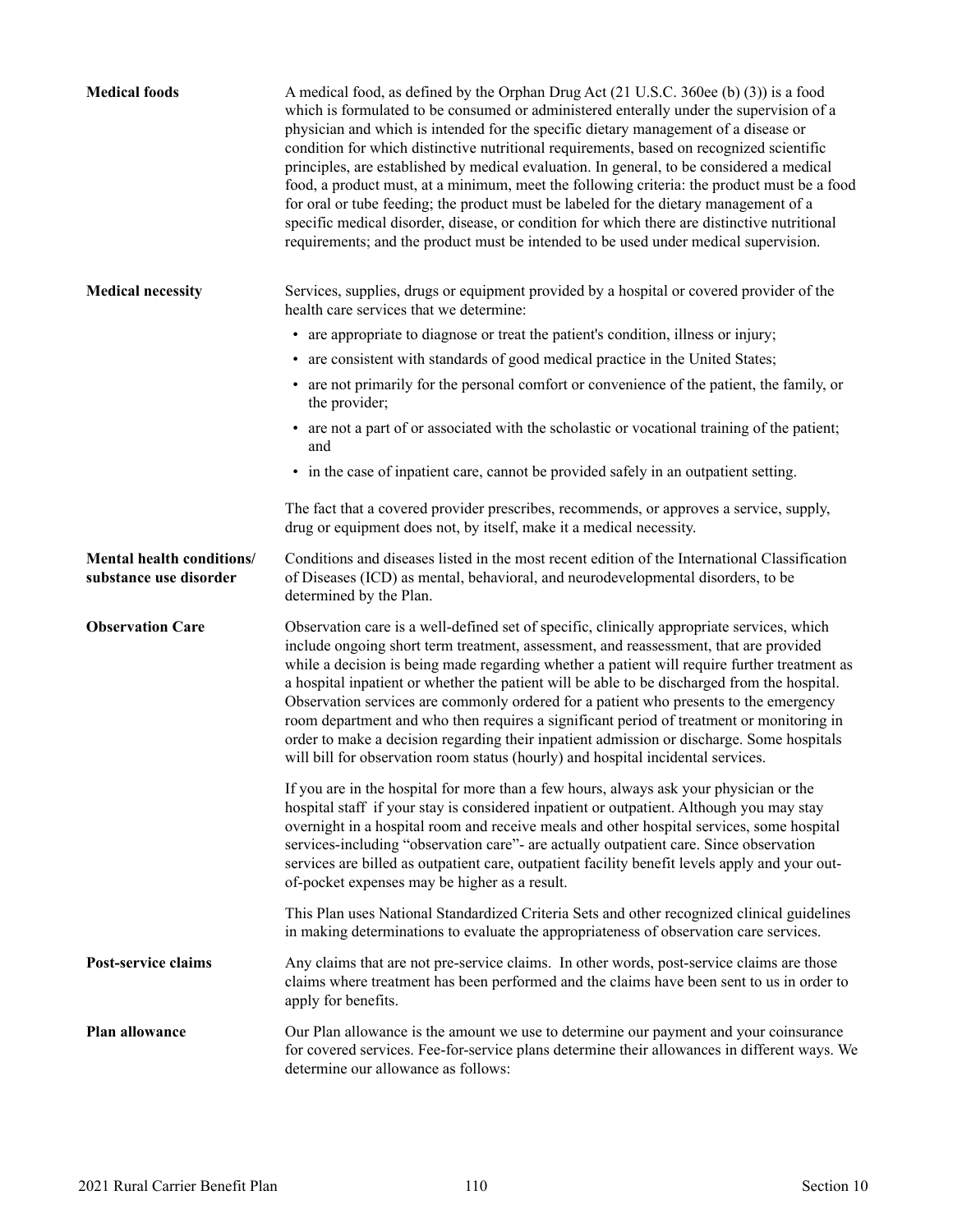<span id="page-112-0"></span>

|                           | <b>In-network Providers</b> – Our Plan allowance is a negotiated amount between the Plan and<br>the provider. We base our coinsurance on this negotiated amount, and the provider has<br>agreed to accept the negotiated amount as full payment for any covered services rendered.<br>This applies to all benefits in Section 5 of this brochure.                                                                                                                                                                                                                                                                                                                                                                                                                                                                                                              |
|---------------------------|----------------------------------------------------------------------------------------------------------------------------------------------------------------------------------------------------------------------------------------------------------------------------------------------------------------------------------------------------------------------------------------------------------------------------------------------------------------------------------------------------------------------------------------------------------------------------------------------------------------------------------------------------------------------------------------------------------------------------------------------------------------------------------------------------------------------------------------------------------------|
|                           | <b>Out-of-network Providers</b> – Our Plan allowance is the lesser of: (1) the provider's billed<br>charge; or (2) the Plan's out-of-network (OON) fee schedule amount. The Plan's OON fee<br>schedule amount is equal to the 90th percentile amount for the charges listed in the<br>Prevailing Healthcare Charges System, administered by Fair Health, Inc. The OON fee<br>schedule amounts vary by geographic area in which services are furnished. We base our<br>coinsurance of this OON fee schedule amount. This applies to all benefits in Section 5 of<br>this brochure. For urine testing services, the Out-of-network allowance is the maximum<br>Medicare allowance for such services.                                                                                                                                                             |
|                           | If you receive services from a participating provider, the Plan's allowance will be the<br>amount that the provider has negotiated and agreed to accept for the services and or<br>supplies. Benefits will be paid at Out-of-network benefit levels, subject to the applicable<br>deductibles, coinsurance and copayments.                                                                                                                                                                                                                                                                                                                                                                                                                                                                                                                                     |
|                           | For certain services, exceptions may exist to the use of the OON fee schedule to determine<br>the Plan's allowance for Out-of-network providers, including, but not limited to, the use of<br>Medicare fee schedule amounts. For claims governed by OBRA '90 and '93, the Plan<br>allowance will be based on Medicare allowable amounts as is required by law. For claims<br>where the Plan is the secondary payer to Medicare (Medicare COB situations), the Plan<br>allowance is the Medicare allowable charge.                                                                                                                                                                                                                                                                                                                                              |
|                           | The plan allowance for prescription medications is based on the average wholesale price or<br>an alternative pricing benchmark.                                                                                                                                                                                                                                                                                                                                                                                                                                                                                                                                                                                                                                                                                                                                |
| Pre-service claims        | Those claims (1) that require precertification, prior approval, or a referral and (2) where<br>failure to obtain precertification, prior approval, or a referral results in a reduction of<br>benefits.                                                                                                                                                                                                                                                                                                                                                                                                                                                                                                                                                                                                                                                        |
| <b>Prosthetic device</b>  | An artificial substitute for a missing body part, such as an arm or a leg, used for functional<br>reasons, because a part of the body is permanently damaged, is absent or is malfunctioning.<br>A prosthetic device is surgically inserted or physically attached to the body to restore a<br>bodily function or replace a physical portion of the body.                                                                                                                                                                                                                                                                                                                                                                                                                                                                                                      |
| Reimbursement             | A carrier's pursuit of a recovery if a covered individual has suffered an illness or injury and<br>has received, in connection with that illness or injury, a payment from any party that may<br>be liable, any applicable insurance policy, or a workers' compensation program or insurance<br>policy, and the terms of the carrier's health benefits plan require the covered individual, as a<br>result of such payment, to reimburse the carrier out of the payment to the extent of the<br>benefits initially paid or provided. The right of reimbursement is cumulative with and not<br>exclusive of the right of subrogation.                                                                                                                                                                                                                           |
| <b>Routine preventive</b> | <b>Preventive services:</b>                                                                                                                                                                                                                                                                                                                                                                                                                                                                                                                                                                                                                                                                                                                                                                                                                                    |
| services/immunizations    | • We cover preventive services, counseling and screenings recommended under the<br>Affordable Care Act (ACA). For a complete list of ACA preventive care services, visit:<br>www.healthcare.gov/what-are-my-preventive-care-benefits. We cover preventive<br>services, counseling and screenings that that have a recommendation of "A" or "B"<br>from the United States Preventive Services Task Force (USPSTF). For a complete list<br>of preventive care services with an "A" or "B" recommendation by the USPSTF visit<br>www.uspreventiveservicestaskforce.org/Page/Name/uspstf-a-and-b-recommendations/.<br>If our preventive services, counseling and screening benefits are more generous than the<br>ACA or USPSTF "A" or "B" recommendations, we pay under the appropriate benefit<br>without cost sharing when delivered by an in-network provider. |

### **Immunizations:**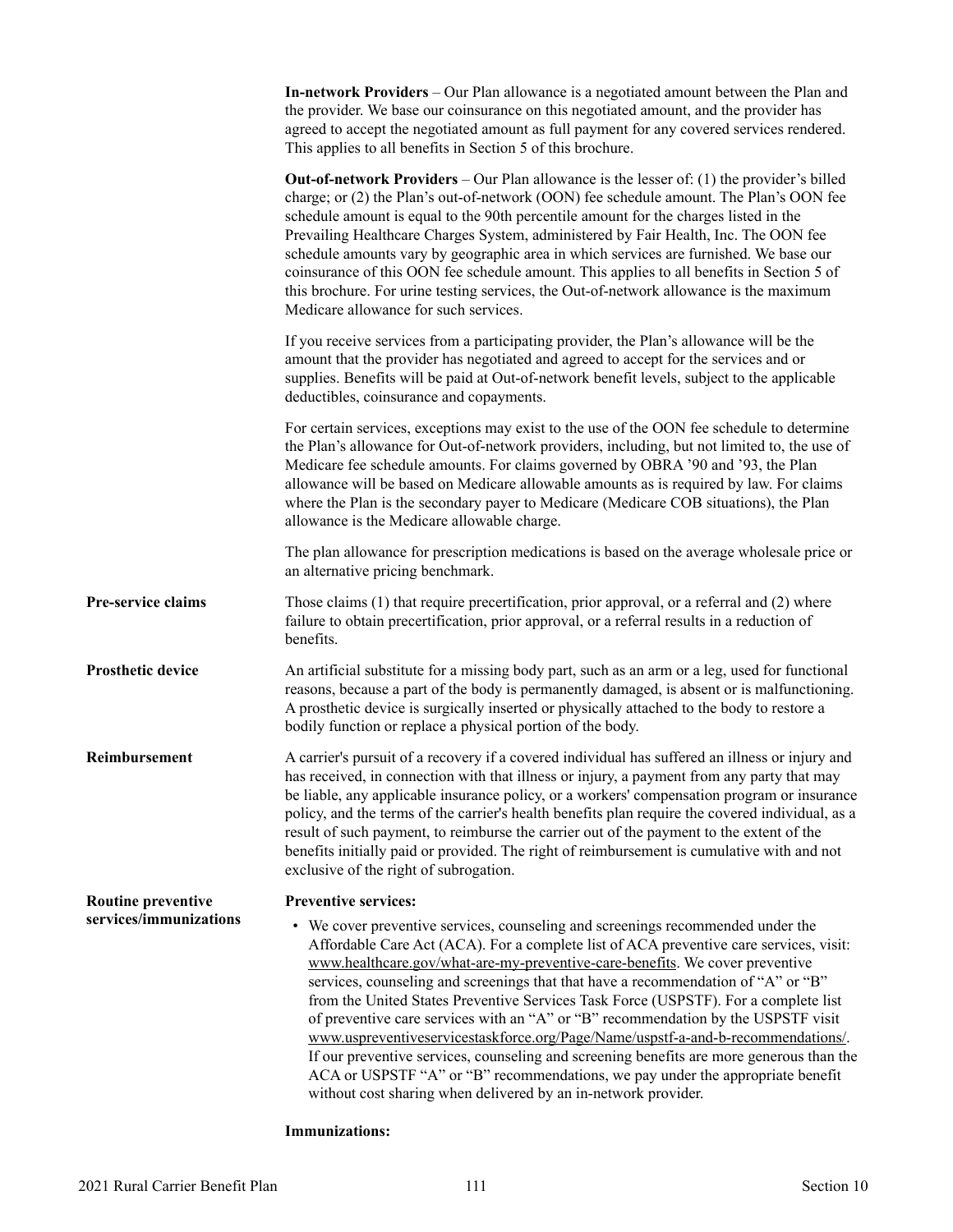<span id="page-113-0"></span>

|                                  | • We cover routine adult immunizations. See www.cdc.gov/vaccines/schedules/index.<br>html.                                                                                                                                                                                                                                            |
|----------------------------------|---------------------------------------------------------------------------------------------------------------------------------------------------------------------------------------------------------------------------------------------------------------------------------------------------------------------------------------|
| <b>Routine testing/screening</b> | Healthcare services you receive from a covered provider without any apparent signs or<br>symptoms of an illness, injury or disease.                                                                                                                                                                                                   |
| Subrogation                      | A carrier's pursuit of a recovery from any party that may be liable, any applicable insurance<br>policy, or a workers' compensation program or insurance policy, as successor to the rights<br>of a covered individual who suffered an illness or injury and has obtained benefits from that<br>carrier's health benefits plan.       |
| <b>Urgent care claims</b>        | A claim for medical care or treatment is an urgent care claim if waiting for the regular time<br>limit for non-urgent care claims could have one of the following impacts:                                                                                                                                                            |
|                                  | • Waiting could seriously jeopardize your life or health;                                                                                                                                                                                                                                                                             |
|                                  | • Waiting could seriously jeopardize your ability to regain maximum function; or                                                                                                                                                                                                                                                      |
|                                  | • In the opinion of a physician with knowledge of your medical condition, waiting would<br>subject you to severe pain that cannot be adequately managed without the care or<br>treatment that is the subject of the claim.                                                                                                            |
|                                  | Urgent care claims usually involve Pre-service claims and not Post-service claims. We will<br>determine whether or not a claim is an urgent care claim by applying the judgment of a<br>prudent layperson who possesses an average knowledge of health and medicine.                                                                  |
|                                  | If you believe your claim qualifies as an urgent care claim, please contact our Customer<br>Service Department at 800-638-8432. You may also prove that your claim is an urgent care<br>claim by providing evidence that a physician with knowledge of your medical condition has<br>determined that your claim involves urgent care. |
| Urgent care clinic               | An ambulatory care center, outside of a hospital emergency department, that provides<br>emergency treatment on a walk-in basis for medical conditions that are not life threatening,<br>but need prompt attention.                                                                                                                    |
| Us/We                            | Us and We refer to the Rural Carrier Benefit Plan.                                                                                                                                                                                                                                                                                    |
| You                              | You refers to the enrollee and each covered family member.                                                                                                                                                                                                                                                                            |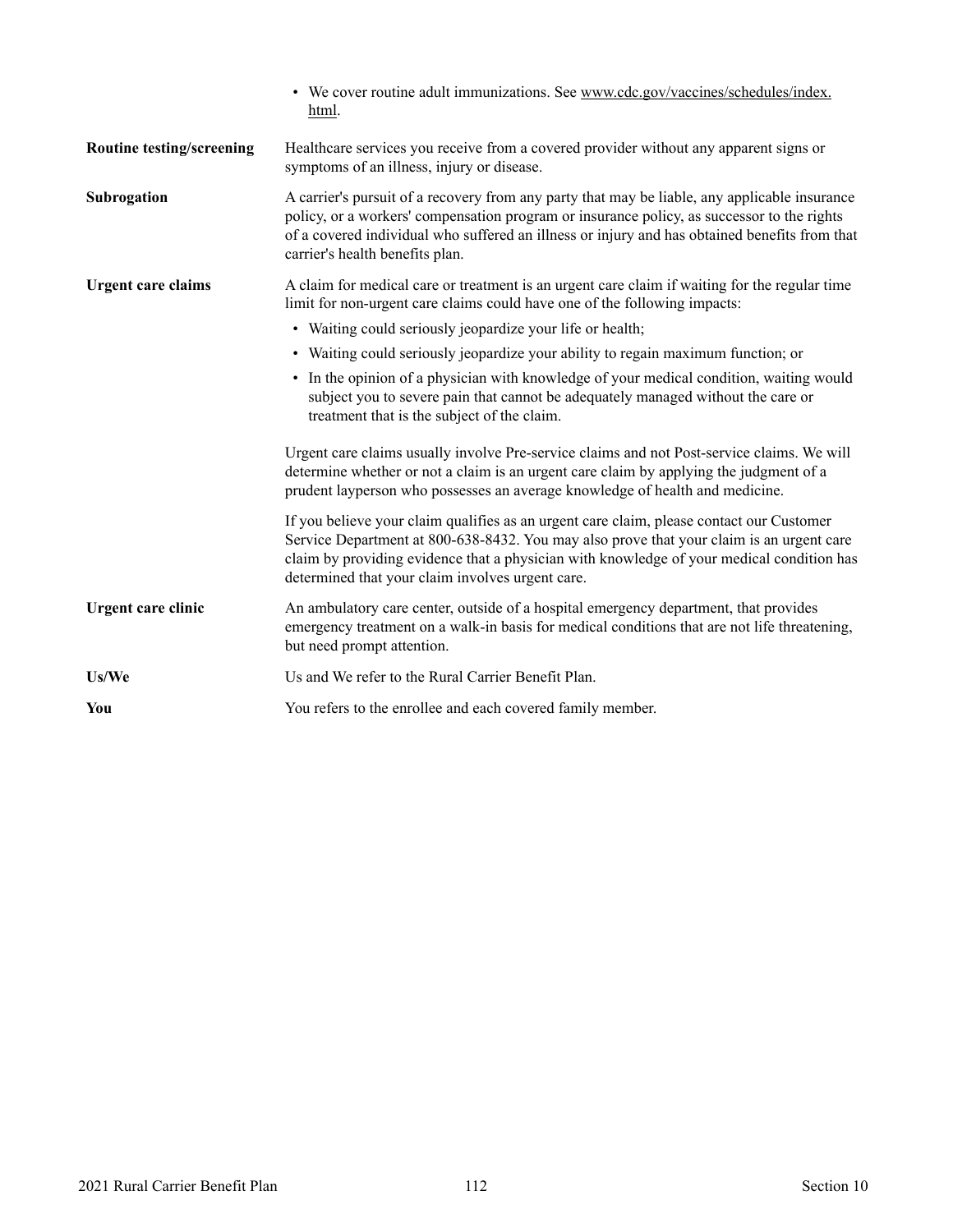# **Index**

Do not rely on this page; it is for your convenience and may not show all pages where the terms appear.

|                                                        |                                                      | Preventive care, adult32-34         |
|--------------------------------------------------------|------------------------------------------------------|-------------------------------------|
|                                                        |                                                      | Preventive care, children35-36      |
| Applied Behavioral Analysis (ABA)66-69,<br>114-116     | Home health services15, 44-45                        | Prior approval12-14, 16-22, 108-112 |
| Autologous bone marrow transplant29-47                 |                                                      |                                     |
|                                                        | Hospital5-6, 12-14, 16-26, 29-30, 36-37,             |                                     |
| Catastrophic protection out-of-pocket                  | 48-63, 68-69, 108-112<br>Immunizations32-36, 111-112 | Social worker31, 44-45, 66-68       |
|                                                        | In-network providers $12-14$ , $25-26$ ,             |                                     |
|                                                        | $110 - 111$                                          |                                     |
| Claims3, 12-14, 20-22, 93-95, 98-104,<br>108-112       |                                                      |                                     |
| Coinsurance23-26, 70-76, 106, 108-112                  |                                                      |                                     |
| Colorectal Cancer Screening32-34                       |                                                      |                                     |
| Congenital anomalies48-52                              |                                                      | Assistant Surgeon48-51              |
|                                                        |                                                      |                                     |
| Covered services12-14, 16-18, 23-26,<br>93-94, 108-112 | Mental health and substance use disorder             |                                     |
|                                                        |                                                      |                                     |
|                                                        | <b>Nurse</b>                                         |                                     |
|                                                        | Licensed Practical Nurse44-45                        |                                     |
| Disputed claims process22, 95-97                       | Licensed Vocational Nurse44-45                       | Transplants40, 48, 52-58, 80        |
| Durable medical equipment43-44                         | Registered Nurse44-45                                |                                     |
| <b>Educational classes and programs46-47</b>           | <b>Occupational therapy40-41, 109</b>                |                                     |
|                                                        |                                                      |                                     |
|                                                        |                                                      |                                     |
| Experimental or investigational109                     | Orthopedic devices29-47                              |                                     |
|                                                        |                                                      |                                     |
|                                                        |                                                      |                                     |

| Home health services15, 44-45                                     |  |
|-------------------------------------------------------------------|--|
|                                                                   |  |
| Hospital5-6, 12-14, 16-26, 29-30, 36-37,<br>48-63, 68-69, 108-112 |  |
| Immunizations32-36, 111-112                                       |  |
| In-network providers12-14, 25-26,<br>110-111                      |  |
|                                                                   |  |
|                                                                   |  |
| Maternity benefits36-37                                           |  |
|                                                                   |  |
|                                                                   |  |
|                                                                   |  |
| Mental health and substance use disorder                          |  |
|                                                                   |  |
| Nurse                                                             |  |
| Licensed Practical Nurse44-45                                     |  |
| Licensed Vocational Nurse44-45                                    |  |
| Registered Nurse44-45                                             |  |
| Occupational therapy40-41, 109                                    |  |
|                                                                   |  |
| Oral and maxillofacial surgery52                                  |  |
|                                                                   |  |
|                                                                   |  |
| Physician12-14, 29-58, 107                                        |  |
|                                                                   |  |

| Precertification18-21, 108-112      |  |
|-------------------------------------|--|
|                                     |  |
| Preventive care, adult32-34         |  |
| Preventive care, children35-36      |  |
| Prior approval12-14, 16-22, 108-112 |  |
|                                     |  |
|                                     |  |
|                                     |  |
|                                     |  |
| Social worker31, 44-45, 66-68       |  |
|                                     |  |
|                                     |  |
|                                     |  |
|                                     |  |
|                                     |  |
| Assistant Surgeon48-51              |  |
|                                     |  |
|                                     |  |
|                                     |  |
|                                     |  |
| Telehealth31, 66-68, 88             |  |
|                                     |  |
|                                     |  |
|                                     |  |
|                                     |  |
|                                     |  |
|                                     |  |
| Wheelchairs18-20, 43-44             |  |
|                                     |  |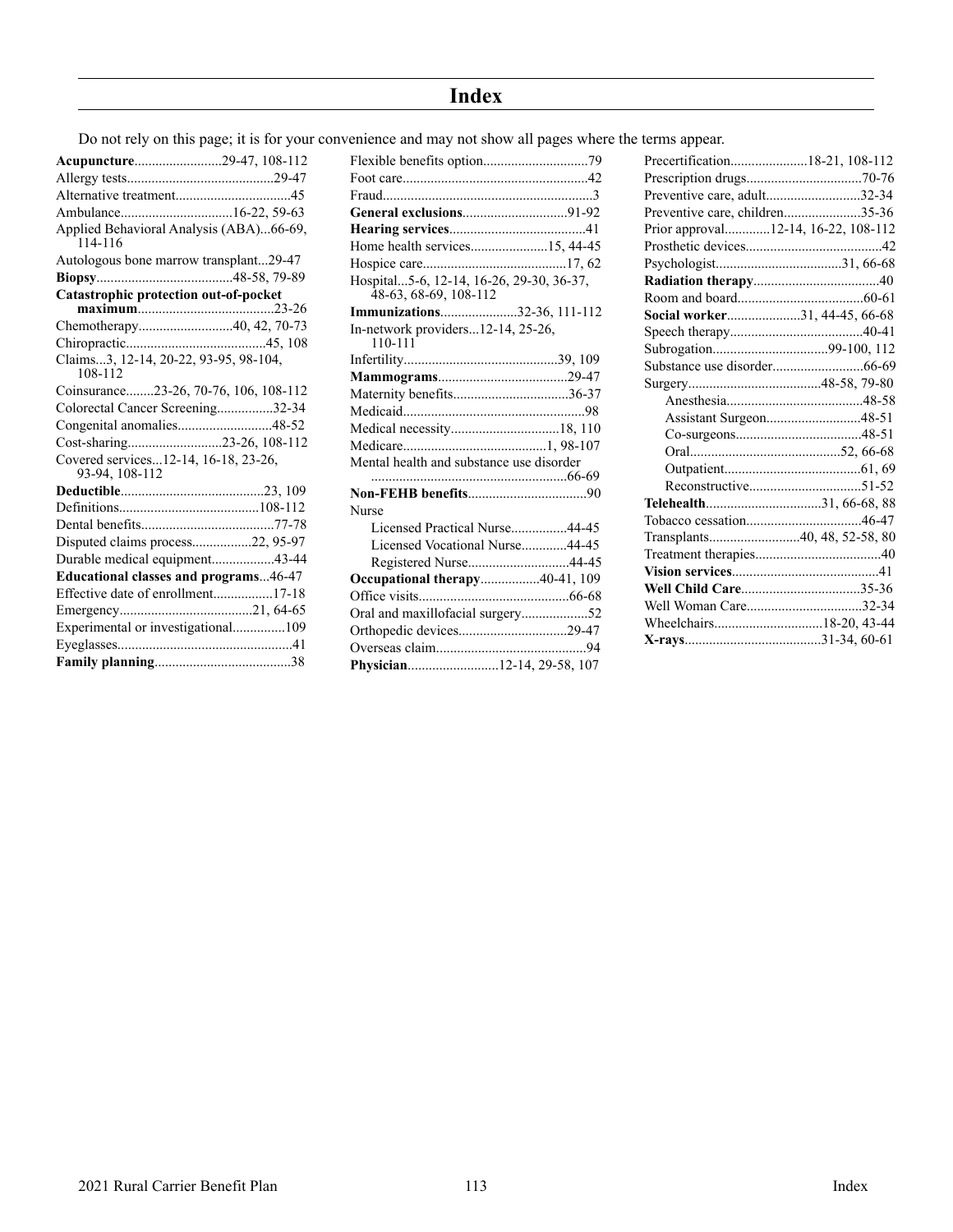## <span id="page-115-0"></span>**Summary of Benefits for the High Option of the Rural Carrier Benefit Plan- 2021**

**Do not rely on this chart alone.** This is a summary. All benefits are subject to the definitions, limitations, and exclusions in this brochure. Before making a final decision, please read this FEHB brochure. You can obtain a copy of our Summary of Benefits and Coverage as required by the Affordable Care Act Summary at [www.rcbphealth.com.](http://www.rcbphealth.com) On this page we summarize specific expenses we cover; for more detail, look inside.

If you want to enroll or change your enrollment in this Plan, be sure to put the correct enrollment code from the cover on your enrollment form.

Below, an asterisk (\*) means the item is subject to the \$350 In-network/\$800 Out-of-network calendar year deductible. And, after we pay, you generally pay any difference between our allowance and the billed amount if you use an out-of-network physician or other health care professional.

| <b>High Option Benefits</b>                                | You pay                                                                                                           | Page  |
|------------------------------------------------------------|-------------------------------------------------------------------------------------------------------------------|-------|
| Medical services provided by physicians:                   |                                                                                                                   |       |
| • Diagnostic and treatment services provided in the office | In-network primary care provider: \$20/<br>office visit                                                           | 29-30 |
|                                                            | In-network specialist provider: \$35/office<br>visit                                                              |       |
| Surgery                                                    | <b>Out-of-network:</b> 30% of our allowance and<br>any difference between our allowance and the<br>billed amount* |       |
|                                                            | In-network: 15% of our allowance (No<br>deductible)                                                               |       |
|                                                            | <b>Out-of-network:</b> 30% of our allowance and<br>any difference between our allowance and the<br>billed amount  | 48-52 |
| • Telehealth                                               | In-network: Nothing (No deductible) if you<br>contact DialCare for services.                                      | 31    |
|                                                            | <b>Out-of-network:</b> No benefit.                                                                                |       |
| Services provided by a hospital:                           |                                                                                                                   |       |
| • Inpatient                                                | In-network: \$200 copayment per admission<br>(waived for maternity stay)                                          | 59-61 |
|                                                            | Out-of-network: \$400 copayment per<br>admission; 30% of covered charges                                          |       |
|                                                            | In-network: 15% of our allowance*                                                                                 |       |
|                                                            | Out-of-network: 30% of our allowance* and<br>any difference between our allowance and the<br>billed amount        |       |
| Outpatient                                                 |                                                                                                                   | 61    |
| <b>Emergency benefits:</b>                                 |                                                                                                                   |       |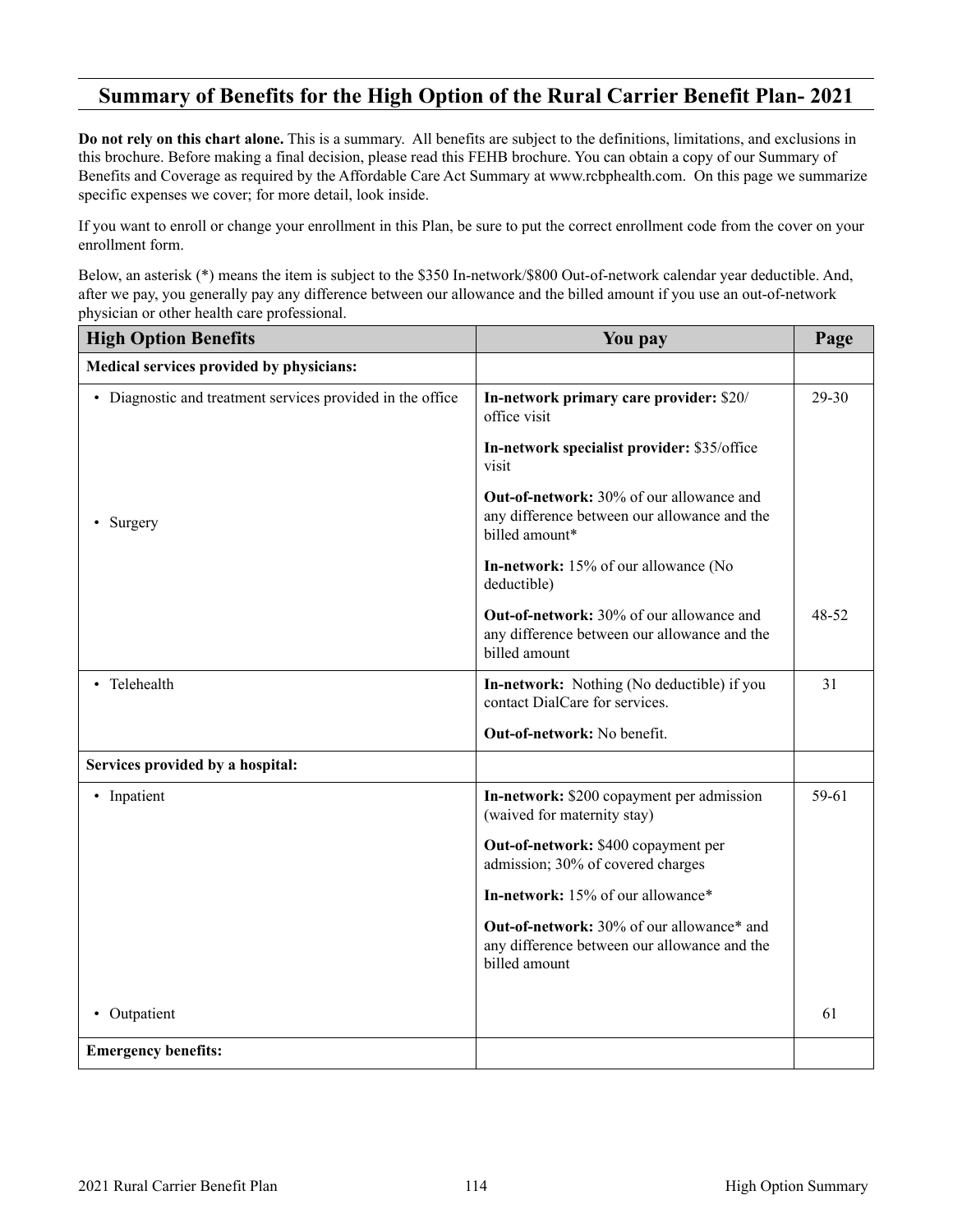| <b>High Option Benefits</b>                | You pay                                                                                                                                                                                                             | Page  |
|--------------------------------------------|---------------------------------------------------------------------------------------------------------------------------------------------------------------------------------------------------------------------|-------|
| • Accidental injury                        | Nothing for emergency room visit and first<br>physician office visit                                                                                                                                                | 64    |
| • Medical emergency                        | Emergency room benefits for In-network and<br>Out-of-network services: 15% of the Plan<br>allowance <sup>*</sup>                                                                                                    | 65    |
| Mental health and substance use treatment: |                                                                                                                                                                                                                     |       |
| Applied Behavioral Analysis (ABA)          | In-network: 15% of the Plan allowance (no<br>deductible)                                                                                                                                                            | 67    |
|                                            | <b>Out-of-network:</b> 30% of the Plan allowance<br>and any difference between our allowance and<br>the billed amount                                                                                               |       |
| • Inpatient                                | In-network: \$200 copayment per admission                                                                                                                                                                           | 68    |
|                                            | Out-of-network: \$400 copayment per<br>admission; 30% of covered charges.                                                                                                                                           |       |
| • Outpatient                               | In-network: 15% of the Plan allowance*                                                                                                                                                                              | 69    |
|                                            | Out-of-network: Physician Services--30% of<br>the Plan allowance and any difference between<br>our allowance and the billed amount*                                                                                 |       |
|                                            | Facility Chargers: -- 30% of the Plan<br>allowance and any difference between our<br>allowance and the billed amount*                                                                                               |       |
| <b>Prescription drugs:</b>                 |                                                                                                                                                                                                                     |       |
| • Network and Non-Network pharmacy         | 30% of cost*                                                                                                                                                                                                        | 73-74 |
| • Mail order pharmacy                      | Up to a 90 day supply: Tier I--\$10/generic;<br>Tier II--\$50/preferred brand name; Tier III-<br>\$80/non-preferred brand name; Tier IV--<br>Specialty drugs \$80 for a 30 day supply/\$125<br>for a 90 day supply  | 74    |
| • Mail order pharmacy with Medicare Part B | Up to a 90 day supply: Tier I--\$10/generic;<br>Tier II--\$40/preferred brand name; Tier III--<br>\$70/non-preferred brand name: Tier IV--<br>Specialty drugs \$80 for a 30 day supply/\$125<br>for a 90 day supply | 74    |
| Dental care:                               | Any difference between our scheduled<br>allowance and the billed amount                                                                                                                                             | 77-78 |
| <b>Special features:</b>                   |                                                                                                                                                                                                                     | 79-89 |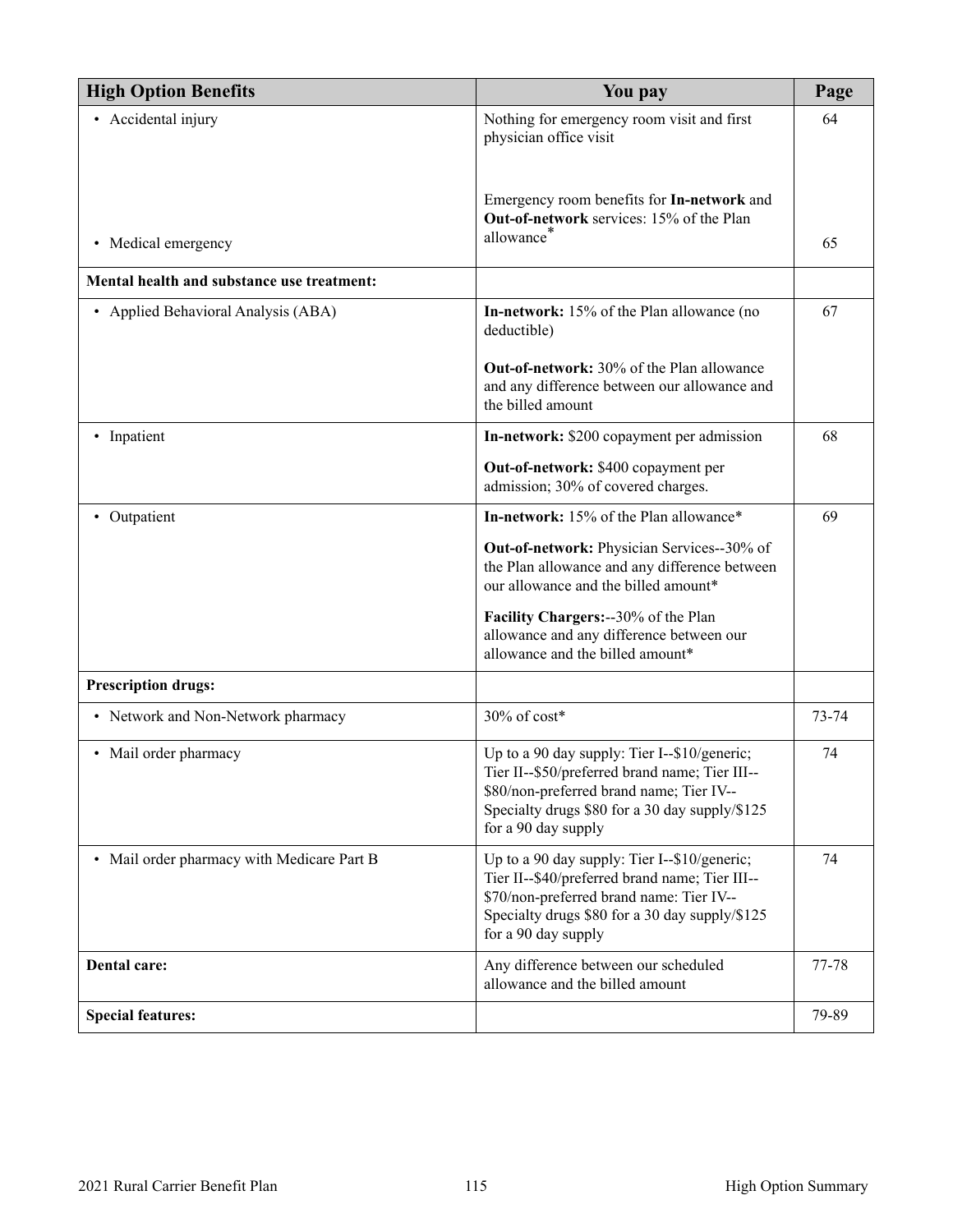<span id="page-117-0"></span>

|                                                                   | Flexible benefits option; Cancer treatment<br>benefit; Kidney dialysis benefit; 24 hour nurse<br>line; Travel assistance program; Routine eye<br>exam benefit; Healthy maternity program;<br>Complex and Chronic Disease Management<br>Program; Aetna In Touch Care Program;<br>Livongo, a remote diabetes monitoring<br>program; Lab Savings program; Smoking<br>cessation program; Institutes of Excellence<br>(IOE); Genetic testing for prescription drugs;<br>Pharmacy Advisor Program; Wellness<br>Incentive program; Health Risk Assessment;<br>Telephonic Health Coaching program;<br>Telehealth program |    |
|-------------------------------------------------------------------|------------------------------------------------------------------------------------------------------------------------------------------------------------------------------------------------------------------------------------------------------------------------------------------------------------------------------------------------------------------------------------------------------------------------------------------------------------------------------------------------------------------------------------------------------------------------------------------------------------------|----|
| Protection against catastrophic costs (out-of-pocket<br>maximum): | In-network: Nothing after \$5,000 for Self<br>Only enrollment or \$10,000 for Self Plus One<br>or Self and Family enrollment per calendar<br>year including CVS Health In-network retail<br>and/or mail service pharmacy.                                                                                                                                                                                                                                                                                                                                                                                        | 25 |
|                                                                   | <b>Out-of-network:</b> Nothing after \$7,000 for Self<br>Only enrollment or \$14,000 for Self Plus One<br>or Self and Family per calendar year including<br>CVS Health In-network retail and/or mail<br>service pharmacy.                                                                                                                                                                                                                                                                                                                                                                                        |    |
|                                                                   | Note: Benefit maximums apply and some costs<br>do not count toward this protection                                                                                                                                                                                                                                                                                                                                                                                                                                                                                                                               |    |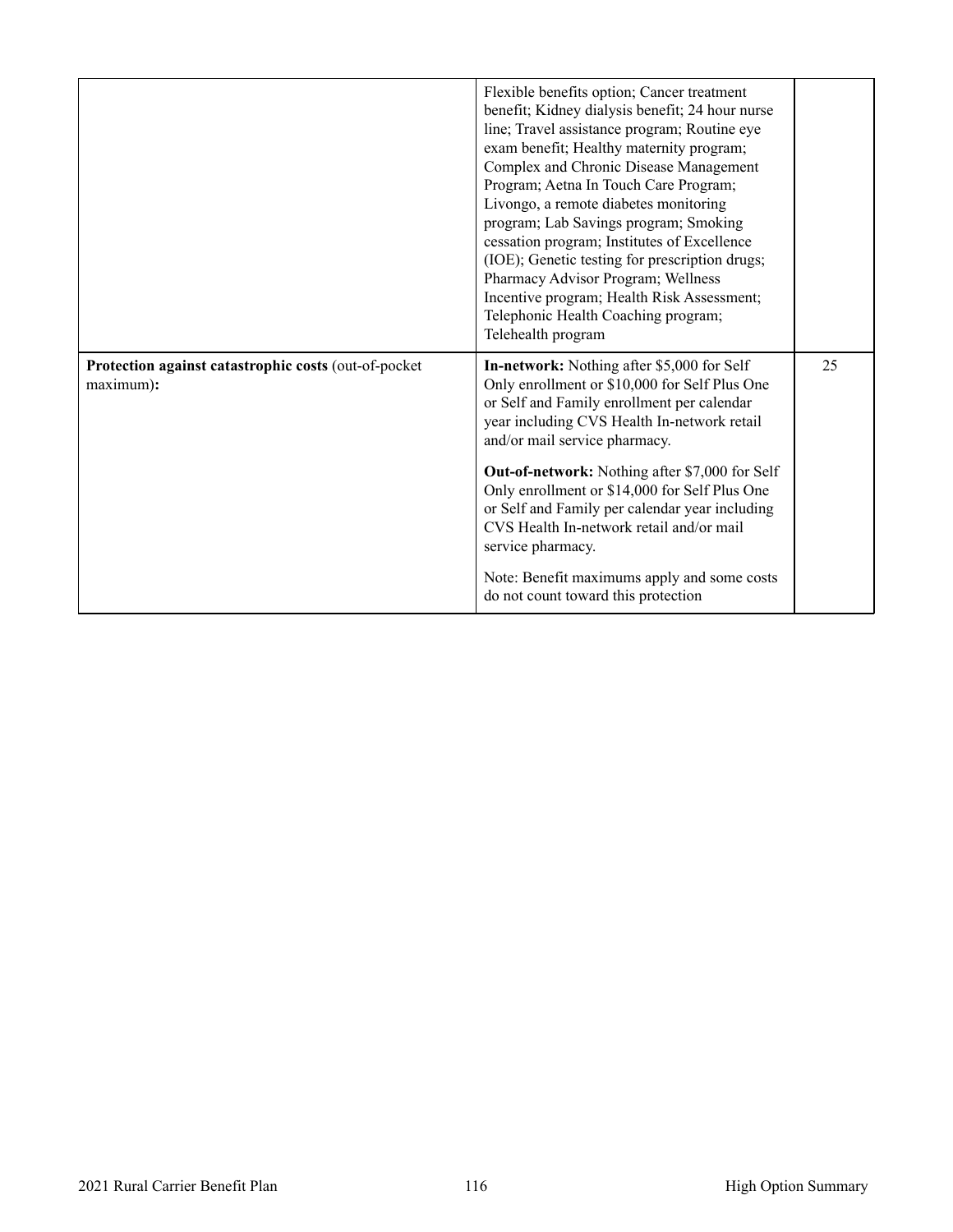### **Notes**